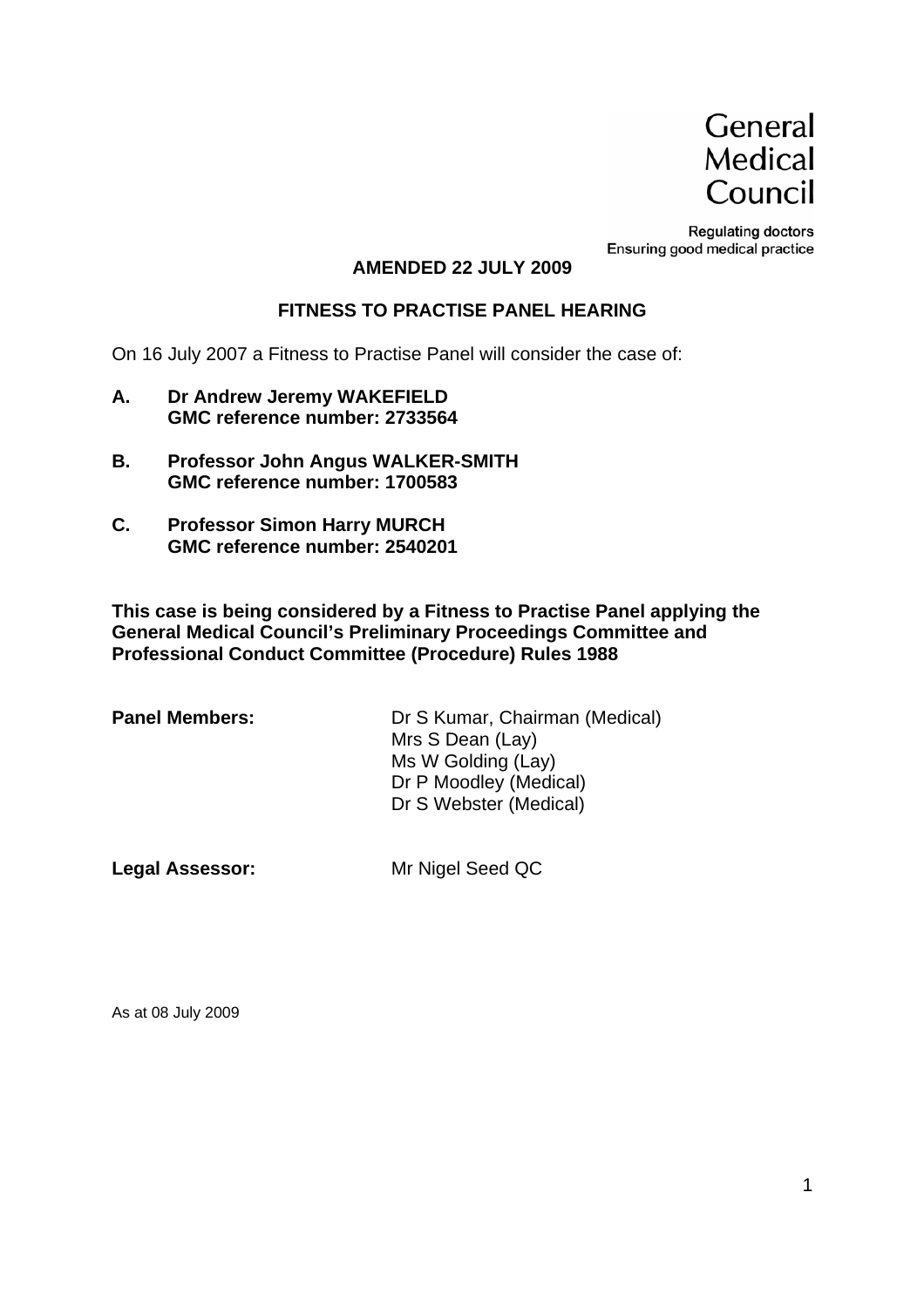## **A. Dr Andrew Jeremy WAKEFIELD**

The Panel will inquire into the following allegation against Andrew Jeremy Wakefield, MB BS 1981 Lond:

"That being registered under the Medical Act 1983,

'1. At all material times you were,

#### a. A UK registered medical practitioner, **Admitted and found proved**

b. Employed by the Royal Free Hospital School of Medicine, initially as a Senior Lecturer in the Departments of Medicine and Histopathology and from 1 May 1997 as a Reader in Experimental Gastroenterology, **Admitted and found proved** 

c. An Honorary Consultant in Experimental Gastroenterology at the Royal Free Hospital; **Admitted and found proved** 

'2. Your Honorary Consultant appointment was subject to a stipulation that you would not have any involvement in the clinical management of patients;

## **The Legal Aid Board**

'3. a. In 1996 you were involved in advising Richard Barr, a solicitor acting for persons alleged to have suffered harm caused by the administration of the MMR vaccine, as to the research that would be required to establish that the vaccine was causing injury,

## **Admitted and found proved**

b. Mr Barr had the benefit of public funding from the Legal Aid Board in relation to the pursuit of litigation against manufacturers of the MMR vaccine ("the MMR litigation"),

## **Admitted and found proved**

c. You provided Mr Barr with,

i. costing proposals for a research study, which were then set out in a document entitled: "*Proposed protocol and costing proposals fortesting a selected number of MR and MMR vaccinated children*" ("the Costing Proposal"),

#### **Admitted and found proved to the words 'vaccinated children'.**

ii. a protocol, giving details of the research study, entitled: "*Proposed Clinical and Scientific Study A new syndrome: disintegrative disorder and enteritis following measles and measles/rubella vaccination?*" ("the Legal Aid Board Protocol"),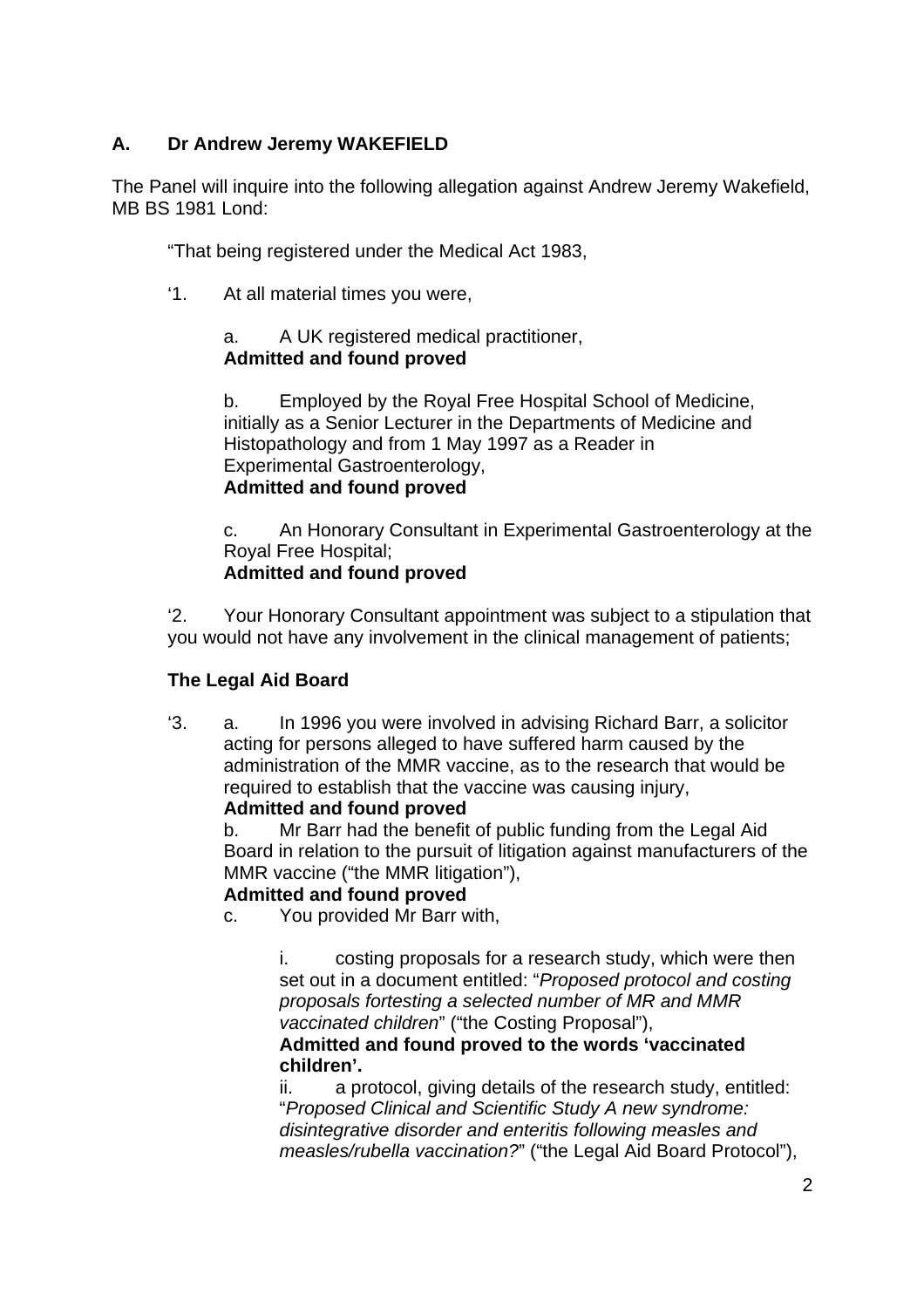which you knew or ought to have known Mr Barr required for submission to the Legal Aid Board,

d. The Costing Proposal proposed a study which included five children with "*Enteritis/disintegrative disorder*" and sought funding in the sum of £57,750 for items which included,

i. £1,750 for four nights stay for the child and their parent (plus colonoscopy) in the Paediatric Gastroenterology Ward under the care of Professor Walker-Smith,

ii. £1,000 for MRI and evoked potential studies,

in respect of each of the five children,

e. The Legal Aid Board Protocol described a study on children who had,

i. been vaccinated with the measles or measles/rubella vaccine, and

- ii. disintegrative disorder, and
- iii. gastrointestinal symptoms,

f. On 6 June 1996 Mr Barr submitted copies of the Costing Proposal and the Legal Aid Board Protocol to the Legal Aid Board,

g. On 22 August 1996 the Legal Aid Board agreed to provide £55,000 to fund the items in the Costing Proposal as proposed by you and as set out at paragraph 3.d.,

h. The Legal Aid Board provided funding in two instalments of £25,000, in late 1996 and in 1999 respectively, which was paid into an account which was held by the Special Trustees of the Royal Free Hampstead NHS Trust for the purposes of your research generally,

#### **Admitted and found proved**

i. The money provided by the Legal Aid Board was not needed for the items listed at paragraphs 3.d.i. and ii. above, which were funded by the NHS;

#### **Admitted and found proved**

'4. a. You,

i. failed to cause the Legal Aid Board to be informed that investigations represented by the clinicians as being clinically indicated would be covered by NHS funding,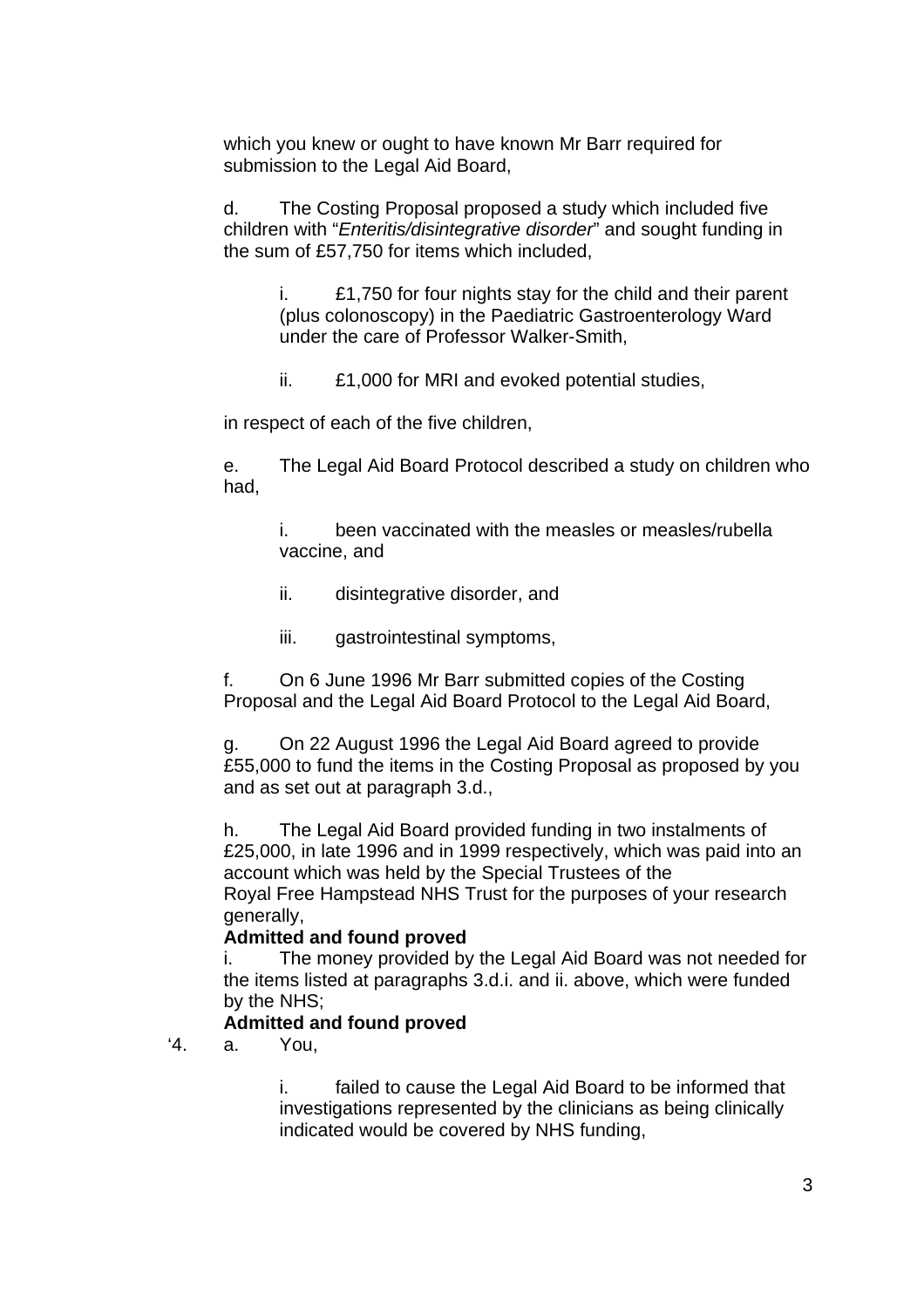ii. caused or permitted the money supplied by the Legal Aid Board to be used for purposes other than those for which you said it was needed and for which it had been granted,

b. Your conduct as set out at paragraph 4.a.i. was,

- i. dishonest,
- ii. misleading,

c. Your conduct as set out at paragraph 4.a.ii. was a misuse of public funds and was,

i. dishonest,

ii. in breach of your duty when managing finances, to ensure that the funds are used for the purpose for which they were intended,

iii. in breach of your duty to account for funds you did not need to the donor of those funds;

#### **Research and Ethics Committee Approval**

'5. On or about 16 September 1996 an application, signed by you, was submitted to the Ethical Practices Sub-Committee of the Royal Free Hampstead NHS Trust ("the Ethics Committee"), **Admitted and found proved**

a. Naming you, Professor Walker-Smith and Professor Murch as the responsible consultants,

#### **Admitted and found proved**

b. Seeking approval for a research study involving 25 children entitled "A new paediatric syndrome: enteritis and disintegrative disorder following measles/rubella vaccination",

c. Describing a study which entailed a programme of investigations, including invasive gastrointestinal and neurological tests, to be carried out on children who had,

> i. been vaccinated with the measles or measles/rubella vaccine; and

ii. disintegrative disorder, and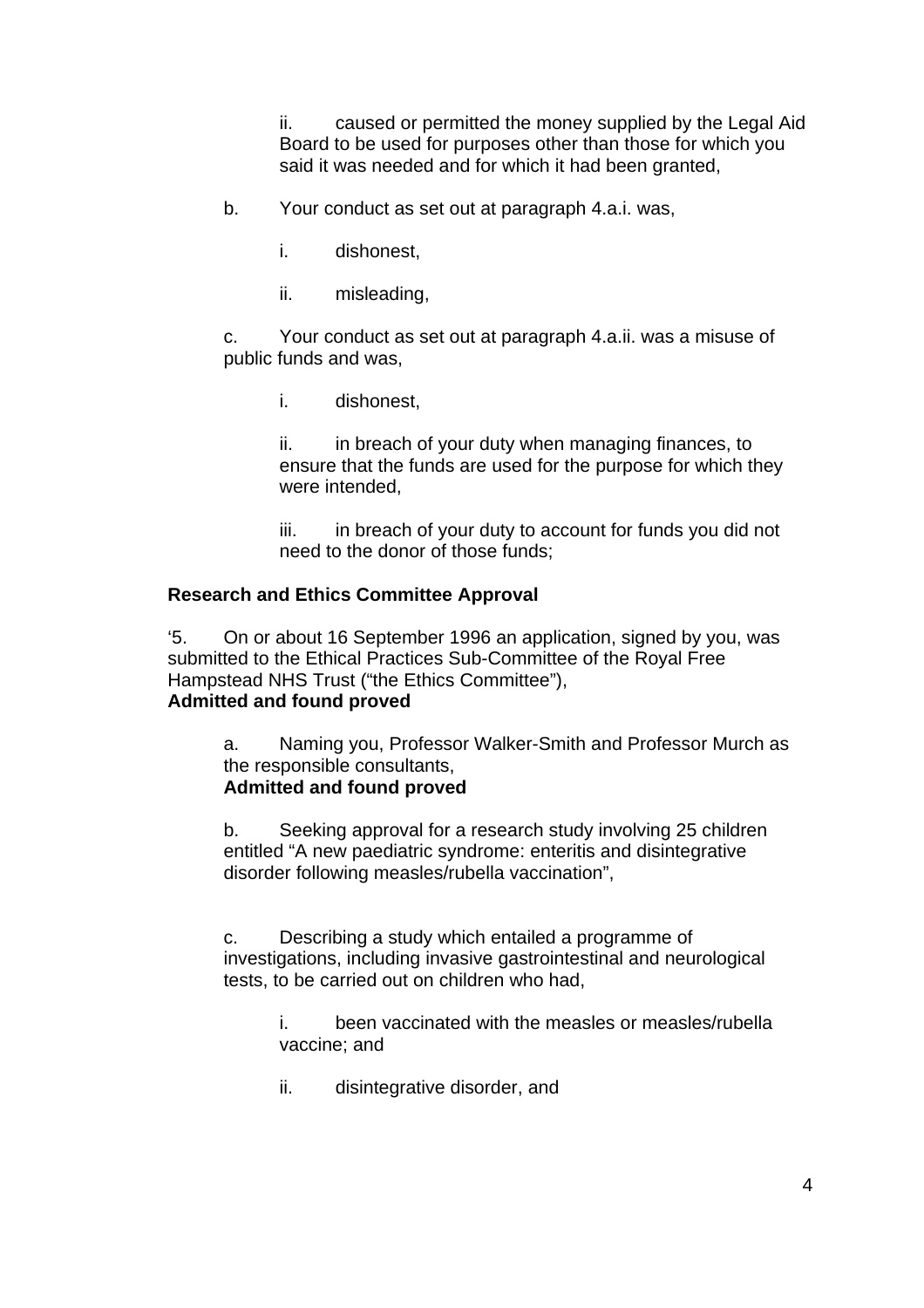iii. symptoms and signs of intestinal disease or dysfunction namely pain, bloating, alternating constipation and diarrhoea, steatorrhoea and failure to thrive, **Admitted and found proved** 

d. Indicating that all the procedures you proposed to undertake were part of normal patient care and clinically indicated,

e. Indicating that you would be responsible for arranging a number of those procedures including MRI, lumbar puncture and EEG,

f. Attaching an explanation of the proposed scientific and clinical study, a timetable of investigations, a handout of information for parents and a sample consent form, **Admitted and found proved**

g. In answer to the question "*How are the substances for this study being provided, and how is the study being funded?",* stating: "*Clinical research at the Royal Free Hospital (E.C.R.)*"; **Admitted and found proved**

'6 a. The application referred to at paragraph 5. above was allocated reference 172-96 ("Project 172-96"), **Admitted and found proved**

b. The Chairman of the Ethics Committee, on behalf of the Committee, raised with you and Professor Walker-Smith concerns as to the intensive regime that children who took part in the study would have to undergo,

c. In a letter dated 11 November 1996, and copied to you, Professor Walker-Smith informed the Chairman of the Ethics Committee that the children would have the investigations even if there were no trial and five had already been investigated on a clinical need basis,

## **Admitted and found proved**

d. On the basis of the information provided in the application documentation and in the letter of 11 November 1996, the Ethics Committee granted ethical approval for Project 172-96 on 18 December 1996 subject to conditions, as set out in a letter to Professor Walker-Smith dated 7 January 1997, including, **Admitted and found proved**

> i. only patients enrolled after 18 December 1996 would be considered to be in the trial,

#### **Admitted and found proved**

ii. the Ethics Committee was to be informed of and approve any proposed amendments to your initial application which had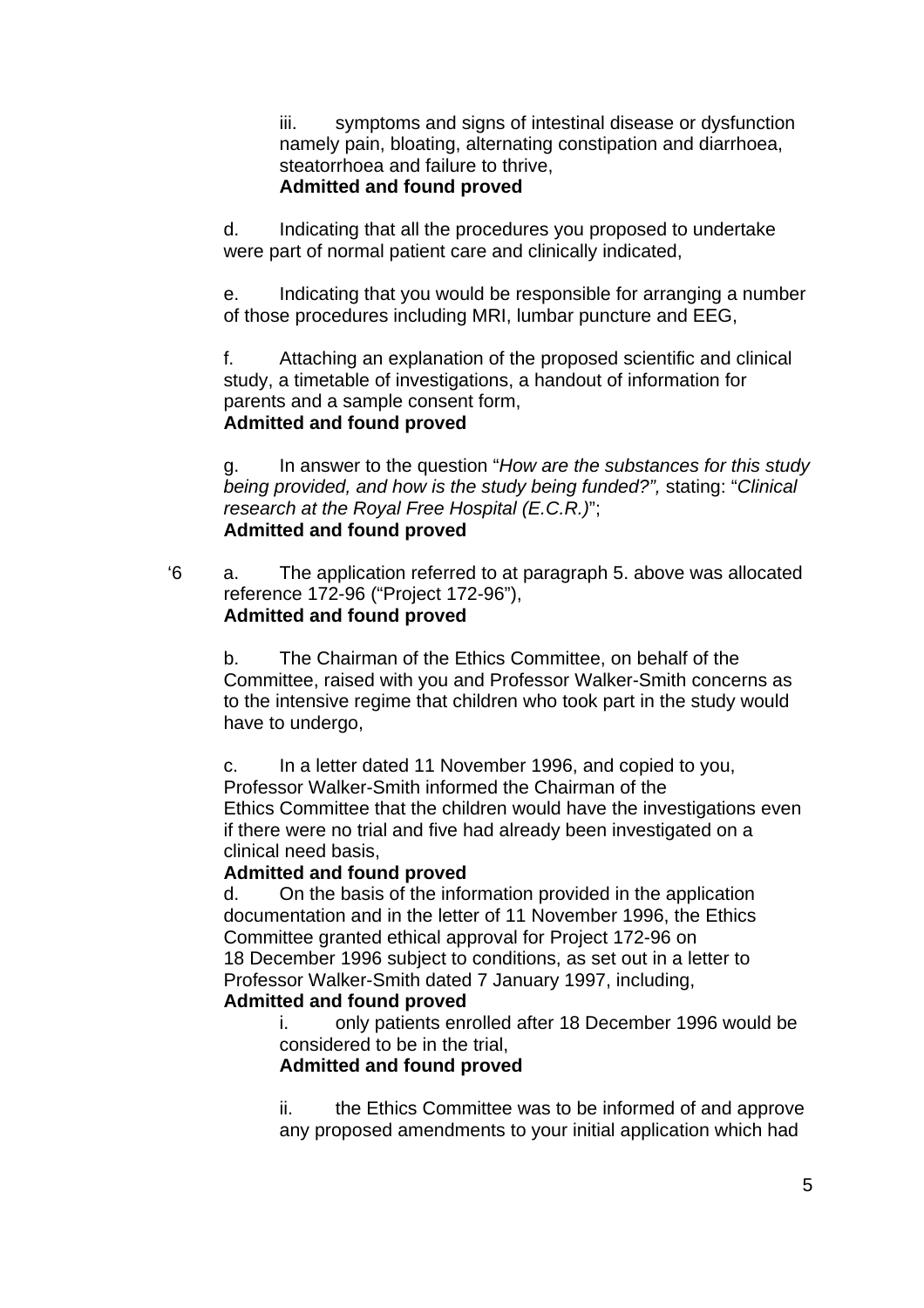a bearing on the treatment or investigation of patients or volunteers,

## **Admitted and found proved**

iii. a copy of the consent form and the information sheet was to be lodged in the clinical notes of each patient,

## **Admitted and found proved**

e. In a letter dated 9 January 1997, and copied to you,

Professor Walker-Smith confirmed acceptance of these conditions, **Admitted and found proved**

f. Between 16 September 1996 and 15 July 1998 no further applications were made to the Ethics Committee for approval in connection with Project 172-96 nor was the Committee informed of any amendments to your initial application, save as a set out in Dr Wakefield's letter to the Chairman of the Ethics Committee dated 3 February 1997.

## **Admitted and found proved**

g. As a named Responsible Consultant you had a duty to ensure that,

i. the information in support of your application to the Ethics Committee was true and accurate,

ii. only children who met the stated inclusion criteria for the research study were admitted to the study,

iii. you were aware of and complied with the conditions attached by the Ethics Committee to any approval given,

iv. the children whom you admitted under the protocol were treated in accordance with the terms of the approval given by the Ethics Committee,

v. you declared to the Ethics Committee any disclosable interest including matters which could legitimately give rise to a perception that you had a conflict of interest;

- '7 a. Project 172-96 covered the "*Enteritis/disintegrative disorder*" research funded by the Legal Aid Board referred to at paragraphs 3.c. to 3.g. above,
	- b. Your,

i. involvement in the MMR litigation as set out at paragraph 3.,

ii. receipt of funding for part of Project 172-96 from the Legal Aid Board;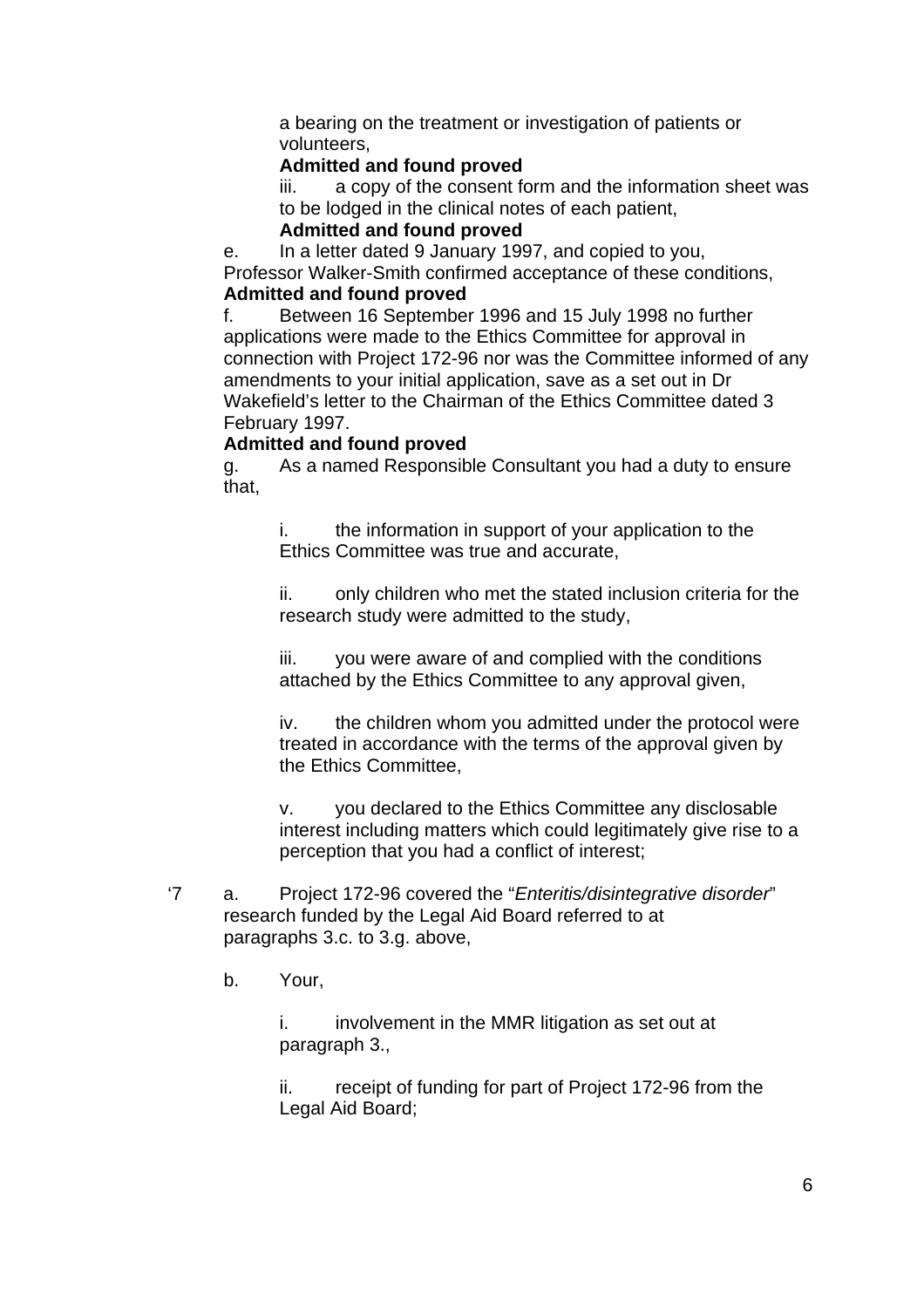constituted a disclosable interest which included matters which could legitimately give rise to a perception of a conflict of interest in relation to your involvement in Project 172-96 which you did not disclose to the Ethics Committee,

c. Your non-disclosure as set out in paragraph 7.b.i. and paragraph 7.b.ii.,

- i. was contrary to your duties to the Ethics Committee as a named Responsible Consultant as set out at paragraph 6.g. above,
- ii. thereby deprived the Ethics Committee of information material to its consideration of the ethical implications of project 172-96;

## **Child 2**

'8. a. On 29 June 1995 Child 2 was referred to Professor Walker-Smith, at St Bartholomew's Hospital, by Dr Wozencroft, a Consultant in Child Psychiatry, who stated that, **Admitted and found proved**

> i. he knew that Child 2's parents had contacted Professor Walker-Smith and yourself, **Admitted and found proved**

ii. Child 2's condition fell within the diagnostic category of Autistic Spectrum Disorder, **Admitted and found proved** 

b. On 1 August 1995 Child 2 attended an outpatient consultation with Professor Walker-Smith at St Bartholomew's Hospital following which Professor Walker-Smith concluded that there was no evidence of Crohn's disease or chronic inflammatory bowel disease and he did not arrange to see Child 2 again,

## **Admitted and found proved**

c. On 16 May 1996 Professor Walker-Smith wrote to Child 2's mother asking to see Child 2 again and stating that he had had discussions about Child 2 with you and that you and Professor Walker-Smith had a plan for investigations, **Admitted and found proved** 

d. On 24 June 1996 Professor Walker-Smith wrote to you stating that Child 2 was the most appropriate child to begin your programme,

e. Child 2 was admitted to the Royal Free Hospital on or about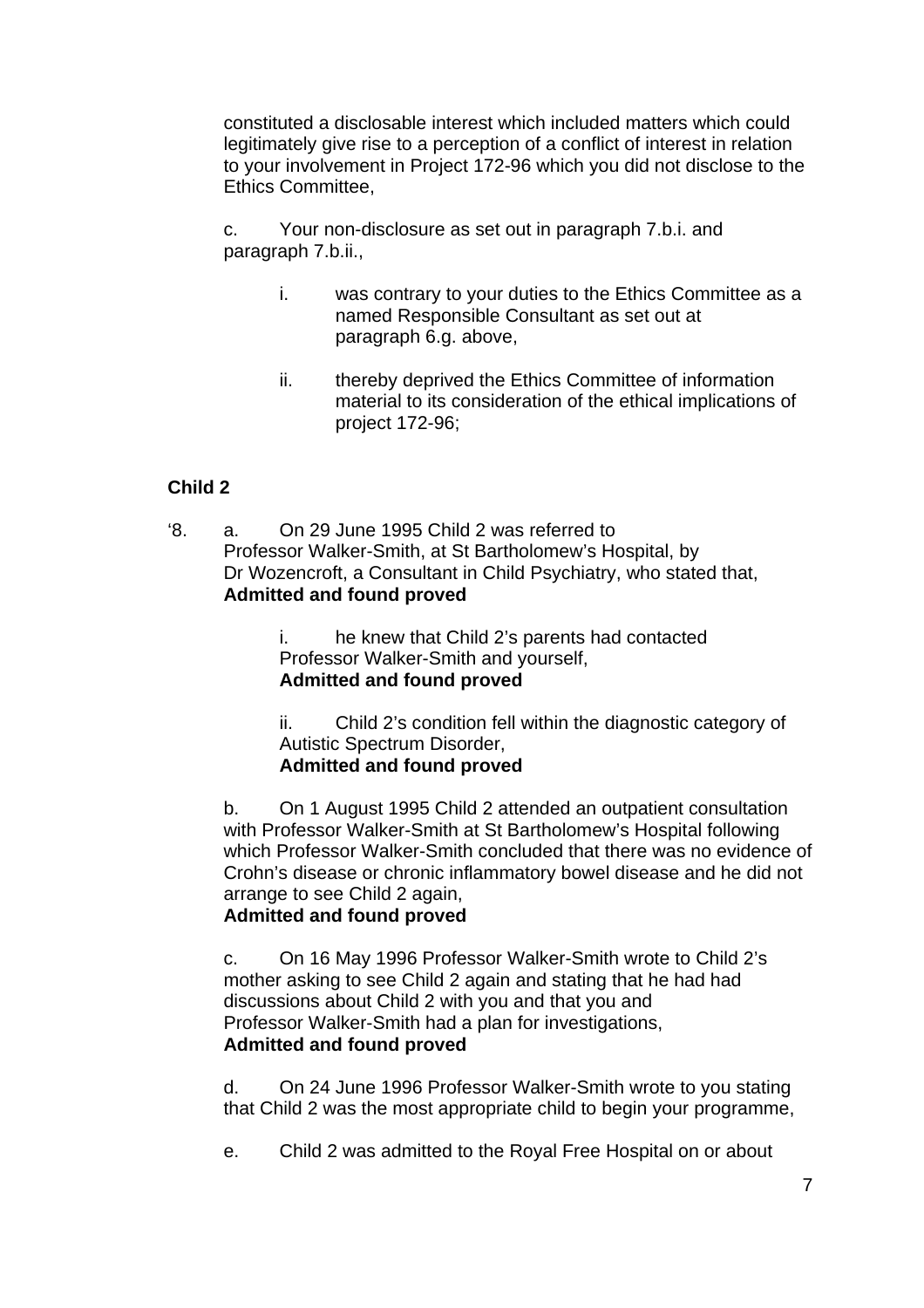1 September 1996 under Professor Walker-Smith's clinical care, **Admitted and found proved**

f. Child 2's admission clerking note recorded that he had been admitted for investigation of the possible association between gastrointestinal disease/autism/measles, **Admitted and found proved**

g. Between 1 September 1996 and his discharge on or about 9 September 1996 Child 2 underwent a colonoscopy, a barium meal and follow-through, an MRI scan of his brain, a lumbar puncture, a Schilling test, an EEG and other neurophysiological investigations, and a variety of blood and urine tests,

## **Admitted and found proved**

h. Of the tests set out in 8.g. above, on 2 September 1996 you signed the request form for the EEG and for other neurophysiological investigations to be undertaken on Child 2, stating that the reason for the request/relevant history included disintegrative disorder, **Admitted and found proved** 

i. Dr Berelowitz, Consultant Paediatric Psychiatrist, and Dr Harvey, a Consultant Neurologist, assessed Child 2 after he had undergone the lumbar puncture, EEG and other neurophysiological investigations, referred to at 8.g. above; **Admitted and found proved**

'9. a. You caused Child 2 to undergo a programme of investigations for research purposes without having Ethics Committee approval for such research,

b. The programme of investigations carried out on Child 2 was part of the research study referred to at paragraphs 5.b. and 5.c. above,

c. The research study was carried out on Child 2 without the approval of the Ethics Committee in that it was not research covered by any Ethics Committee application other than that for Project 172-96 and,

i. contrary to the conditions of approval for Project 172-96 Child 2 had been enrolled into the research study before 18 December 1996,

ii. he did not qualify for the research study as he failed to meet the inclusion criteria set out at paragraph 5.c.i. above,

d. Contrary to the conditions of ethical approval for Project 172-96 you subsequently failed to ensure that a copy of the consent form and information sheet was included in Child 2's clinical notes,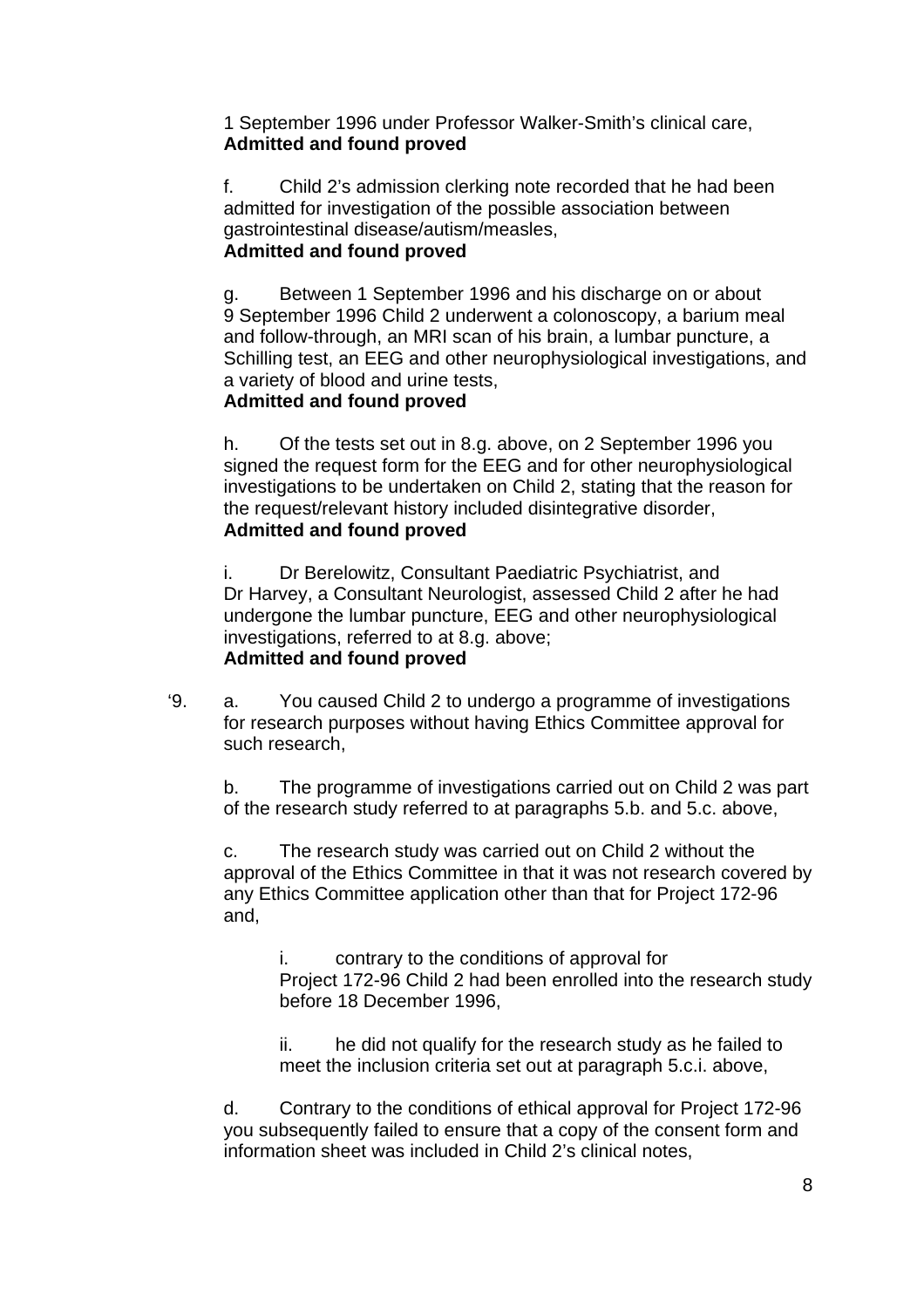e. By reason of the matters referred to at paragraphs 9.c. and 9.d. you failed to comply with your duties to the Ethics Committee as a named Responsible Consultant as set out at paragraph 6.g. above,

f. You caused Child 2 to undergo a lumbar puncture without ensuring that he was first assessed by a clinician with the requisite neurological or psychiatric expertise to determine whether such an investigation was clinically indicated,

g. You ordered that the investigations set out at paragraph 8.h. above be carried out on Child 2,

> i. without having the requisite paediatric qualifications to do so,

ii. in contravention of the limitations on your Honorary Consultant appointment as set out at paragraph 2. above,

h. Your conduct as set out above was contrary to the clinical interests of Child 2;

## **Child 1**

'10 a. On 17 May 1996 Child 1's General Practitioner, Dr Barrow, wrote to Professor Walker-Smith referring Child 1 and indicating that Child 1 had been diagnosed as autistic and that his parents' concern was that his MMR vaccination might be responsible for his autism, **Admitted and found proved**

b. Dr Barrow's referral letter made no reference to any gastrointestinal symptoms,

c. Prior to his referral to Professor Walker-Smith Child 1's developmental delay had been noted, he had been seen by Dr Hauck, Consultant Psychiatrist, but no and previously a formal diagnosis of his condition had been reached,

#### **(amended) Admitted and found proved**

d. On 21 July 1996 Child 1 was admitted to hospital under Professor Walker-Smith's clinical care, **Admitted and found proved**

e. Child 1's admission clerking note recorded that he had been referred for work-up of the possible relationship between autism/measles/IBD, **Admitted and found proved**

f. Between 21 July 1996 and his discharge on 26 July 1996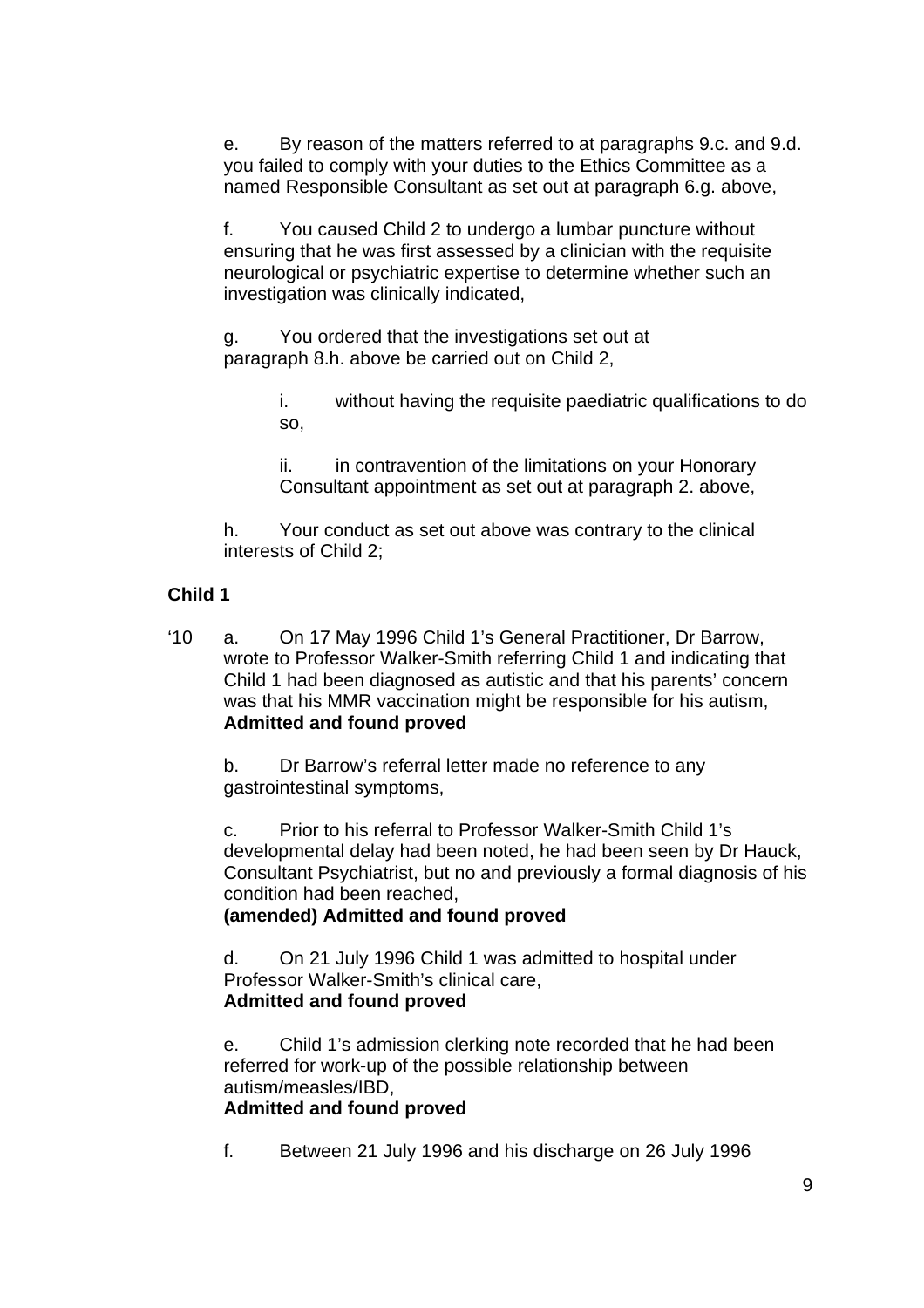Child 1 underwent an attempt at colonoscopy (which failed due to gross faecal loading), a clearance of his bowel and a colonoscopy, an MRI scan of his brain, an EEG and a variety of blood and urine tests, **Admitted and found proved**

g. On 23 October 1996 Child 1 was re-admitted as an inpatient, **Admitted and found proved**

h. Between 23 October 1996 and his discharge on 25 October 1996, Child 1 underwent a barium meal and follow-through, a limited neurological assessment by Dr Harvey and a lumbar puncture;

#### **Admitted and found proved**

'11. a You caused Child 1 to undergo a programme of investigations for research purposes without having Ethics Committee approval for such research,

b. The programme of investigations carried out on Child 1 was part of the research study referred to at paragraphs 5.b. and 5.c. above,

c. The research study was carried out on Child 1 without the approval of the Ethics Committee in that it was not research covered by any Ethics Committee application other than that for Project 172-96 and,

i. contrary to the conditions of approval for Project 172-96 Child 1 had been enrolled into the research study before 18 December 1996,

ii. he did not qualify for the research study as he failed to meet the inclusion criteria set out at paragraph 5.c.i. above,

iii. he did not qualify for the research study as he failed to meet the inclusion criteria set out at paragraph 5.c.ii. above,

d. Contrary to the conditions of ethical approval for Project 172-96 you subsequently failed to ensure that a copy of the consent form and information sheet was included in Child 1's clinical notes,

e. By reason of the matters referred to at paragraphs 11.c. and 11.d. you failed to comply with your duties to the Ethics Committee as a named Responsible Consultant as set out at paragraph 6.g. above,

f. Your conduct as set out above was contrary to the clinical interests of Child 1;

#### **Child 3**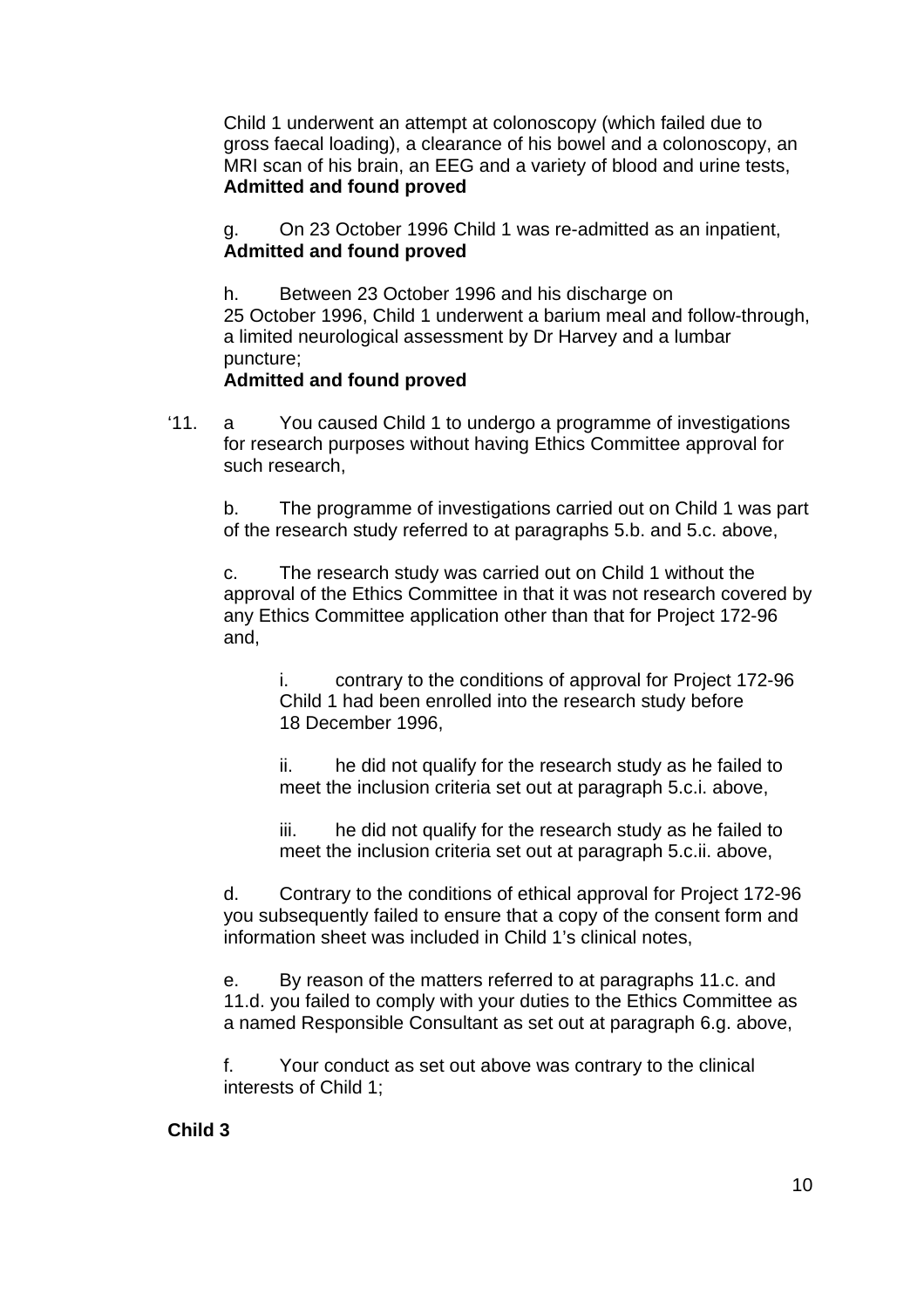'12. a. On 19 February 1996 Child 3's General Practitioner, Dr Shantha, referred Child 3 to Professor Walker-Smith indicating that Child 3 had behavioural problems of an autistic nature, severe constipation and learning difficulties all associated by his parents with his MMR vaccination,

## **Admitted and found proved**

b. Child 3 was admitted to hospital on or about 8 September 1996 under Professor Walker-Smith's clinical care, **Admitted and found proved**

c. Between 8 September 1996 and his discharge on 13 September 1996, Child 3 underwent a colonoscopy, barium meal and follow-through, an MRI scan of his brain, a lumbar puncture, an EEG and a variety of blood and urine tests, **Admitted and found proved**

d. Of the tests set out in 12. c. above, the results from the lumbar puncture were normal;

## **Admitted and found proved**

'13. a. You caused Child 3 to undergo a programme of investigations for research purposes without having Ethics Committee approval for such research,

b. The programme of investigations carried out on Child 3 was part of the research study referred to at paragraphs 5.b. and 5.c. above,

c. The research study was carried out on Child 3 without the approval of the Ethics Committee in that it was not research covered by any Ethics Committee application other than that for Project 172-96 and,

i. contrary to the conditions of approval for Project 172-96 Child 3 had been enrolled into the research study before 18 December 1996,

ii. he did not qualify for the research study as he failed to meet the inclusion criteria set out at paragraph 5.c.i. above,

iii. he did not qualify for the research study as he failed to meet the inclusion criteria set out at paragraph 5.c.ii. above,

d. Contrary to the conditions of ethical approval for Project 172-96 you subsequently failed to ensure that a copy of the consent form and information sheet was included in Child 3's clinical notes,

e. You caused Child 3 to undergo a lumbar puncture,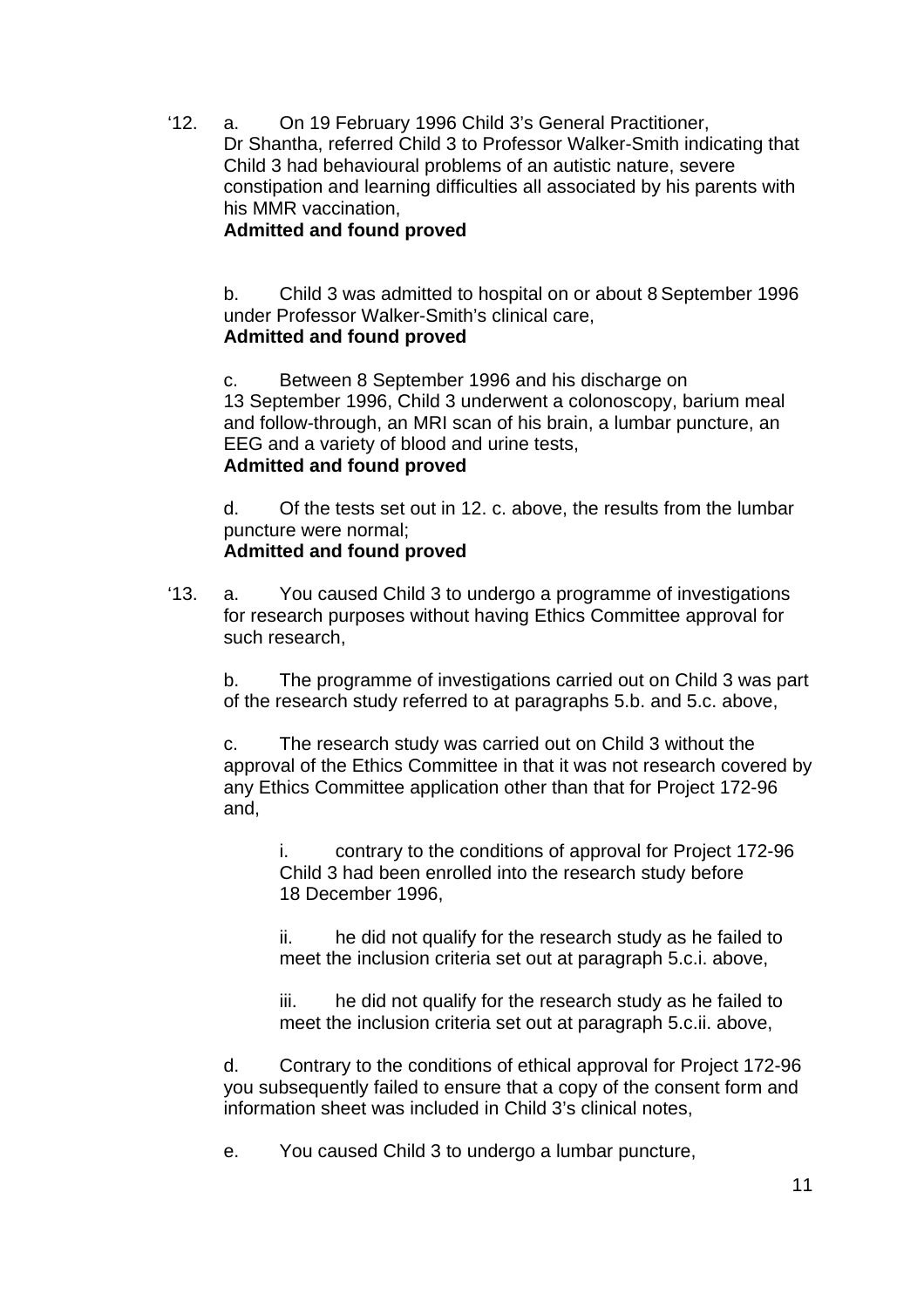i. without ensuring that he was first assessed by a clinician with the requisite neurological or psychiatric expertise to determine whether such an investigation was clinically indicated,

ii. which was not clinically indicated,

f. Your actions as set out at paragraph 13.e. were contrary to your representations to the Ethics Committee that the procedures were clinically indicated,

g. By reason of the matters referred to at paragraphs 13.c., 13.d., 13.e. and 13.f. you failed to comply with your duties to the Ethics Committee as a named Responsible Consultant as set out at paragraph 6.g. above,

h. Your conduct as set out above was contrary to the clinical interests of Child 3;

#### **Child 4**

'14. a. On 1 July 1996 Child 4's General Practitioner, Dr Tapsfield, wrote to you referring Child 4 for assessment regarding his possible autism and his bowel problems, **Admitted and found proved**

b. On 4 July 1996 you wrote to Professor Walker-Smith passing on the referral of Child 4 whom you stated "*sounds like a good candidate for our forthcoming study*",

## **Admitted and found proved**

c. Prior to Dr Tapsfield writing to you Child 4 had been diagnosed in 1992 by Dr O'Brien, Consultant Psychiatrist, as being developmentally delayed with prominent autistic tendencies, **Admitted and found proved**

d. On 29 September 1996 Child 4 was admitted to hospital under Professor Walker-Smith's clinical care, **Admitted and found proved**

e. Child 4's admission clerking note stated that he had been "*admitted for study of disintegrative disorder/colitis/MMR*", **Admitted and found proved**

f. Between 29 September 1996 and his discharge on 4 October 1996 Child 4 underwent a colonoscopy, an attempt at barium meal and follow-through, an MRI scan of his brain, an EEG,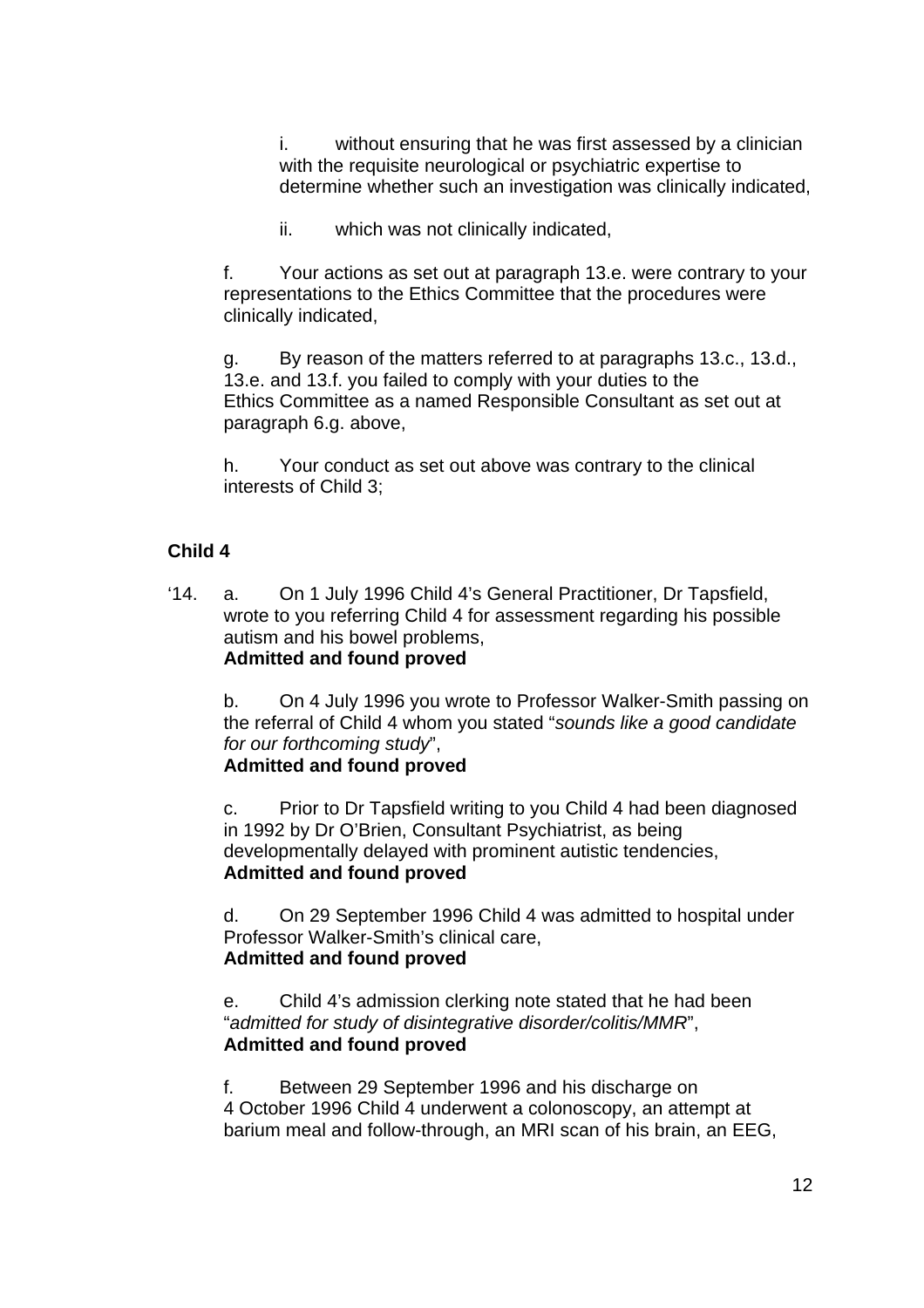other clinical neurophysiological investigations (namely an EP), and a variety of blood and urine tests,

## **Admitted and found proved**

g. Of the tests set out in 14.f. above,

i. on 30 September 1996 you signed a request form for an EEG and EP to be undertaken on Child 4, stating that the reason for the request/relevant history was "*disintegrative disorder and enteritis myelopathy*", **Admitted and found proved**

ii. the clinical neurophysiology results of the visual EP indicated that the investigator did not have latency values from control subjects but guessed at a normal response; **Admitted and found proved**

'15. a. You caused Child 4 to undergo a programme of investigations for research purposes without having Ethics Committee approval for such research,

b. The programme of investigations carried out on Child 4 was part of the research study referred to at paragraphs 5.b. and 5.c. above,

c. The research study was carried out on Child 4 without the approval of the Ethics Committee in that it was not research covered by any Ethics Committee application other than that for Project 172-96 and,

i. contrary to the conditions of approval for Project 172-96 Child 4 had been enrolled into the research study before 18 December 1996,

ii. he did not qualify for the research study as he failed to meet the inclusion criteria set out at paragraph 5.c.ii. above,

d. Contrary to the conditions of ethical approval for Project 172-96 you subsequently failed to ensure that a copy of the consent form and information sheet was included in Child 4's clinical notes,

e. By reason of the matters referred to at paragraphs 15.c. and 15.d. you failed to comply with your duties to the Ethics Committee as a named Responsible Consultant as set out at paragraph 6.g. above, f. You ordered that the investigations set out at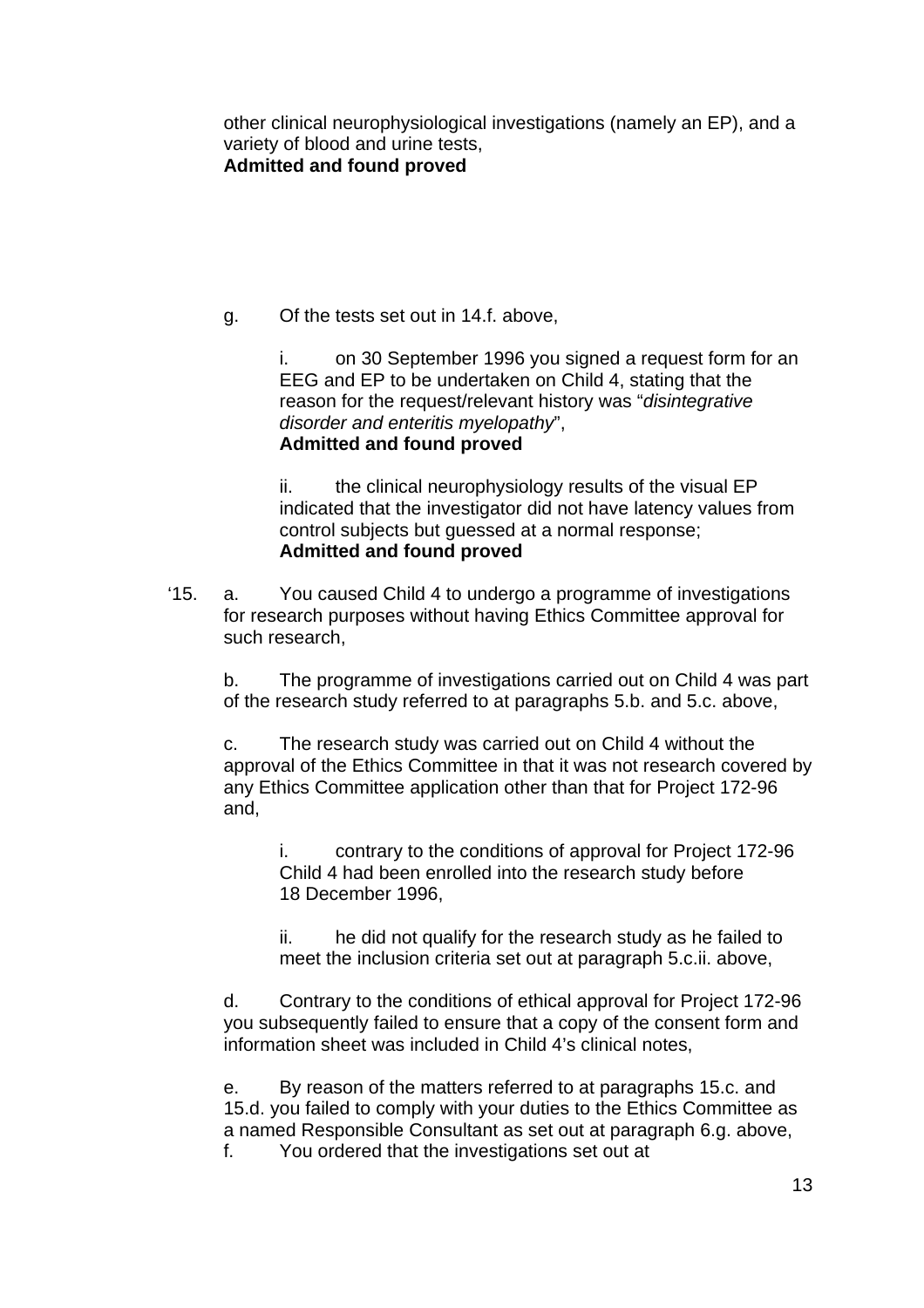paragraph 14.g.i. above be carried out on Child 4,

i. without having the requisite paediatric qualifications to do so,

ii. in contravention of the limitations on your Honorary Consultant appointment as set out at paragraph 2 above,

g. You stated that one of the reasons for ordering an EEG and an EP was that Child 4 had disintegrative disorder when there was no such diagnosis,

h. You exposed Child 4 to an unnecessary neurophysiology investigation in that there were no control values available thereby rendering the investigation un-interpretable,

i. Your conduct as set out above was contrary to the clinical interests of Child 4;

## **Child 6**

'16. a. On 9 August 1996 Child 6's General Practitioner, Dr Nalletamby, wrote to you following a previous discussion that you had had with him on the telephone. Dr Nalletamby stated that Child 6 had autism syndrome, and also bowel disorder, and that Child 6's mother was interested in entering him into your trial, **Admitted and found proved**

b. On 11 September 1996 Professor Walker-Smith wrote to Dr Nalletamby stating that you had asked him to see Child 6 as he was the Paediatric Gastroenterologist associated with you in your study on autism and bowel disorder,

## **Admitted and found proved**

c. On 2 October 1996 Child 6 attended an outpatient consultation with Professor Walker-Smith following which he wrote to Dr Nalletamby advising that Child 6 was to come in for a colonoscopy and to enter your programme of investigation of children with autistic problems, **Admitted and found proved**

d. Child 6 was admitted to hospital on or about 27 October 1996 under Professor Walker-Smith's clinical care, **Admitted and found proved**

e. Between his admission and his discharge on or about 1 November 1996 Child 6 underwent a colonoscopy, an MRI scan of his brain, a lumbar puncture, an EEG and other neurophysiological investigations;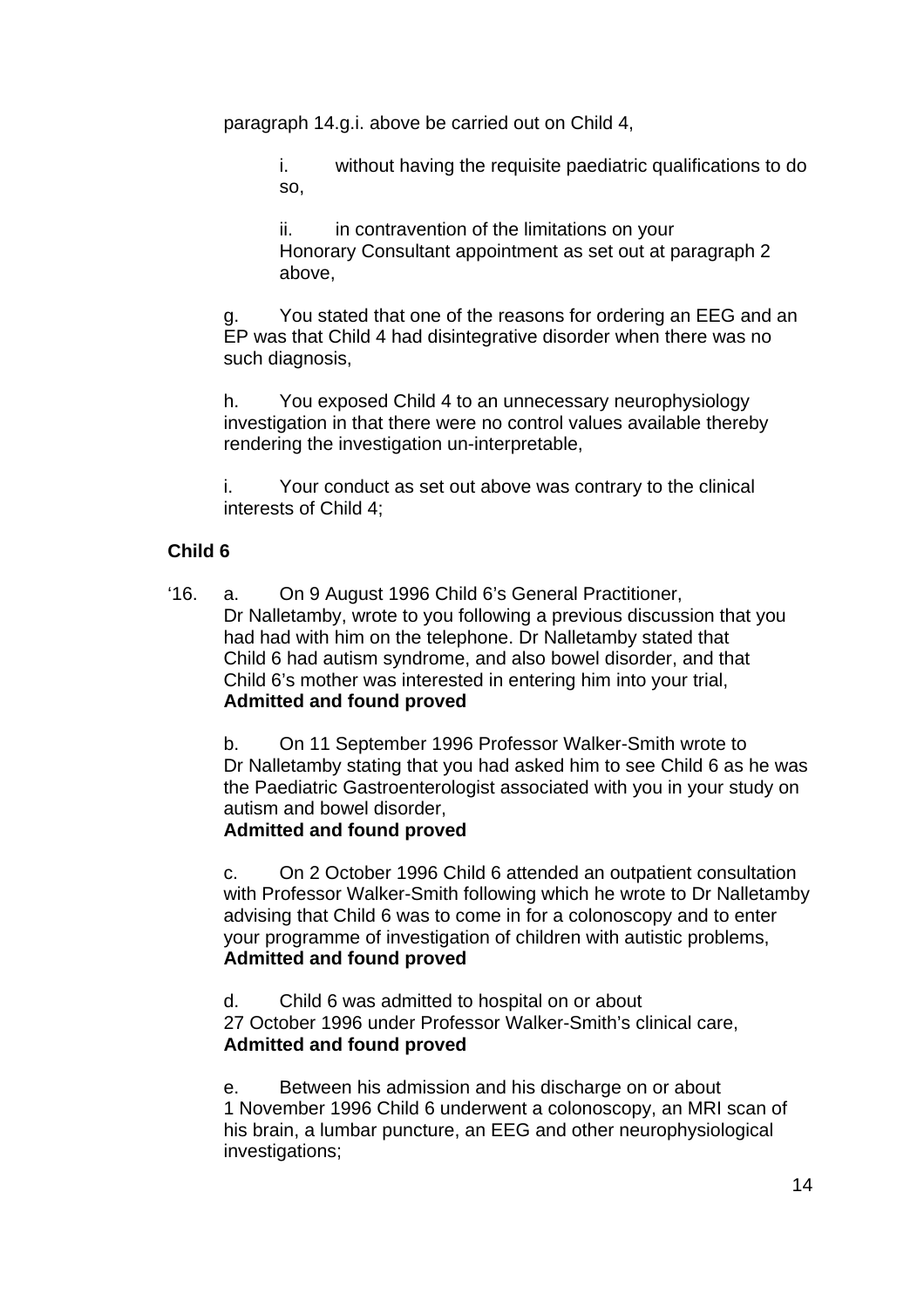## **Admitted and found proved**

f. On or about 1 November 1996 Child 6 was seen by Dr Berelowitz who concluded that the most likely diagnosis was Asperger's Syndrome. **Admitted and found proved**

'17. a. You caused Child 6 to undergo a programme of investigations for research purposes without having Ethics Committee approval for such research,

b. The programme of investigations carried out on Child 6 was part of the research study referred to at paragraphs 5.b. and 5.c. above,

c. The research study was carried out on Child 6 without the approval of the Ethics Committee in that it was not research covered by any Ethics Committee application other than that for Project 172-96 and,

i. contrary to the conditions of approval for Project 172-96 Child 6 had been enrolled into the research study before 18 December 1996,

ii. he did not qualify for the research study as he failed to meet the inclusion criteria set out at paragraph 2.c.i. above,

iii. he did not qualify for the research study as he failed to meet the inclusion criteria set out in paragraph 2(c) (ii) above,

d. By reason of the matters referred to at paragraph 17.c. you failed to comply with your duties to the Ethics Committee as a named Responsible Consultant as set out at paragraph 6.g. above,

e. Your conduct as set out above was contrary to the clinical interests of Child 6;

## **Child 9**

'18. a. On or prior to 11 September 1996 you supplied Professor Walker-Smith with Child 9's name enabling him to contact Child 9's paediatrician, Dr Clifford Spratt, **Admitted and found proved**

b. Thereafter, on 11 September 1996 Professor Walker-Smith wrote to Dr Spratt enclosing a copy of the research protocol and asking Dr Spratt whether he thought it was appropriate to investigate Child 9 in the protocol,

c. On 25 September 1996 Dr Spratt wrote to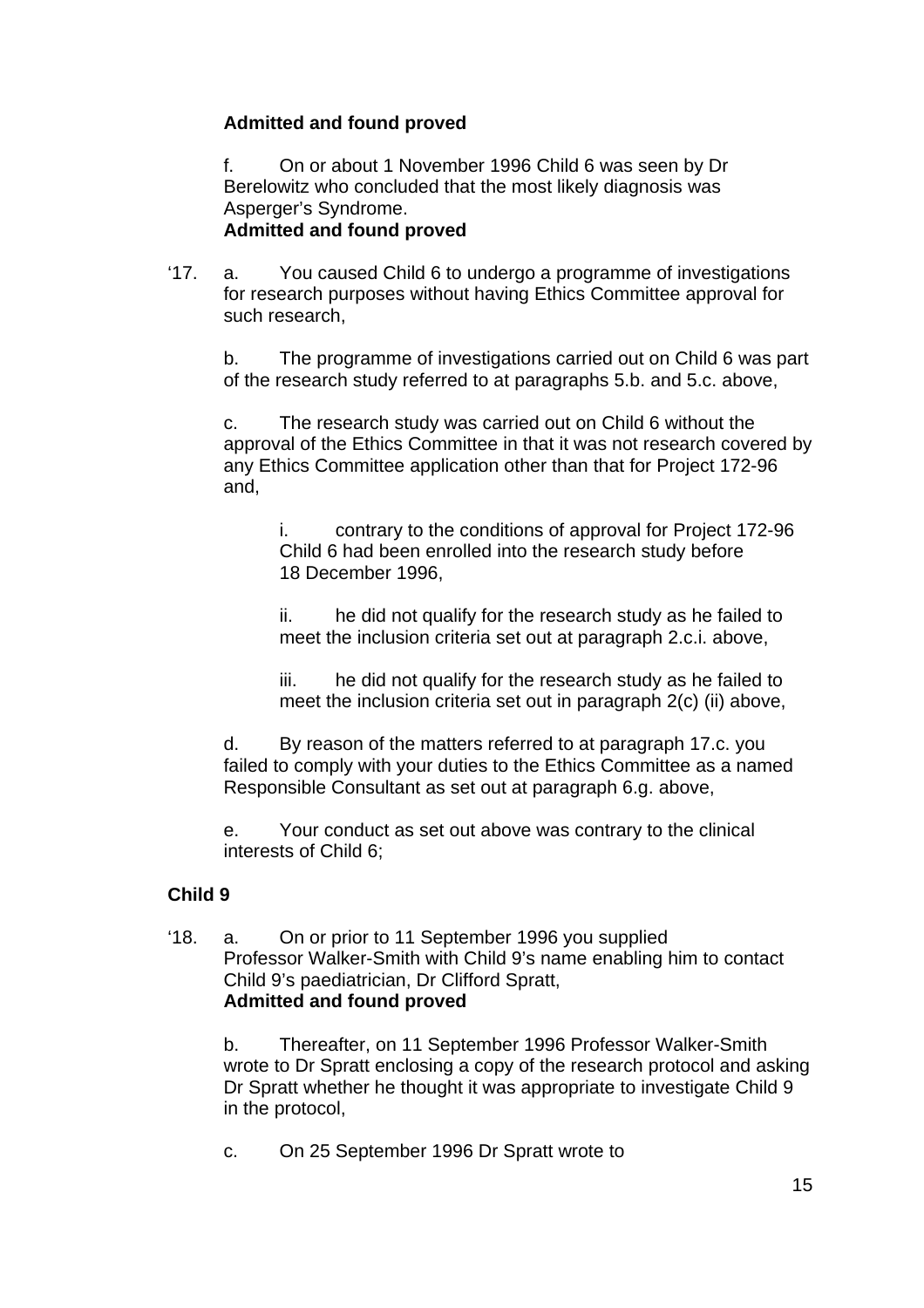Professor Walker-Smith indicating he would be pleased to take Professor Walker-Smith's advice about the proposed referral to your service,

## **Admitted and found proved**

d. Dr Spratt's letter made no reference to Child 9 suffering from gastrointestinal symptoms,

## **Admitted and found proved**

e. Prior to his referral to Professor Walker-Smith Child 9's developmental delay had been provisionally attributed to a form of autism in 1995 1994 by Southampton University *General* Hospital autism service but this provisional diagnosis was not accepted by his parents nor subsequently confirmed,

## **(amended) Admitted and found proved**

f. Child 9 was admitted to hospital on 17 November 1996 under Professor Walker-Smith's clinical care, **Admitted and found proved**

Between 17 November 1996 and his discharge on 22 November 1996, Child 9 underwent a colonoscopy, a barium meal and follow-through, and blood and urine tests. His parents refused to allow him to have a lumbar puncture which he was judged most unlikely to tolerate without sedation,

## **Admitted and found proved to the words 'urine tests'**

h. On 9 December 1996 Child 9 was readmitted and underwent an MRI scan of his brain, an EEG and a lumbar puncture, all of which were undertaken under general anaesthetic, **Admitted and found proved**

i. The results from the lumbar puncture were normal; **Admitted and found proved**

'19. a. You caused Child 9 to undergo a programme of investigations for research purposes without having Ethics Committee approval for such research,

b. The programme of investigations carried out on Child 9 was part of the research study referred to at paragraphs 5.b. and 5.c. above.

c. The research study was carried out on Child 9 without the approval of the Ethics Committee in that it was not research covered by any Ethics Committee application other than that for Project 172-96 and,

i. contrary to the conditions of approval for Project 172-96 Child 9 had been enrolled into the research study before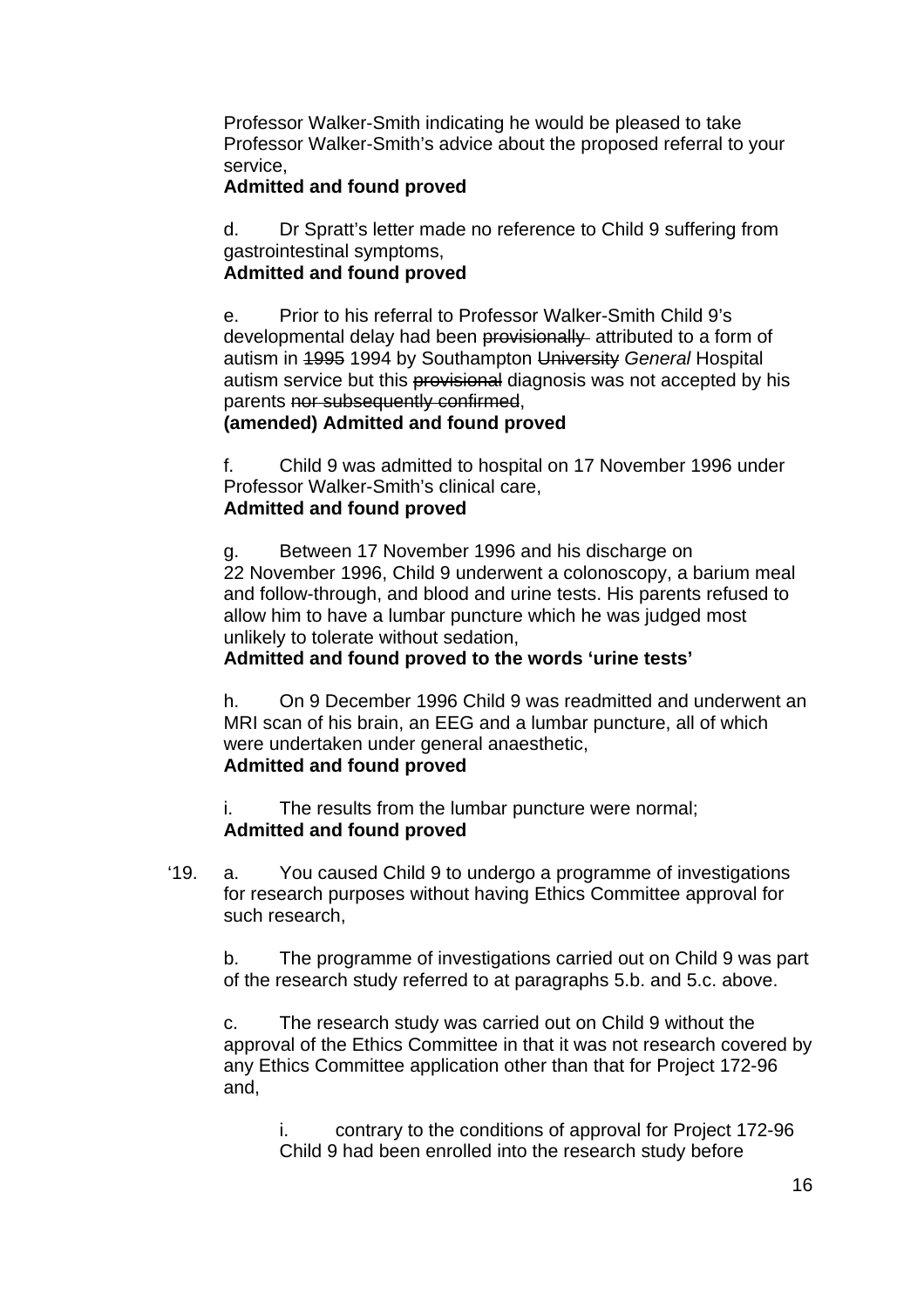18 December 1996,

ii. he did not qualify for the research study as he failed to meet the inclusion criteria set out at paragraph 5.c.i. above,

iii. he did not qualify for the research study as he failed to meet the inclusion criteria set out at paragraph 5.c.ii. above,

d. Contrary to the conditions of ethical approval for Project 172-96 you subsequently failed to ensure that a copy of the consent form and information sheet was included in Child 9's clinical notes,

e. You caused Child 9 to undergo a lumbar puncture,

i. without ensuring that he was first assessed by a clinician with the requisite neurological or psychiatric expertise to determine whether such an investigation was clinically indicated,

ii. which was not clinically indicated,

f. Your actions as set out at paragraph 19.e. were contrary to your representations to the Ethics Committee that the procedures were clinically indicated,

g. By reason of the matters referred to at paragraphs 19.c., 19.d., 19.e. and 19.f. you failed to comply with your duties to the Ethics Committee as a named Responsible Consultant as set out at paragraph 6.g. above,

h. Your conduct as set out above was contrary to the clinical interests of Child 9;

## **Child 5**

'20. a. On or about 30 September 1996 you telephoned Child 5's General Practitioner's surgery and spoke to Dr Letham, a partner in the practice, who made a note of the call recording that you had made a very lengthy and convincing case for Child 5 to be referred to Professor Walker-Smith,

## **Admitted and found proved**

b. On 1 October 1996 Child 5's General Practitioner, Dr Shillam, wrote to Professor Walker-Smith stating that Child 5's parents had been in contact with you and had asked Dr Shillam to refer Child 5 to him in relation to the study into the association between autism and childhood bowel problems, **Admitted and found proved**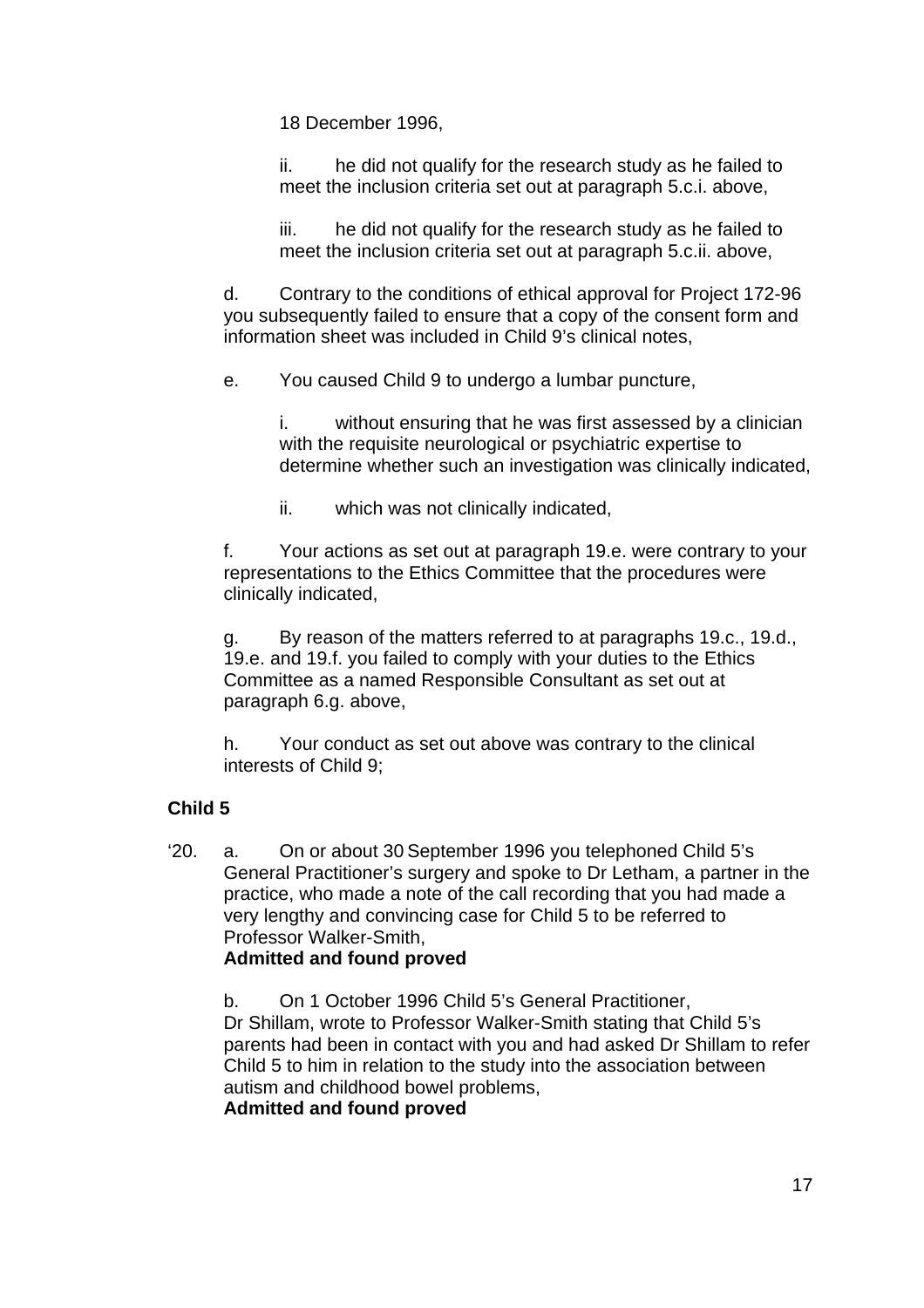c. Dr Shillam's referral letter gave details of Child 5's developmental delay with classical features of autism, and stated that Child 5's parents were concerned about an association between the MMR vaccine, childhood enteritis and possible brain damage, but made no reference to any gastrointestinal symptoms, **Admitted and found proved**

d. Prior to his referral to Professor Walker-Smith, in January 1992 Dr Williams, a Clinical Psychologist for the West Berkshire Health Authority, concluded that it was very likely that Child 5 was suffering from autism, **Admitted and found proved** 

e. Child 5 was admitted to hospital on or about 1 December 1996 under Professor Walker-Smith's clinical care, **Admitted and found proved**

f. Between 1 December 1996 and his discharge on 6 December 1996 Child 5 underwent a colonoscopy, a barium meal and follow-through, an MRI scan of his brain, a neurological assessment by Dr Harvey, a lumbar puncture (although no results were obtained)**,** an EEG, a variety of blood and urine tests, **Admitted and found proved**

g. On 2 December 1996 you signed the request form for the EEG, referred to at 20.f. above, to be undertaken on Child 5 stating that the reason for the request/relevant history was "*disintegrative disorder and autism*",

## **Admitted and found proved**

h. On 3 December 1996 Child 5 was seen by Dr Berelowitz who concluded that the likely diagnosis was a developmental disorder, such as autism, but that chromosomal studies needed to be done, **Admitted and found proved**

i. On 15 January 1997 Child 5 was readmitted and underwent a repeat barium meal and follow-through under sedation, because of a previous suspected stricture, and a repeat lumbar puncture; **Admitted and found proved**

'21. a. You caused Child 5 to undergo a programme of investigations for research purposes without having Ethics Committee approval for such research,

b. The programme of investigations carried out on Child 5 was part of the research study referred to at paragraphs 5.b. and 5.c. above,

c. The research study was carried out on Child 5 without the approval of the Ethics Committee in that it was not research covered by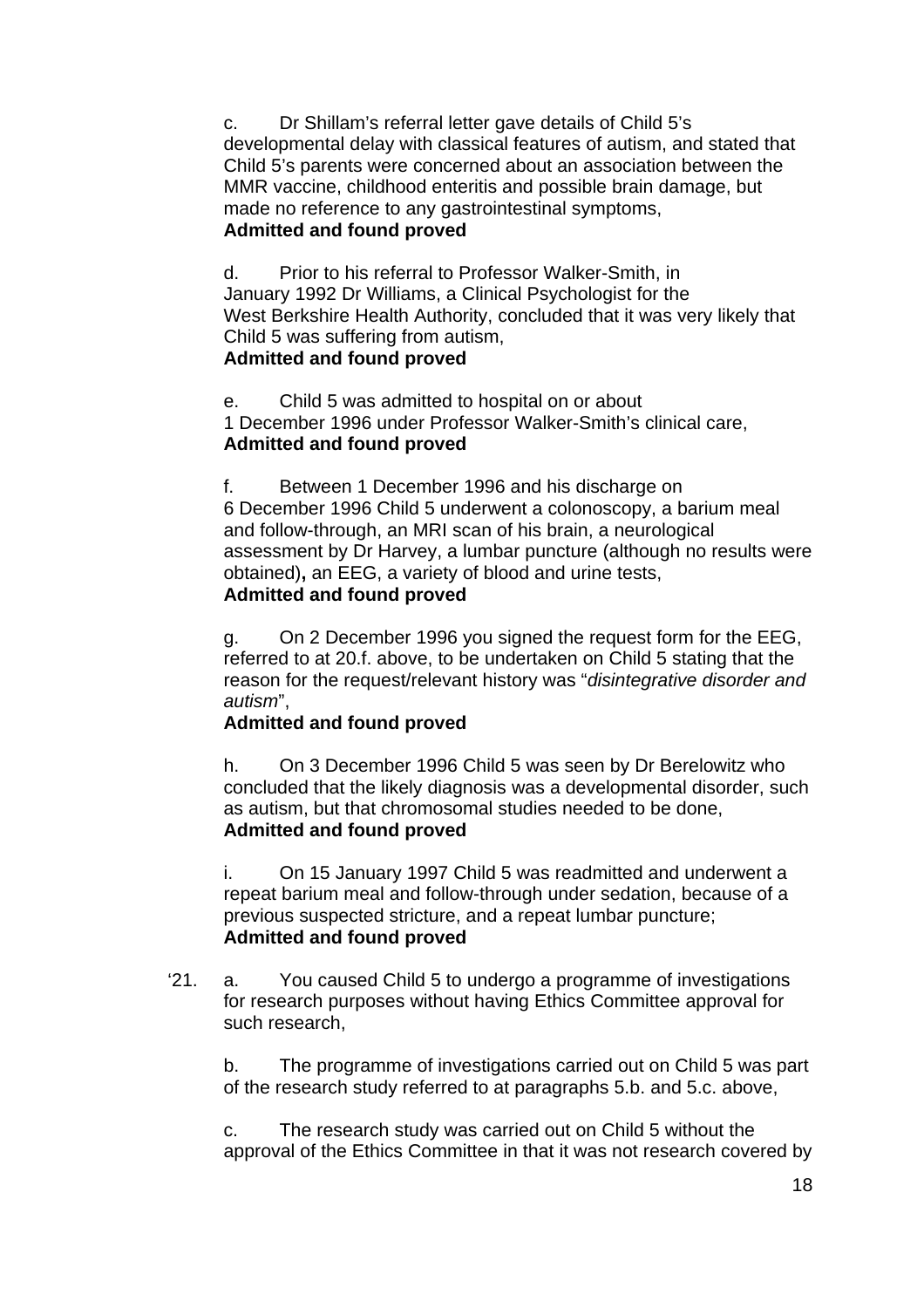any Ethics Committee application other than that for Project 172-96 and,

i. contrary to the conditions of approval for Project 172-96 Child 5 had been enrolled into the research study before 18 December 1996,

ii. he did not qualify for the research study as he failed to meet the inclusion criteria set out at paragraph 5.c.i. above,

iii. he did not qualify for the research study as he failed to meet the inclusion criteria set out at paragraph 5.c.ii. above,

d. Contrary to the conditions of ethical approval for Project 172-96 you subsequently failed to ensure that a copy of the consent form and information sheet was included in Child 5's clinical notes,

e. By reason of the matters referred to at paragraphs 21.c. and 21.d. you failed to comply with your duties to the Ethics Committee as a named Responsible Consultant as set out at paragraph 6.g. above,

f. You ordered that the investigation set out at paragraph 20.g. above be carried out on Child 5,

> i. without having the requisite paediatric qualifications to do so,

ii. in contravention of the limitations on your Honorary Consultant appointment as set out at paragraph 2. above,

You stated that one of the reasons for ordering an EEG was that Child 5 had disintegrative disorder when there was no such diagnosis,

h. Your conduct as set out above was contrary to the clinical interests of Child 5;

#### **Child 12**

'22. a. On 19 July 1996 you wrote to Child 12's mother,

i. thanking her for her letter regarding her son, **Admitted and found proved**

ii. telling her to seek a referral to Professor Walker-Smith, **Admitted and found proved**

iii. asking that she provide you with the General Practitioner's phone number, **Admitted and found proved**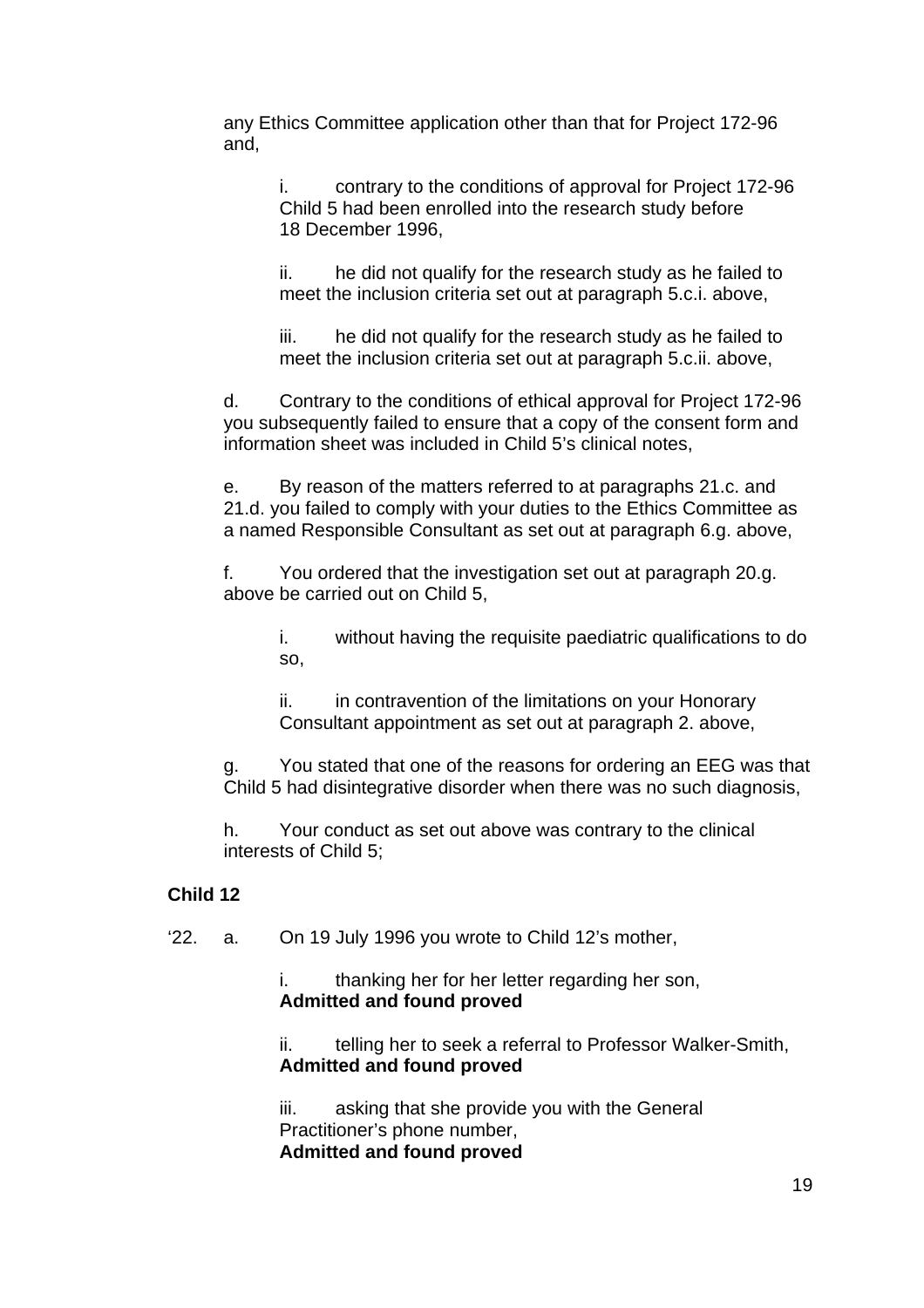b. On or about 20 July 1996 you telephoned Child 12's General Practitioner, Dr Stuart, who noted in Child 12's medical records: "*call from Dr Wakefield – needs colonoscopy B12 absorption tests. History of measles vaccination reaction*",

## **Admitted and found proved**

c. On 23 September 1996 Dr Stuart wrote a letter addressed to Professor Walker-Smith but marked for your attention referring Child 12,

## **Admitted and found proved**

d. Dr Stuart's referral letter stated Child 12 had seen Dr Ing, a Consultant Child Psychiatrist, who had said that Child 12 may well have Asperger's Syndrome,

## **Admitted and found proved**

e. On 21 October 1996 Professor Walker-Smith wrote to you stating that,

## **Admitted and found proved**

i. Child 12 really had features of autism but had rather minimal gastrointestinal symptoms, **Admitted and found proved**

## ii. he felt it was not right to proceed with the intensive programme until you had ethical committee approval and it was

clear that the parents wished you to proceed,

## **Admitted and found proved**

f. On 25 November 1996 Professor Walker-Smith wrote to Child 12's mother stating that he thought that it would be appropriate to arrange for Child 12 to come in for a colonoscopy, **Admitted and found proved**

g. Child 12 was admitted to hospital on 5 January 1997 under Professor Walker-Smith's clinical care, **Admitted and found proved**

h. Child 12's admission clerking note, dated 6 January 1997, indicated that he was being admitted for investigation of autism and bowel problems,

## **Admitted and found proved**

i. Between 6 January 1997 and his discharge on 10 January 1997 Child 12 underwent a colonoscopy, a barium meal and follow-through, an MRI scan of his brain, a lumbar puncture (on 9 January 1997), an EEG and other neurophysiological tests, and a variety of blood and urine tests,

## **Admitted and found proved**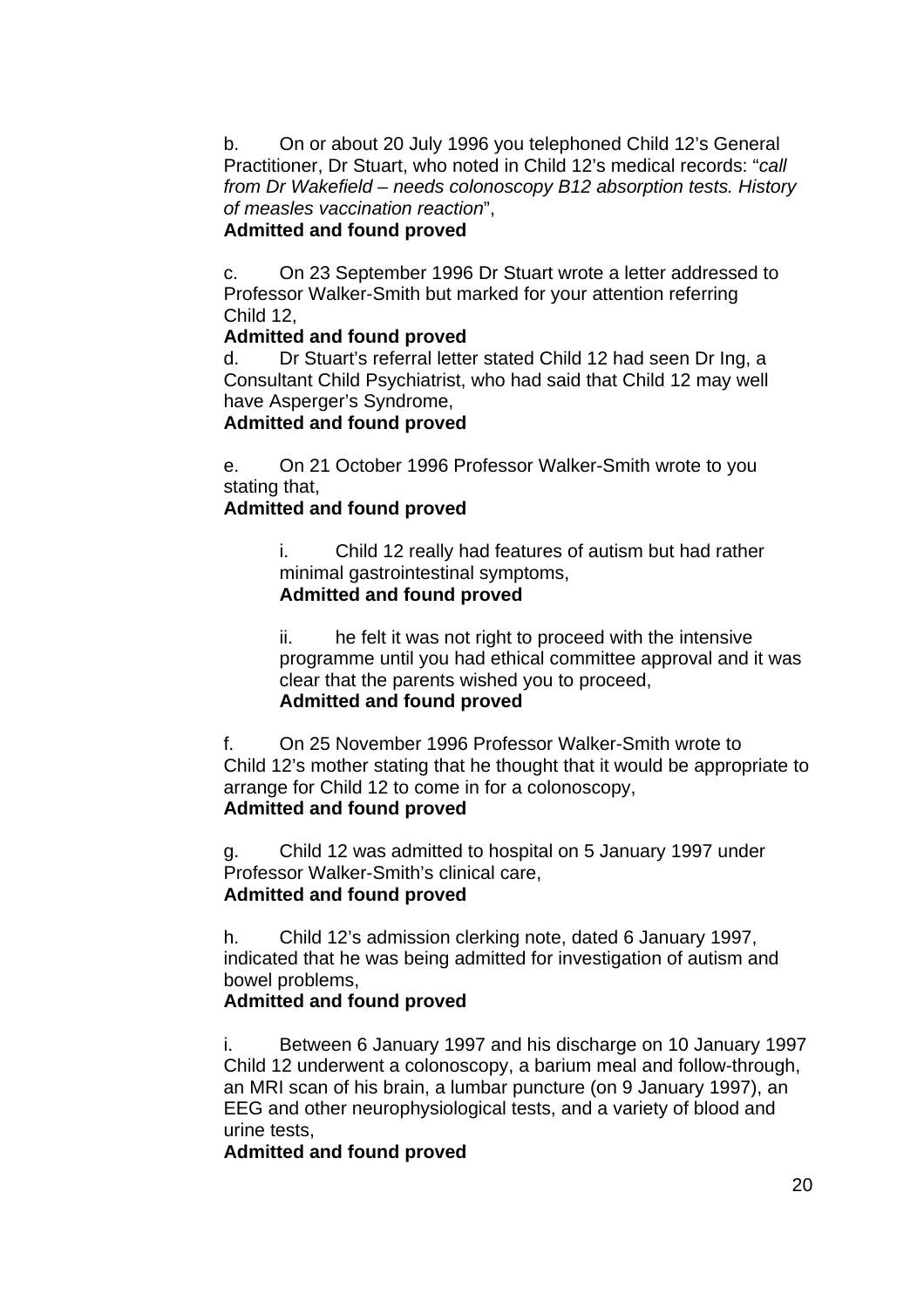j. Of the tests set out in 22.i. above,

i. You signed the request form, dated on or about 6 January 1997, for the EEG and for other neurophysiological investigations,

#### **Admitted and found proved**

#### ii. the results of the lumbar puncture were normal, **Admitted and found proved**

k. On 9 January 1997 Dr Harvey visited Child 12 on the ward but he was unable to undertake a neurological examination because Child 12 was asleep,

## **Admitted and found proved**

l. On 10 January 1997 Child 12 was interviewed by Dr Berelowitz who concluded that Child 12 had language delay, possible Attention Deficit Disorder and possible features of Asperger's Syndrome; **Admitted and found proved**

'23. a. You caused Child 12 to undergo a programme of investigations as part of the research study referred to at paragraphs 5.b. and 5.c. above,

b. The research study was carried out on Child 12 without the approval of the Ethics Committee in that he did not qualify for the research study as he failed to meet the inclusion criteria set out at,

- i. paragraph 5.c.i. above,
- ii. paragraph 5.c.ii. above,

c. Contrary to the conditions of ethical approval for Project 172-96 you failed to ensure that a copy of the consent form and information sheet was included in Child 12's clinical notes,

d. You caused Child 12 to undergo a lumbar puncture,

i. without ensuring that he was first assessed by a clinician with the requisite neurological or psychiatric expertise to determine whether such an investigation was clinically indicated,

- ii. which was not clinically indicated,
- e. Your actions as set out at paragraph 23.d. were contrary to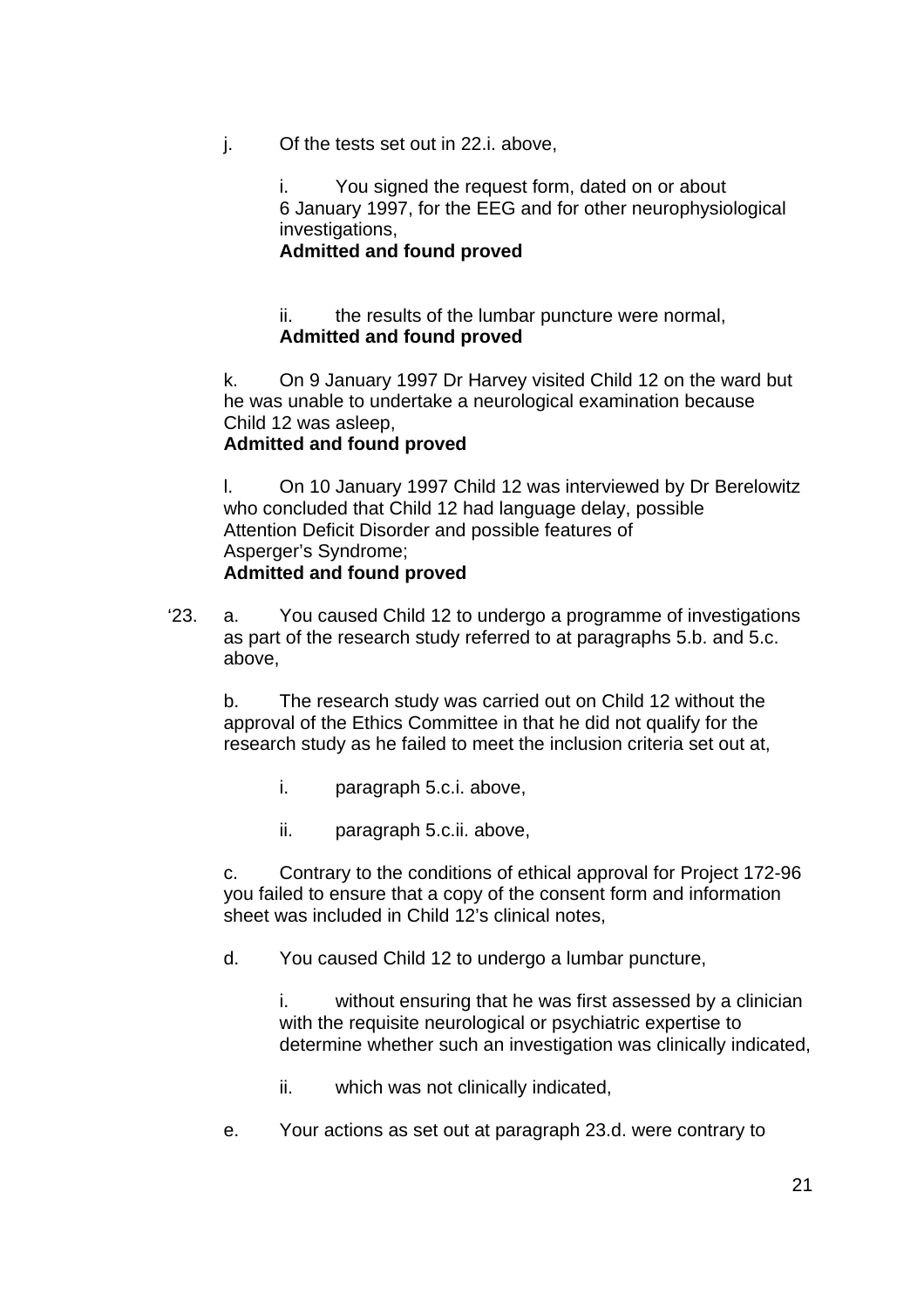your representations to the Ethics Committee that the procedures were clinically indicated,

f. By reason of the matters referred to at paragraphs 23.b., 23.c., 23.d. and 23.e. you failed to comply with your duties to the Ethics Committee as a named Responsible Consultant as set out at paragraph 6.g. above,

g. You ordered that the investigations set out at paragraph 22.j.i. be carried out on Child 12,

i. without having the requisite paediatric qualifications to do so,

ii. in contravention of the limitations on your Honorary Consultant appointment as set out at paragraph 2. above,

h. Your conduct as set out above was contrary to the clinical interests of Child 12;

## **Child 8**

'24. a. On 3 October 1996 Child 8's General Practitioner, Dr Jelley, wrote to you,

## **Admitted and found proved**

i. referring Child 8 to your investigation programme into the possible effects of vaccine damage and her ongoing GI tract symptoms,

#### **Admitted and found proved**

ii. reiterating that there had been significant concerns about Child 8's development prior to her MMR vaccination but that she supported Child 8's mother's request for further information, **Admitted and found proved**

b. On 9 October 1996 you wrote to Professor Walker-Smith saying that you had requested a letter of referral to him and confirming the referral,

## **Admitted and found proved**

 c. Child 8 was admitted to hospital on 19 January 1997 under Professor Walker-Smith's clinical care, **Admitted and found proved**

d. Between 19 January 1997 and her discharge on or about 25 January 1997 Child 8 underwent a colonoscopy, a barium meal and follow-through, an MRI scan of her brain, a variety of blood and urine tests and an interview with Dr Berelowitz,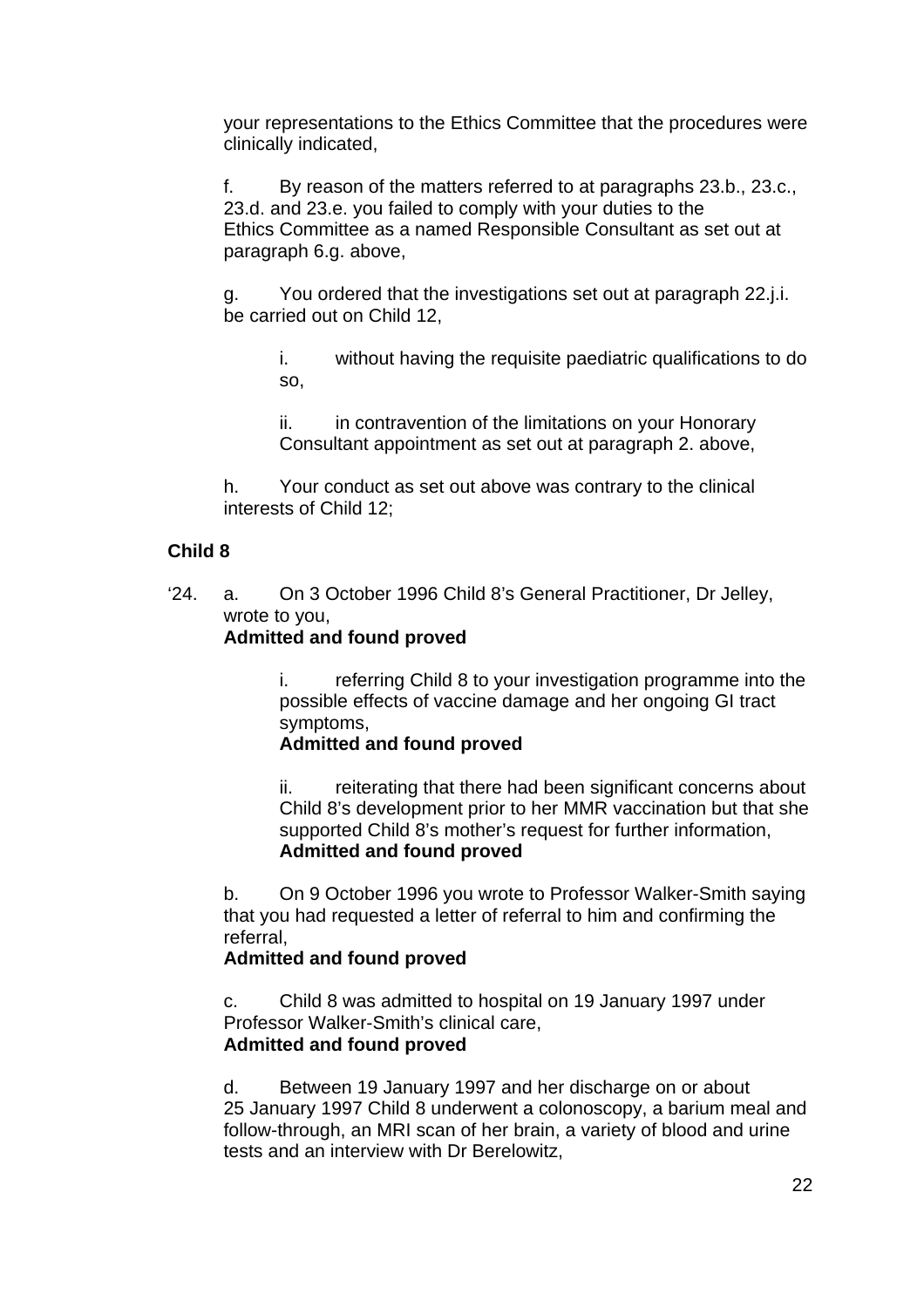## **Admitted and found proved**

- e. Dr Berelowitz concluded that Child 8 may have post vaccination encephalitis and that an autistic spectrum diagnosis was not merited; **Admitted and found proved**
- '25. a. You caused Child 8 to undergo a programme of investigations as part of the research study referred to at paragraphs 5.b. and 5.c. above,

b. The research study was carried out on Child 8 without the approval of the Ethics Committee in that she did not qualify for the research study as she failed to meet the inclusion criteria set out at,

- i. paragraph 5.c.i. above,
- ii. paragraph 5.c.ii. above,

c. Contrary to the conditions of ethical approval for Project 172-96 you failed to ensure that a copy of the consent form and information sheet was included in Child 8's clinical notes,

d. By reason of the matters referred to at paragraph 25.b. and 25.c. you failed to comply with your duties to the Ethics Committee as a named Responsible Consultant as set out at paragraph 6.g. above,

e. Your conduct as set out above was contrary to the clinical interests of Child 8;

## **Child 7**

'26. a. On or about 5 December 1996 Child 7's General Practitioner, Dr Nalletamby, wrote to Professor Walker-Smith referring Child 7 and stating that he.

## **Admitted and found proved**

i. probably did not have autism but he did have convulsions which Dr Nalletamby believed might make him eligible for your study,

ii. suffered from bowel problems similar to his brother [Child 6] who had recently been investigated, **Admitted and found proved**

b. Child 7 was admitted to hospital on 26 January 1997 under Professor Walker-Smith's clinical care,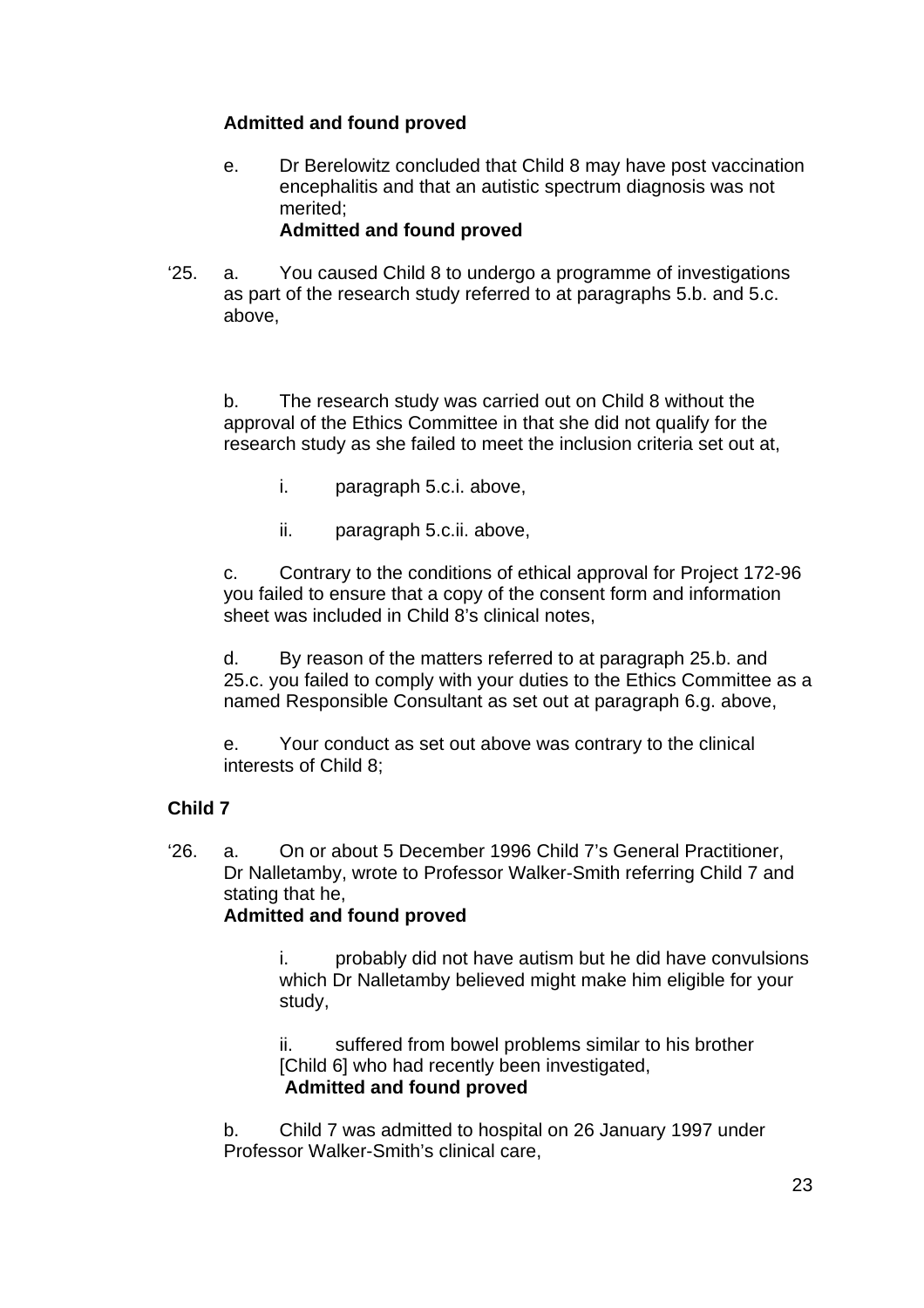## **Admitted and found proved**

c. Child 7's admission clerking note recorded that he had been admitted for colonoscopy and investigations as part of the Disintegrative Disorder/Colitis study, **Admitted and found proved**

d. Between 26 January 1997 and his discharge on February 1997 Child 7 underwent a colonoscopy, a barium meal and follow-through, an MRI scan of the brain, a lumbar puncture, an EEG and other neurophysiological investigations, blood and urine tests, **Admitted and found proved**

e. You signed a request form, dated 27 January 1997, for the EEG and other neurophysiological investigations referred to at 26.d. above to be undertaken on Child 7 and stated that the reason for the request/relevant history was "*disintegrative disorder and inflammatory bowel disease*";

## **Admitted and found proved**

'27. a. You caused Child 7 to undergo a programme of investigations as part of the research study referred to at paragraphs 5.b. and 5.c. above,

b. The research study was carried out on Child 7 without the approval of the Ethics Committee in that he did not qualify for the research study as he failed to meet the inclusion criteria set out at,

- i. paragraph 5.c.i. above,
- ii. paragraph 5.c.ii. above,

c. Contrary to the conditions of ethical approval for Project 172-96 you failed to ensure that a copy of the consent form and information sheet was included in Child 7's clinical notes,

d. By reason of the matters referred to at paragraphs 27.b. and 27.c. you failed to comply with your duties to the Ethics Committee as a named Responsible Consultant as set out at paragraph 6.g. above,

e. You ordered that the investigations set out at paragraph 26.e. above be carried out on Child 7,

i. without having the requisite paediatric qualifications to do so,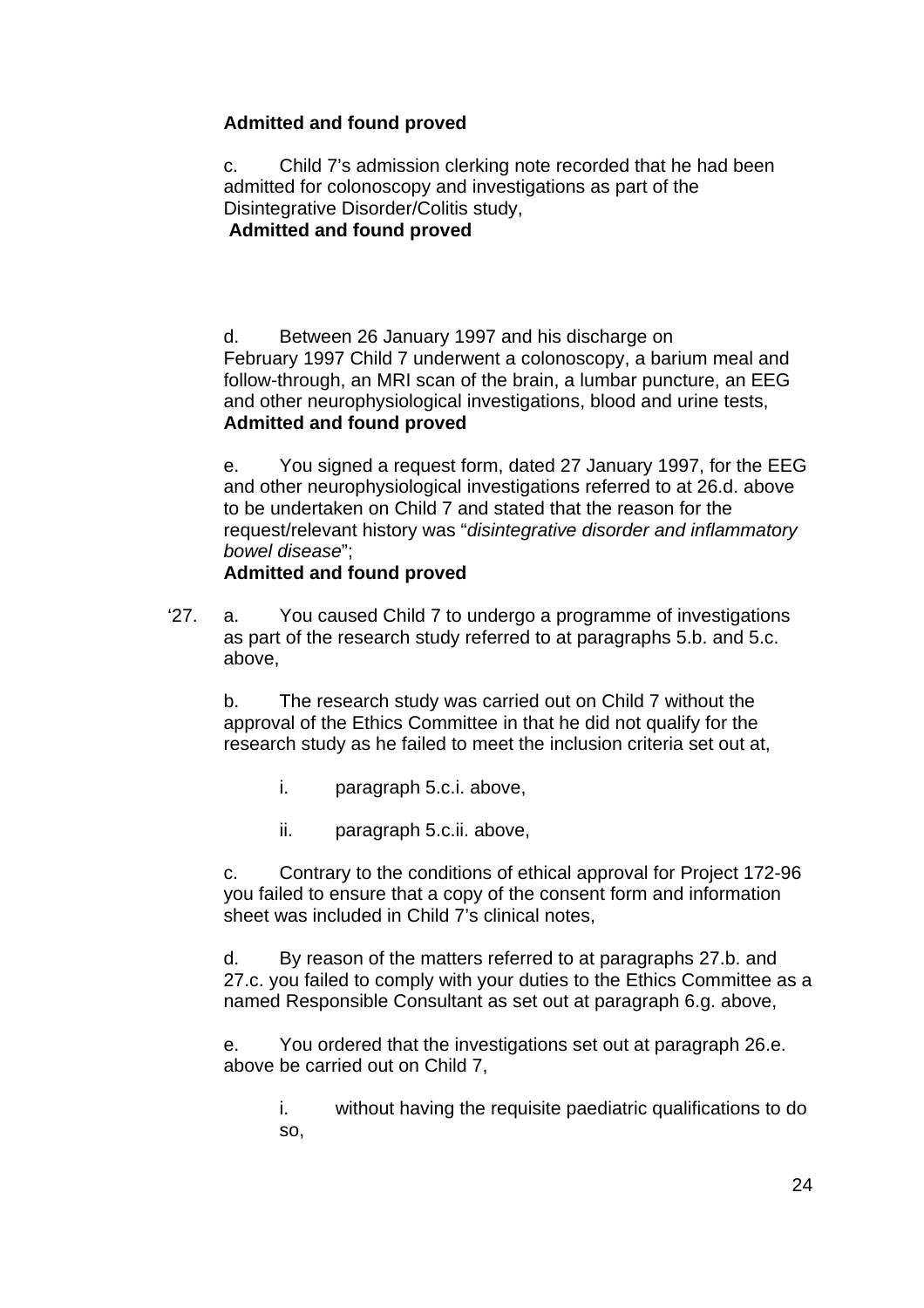ii. in contravention of the limitations on your Honorary Consultant appointment as set out at paragraph 2. above, f. You stated that one of the reasons for ordering an EEG and other neurophysiological investigations was that Child 7 had disintegrative disorder when there was no such diagnosis,

g. Your conduct as set out above was contrary to the clinical interests of Child 7;

## **Child 10**

'28. a. On 14 October 1996 Child 10's General Practitioner, Dr Hopkins, wrote to Professor Walker-Smith referring Child 10 and stating that,

#### **Admitted and found proved**

i. Child 10 had a history of loss of acquired skills which appeared to follow a measles-type illness, **Admitted and found proved**

ii. he had previously been given the MMR and his measles antibody was significantly raised, **Admitted and found proved**

iii. no actual diagnosis had been given for Child 10's condition but the most recent report referred to severe speech and language disorder with some autistic features, **Admitted and found proved**

b. Dr Hopkins' referral letter made no reference to gastrointestinal symptoms,

#### **Admitted and found proved**

c. Child 10 was admitted to hospital on 16 February 1997 under Professor Walker-Smith's clinical care, **Admitted and found proved**

d. Child 10's admission clerking note recorded that he had been admitted for investigation of disintegrative disorder/measles/IBD, **Admitted and found proved**

e. Between 16 February 1997 and his discharge on 19 February 1997 Child 10 underwent a colonoscopy, a lumbar puncture (on 17 February 1997), and a variety of blood and urine tests, **Admitted and found proved**

f. The results from the lumbar puncture were normal, **Admitted and found proved**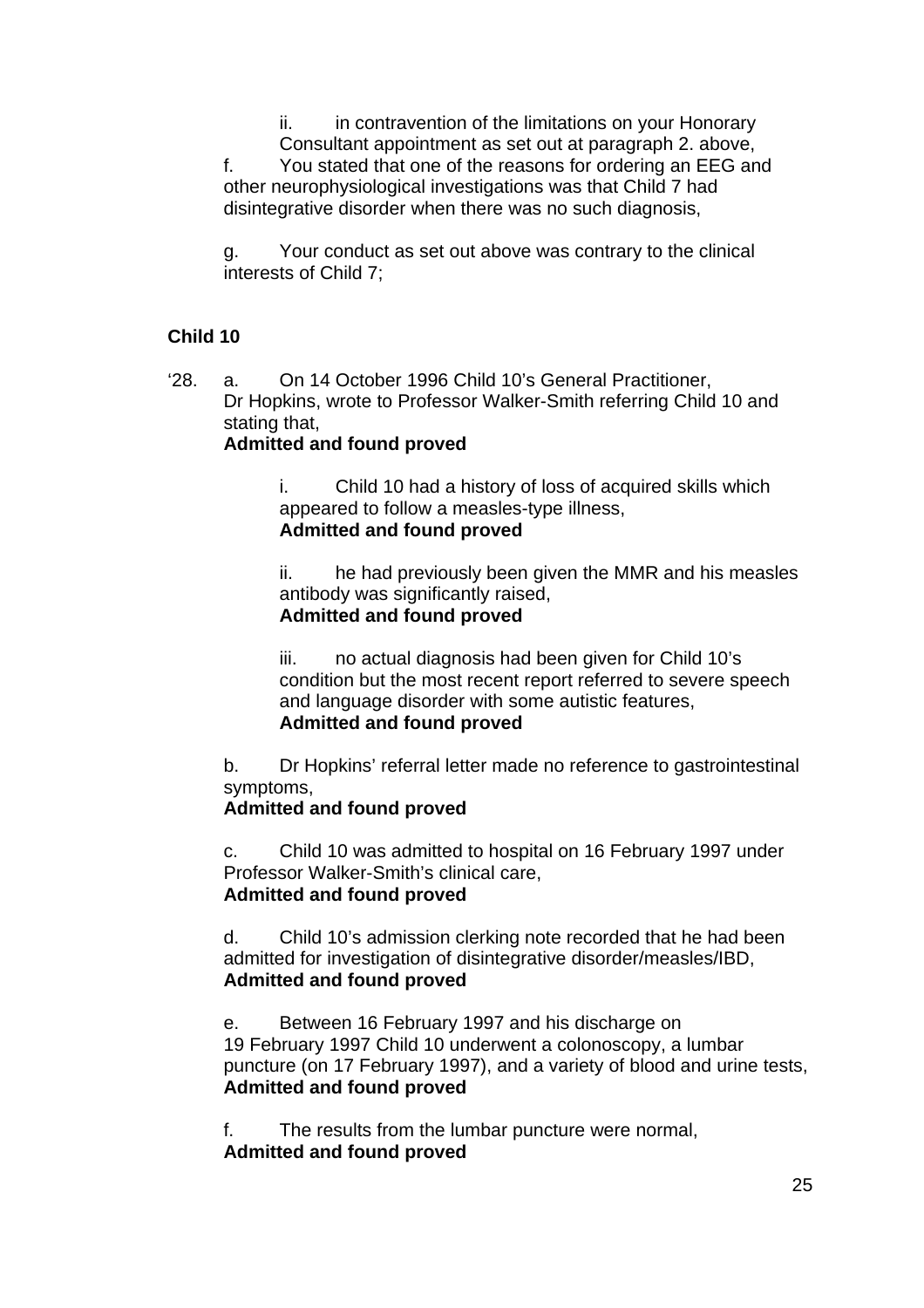g. On 18 February 1997 Dr Berelowitz saw Child 10's father and concluded that Child 10 did not meet the criteria for either autism or disintegrative disorder and the most likely diagnosis was an encephalitic episode; **Admitted and found proved**

#### '29. a. You caused Child 10 to undergo a programme of investigations as part of the research study referred to at paragraphs 5.b. and 5.c.,

b. The research study was carried out on Child 10 without the approval of the Ethics Committee in that he did not qualify for the research study as he failed to meet the inclusion criteria set out at,

- i. paragraph 5.c.i. above,
- ii. paragraph 5.c.ii. above,

c. Contrary to the conditions of ethical approval for Project 172-96 you failed to ensure that a copy of the consent form and information sheet was included in Child 10's clinical notes,

d. You caused Child 10 to undergo a lumbar puncture,

i. without ensuring that he was first assessed by a clinician with the requisite neurological or psychiatric expertise to determine whether such an investigation was clinically indicated,

ii. which was not clinically indicated,

e. Your actions as set out at paragraph 29.d. were contrary to your representations to the Ethics Committee that the procedures were clinically indicated,

f. By reason of the matters referred to at paragraphs 29.b., 29.c., 29.d. and 29.e. you failed to comply with your duties to the Ethics Committee as a named Responsible Consultant as set out at paragraph 6.g. above,

g. Your conduct as set out above was contrary to the clinical interests of Child 10;

## **The Lancet Paper**

'30. a. The investigations on the children whose individual circumstances are set out above were subsequently written up anonymised by numbers in a scientific paper entitled "*Ileal-Lymphoid-Nodular Hyperplasia, Non-Specific Colitis and Pervasive Developmental Disorder in Children*" which was published in the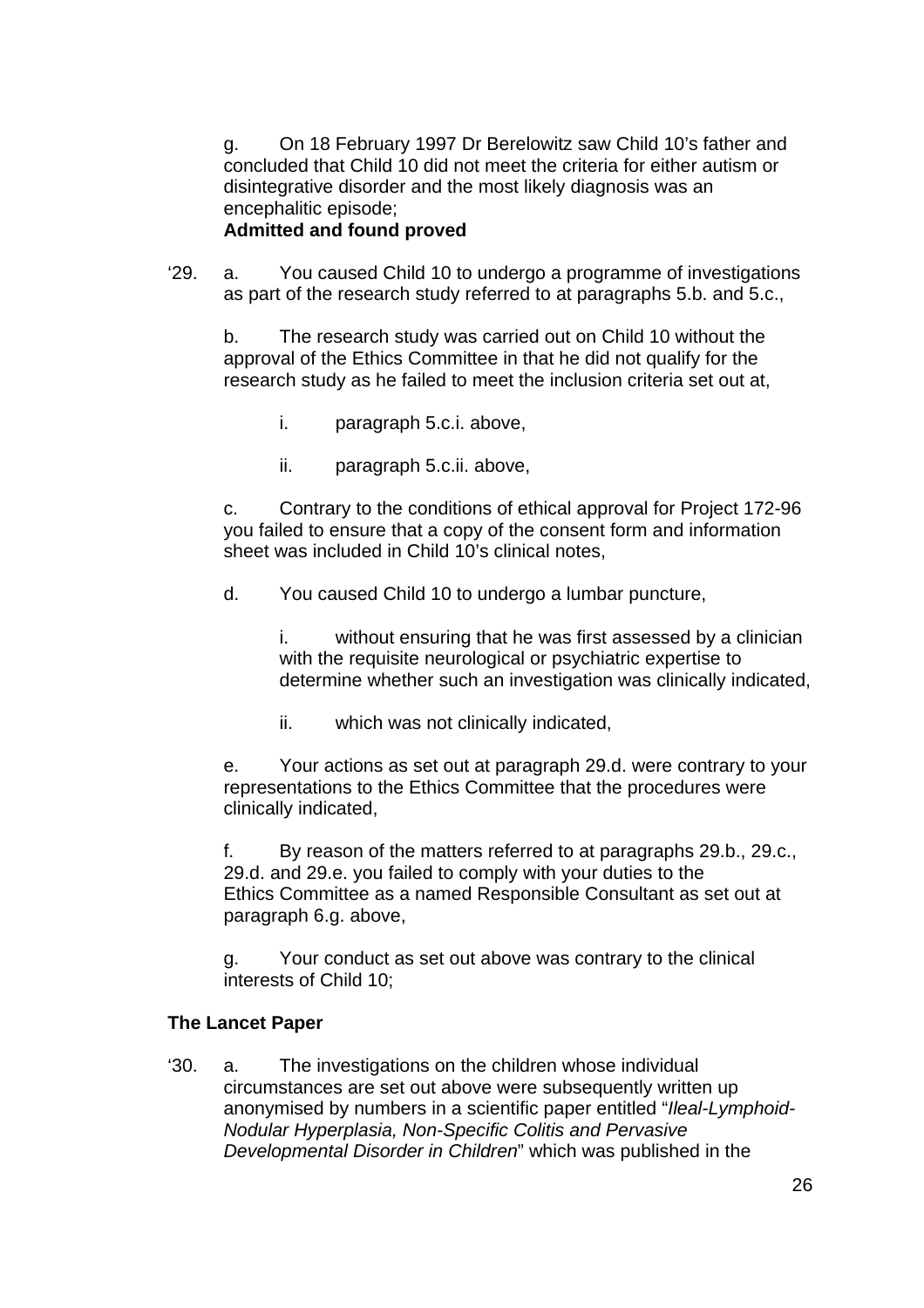Lancet Journal Vol. 351 dated 28 February 1998 ("the Lancet paper"), **Admitted and found proved with the exception of the word 'scientific'**

b. The number of each child herein corresponds with the number of that child in the Lancet paper and Child 11 in the Lancet paper was a private patient from the USA;

## **Admitted and found proved**

'31. a. The Lancet paper purported to identify associated gastrointestinal disease and developmental regression in a group of previously normal children which was generally associated in time with possible environmental triggers which were identified by their parents in eight cases with the child's MMR vaccination,

## **Admitted and found proved**

b. You knew or ought to have known that your reporting in the Lancet paper of a temporal link between the syndrome you described and the MMR vaccination,

#### **Admitted and found proved**

i. had major public health implications,

# **Admitted and found proved**

ii. would attract intense public and media interest, **Admitted and found proved** 

c. In the circumstances set out at paragraph 31.b. above, and as one of the senior authors of the Lancet paper, you,

> i. knew or ought to have known the importance of accurately and honestly describing the patient population, **Admitted and found proved**

ii. had a duty to ensure that the factual information in the paper and provided by you in response to queries about it was true and accurate,

iii. had a duty to disclose to the Editor of the Lancet any disclosable interest including matters which could legitimately give rise to a perception that you had a conflict of interest;

- '32. a. You failed to state in the Lancet paper that the children whose referral and histories you described were part of a research study the purpose of which was to investigate a postulated new syndrome comprising gastrointestinal symptoms and disintegrative disorder following vaccination,
	- b. Your conduct as set out at paragraph 32.a. was,
		- i. dishonest,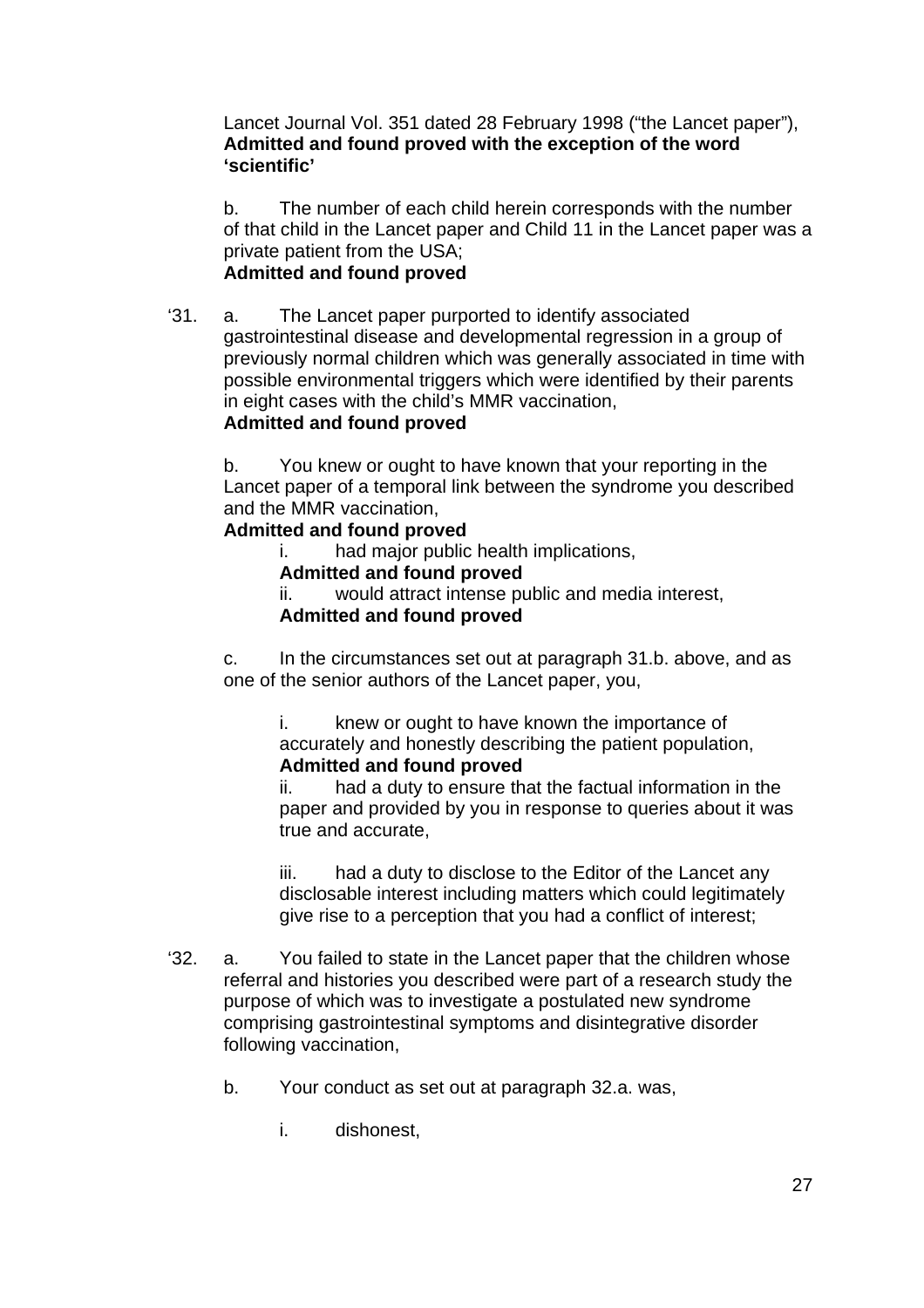ii. irresponsible,

iii. resulted in a misleading description of the patient population in the Lancet paper;

'33. a. The Lancet paper stated that the children who were the subject of the paper were "*consecutively referred to the department of paediatric gastroenterology with a history of a pervasive developmental disorder with loss of acquired skills and intestinal symptoms (diarrhoea, abdominal pain, bloating and food intolerance)*" and subsequently described them as a "*self referred*" group, **Admitted and found proved**

b. You knew or ought to have known that such a description implied,

> i. a routine referral to the gastroenterology department in relation to symptoms which included gastrointestinal symptoms, ii. a routine process in which the investigators had played no active part;

- '34. a. Contrary to paragraph 33.b.i., the referrals of,
	- i. Child 1 as set out at paragraphs 10.a. and 10.b.,
	- ii. Child 9 as set out at paragraphs 18.a. to 18.d.,
	- iii. Child 5 as set out at paragraphs 20.a. to 20.c.,
	- iv. Child 10 as set out at paragraphs 28.a. and 28.b.,

did not constitute routine referrals to the gastroenterology department in relation to intestinal symptoms as the referring doctors referring the children for investigation of the role played by the measles vaccination or the MMR vaccination into their developmental disorders and did not report any history of gastrointestinal symptoms,

- b. Contrary to paragraph 33.b.ii., the referrals of,
	- i. Child 2 as set out at paragraphs 8.a. to 8.e.,
	- ii. Child 9 as set out at paragraphs 18.a. to 18.c.,
	- iii. Child 5 as set out at paragraphs 20.a. and 20.b.,
	- iv. Child 12 as set out at paragraphs 22.a. to 22.c.,

included active involvement in the referral process by you,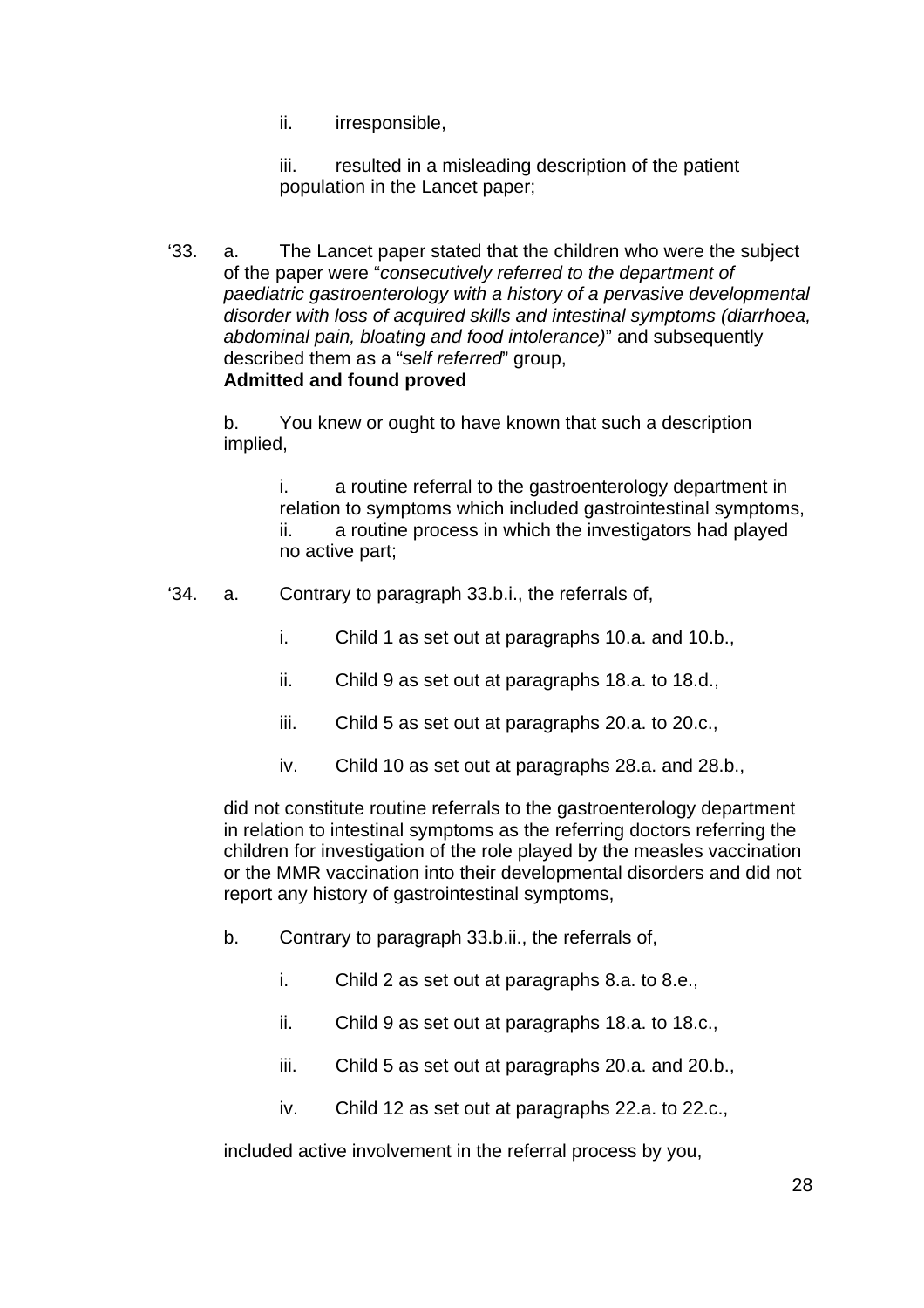c. The description of the referral process in the Lancet paper was therefore,

- i. irresponsible,
- ii. misleading,

iii. contrary to your duty to ensure that the information in the paper was accurate;

'35. a. In a letter to the Lancet volume 351 dated 2 May 1998, in response to the suggestion of previous correspondents that there was biased selection of patients in the Lancet article, you stated that the children had all been referred through the normal channels (e.g. from general practitioner, child psychiatrist or community paediatrician) on the merits of their symptoms,

#### **Admitted and found proved**

b. In the circumstances set out in paragraphs 32.a., 34.a. and 34.b. this statement was,

- i. dishonest,
- ii. irresponsible,

iii. contrary to your duty to ensure that the information provided by you was accurate;

'36. a. On 23 March 1998 at a scientific meeting at the Medical Research Council convened to examine the evidence relating to measles or measles vaccine and chronic intestinal inflammation, you were asked about the issue of bias in generating the series of cases including the twelve children in the Lancet paper and you stated that all patients reviewed so far had come through General Practitioners or paediatricians by "the standard route", **Admitted and found proved**

b. In the circumstances set out in paragraphs 32.a., 34.a. and 34.b. this statement was,

- i. dishonest,
- ii. irresponsible,

iii. contrary to your duty to ensure that the information provided by you was accurate;

'37. a. The Lancet paper stated that the investigations reported in it were approved by the Ethical Practices Committee of the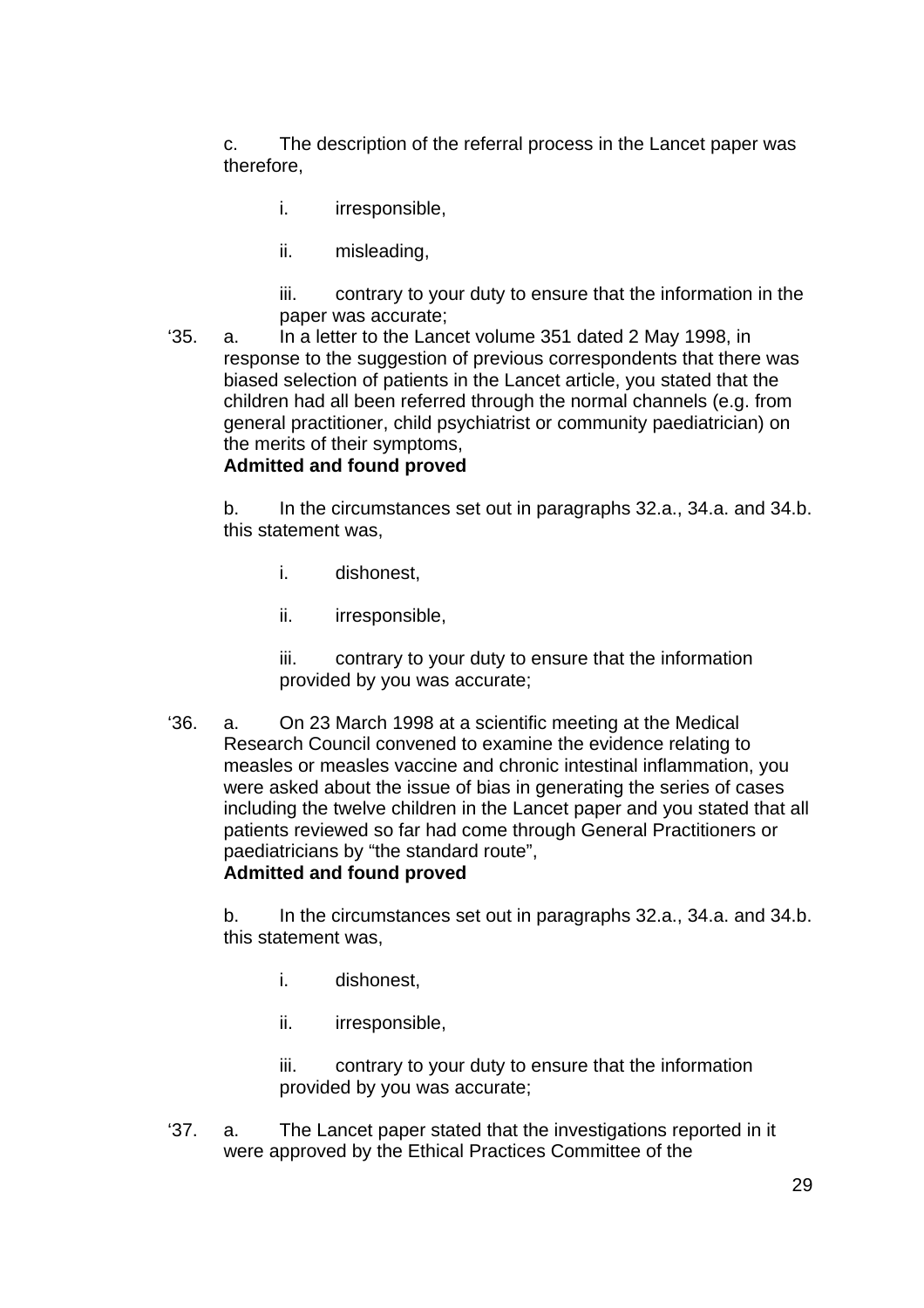Royal Free Hospital NHS Trust,

b. In fact, you did not have ethical approval for the investigations in the circumstances set out in paragraphs 5. to 29. above,

c. The statement you made in the Lancet paper with regard to ethical approval was therefore,

- i. dishonest,
- ii. irresponsible,

iii. contrary to your duty to ensure that the information provided by you was accurate;

## **Non-Declaration of Disclosable Interests to The Lancet**

'38. a. On or before 5 June 1997 you instructed agents to file with the UK Patent Office a patent application with the short title "*Pharmaceutical Composition for Treatment of IBD and RBD*", naming the applicants as the Royal Free Hospital School of Medicine and Neuroimmuno Therapeutics Research Foundation ("the Patent"), **Admitted and found proved**

b. The invention which was the subject of the patent, and of which you were one of the inventors, related to a new vaccine for the elimination of MMR and measles virus and to a pharmaceutical or therapeutic composition for the treatment of IBD (Inflammatory Bowel Disease); particularly Crohn's Disease and Ulcerative Colitis and regressive behavioural disease (RBD); **Admitted and found proved**

- '39. a. Your,
	- i. involvement in the MMR litigation,

ii. receipt of funding for part of Project 172-96 from the Legal Aid Board,

iii. involvement in the Patent,

constituted a disclosable interest which included matters which could legitimately give rise to a perception of a conflict of interest in relation to your role as a co-author of the Lancet paper which you did not disclose to the Editor of The Lancet,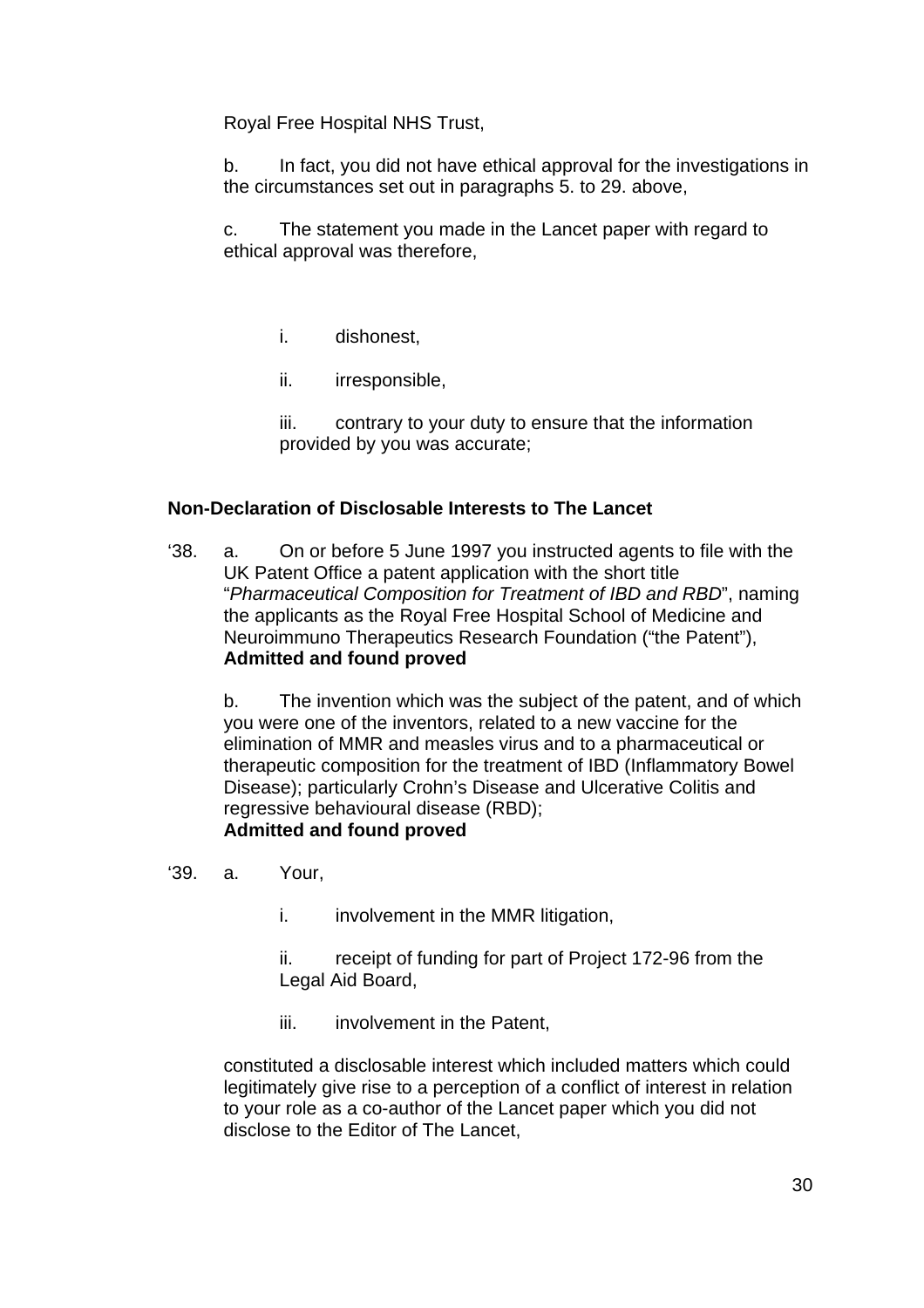- b. Your conduct as set out at,
	- i. paragraph 39.a.i.,
	- ii. paragraph 39.a.ii.,
	- iii. paragraph 39a iii,

was contrary to your duties as a senior author of the Lancet paper;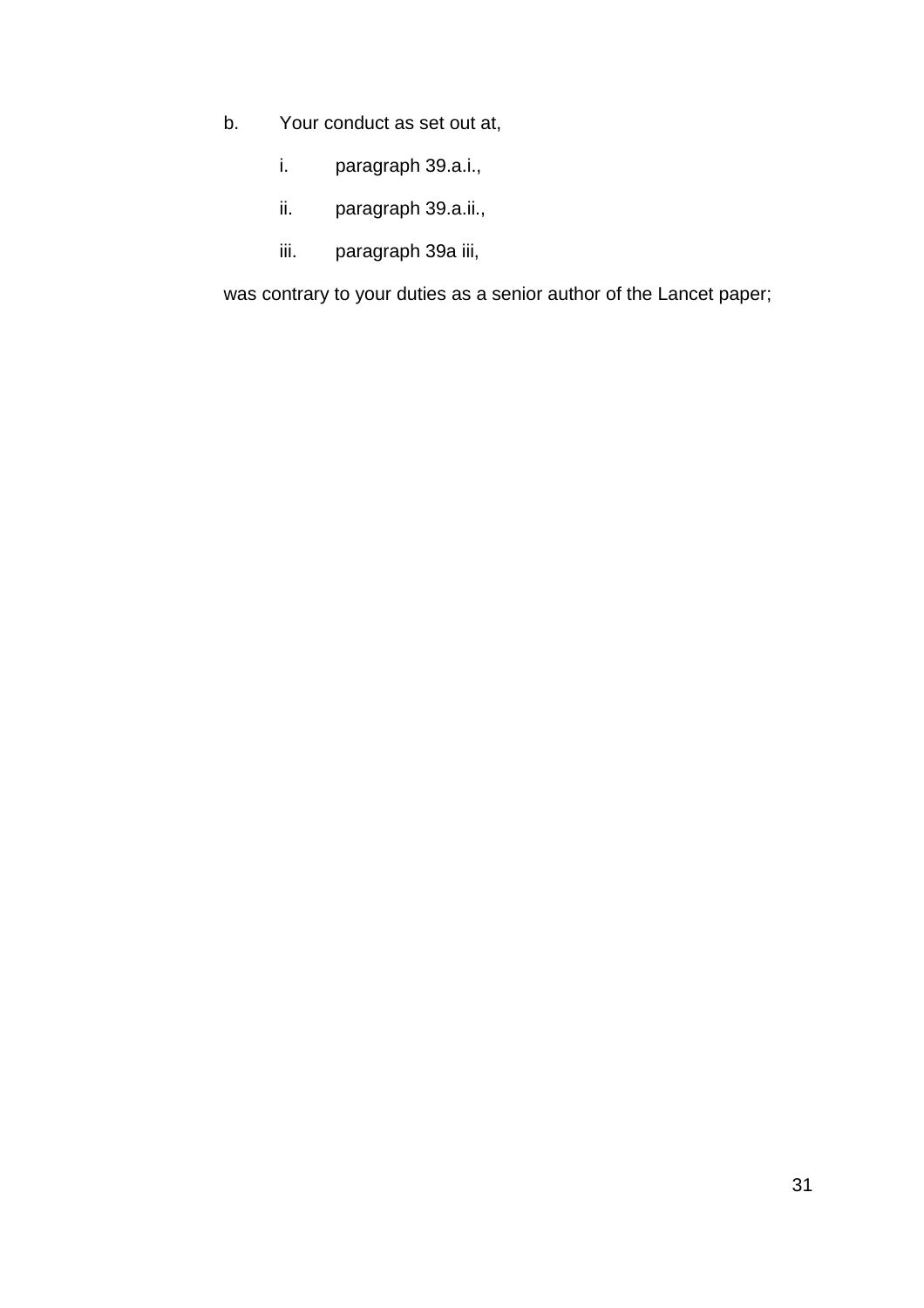## **Transfer Factor**

'40. a. In or about December 1997 you started Child 10 on a substance called Transfer Factor,

b. On 2 February 1998 you submitted an application to the Ethics Committee,

**Admitted and found proved**

i. seeking approval for a trial entitled "*A preliminary openlabel study of the effect of oral measles virus-specific dialyzable lymphocyte extract transfer factor (DLE-TFmv) in children with autistic enteropathy*",

#### **Admitted and found proved**

ii. naming Professor Walker-Smith as one of the Principal Clinical Investigators and you as Principal Scientific Investigator, **Admitted and found proved**

c. The application referred to at paragraph 40.b. above was allocated reference 22-98 ("Project 22-98"), **Admitted and found proved**

d. At or around the same time as the events set out at paragraphs 40.a. and 40.b., you were involved in a proposal to set up a company called Immunospecifics Biotechnologies Ltd to specialise in the production, formulation and sale of Transfer Factor,

**Admitted and found proved with the exception of '40.a.'**

e. On 26 February 1998 you wrote to the Finance Officer at the Royal Free Hospital School of Medicine informing him that the proposed CEO of the company was the father of Child 10 ("Mr 10"), **Admitted and found proved**

f. A proposal, dated 4 March 1998 and drafted by Mr 10, was submitted to the Royal Free Hospital School of Medicine in relation to the proposed company,

## **Admitted and found proved**

i. seeking funding for a clinical trial of Transfer Factor in the treatment of Inflammatory Bowel Disease, and Pervasive Developmental Disorder, and for research into using Transfer Factor as an alternative measles specific vaccine,

**Admitted and found proved with the exception of the words 'an alternative'** 

ii. stating that Mr 10 was to be the Managing Director of the company,

**Admitted and found proved**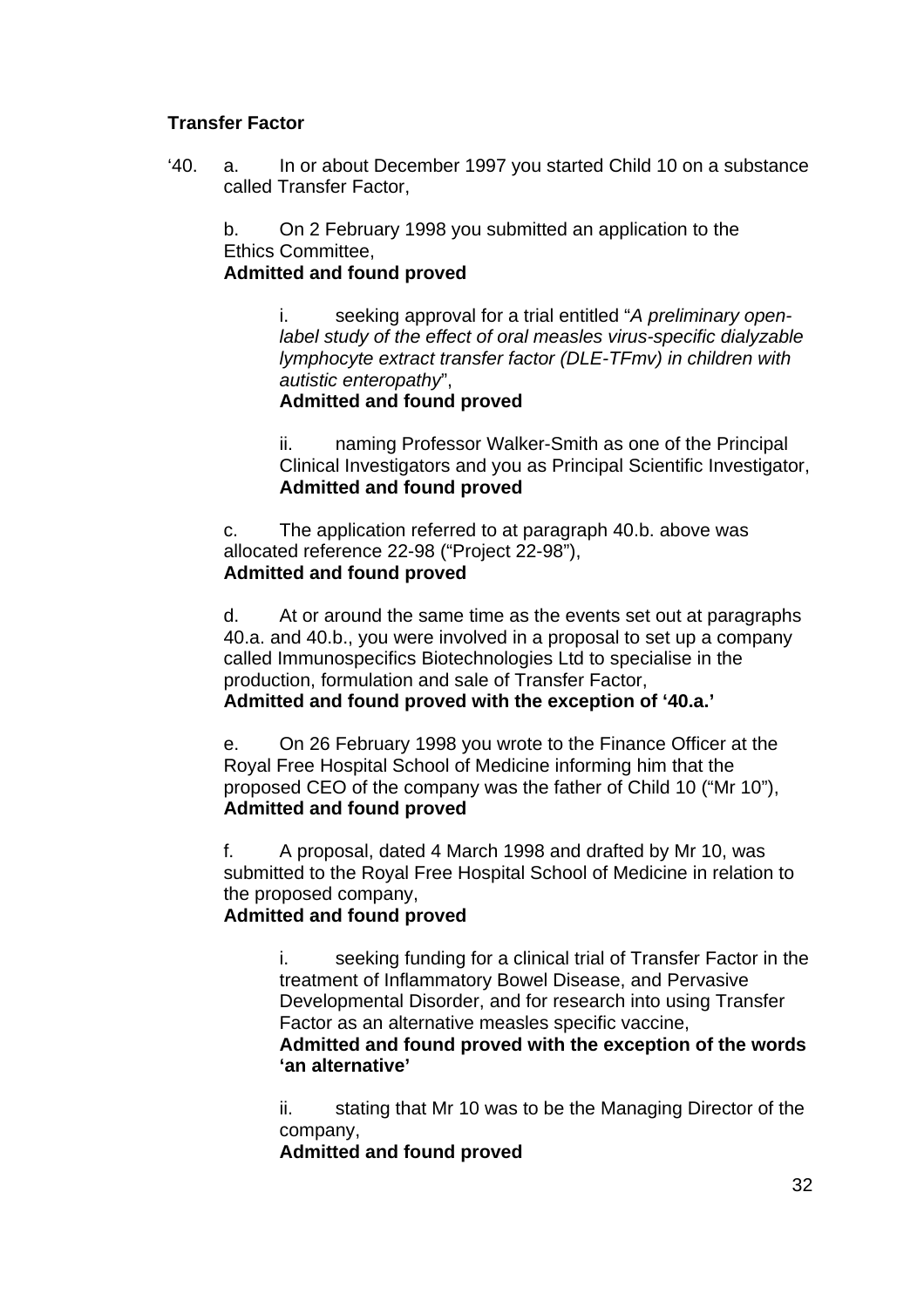iii. stating that you were to be the Research Director, **Admitted and found proved**

iv. proposing that the equity in the company would be split between a number of parties including Mr 10 and yourself, **Admitted and found proved**

g. Between July and November 1998 you and Professor Walker-Smith undertook research into the safety of Transfer Factor which you submitted to the Ethics Committee, **Admitted and found proved**

h. On 18 December 1998 the Ethics Committee wrote to Professor Walker-Smith stating that Project 22-98 had been approved at a meeting on 16 December 1998; **Admitted and found proved**

- '41. a. You inappropriately caused Child 10 to be administered Transfer Factor,
	- i. for experimental reasons,

ii. prior to obtaining information as to the safety of prescribing Transfer Factor to children,

- iii. prior to obtaining ethical approval for a clinical trial of Transfer Factor,
- iv. without,

a. recording *or causing to be recorded* the fact of or dose of the prescription in Child 10's medical records, **(amended)** 

b. informing Child 10's General Practitioner *or causing him to be informed* that Child 10 had been prescribed it,

#### **(amended)**

c. recording or *causing to be recorded* in Child 10's medical records the fact and nature of any discussion as to the risks and benefits of the prescription with Child 10's parents,

#### **(amended)**

v. without having the requisite paediatric qualifications,

vi. in contravention of the limitations on your Honorary Consultant appointment as set out at paragraph 2. above,

b. Your actions as set out above were,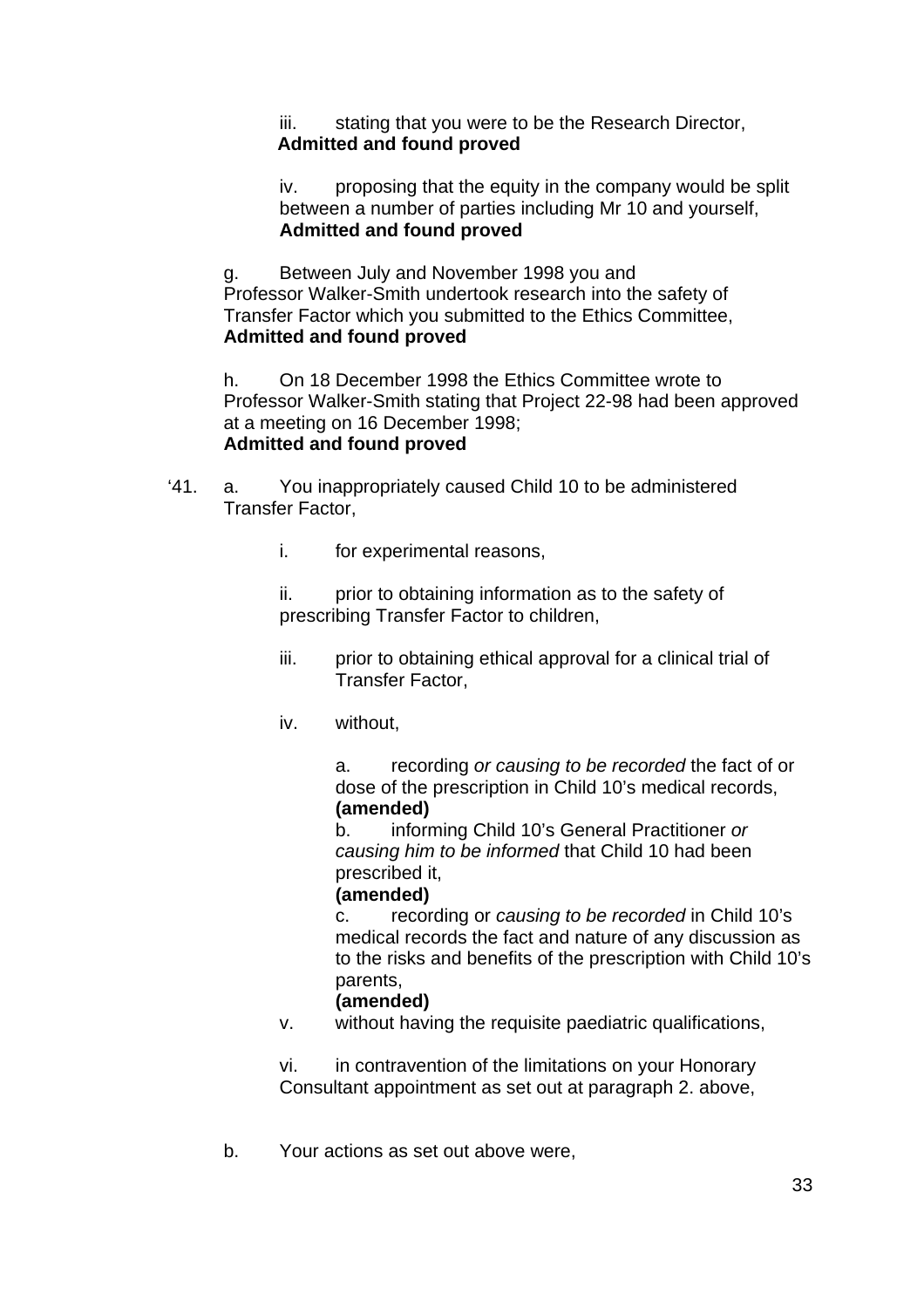i. contrary to the clinical interests of Child 10,

ii. an abuse of your position of trust as a medical practitioner;

#### **The Birthday Party**

'42. a. On a date unknown prior to 20 March 1999 at your son's birthday party you,

> i. took *caused* blood *to be taken* from a group of children to use for research purposes,

- **(amendment agreed if Panel decide necessary)**
- ii. paid those children who gave blood £5 each for doing so,

b. On 20 March 1999 you gave a presentation to the MIND Institute, in California, USA in the course of which you, **Admitted and found proved to the words 'California, USA'**

> i. described the incident referred to in 42.a. above in humorous terms,

ii. expressed an intention to obtain research samples in similar circumstances in the future;

'43. a. Your conduct as set out in paragraph 42.a. above was unethical in that,

> i. you did not have ethics committee approval for your actions,

ii. you took *caused* blood *to be taken* from children in an inappropriate social setting,

**(amendment agreed if Panel find appropriate)** 

iii. you offered financial inducement to children in order to obtain blood samples,

iv. you showed a callous disregard for the distress and pain that you knew or ought to have known the children involved might suffer,

v. in the circumstances you abused your position of trust as a medical practitioner,

b. Your conduct set out in paragraph 42.b. was such as to bring the medical profession into disrepute;'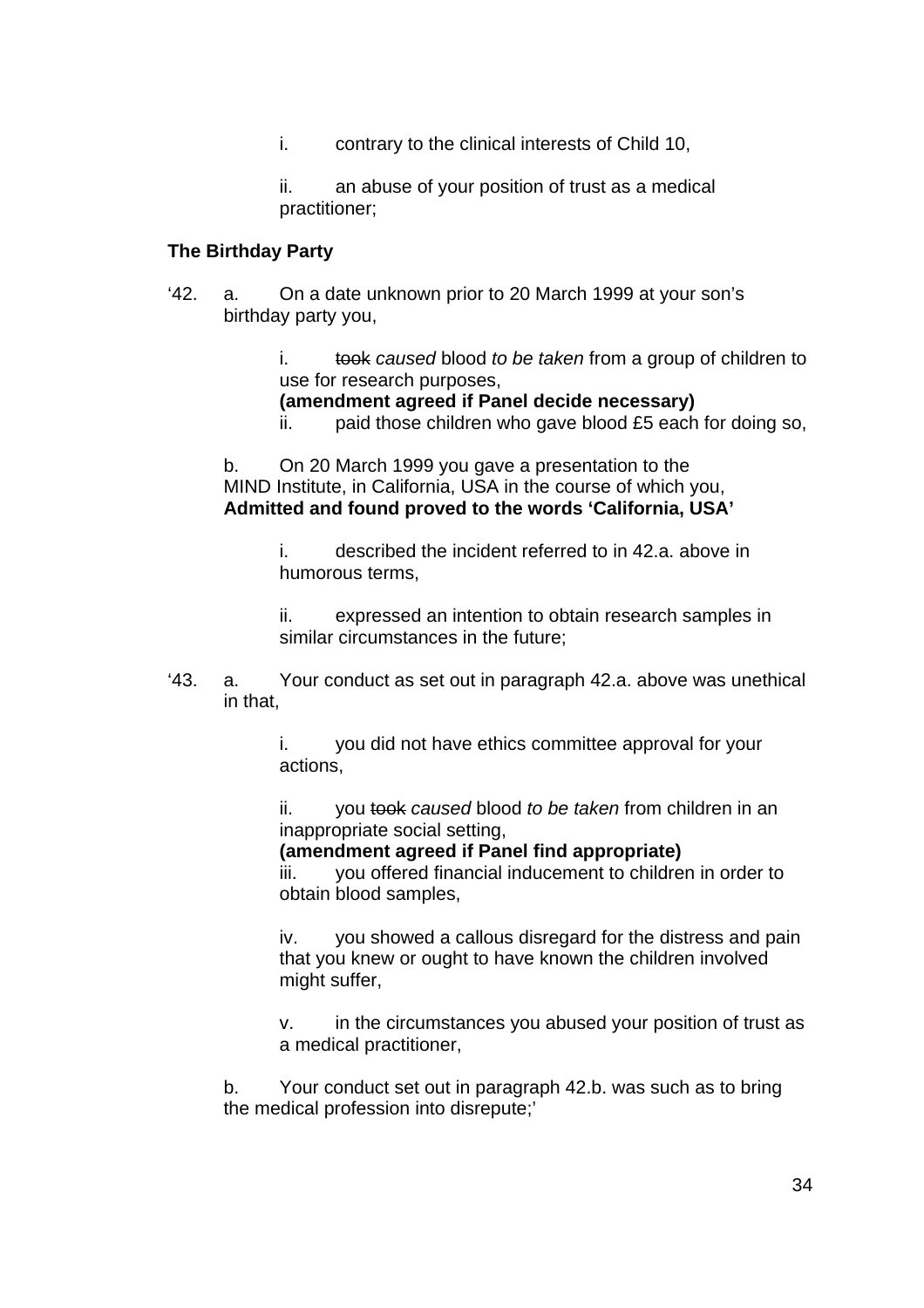"And that in relation to the facts alleged you have been guilty of serious professional misconduct."

## **B. Professor John Angus WALKER-SMITH**

The Panel will inquire into the following allegation against John Angus Walker-Smith, MB BS 1960 University of Sydney SR:

"That being registered under the Medical Act 1983,

'1. At all material times you were,

a. A UK registered medical practitioner, **Admitted and found proved**

b. Professor of Paediatric Gastroenterology employed by the Royal Free School of Medicine with an honorary clinical contract with the Royal Free Hampstead NHS Trust; **Admitted and found proved** 

## **Research and Ethics Committee Approval**

'2. On or about 16 September 1996 an application was submitted to the Ethical Practices Sub-Committee of the Royal Free Hampstead NHS Trust ("the Ethics Committee"),

#### **Admitted and found proved**

a. Naming you, Dr Wakefield and Professor Murch as the responsible consultants, **Admitted and found proved**

b. Seeking approval for a research study involving 25 children entitled "A new paediatric syndrome: enteritis and disintegrative disorder following measles/rubella vaccination",

c. Describing a study which entailed a programme of investigations, including invasive gastrointestinal and neurological tests, to be carried out on children who had,

> i. been vaccinated with the measles or measles/rubella vaccine, and

ii. disintegrative disorder, and

iii. symptoms and signs of intestinal disease or dysfunction namely pain, bloating, alternating constipation and diarrhoea, steatorrhoea and failure to thrive,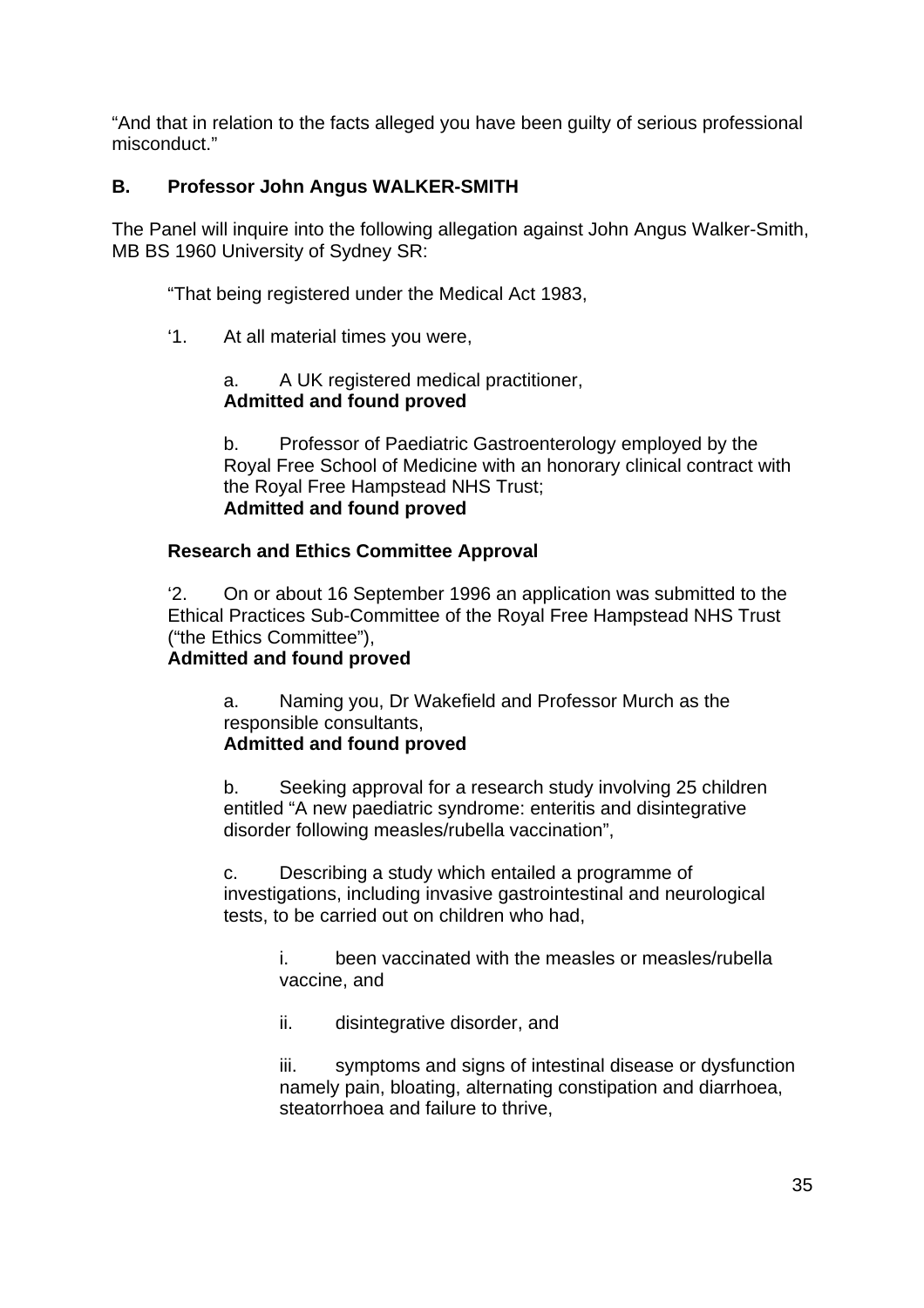d. Indicating that all the procedures you proposed to undertake were part of normal patient care and clinically indicated,

## **Admitted and found proved**

e. Attaching an explanation of the proposed scientific and clinical study, a timetable of investigations, a handout of information for parents and a sample consent form; **Admitted and found proved**

'3. a. The application referred to at paragraph 2. above was allocated reference 172-96 ("Project 172-96"), **Admitted and found proved**

b. The Chairman of the Ethics Committee, on behalf of the Committee, raised with you and Dr Wakefield concerns as to the intensive regime that children who took part in the study would have to undergo,

c. In a letter dated 11 November 1996 you informed the Chairman of the Ethics Committee that the children would have the investigations even if there were no trial and five had already been investigated on a clinical need basis,

## **Admitted and found proved**

d. On the basis of the information provided in the application documentation and in your letter of 11 November 1996, the Ethics Committee granted ethical approval for Project 172-96 on 18 December 1996 subject to conditions, as set out in a letter dated 7 January 1997, including,

## **Admitted and found proved**

i. only patients enrolled after 18 December 1996 would be considered to be in the trial,

#### **Admitted and found proved**

ii. the Ethics Committee was to be informed of and approve any proposed amendments to your initial application which had a bearing on the treatment or investigation of patients or volunteers,

#### **Admitted and found proved**

iii. a copy of the consent form and the information sheet was to be lodged in the clinical notes of each patient, **Admitted and found proved** 

e. In a letter dated 9 January 1997 you confirmed your acceptance of these conditions,

## **Admitted and found proved**

f. Between 16 September 1996 and 15 July 1998 no further applications were made to the Ethics Committee for approval in connection with Project 172-96 nor was the Committee informed of any amendments to your initial application, save as a set out in Dr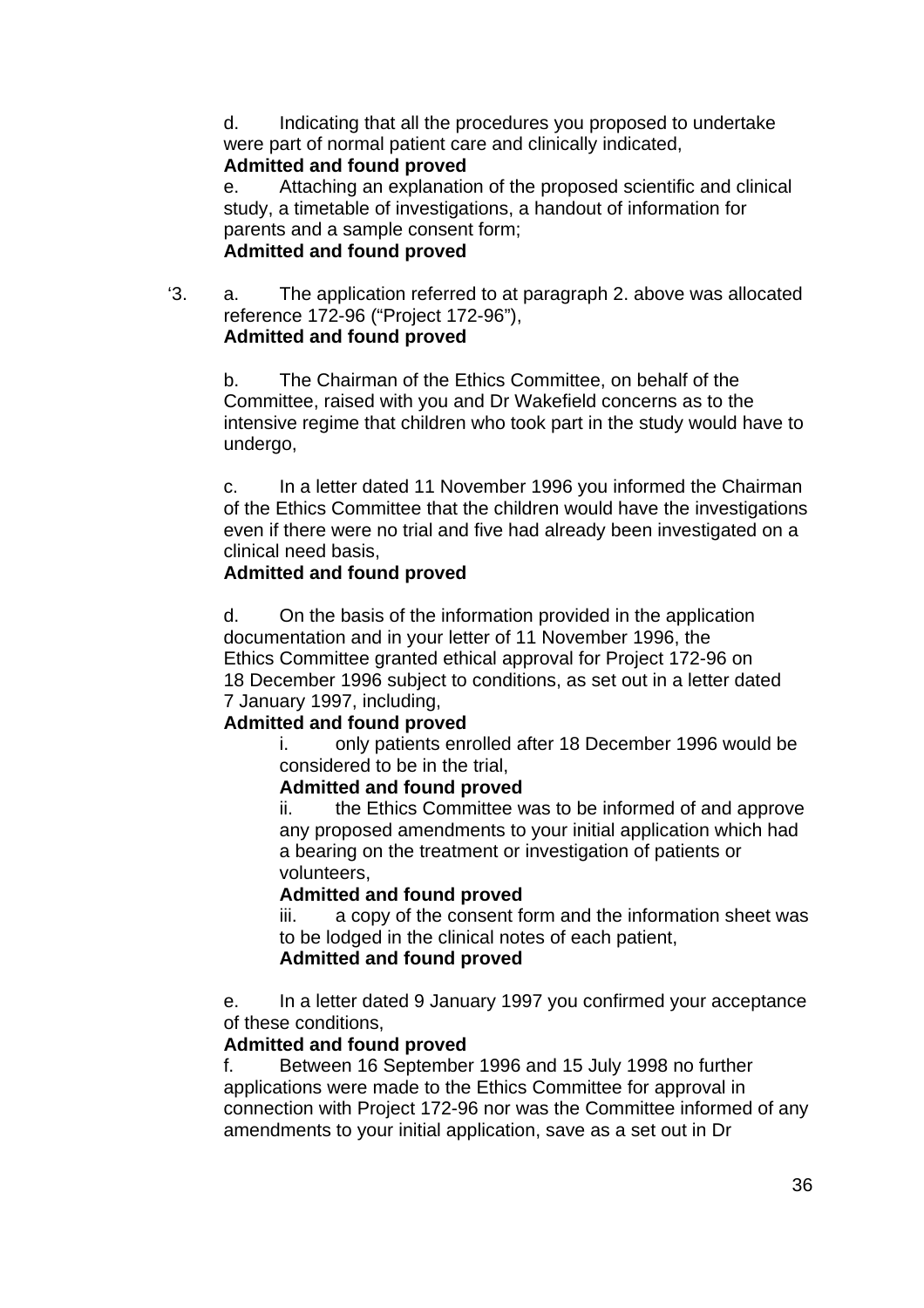Wakefield's letter to the Chairman of the Ethics Committee dated 3 February 1997.

# **Admitted and found proved**

g. As a named Responsible Consultant you had a duty to ensure that,

i. the information in support of your application to the Ethics Committee was true and accurate,

ii. only children who met the stated inclusion criteria for the research study were admitted to the study,

iii. you complied with the conditions attached by the Ethics Committee to any approval given,

## **Admitted and found proved**

iv. the children whom you admitted under the protocol were treated in accordance with the terms of the approval given by the Ethics Committee;

## **Admitted and found proved**

# **Child 2**

'4. a. On 29 June 1995 Child 2 was referred to you, whilst you were at St Bartholomew's Hospital, by Dr Wozencroft, a Consultant in Child Psychiatry, who stated that Child 2's condition fell within the diagnostic category of Autistic Spectrum Disorder, **Admitted and found proved**

b. Prior to his referral to you Child 2 had a history of gastrointestinal symptoms,

# **Admitted and found proved**

c. On 1 August 1995 Child 2 attended an outpatient consultation with you at St Bartholomew's Hospital following which you concluded that there was no evidence of Crohn's disease or chronic inflammatory bowel disease,

# **Admitted and found proved**

d. On 13 September 1995 you wrote to Child 2's General Practitioner, Dr Cartmel, stating that inflammatory bowel disease was extremely unlikely and you had not arranged to see Child 2 again, **Admitted and found proved** 

e. On 16 May 1996 you wrote to Child 2's mother asking to see Child 2 again and stating that you and Dr Wakefield had a plan for investigations,

f. On 21 June 1996 Child 2 attended an outpatient consultation with you at the Royal Free Hospital and you,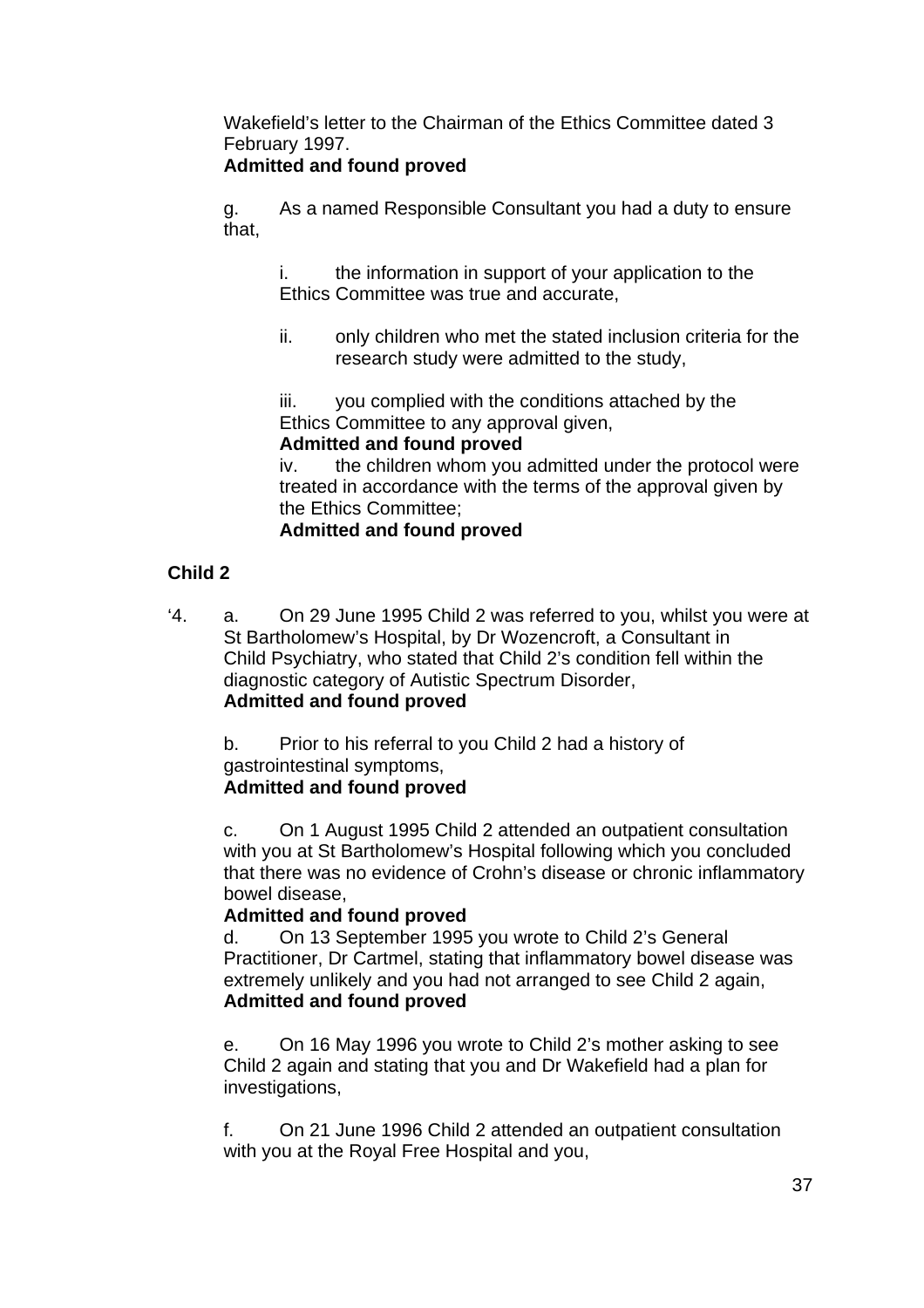# **Admitted and found proved**

i. noted that he was on an exclusion diet and developed diarrhoea when he had certain foods,

## **Admitted and found proved**

ii. arranged for him to undergo blood tests which subsequently demonstrated that the indices of inflammation were normal,

## **Admitted and found proved**

g. On 24 June 1996 you wrote to Dr Wakefield stating that Child 2 was the most appropriate child to begin your programme, **Admitted and found proved**

h. On 28 June 1996 you wrote to Dr Cartmel stating that,

i. Crohn's disease was unlikely but Dr Wakefield's view was that there might be some kind of other inflammation of relevance to Child 2's illness,

## **Admitted and found proved**

ii. you and Dr Wakefield now had a programme for investigating children who had an association with autism and a possible reaction to immunisation,

# **Admitted and found proved**

iii. you were arranging for Child 2 to be admitted for investigation,

# **Admitted and found proved**

i. On 3 July 1996 Dr Hunter, a Consultant Physician in the Department of Gastroenterology at Addenbrooke's Hospital, wrote to you stating that Child 2 was being treated with probiotics and an exclusion diet and that Child 2's mother had reported that his guts were greatly improved with this treatment,

# **Admitted and found proved**

j. Child 2 was admitted to hospital on or about 1 September 1996 under your clinical care,

# **Admitted and found proved to 'September 1996'**

k. Child 2's admission clerking note recorded that he had,

i. been admitted for investigation of the possible association between gastrointestinal disease/autism/measles, **Admitted and found proved**

ii. a history of intermittent diarrhoea and abdominal pain since 20 months,

**Admitted and found proved**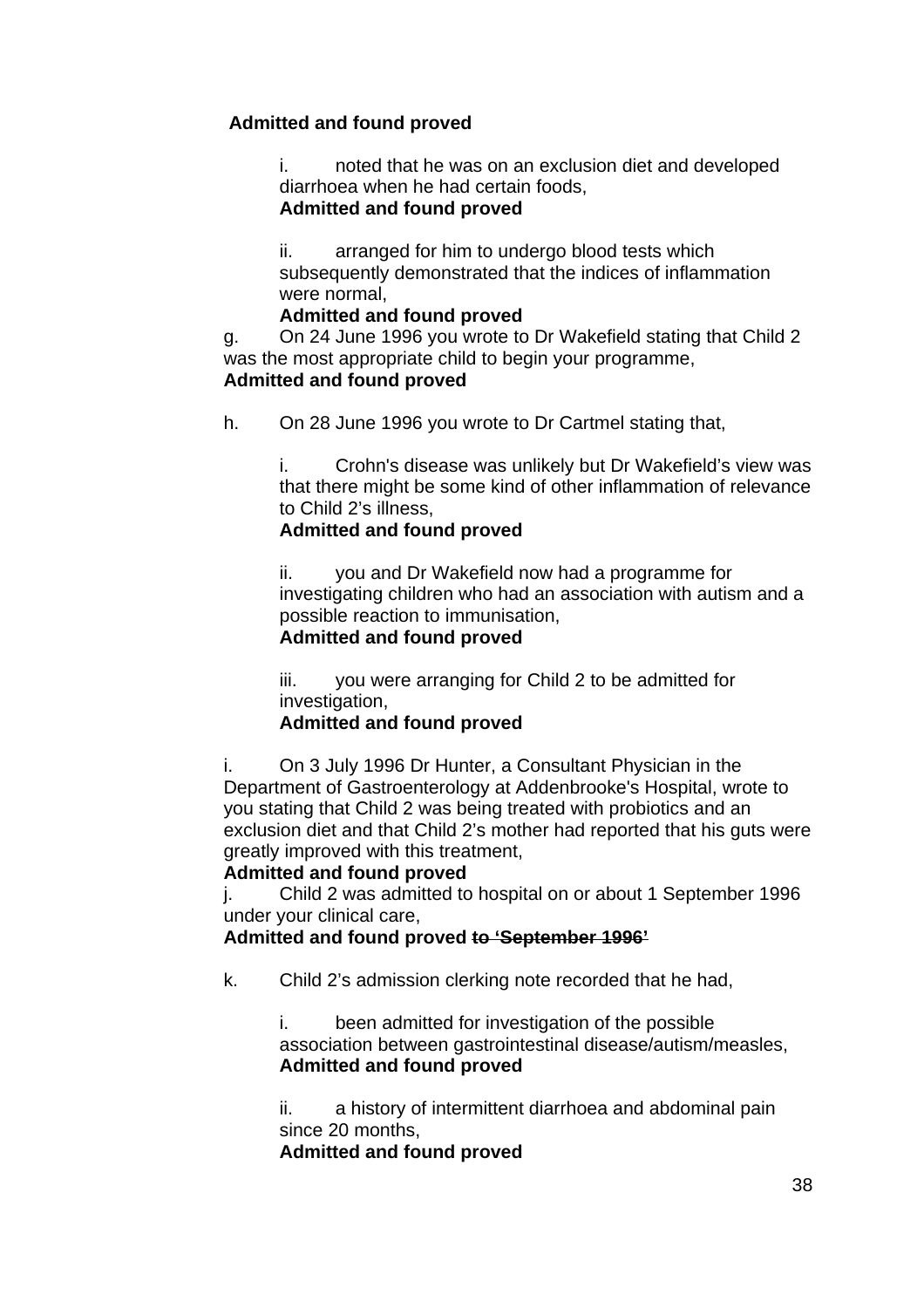iii. been started on an exclusion diet in April 1996, which seemed to have improved his abdominal pain, **Admitted and found proved**

l. Between 1 September 1996 and his discharge on or about 9 September 1996 Child 2 underwent a colonoscopy, a barium meal and follow-through, an MRI scan of his brain, a lumbar puncture, a Schilling test, an EEG and other neurophysiological investigations, and a variety of blood and urine tests,

# **Admitted and found proved**

m. Save that Child 2's haemoglobin was slightly low, the blood tests demonstrated that the inflammatory indices in the blood were normal,

n. Dr Berelowitz, Consultant Paediatric Psychiatrist, and Dr Harvey, a Consultant Neurologist, assessed Child 2 after he had undergone the lumbar puncture referred to at 4.l. above; **Admitted and found proved**

'5. a. You subjected Child 2 to a programme of investigations for research purposes without having Ethics Committee approval for such research,

b. The programme of investigations carried out on Child 2 was part of the research study referred to at paragraphs 2.b. and 2.c. above,

c. The research study was carried out on Child 2 without the approval of the Ethics Committee in that it was not research covered by any Ethics Committee application other than that for Project 172-96 and,

i. contrary to the conditions of approval for Project 172-96 Child 2 had been enrolled into the research study before 18 December 1996,

ii. he did not qualify for the research study as he failed to meet the inclusion criteria set out at paragraph 2.c.i. above,

d. Contrary to the conditions of ethical approval for Project 172-96 you subsequently failed to ensure that a copy of the consent form and information sheet was included in Child 2's clinical notes,

- e. You caused Child 2 to undergo a,
	- i. colonoscopy,
	- ii. barium meal and follow-through,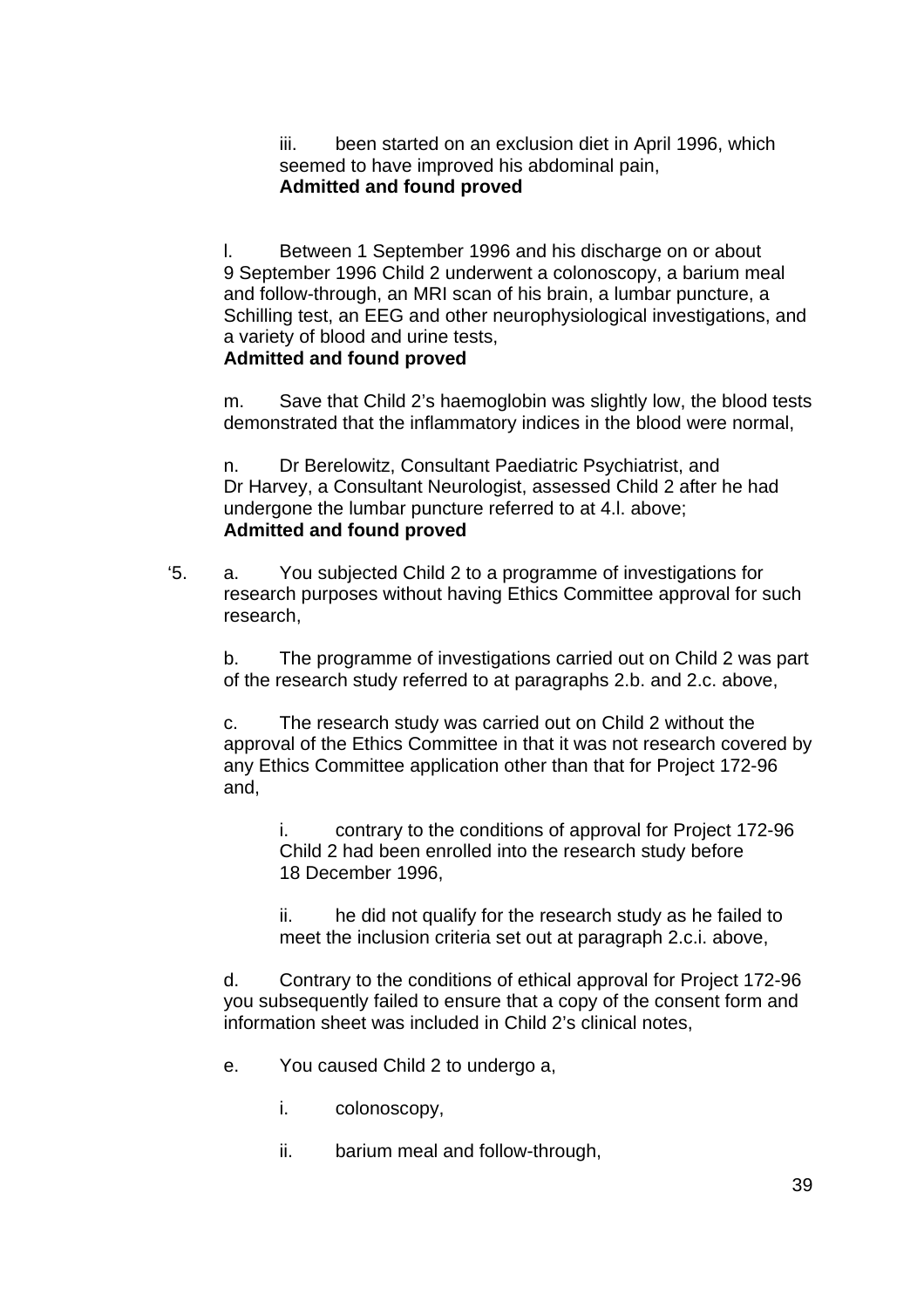which was not clinically indicated,

f. Your actions as set out at paragraph 5.e. were contrary to your representations to the Ethics Committee that the investigations were clinically indicated,

g. By reason of the matters referred to at paragraphs 5.c., 5.d., 5.e. and 5.f. you failed to comply with your duties to the Ethics Committee as a named Responsible Consultant as set out at paragraph 3.g. above,

h. You caused Child 2 to undergo a lumbar puncture without ensuring that he was first assessed by a clinician with the requisite neurological or psychiatric expertise to determine whether such an investigation was clinically indicated,

i. Your conduct as set out above was contrary to the clinical interests of Child 2;

#### **Child 1**

'6. a. On 17 May 1996 Child 1's General Practitioner, Dr Barrow, wrote to you referring Child 1 and indicating that he had been diagnosed as autistic and his parents' concern was that his MMR vaccination might be responsible for his autism, **Admitted and found proved**

b. Dr Barrow's referral letter made no reference to any gastrointestinal symptoms, **Admitted and found proved**

c. Prior to his referral to you Child 1's developmental delay had been noted, he had been seen by Dr Hauck, Consultant Psychiatrist, but had no *and previously a* formal diagnosis for his condition *had been reached*,

#### **(amended) Admitted and found proved**

d. On 19 June 1996 you saw Child 1 in your outpatients clinic and noted he had undigested food in his stools, with blood occasionally in his stools,

#### **Admitted and found proved**

e. On 21 June 1996 you wrote to Dr Barrow indicating that,

i. you had arranged for routine blood tests to measure for C-reactive protein, etc as part of your and Mr Wakefield's interest in the relationship between immunisation and chronic inflammatory bowel disease,

**Admitted and found proved**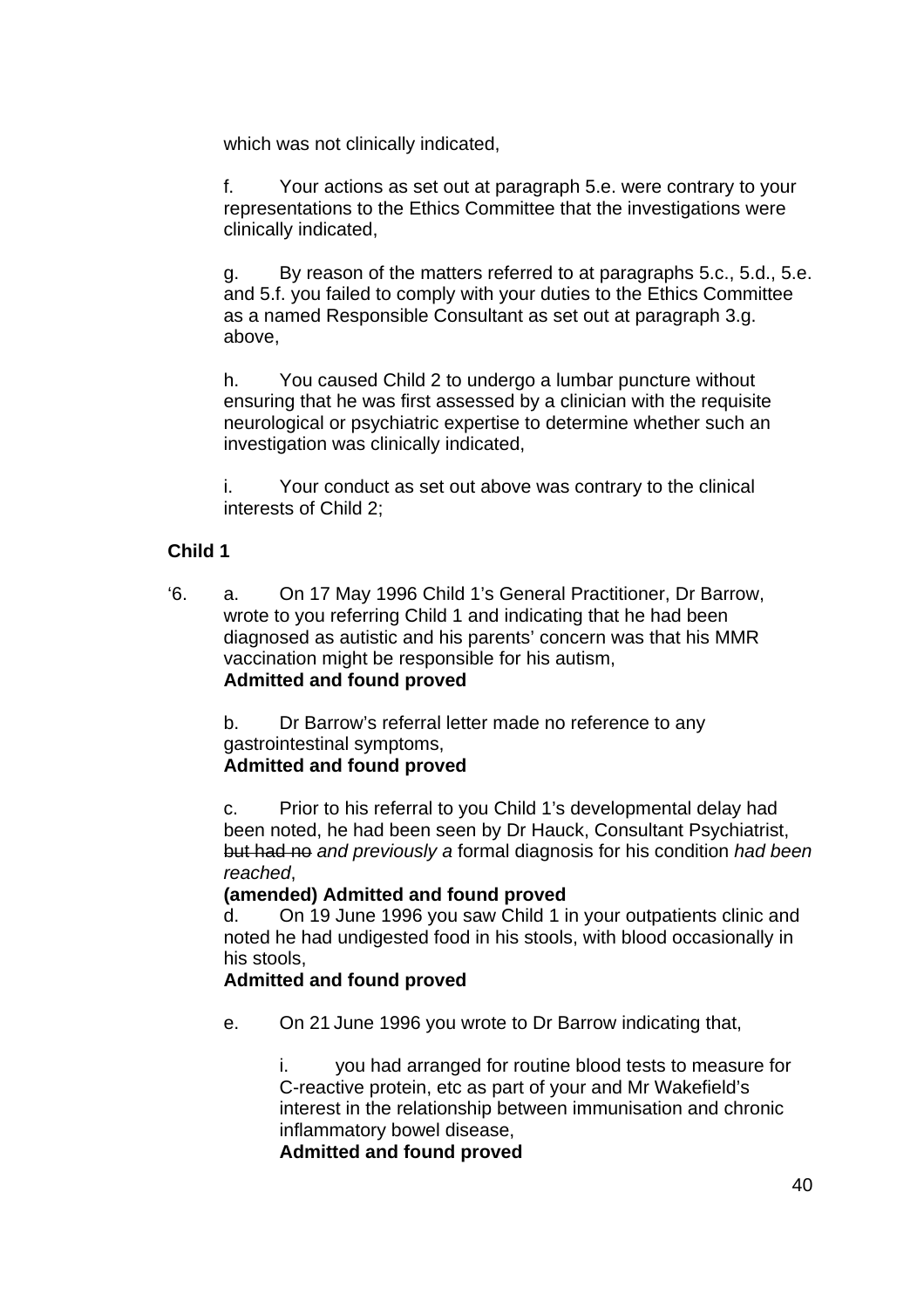ii. the diarrhoea that Child 1 had, had features of Toddlers diarrhoea,

# **Admitted and found proved**

iii. you would see Child 1 in three months' time, **Admitted and found proved**

*iv.* if Child 1's mother then felt *that it was* appropriate you would could consider *performing* endoscopy and further assessments *neurologically and psychologically* of his autism to explore the *possible* link with *between* measles immunisation, *bowel inflammation and autism* 

# **(amended) Admitted and found proved**

f. On or about 25 June 1996 Child 1's blood test results showed normal inflammatory indices,

## **Admitted and found proved**

g. On 21 July 1996 Child 1 was admitted to hospital under your clinical care,

## **Admitted and found proved to the word 'hospital'**

h. Child 1's admission clerking note recorded that he,

i. had been referred for work-up of the possible relationship between autism/measles/IBD, **Admitted and found proved**

ii. had a history of watery diarrhoea, without blood or mucous, and undigested food, **Admitted and found proved**

iii. now had no bowel control, no blood, possibly occasional mucous; the stools were not offensive but occasionally pale, **Admitted and found proved**

i. On 22 July 1996 an attempt was made at colonoscopy which failed due to gross faecal loading,

#### **Admitted and found proved**

j. Child 1 underwent a clearance of his bowel and a colonoscopy was carried out on 25 July 1996. The caecum was reached although accumulated faecal material made it impossible to go further; no abnormality was noted *on macroscopic observation*,

#### **(amended) Admitted and found proved**

k. Between 21 July 1996 and his discharge on 26 July 1996 Child 1 also underwent an MRI scan of his brain, an EEG and a variety of blood and urine tests,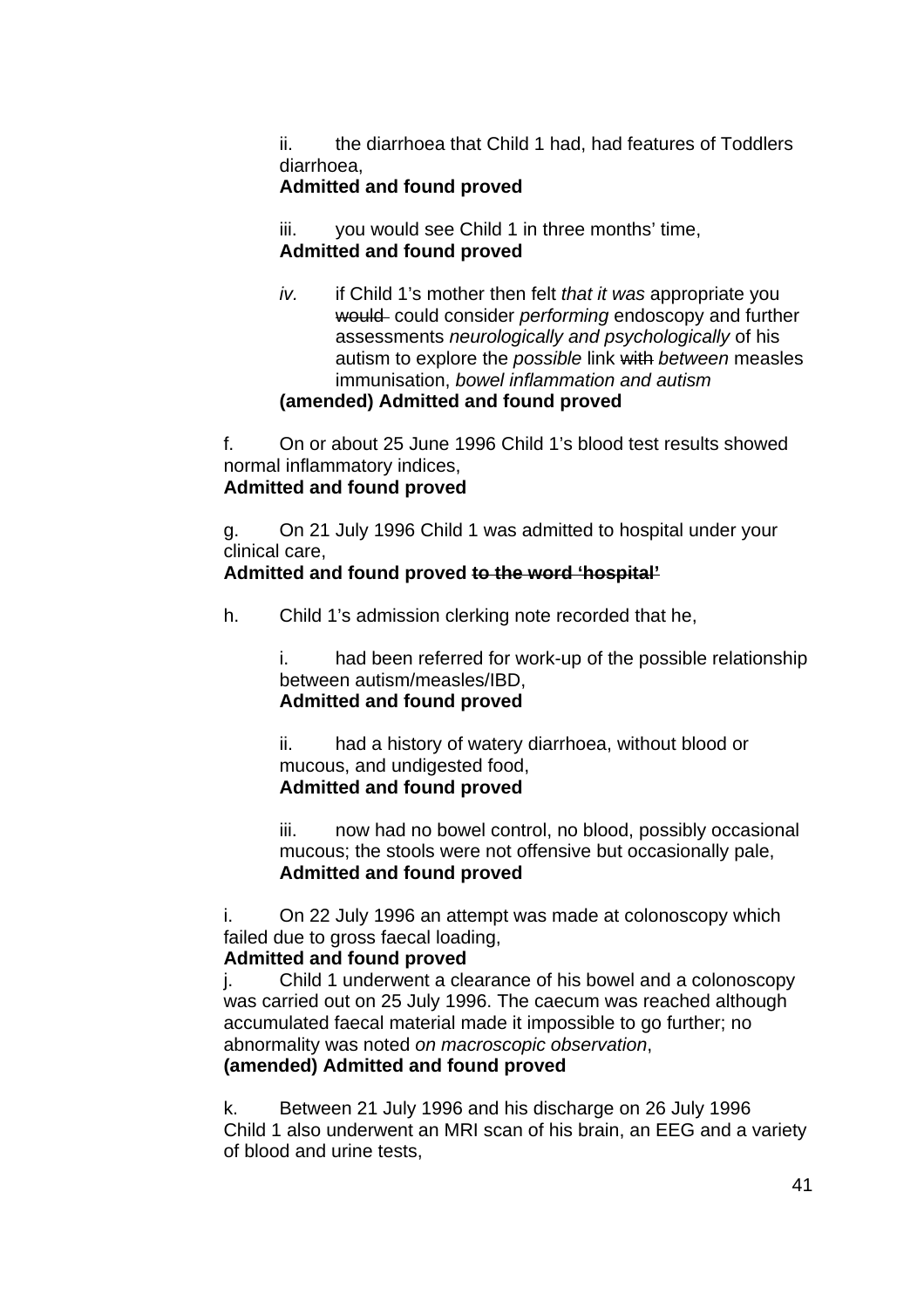# **Admitted and found proved**

l. The blood tests referred to at 6.k. demonstrated normal inflammatory indices,

# **Admitted and found proved**

m. On 23 October 1996 Child 1 was re-admitted as an inpatient under your clinical care,

**Admitted and found proved to the word 'in-patient'**

n. Between 23 October 1996 and his discharge on 25 October 1996, Child 1 underwent an abdominal x-ray, a barium meal and follow-through, a limited neurological assessment by Dr Harvey and a lumbar puncture,

## **Admitted and found proved**

o. Of the tests set out in 6.n. above,

i. the abdominal x-ray showed faecal loading throughout, **Admitted and found proved**

ii. barium meal and follow-through was normal; **Admitted and found proved**

'7. a. You subjected Child 1 to a programme of investigations for research purposes without having Ethics Committee approval for such research,

b. The programme of investigations carried out on Child 1 was part of the research study referred to at paragraphs 2.b. and 2.c. above,

c. The research study was carried out on Child 1 without the approval of the Ethics Committee in that it was not research covered by any Ethics Committee application other than that for Project 172-96 and,

i. contrary to the conditions of approval for Project 172-96 Child 1 had been enrolled into the research study before 18 December 1996,

ii. he did not qualify for the research study as he failed to meet the inclusion criteria set out at paragraph 2.c.i. above,

iii. he did not qualify for the research study as he failed to meet the inclusion criteria set out at paragraph 2.c.ii.above,

d. Contrary to the conditions of ethical approval for Project 172-96 you subsequently failed to ensure that a copy of the consent form and information sheet was included in Child 1's clinical notes,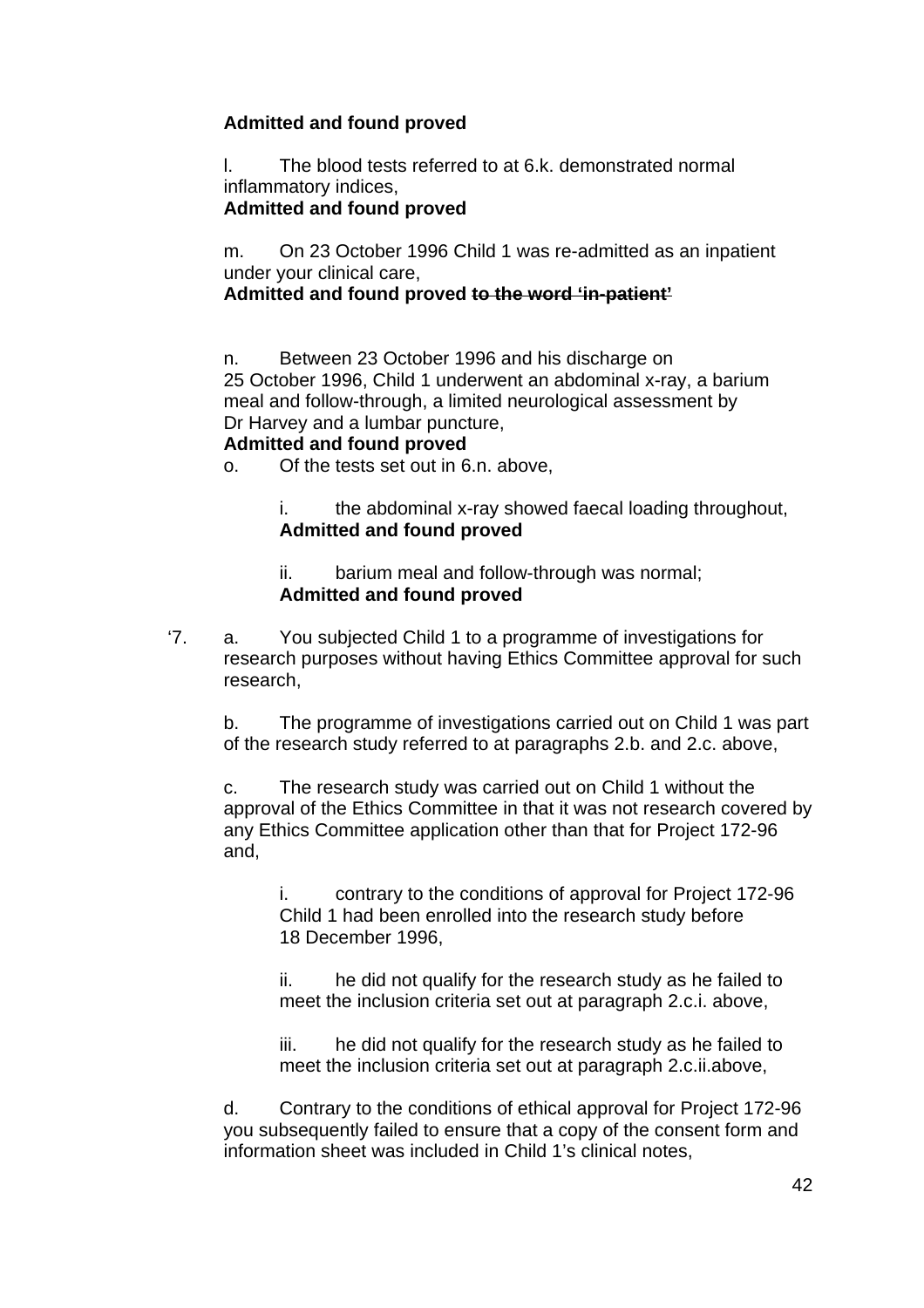e. You caused Child 1 to undergo an attempt at colonoscopy when such an investigation was not clinically indicated,

f. You caused Child 1 to undergo a colonoscopy and a barium meal and follow-through although,

i. the first attempt at colonoscopy suggested that his loose stools were more consistent with overflow secondary to constipation than with diarrhoea,

ii. such investigations were not clinically indicated,

g. Your actions as set out at paragraphs 7.e. and 7.f. were contrary to your representations to the Ethics Committee that the investigations were clinically indicated,

h. By reason of the matters referred to at paragraphs 7.c., 7.d., 7.e., 7.f. and 7.g. you failed to comply with your duties to the Ethics Committee as a named Responsible Consultant as set out at paragraph 3.g. above,

i. Your reliance on the views of Child 1's mother in making the decision to undertake a colonoscopy was inappropriate,

j. Your conduct as set out above was contrary to the clinical interests of Child 1;

#### **Child 3**

'8. a. On 19 February 1996 Child 3's General Practitioner, Dr Shantha, referred Child 3 to you indicating that Child 3 had behavioural problems of an autistic nature, severe constipation and learning difficulties all associated by his parents with his MMR vaccination,

#### **Admitted and found proved**

b. On 3 April 1996 you,

i. saw Child 3 in your outpatients clinic, **Admitted and found proved**

ii. noted that Child 3 had developed constipation from the age of about 6 months,

#### **Admitted and found proved**

iii. screened Child 3 with routine blood tests, **Admitted and found proved**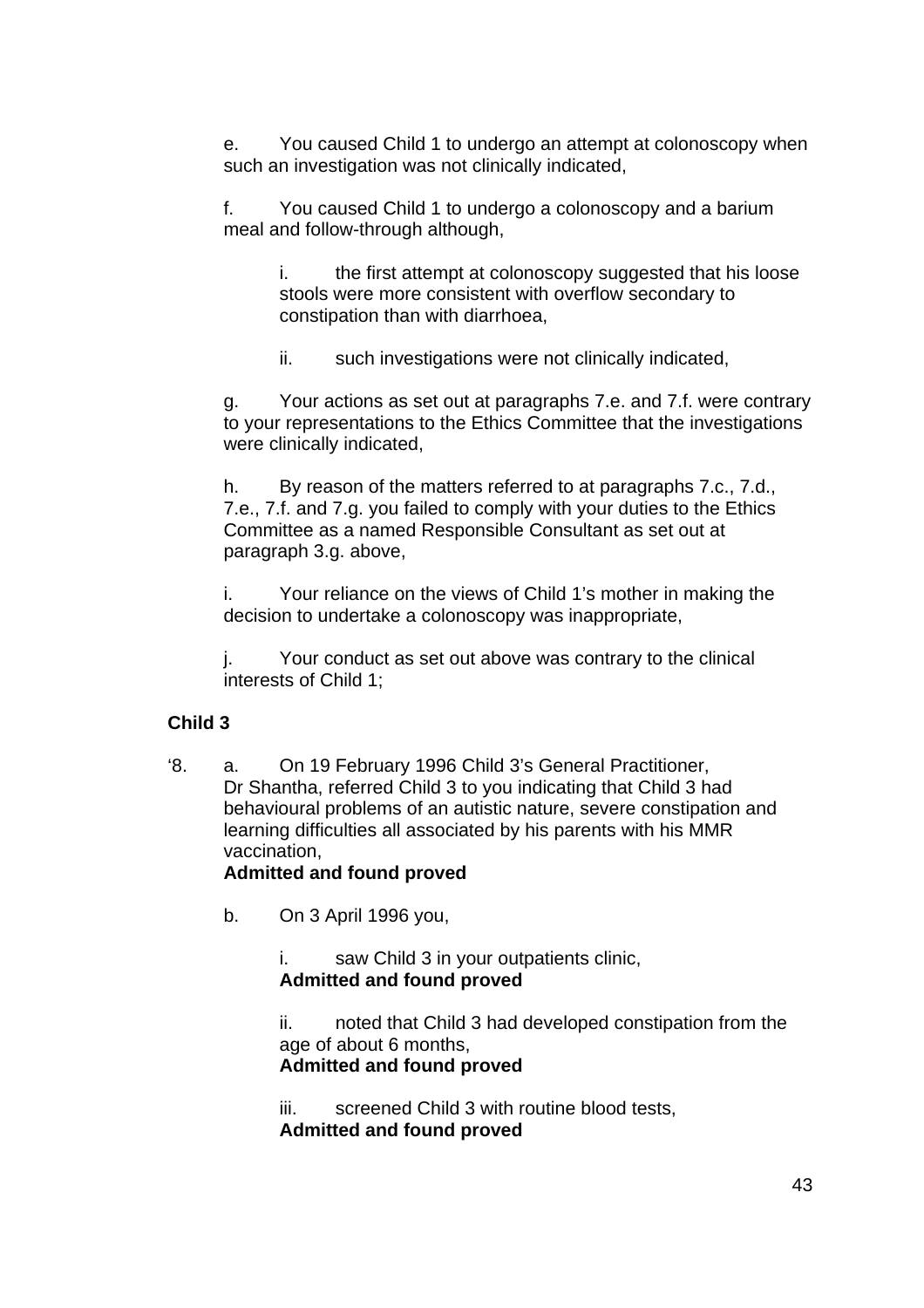iv. planned to consider in due course whether it was appropriate to perform a colonoscopy, **Admitted and found proved**

c. On receiving the results of Child 3's blood tests you concluded that he had no evidence of bowel inflammation but on the basis of Dr Wakefield's opinion that subtle changes in inflammation may be present you arranged for Child 3's admission to hospital for intensive investigation,

d. Child 3 was admitted to hospital on or about 8 September 1996 under your clinical care with the plan he should undergo colonoscopy and any further investigations decided on following consultation with Dr Wakefield,

# **Admitted and found proved to 'September 1996' 'colonoscopy'**

e. Between 8 September 1996 and his discharge on 13 September 1996, Child 3 underwent a colonoscopy, barium meal and follow-through, an MRI scan of his brain, a lumbar puncture, an EEG and a variety of blood and urine tests, **Admitted and found proved**

f. Of the tests set out in 8.e. above, the results from the lumbar puncture were normal and the blood tests demonstrated normal inflammatory indices;

#### **Admitted and found proved**

'9. a. You subjected Child 3 to a programme of investigations for research purposes without having Ethics Committee approval for such research,

b. The programme of investigations carried out on Child 3 was part of the research study referred to at paragraphs 2.b. and 2.c. above,

c. The research study was carried out on Child 3 without the approval of the Ethics Committee in that it was not research covered by any Ethics Committee application other than that for Project 172-96 and,

i. contrary to the conditions of approval for Project 172-96 Child 3 had been enrolled into the research study before 18 December 1996,

ii. he did not qualify for the research study as he failed to meet the inclusion criteria set out at paragraph 2.c.i. above,

iii. he did not qualify for the research study as he failed to meet the inclusion criteria set out at paragraph 2.c.ii. above,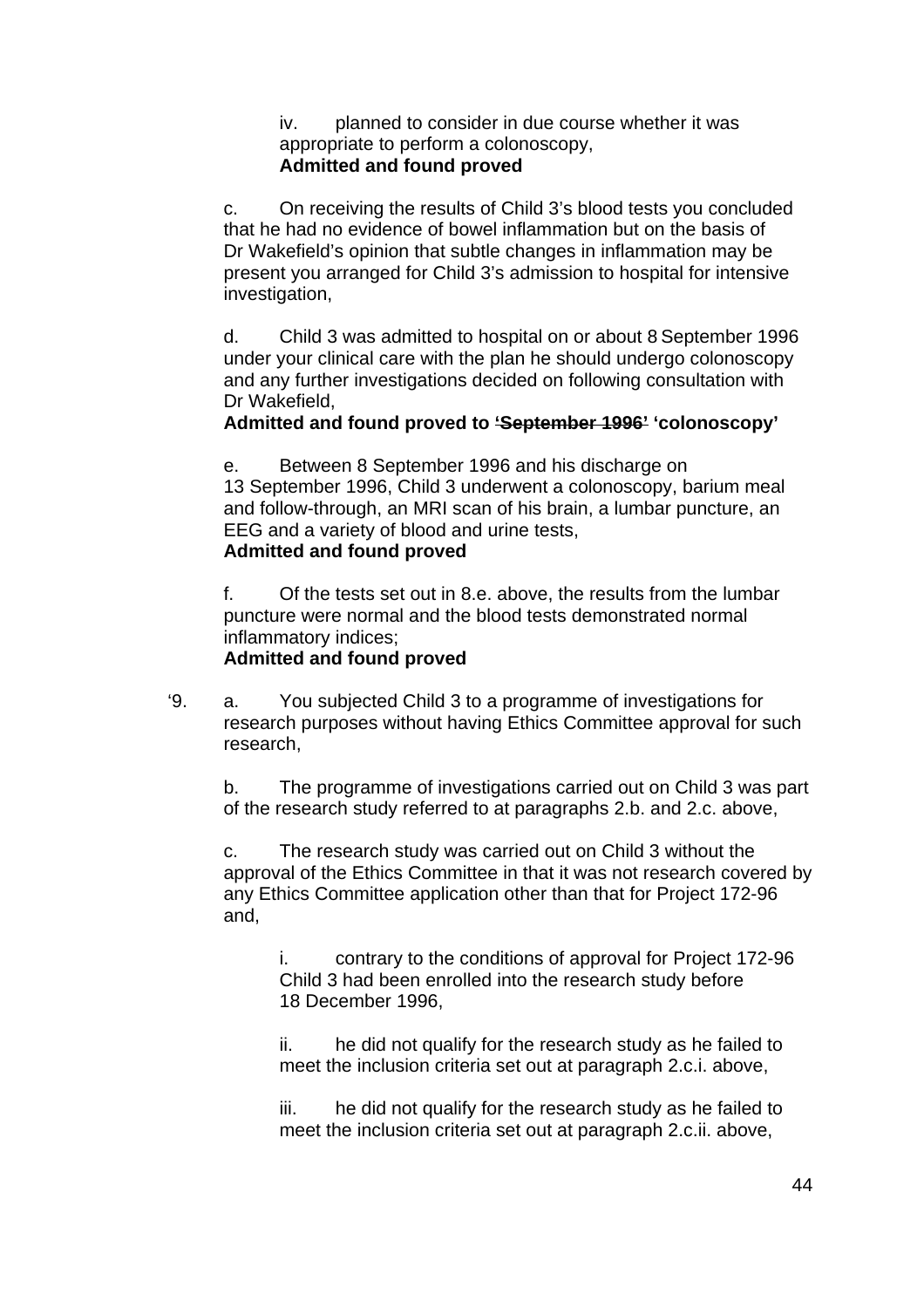d. Contrary to the conditions of ethical approval for Project 172-96 you subsequently failed to ensure that a copy of the consent form and information sheet was included in Child 3's clinical notes,

- e. You caused Child 3 to undergo a,
	- i. colonoscopy,
	- ii. barium meal and follow-through,

which was not clinically indicated,

f. You caused Child 3 to undergo a lumbar puncture,

i. without ensuring that he was first assessed by a clinician with the requisite neurological or psychiatric expertise to determine whether such an investigation was clinically indicated,

ii. which was not clinically indicated,

g. Your actions as set out at paragraphs 9.e. and 9.f. were contrary to your representations to the Ethics Committee that the investigations were clinically indicated,

h. By reason of the matters referred to at paragraphs 9.c., 9.d., 9.e., 9.f. and 9.g. you failed to comply with your duties to the Ethics Committee as a named Responsible Consultant as set out at paragraph 3.g. above,

i. Your conduct as set out above was contrary to the clinical interests of Child 3;

#### **Child 4**

'10. a. On 1 July 1996 Child 4's General Practitioner, Dr Tapsfield, wrote to Dr Wakefield referring Child 4 regarding his possible autism and his bowel problems, **Admitted and found proved**

b. On 4 July 1996 Dr Wakefield passed on the referral of Child 4 whom he said "*sounds like a good candidate for our forthcoming study*",

# **Admitted and found proved**

c. Prior to his referral to you Child 4,

was developmentally delayed with prominent autistic tendencies as diagnosed by Dr O'Brien Consultant Psychiatrist in 1992,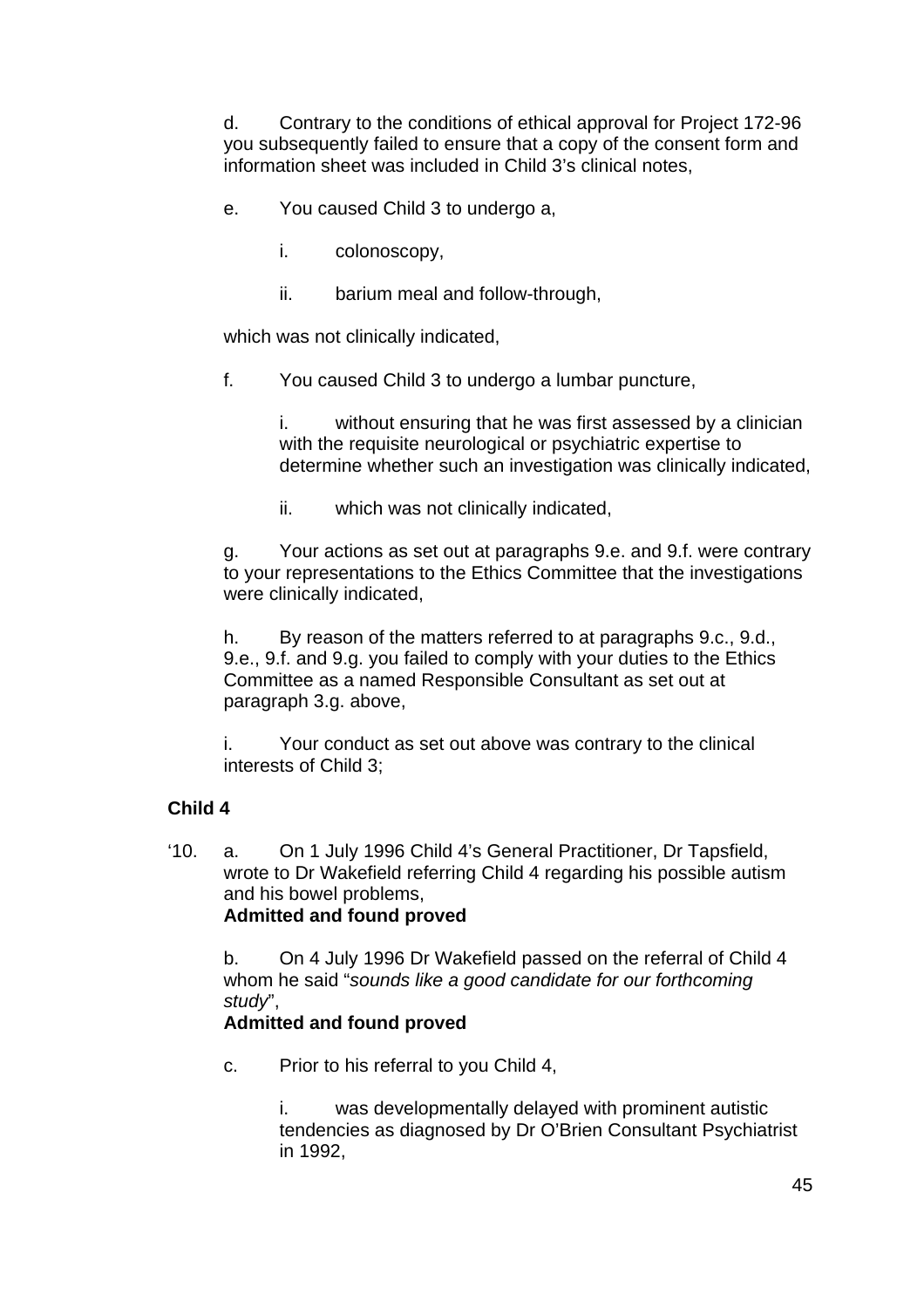# **Admitted and found proved**

ii. had a history of diarrhoea and 2 episodes of gastrointestinal infections with giardia in 1993 and shigella in 1994,

# **Admitted and found proved**

d. On 28 August 1996 your registrar (clinical lecturer) Dr Casson wrote to Child 4's parents stating that Child 4 was to be admitted to hospital for colonoscopy and any further investigations would be decided following consultation with Dr Wakefield,

**Amended to read: '**On 28 August 1996 Dr Casson, Honorary Senior Registrar and Lecturer in the Department of Gastroenterology, wrote to Child 4's parents stating that Child 4 was to be admitted to hospital for colonoscopy and any further investigations would be decided following consultation with Dr Wakefield,

# **Admitted as amended and found proved**

e. On 29 September 1996 Child 4 was admitted to hospital under your clinical care,

# **Admitted and found proved to the word 'hospital'**

f. Child 4's admission clerking note,

i. stated that he had been "*admitted for study of disintegrative disorder/colitis/MMR*",

# **Admitted and found proved**

ii. indicated with respect to his diarrhoea, that he was presently well most of the time, that if he got exacerbation it seemed to be related to new foods, that his bowels opened once or twice a day, normal, no straining, abdominal pain resolved, **Admitted and found proved**

g. Between 29 September 1996 and his discharge on 4 October 1996 Child 4 underwent a colonoscopy, an attempt at barium meal and follow-through, an MRI scan of his brain, an EEG, other clinical neurophysiological investigations, and a variety of blood and urine tests,

# **Admitted and found proved**

h. Of the tests set out in 10.g. above,

i. colonoscopy revealed mild granularity of the rectum, *with slight disturbance of vascular pattern ("neovascularisation"),* a normal colon but the ileum showed marked lymphoid nodular hyperplasia,

# **(amended) Admitted and found proved**

ii. the histology on the bowel mucosa was noted in the clinical records on 4 October 1996 to have been assessed at the weekly clinical histology meeting as showing dense lymphoid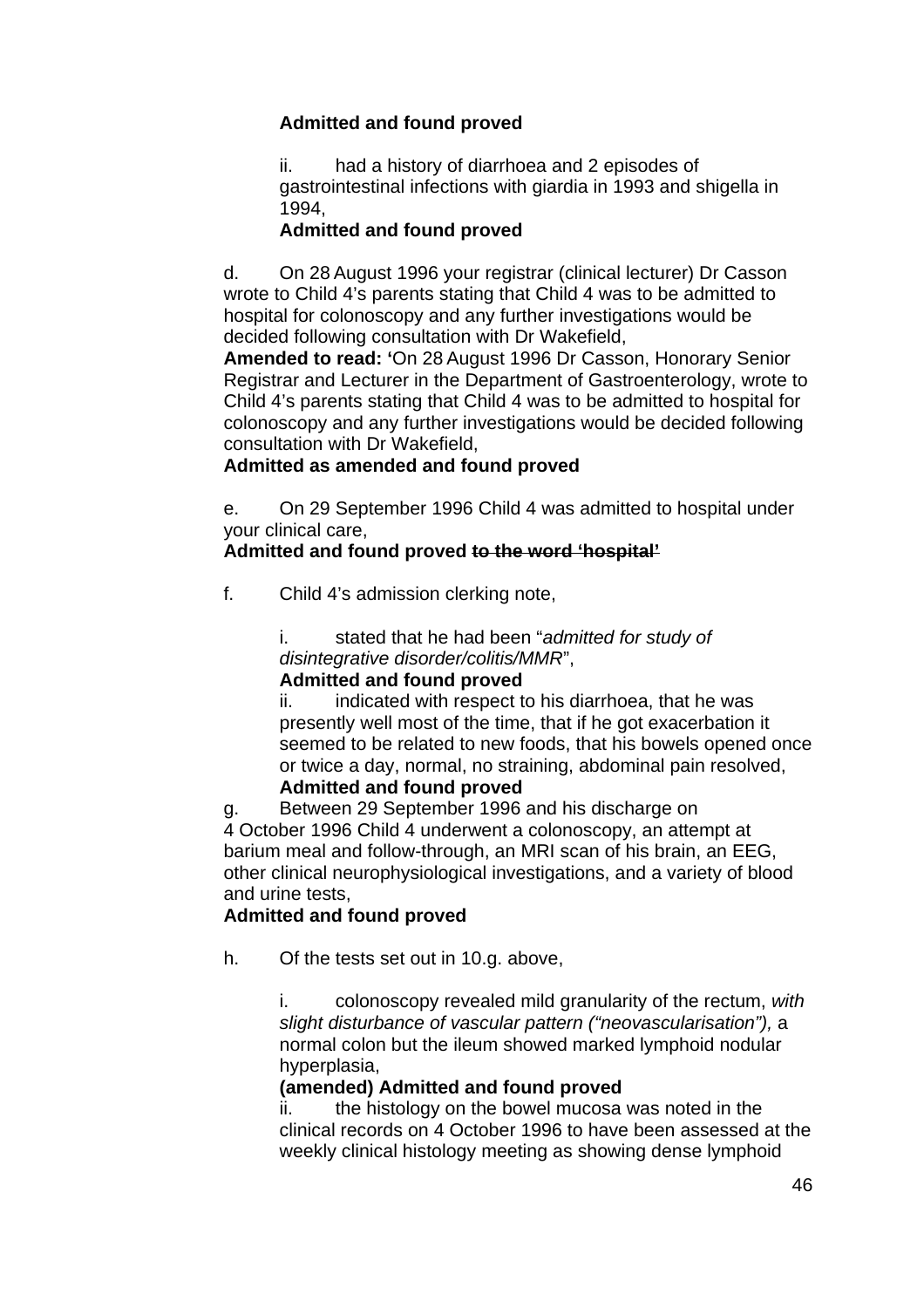pattern of the ileum, no acute inflammation *and* normal architecture *in the ileum*, *prominent lymphoid follicles and* no active inflammation *in the colon*, *and* no granulomas, **(amended) Admitted and found proved**

iii. barium meal and follow-through could not be performed, **Admitted and found proved**

iv. blood tests including inflammatory indices were normal, **Admitted and found proved**

i. On 16 October 1996 your registrar Dr Casson sent a discharge summary setting out the histological findings as in 10.h.ii. above, **Amended to read:** On 16 October 1996 Dr Casson, Honorary Senior Registrar and Lecturer in the Department of Gastroenterology, sent a discharge summary setting out the histological findings as in 10.h.ii. above,

## **Admitted as amended and found proved**

j. On 20 March 1997 you wrote to Dr Tapsfield stating that in the light of the histological finding of colitis Child 4 should undergo a therapeutic trial of mesalazine or salazopyrin which should be discontinued if there was no effect on gastrointestinal symptoms or behaviour in a month;

#### **Admitted and found proved**

'11. a. You subjected Child 4 to a programme of investigations for research purposes without having Ethics Committee approval for such research,

b. The programme of investigations carried out on Child 4 was part of the research study referred to at paragraphs 2.b.and 2.c. above,

c. The research study was carried out on Child 4 without the approval of the Ethics Committee in that it was not research covered by any Ethics Committee application other than that for Project 172-96 and,

i. contrary to the conditions of approval for Project 172-96 Child 4 had been enrolled into the research study before 18 December 1996,

ii. he did not qualify for the research study as he failed to meet the inclusion criteria set out at paragraph 2.c.ii. above,

d. Contrary to the conditions of ethical approval for Project 172-96 you subsequently failed to ensure that a copy of the consent form and information sheet was included in Child 4's clinical notes,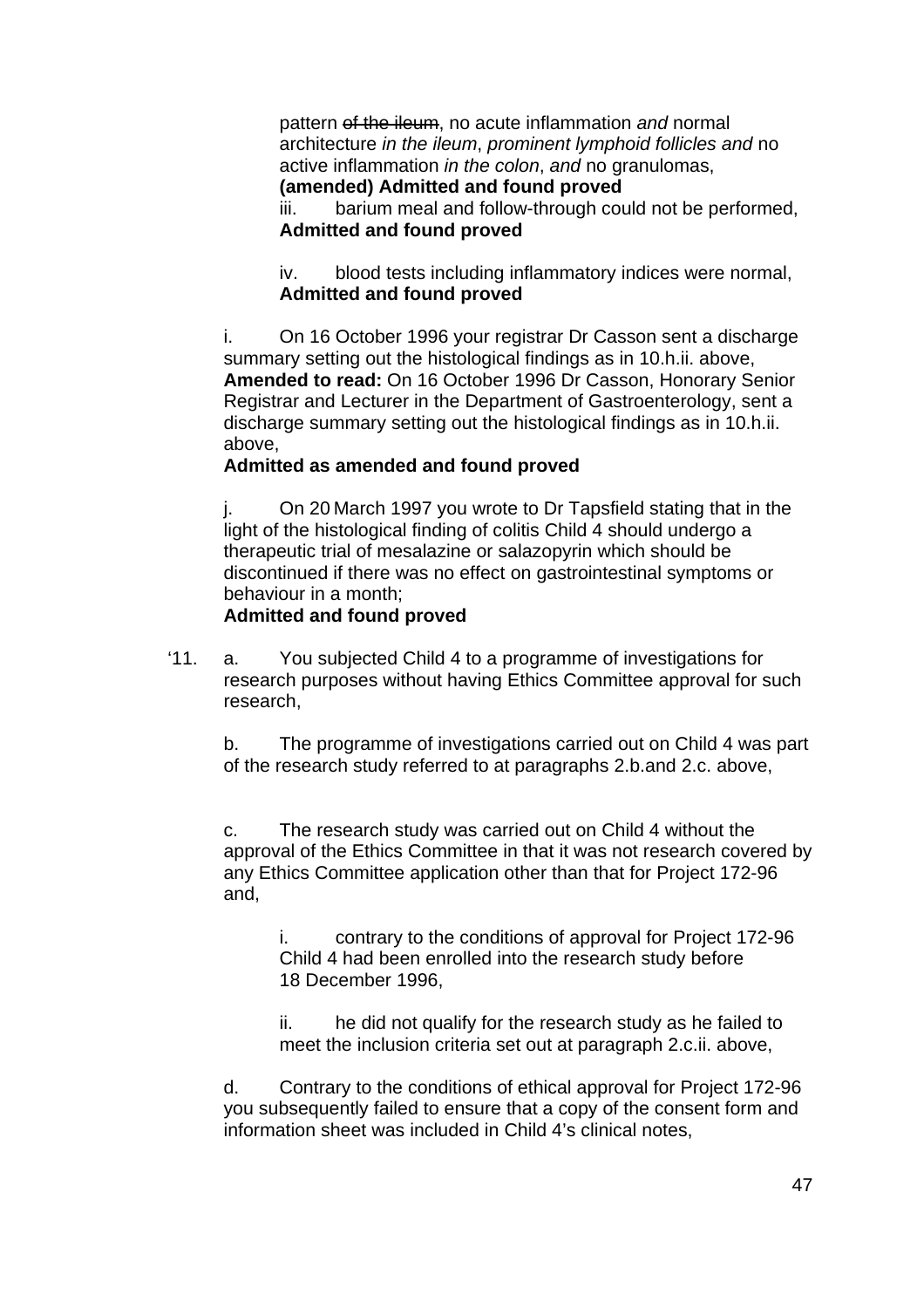e. You caused Child 4 to undergo a colonoscopy which was not clinically indicated,

f. Your actions as set out at paragraph 11.e. were contrary to your representations to the Ethics Committee that the investigations were clinically indicated,

g. By reason of the matters referred to at paragraphs 11.c., 11.d., 11.e. and 11.f. you failed to comply with your duties to the Ethics Committee as a named Responsible Consultant as set out at paragraph 3.g. above,

h. You did not assess Child 4's symptoms or cause them to be assessed by a senior member of the paediatric gastroenterology team prior to admitting him to hospital,

i. You failed to carry out markers of inflammation on Child 4 to assess the need for colonoscopy,

j. You diagnosed Child 4 as suffering from colitis, and consequently prescribed treatment, without recording any explanation in his medical records for the basis of such a diagnosis given that it was contrary to the histology meeting assessment on 4 October 1996,

k. Your conduct as set out above was contrary to the clinical interests of Child 4;

# **Child 6**

'12. a. On 9 August 1996 Child 6's General Practitioner, Dr Nalletamby, wrote to Dr Wakefield stating that Child 6 had autism syndrome, and also bowel disorder, and that Child 6's mother was interested in entering him into Dr Wakefield's trial, **Admitted and found proved**

b. On 11 September 1996 you wrote to Dr Nalletamby stating that you had been asked by Dr Wakefield to see Child 6 as you were the Paediatric Gastroenterologist associated with Dr Wakefield in your study on autism and bowel disorder, **Admitted and found proved**

c. On 2 October 1996 Child 6 attended an outpatient consultation with you following which you wrote to Dr Nalletamby advising that Child 6 was to come in for a colonoscopy and to enter your programme of investigation of children with autistic problems, **Admitted and found proved**

d. Child 6 was admitted to hospital on or about 27 October 1996 under your clinical care,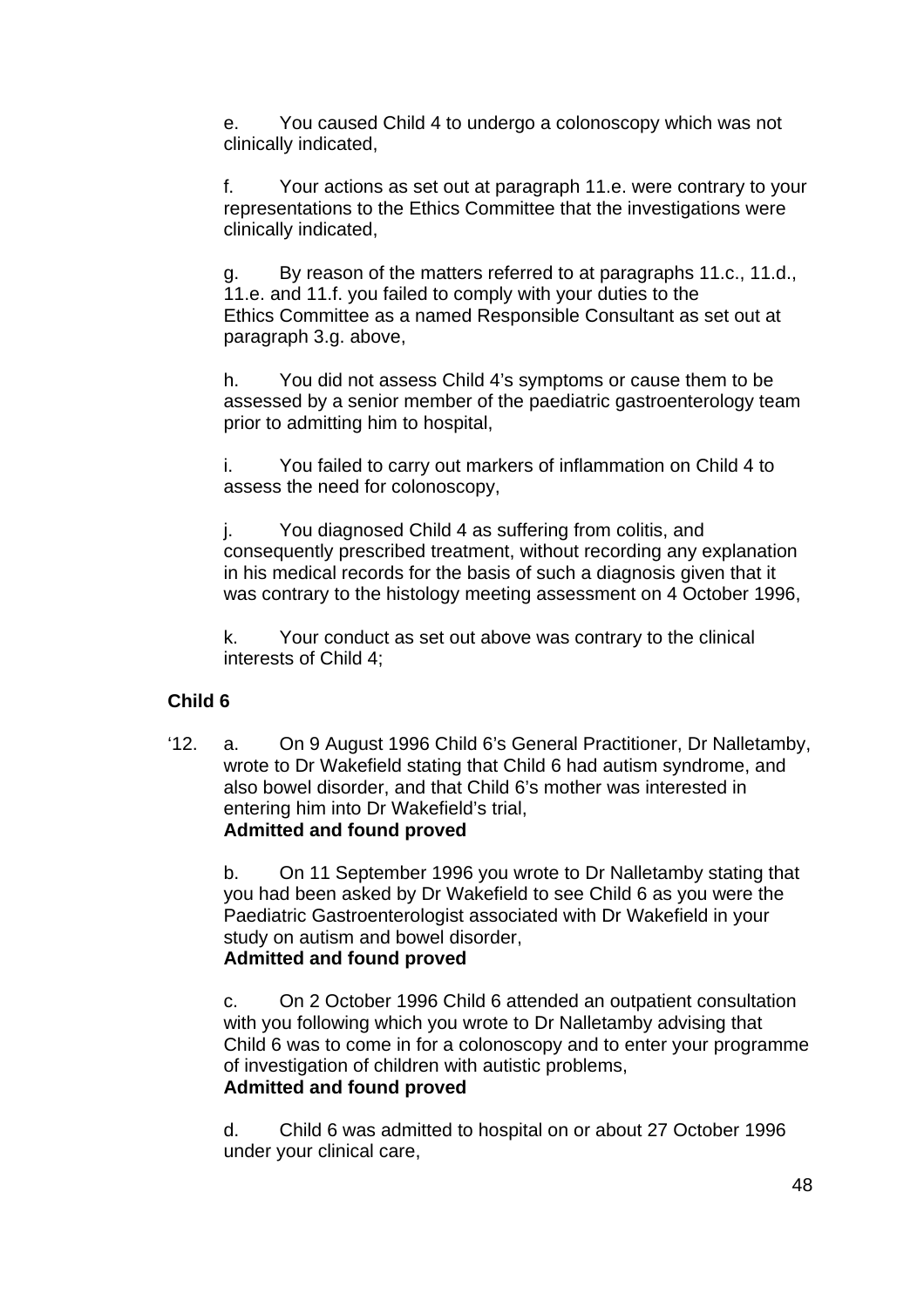# **Admitted and found proved**

e. Between his admission and his discharge on or about 1 November 1996 Child 6 underwent a colonoscopy, an MRI scan of his brain, a lumbar puncture, an EEG and other neurophysiological investigations;

#### **Admitted and found proved**

f. On or about 1 November 1996 Child 6 was seen by Dr Berelowitz who concluded that the most likely diagnosis was Asperger's Syndrome. **Admitted and found proved** 

'13. a. You subjected Child 6 to a programme of investigations for research purposes without having Ethics Committee approval for such research,

b. The programme of investigations carried out on Child 6 was part of the research study referred to at paragraphs 2.b. and 2.c. above,

c. The research study was carried out on Child 6 without the approval of the Ethics Committee in that it was not research covered by any Ethics Committee application other than that for Project 172-96 and,

i. contrary to the conditions of approval for Project 172-96 Child 6 had been enrolled into the research study before 18 December 1996,

ii. he did not qualify for the research study as he failed to meet the inclusion criteria set out at paragraph 2.c.i. above,

iii. he did not qualify for the research study as he failed to meet the inclusion criteria set out in paragraph 2(c) (ii) above,

d. By reason of the matters referred to at paragraph 13.c. you failed to comply with your duties to the Ethics Committee as a named Responsible Consultant as set out at paragraph 3.g. above,

e. Your conduct as set out above was contrary to the clinical interests of Child 6;

# **Child 9**

'14. a. On 11 September 1996 you wrote to Dr Spratt Consultant Paediatrician at the General Hospital, St Helier, Jersey enclosing a copy of the research protocol and,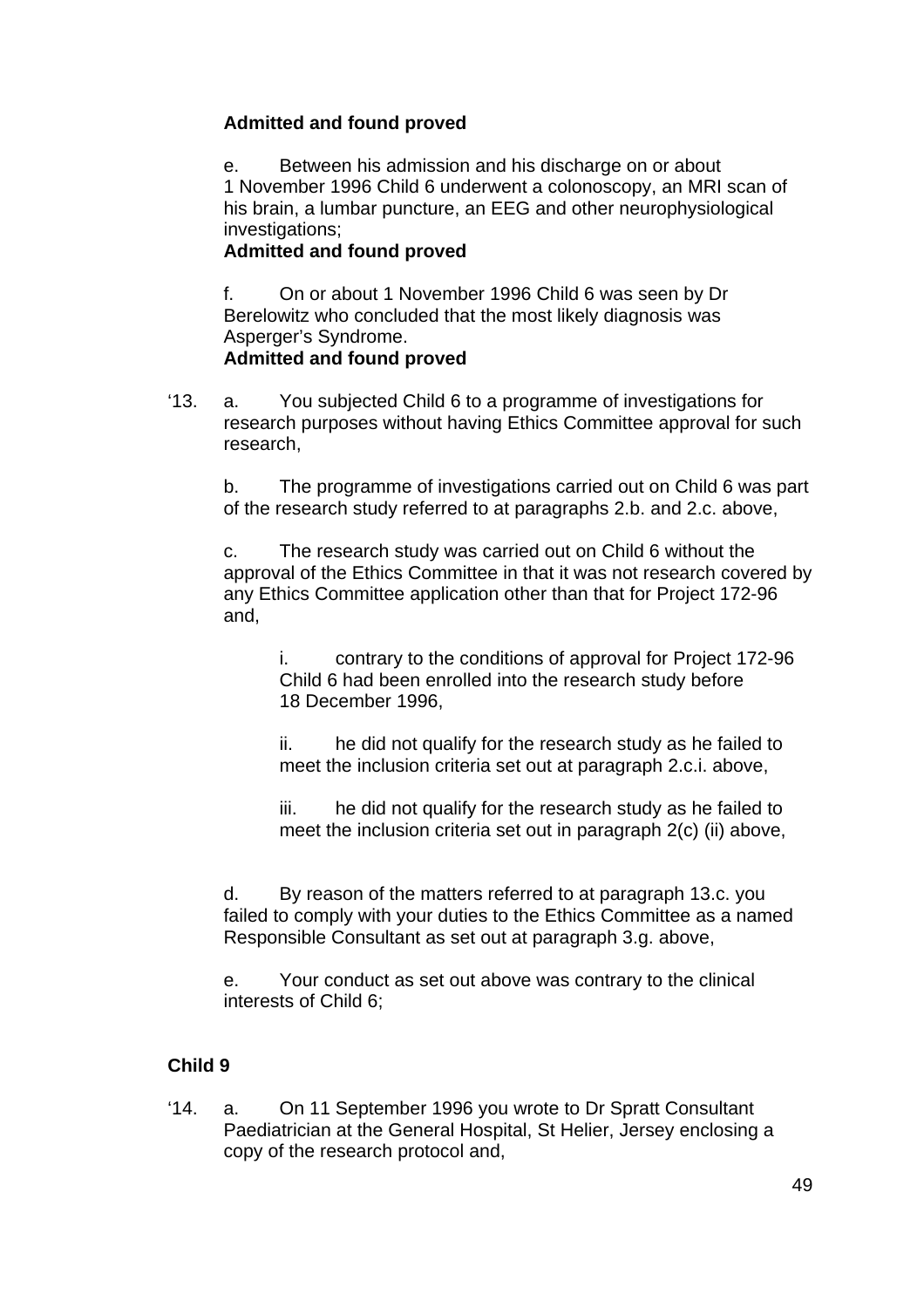i. indicating that you had heard from Dr Wakefield about Child 9 whose parents were keen for him to be investigated, **Admitted and found proved**

ii. asking Dr Spratt whether he thought it was appropriate to investigate Child 9 in the protocol,

## **Admitted and found proved**

b. On 25 September 1996 Dr Spratt wrote to you indicating he would be pleased to take your advice about the proposed referral to Dr Wakefield's service,

# **Admitted and found proved**

c. Dr Spratt's letter made no reference to Child 9 suffering from gastrointestinal symptoms,

## **Admitted and found proved**

d. Prior to his referral to you,

i. Child 9's developmental delay had been provisionally attributed to a form of autism in 1995 by Southampton University Hospital autism service but this provisional diagnosis was not accepted by his parents nor subsequently confirmed,

#### **Admitted and found proved**

ii. there are no notes relating to any significant gastrointestinal symptoms in Child 9's medical records,

e. On 8 November 1996,

i. you saw Child 9 in outpatients clinic and noted that he passed one loose stool a day which seemed to be a pattern since the age of two and that he had screaming attacks, which you queried were attributable to abdominal pain, **Admitted and found proved**

ii. you wrote to Dr Spratt that you had seen several children with autism and gastrointestinal symptoms, that all on investigation proved to have bowel inflammation, that the parents were keen for investigation and that you were arranging for Child 9 to be admitted for colonoscopy, barium meal and follow-through and repeat lumbar puncture, **Admitted and found proved**

f. Child 9 was admitted to hospital on 17 November 1996 under your clinical care,

# **Admitted and found proved to 'November 1996'**

g. Between 17 November 1996 and his discharge on 22 November 1996, Child 9 underwent a colonoscopy, a barium meal and follow-through, and blood and urine tests. His parents refused to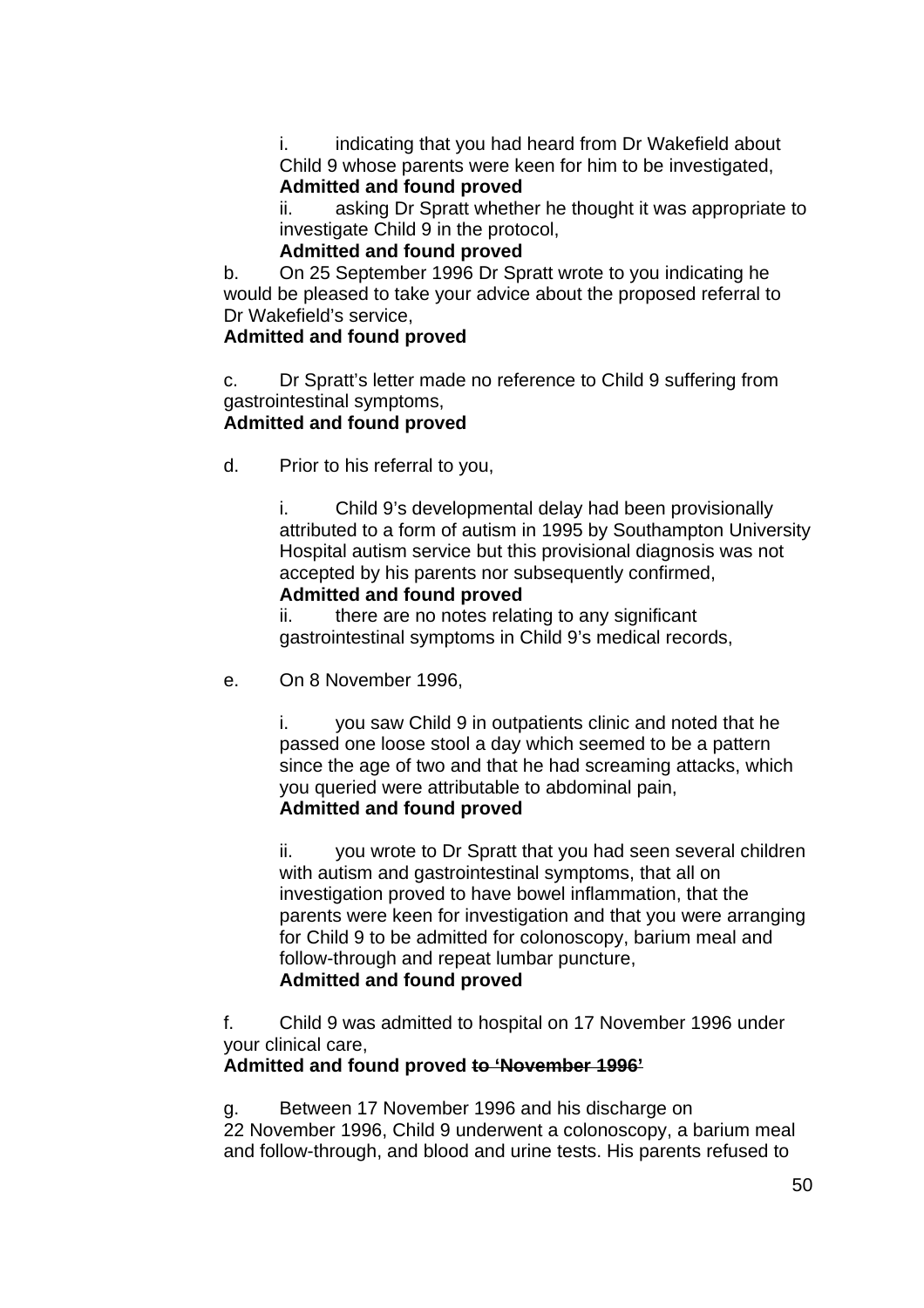allow him to have a lumbar puncture which he was judged most unlikely to tolerate without sedation,

h. On 9 December 1996 Child 9 was readmitted and underwent an MRI scan of his brain, an EEG and a lumbar puncture, all of which were undertaken under general anaesthetic, **Admitted and found proved**

i. Of the tests set out in 14.g. and 14.h. above,

i. endoscopy revealed no abnormality up to the terminal ileum except for a small area at the hepatic flexure which was slightly erythematous. There was a marked increase in the size and number of lymphoid nodules,

## **Admitted and found proved**

ii. the histology report on the bowel mucosa indicated prominent lymphoid follicles but no histological abnormality, **Admitted and found proved**

iii. the barium meal was reported as normal in the clinical records,

## **Admitted and found proved**

iv. a full blood count including inflammatory indices was normal,

#### **Admitted and found proved**

v. the results from the lumbar puncture were normal, **Admitted and found proved**

j. You wrote to Dr Spratt on 31 December 1996 stating that,

i. histologically there was an increase in chronic inflammatory cells throughout the colon with a moderate increase in intra-epithelial lymphocytes, **Admitted and found proved**

ii. the diagnosis for Child 9 was indeterminate colitis with lymphoid nodular hyperplasia, **Admitted and found proved**

iii. a therapeutic trial of mesalazine might be worthwhile, **Admitted and found proved**

iv. you wondered if he had *seen* any other similar cases in Jersey,

#### **(amended) Admitted and found proved**

k. Child 9 was treated with mesalazine initially and subsequently, on your advice, sulphasalazine was substituted;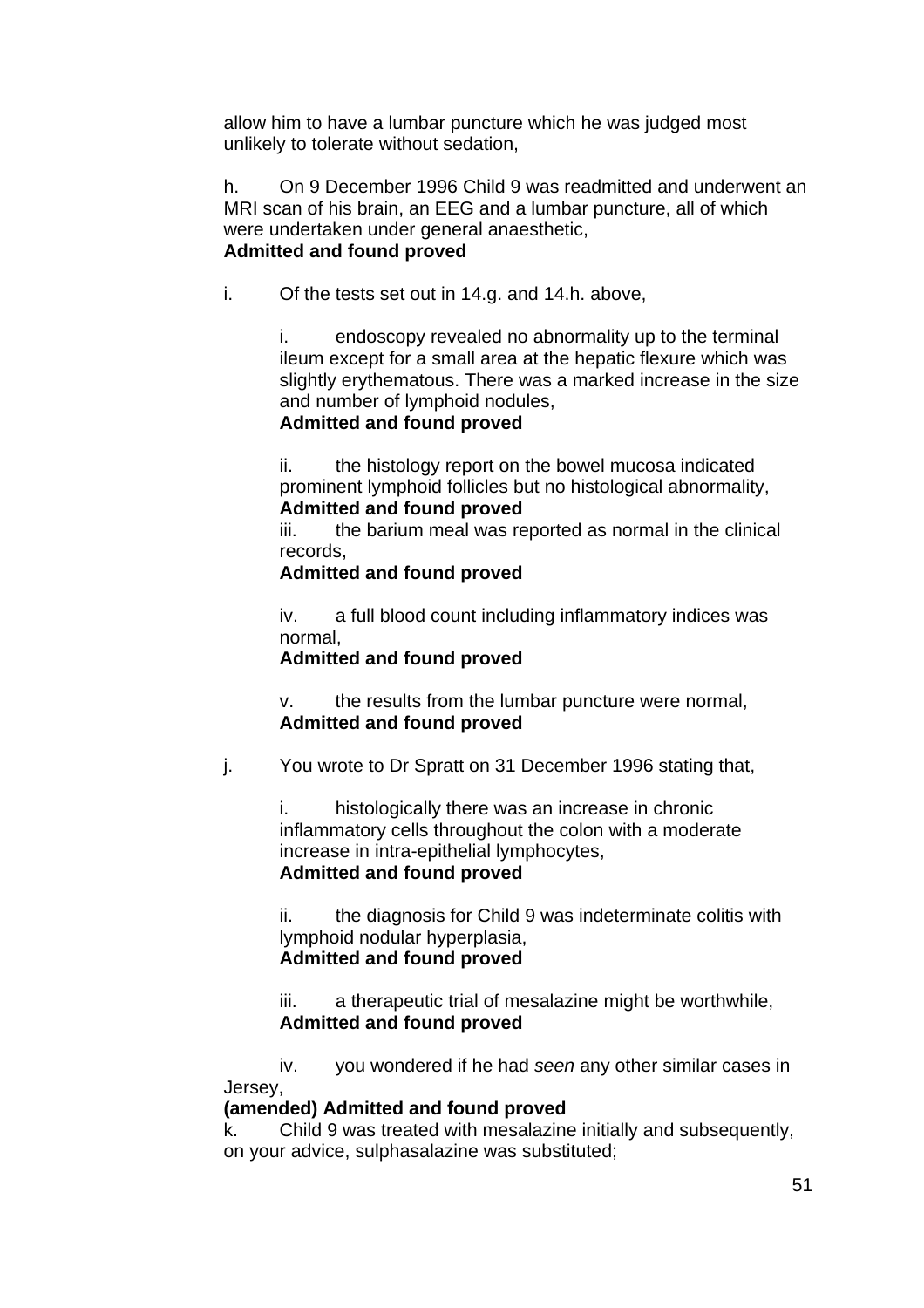# **Admitted and found proved**

'15. a. You subjected Child 9 to a programme of investigations for research purposes without having Ethics Committee approval for such research,

b. The programme of investigations carried out on Child 9 was part of the research study referred to at paragraphs 2.b. and 2.c. above,

c. The research study was carried out on Child 9 without the approval of the Ethics Committee in that it was not research covered by any Ethics Committee application other than that for Project 172-96 and,

i. contrary to the conditions of approval for Project 172-96 Child 9 had been enrolled into the research study before 18 December 1996,

ii. he did not qualify for the research study as he failed to meet the inclusion criteria set out at paragraph 2.c.i. above,

iii. he did not qualify for the research study as he failed to meet the inclusion criteria set out at paragraph 2.c.ii. above,

d. Contrary to the conditions of ethical approval for Project 172-96 you subsequently failed to ensure that a copy of the consent form and information sheet was included in Child 9's clinical notes,

- e. You caused Child 9 to undergo a,
	- i. colonoscopy,
	- ii. barium meal and follow-through,

which was not clinically indicated,

f. You caused Child 9 to undergo a lumbar puncture,

i. without ensuring that he was first assessed by a clinician with the requisite neurological or psychiatric expertise to determine whether such an investigation was clinically indicated,

ii. which was not clinically indicated,

g. Your actions as set out at paragraphs 15.e. and 15.f. were contrary to your representations to the Ethics Committee that the investigations were clinically indicated,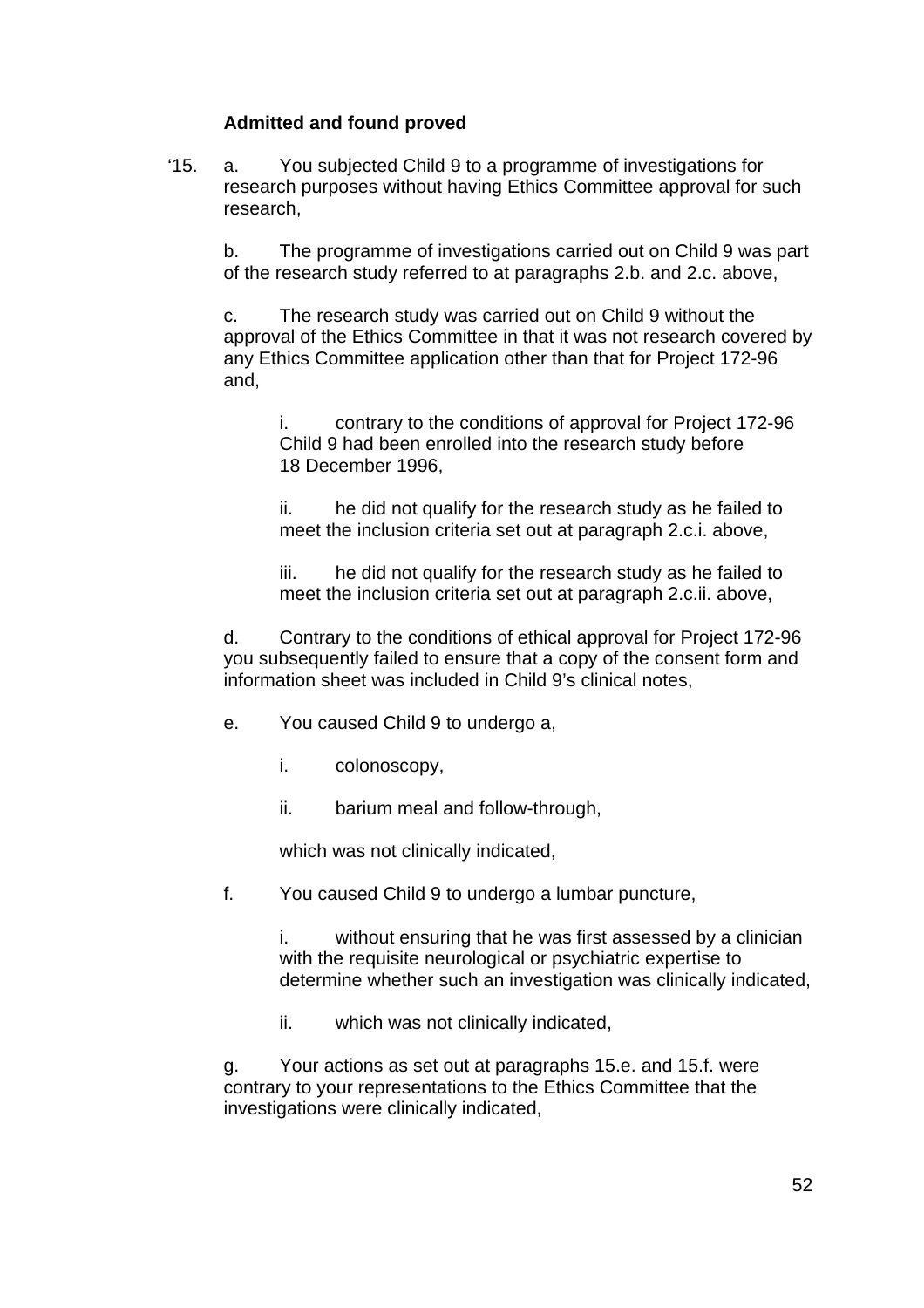h. By reason of the matters referred to at paragraphs 15.c., 15.d., 15.e., 15.f. and 15.g. you failed to comply with your duties to the Ethics Committee as a named Responsible Consultant as set out at paragraph 3.g. above,

i. You failed to carry out markers of inflammation on Child 9 to assess the need for colonoscopy,

j. You failed to record any explanation in Child 9's medical records as to the discrepancy between the histological description (and consequent diagnosis and treatment) provided to Dr Spratt on 31 December 1996 and Child 9's clinical histology report,

k. Your conduct as set out above was contrary to the clinical interests of Child 9;

# **Child 5**

'16. a. On 1 October 1996 Child 5's General Practitioner, Dr Shillam, wrote to you stating that Child 5's parents had been in contact with Dr Wakefield and had asked Dr Shillam to refer Child 5 to you in relation to your study into the association between autism and childhood bowel problems,

## **Admitted and found proved**

b. Dr Shillam's referral letter gave details of Child 5's developmental delay with classical features of autism, and stated that Child 5's parents were concerned about an association between the MMR vaccine, Childhood enteritis and possible brain damage, but made no reference to any gastrointestinal symptoms, **Admitted and found proved** 

c. Prior to his referral to you,

i. in January 1992 Dr Williams, a Clinical Psychologist for the West Berkshire Health Authority, concluded that it was very likely that Child 5 was suffering from autism, **Admitted and found proved**

ii. there are no notes relating to any significant gastrointestinal symptoms in Child 5's medical records,

d. On 8 November 1996 Child 5 attended an outpatient consultation with you. You elicited a history of episodes of diarrhoea once a month and episodes of abdominal pain. You did not undertake any blood tests to check Child 5's inflammatory markers,

# **Admitted and found proved**

e. Child 5 was admitted to hospital on or about 1 December 1996 under your clinical care,

**Admitted and found proved to 'December 1996'**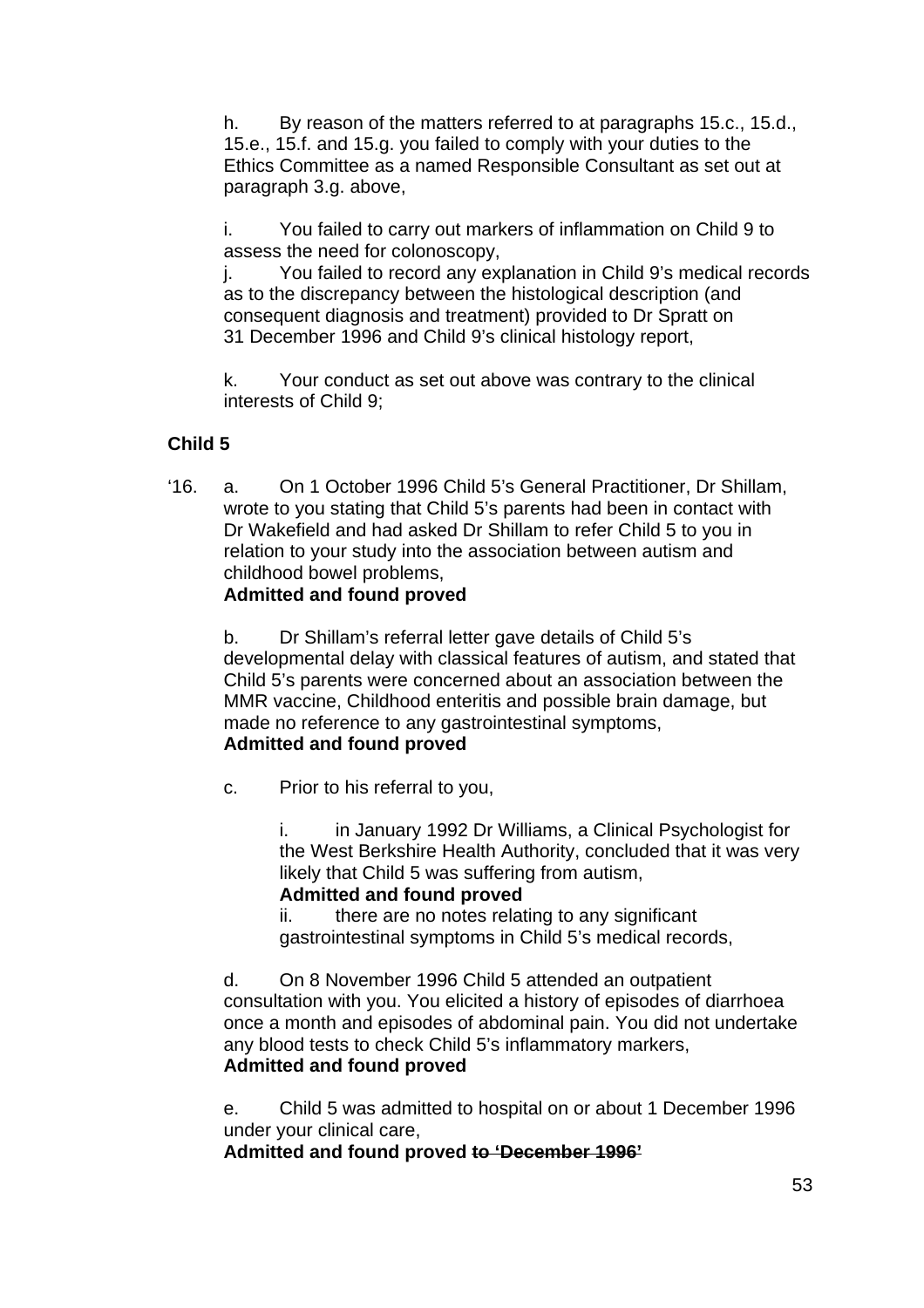f. Child 5's admission clerking note indicated that he had intermittent diarrhoea and abdominal pain but there was no blood or mucus in his stool,

## **Admitted and found proved**

g. Between 1 December 1996 and his discharge on

6 December 1996 Child 5 underwent a colonoscopy, a barium meal and follow-through, an MRI scan of his brain, a neurological assessment by Dr Harvey, a lumbar puncture (although no results were obtained)**,** an EEG and a variety of blood and urine tests,

#### **Admitted and found proved except "lumbar puncture (although no tests were obtained")**

h. On 3 December 1996 Child 5 was seen by Dr Berelowitz who concluded that the likely diagnosis was a developmental disorder, such as autism, but that chromosomal studies needed to be done, **Admitted and found proved**

i. The blood tests set out at 16.g. above demonstrated that the inflammatory markers in the blood were normal, **Admitted and found proved**

j. On 15 January 1997 Child 5 was readmitted and underwent a repeat barium meal and follow-through under sedation, because of a previous suspected stricture, and a repeat lumbar puncture; **Admitted and found proved except the word "repeat"** 

'17. a. You subjected Child 5 to a programme of investigations for research purposes without having Ethics Committee approval for such research,

b. The programme of investigations carried out on Child 5 was part of the research study referred to at paragraphs 2.b. and 2.c. above,

c. The research study was carried out on Child 5 without the approval of the Ethics Committee in that it was not research covered by any Ethics Committee application other than that for Project 172-96 and,

i. contrary to the conditions of approval for Project 172-96 Child 5 had been enrolled into the research study before 18 December 1996,

ii. he did not qualify for the research study as he failed to meet the inclusion criteria set out at paragraph 2.c.i. above,

iii. he did not qualify for the research study as he failed to meet the inclusion criteria set out at paragraph 2.c.ii. above,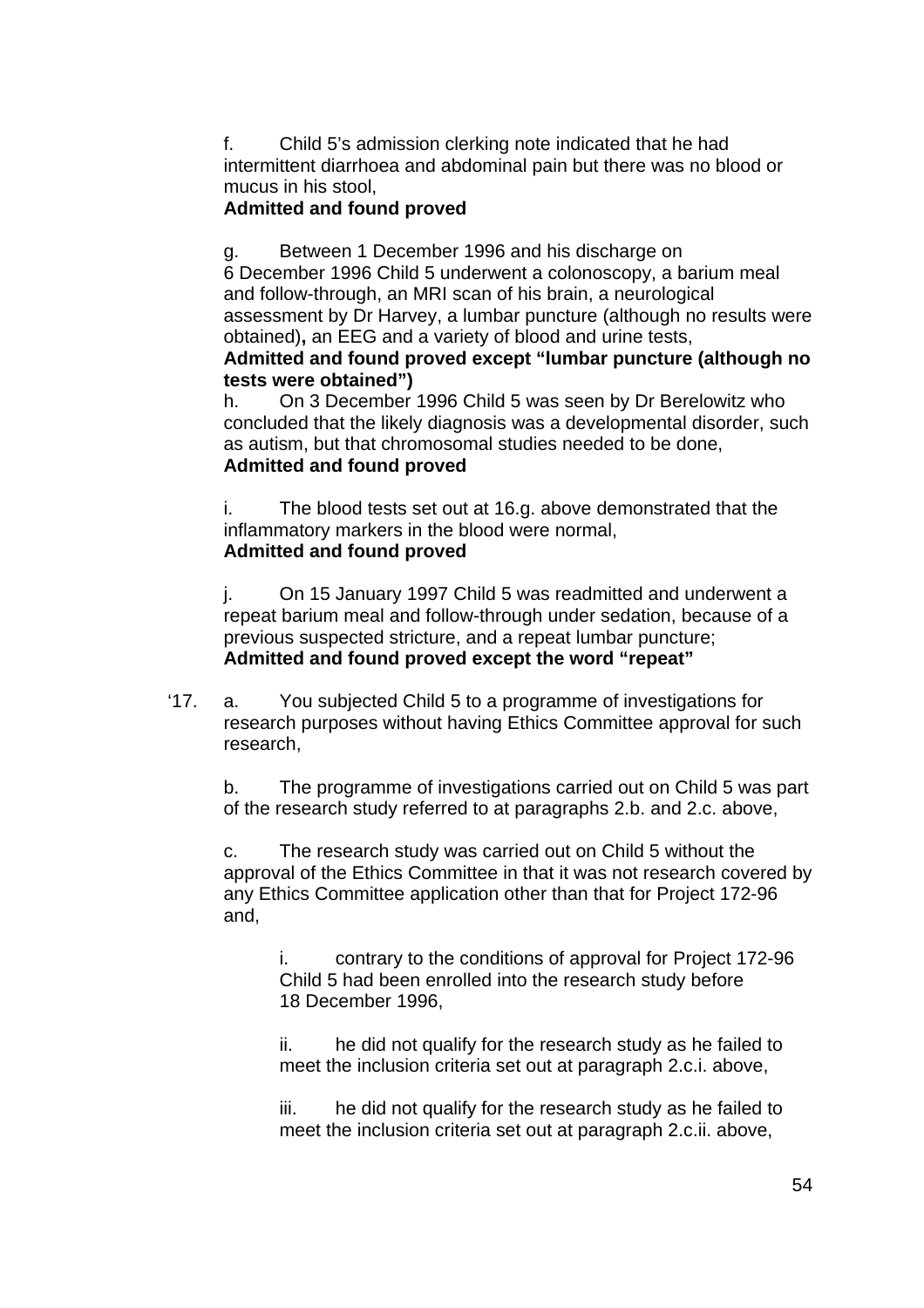d. Contrary to the conditions of ethical approval for Project 172-96 you subsequently failed to ensure that a copy of the consent form and information sheet was included in Child 5's clinical notes,

- e. You caused Child 5 to undergo a,
	- i. colonoscopy,
	- ii. barium meal and follow-through,

which was not clinically indicated,

f. Your actions as set out at paragraph 17.e. were contrary to your representations to the Ethics Committee that the investigations were clinically indicated,

g. By reason of the matters referred to at paragraphs 17.c., 17.d., 17.e. and 17.f. you failed to comply with your duties to the Ethics Committee as a named Responsible Consultant as set out at paragraph 3.g. above,

h. You failed to carry out markers of inflammation on Child 5 to assess the need for colonoscopy,

i. Your conduct as set out above was contrary to the clinical interests of Child 5;

# **Child 12**

'18. a. On 23 September 1996 Child 12's General Practitioner, Dr Stuart, wrote a letter to you referring Child 12 and stating,

> i. Child 12 had had bowel problems for sometime but he did not present to her surgery until March 1996, when his mother attended to discuss his soiling habit, and at that time his abdomen was normal with an empty rectum, **Admitted and found proved**

> ii. Child 12 had seen Dr Ing, a Consultant Child Psychiatrist, who had said that Child 12 may well have Asperger's Syndrome, **Admitted and found proved**

b. On 18 October 1996 Child 12 attended an outpatient consultation with you during which you elicited a history of Child 12 soiling, not having diarrhoea and having variable abdominal pain, **Admitted and found proved**

c. You arranged for Child 12 to undergo a blood test on 18 October 1996 which demonstrated that the indices of inflammation were normal save for a marginally *slightly* raised C-reactive protein,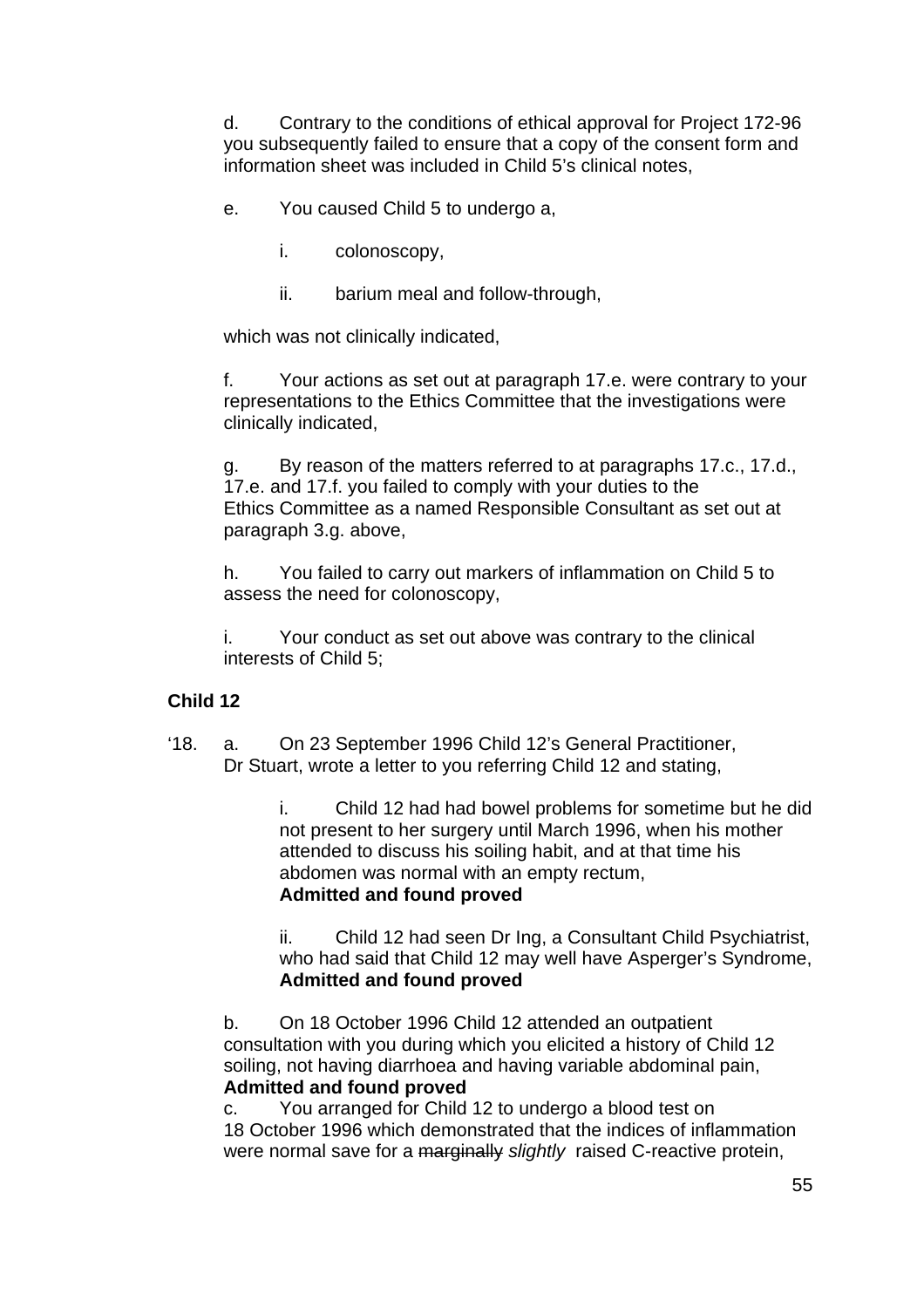# **(amended) Admitted and found proved**

d. You concluded that,

i. Child 12 had minimal gastrointestinal symptoms,

ii. you felt it was not right to proceed with the intensive programme until you had ethical committee approval and it was clear that the parents wished you to proceed,

e. On 25 November 1996 you wrote to Child 12's mother stating that one of the blood tests was slightly abnormal and that as she was keen for you to proceed with investigation you thought that it would be appropriate to arrange for Child 12 to come in for a colonoscopy, **Admitted and found proved**

#### f. Child 12 was admitted to hospital on 5 January 1997 under your clinical care,

#### **Admitted and found proved**

g. Child 12's admission clerking note, dated 6 January 1997, indicated that,

> i. he was being admitted for investigation of autism and bowel problems,

#### **Admitted and found proved**

ii. he had been clean by the age of three and he started soiling sometime later,

#### **Admitted and found proved**

iii. he was currently soiling eight times a day,

#### **Admitted and found proved**

iv. the stools were loose, pale and very smelly,

#### **Admitted and found proved**

v. he had abdominal pain about once a week,

#### **Admitted and found proved**

h. Between 6 January 1997 and his discharge on 10 January 1997, Child 12 underwent a colonoscopy, a barium meal and follow-through, an MRI scan of his brain, a lumbar puncture (on 9 January 1997), an EEG and other neurophysiological tests, and a variety of blood and urine tests,

#### **Admitted and found proved**

i. Of the tests set out in 18.h. above,

i. appearances at colonoscopy were described as almost normal to the caecum and minor changes in the rectum and caecum (slight changes in vascularity and prominent lymphoid follicles); the ileo-caecal valve could not be identified, **Admitted and found proved**

ii. the histology report on the colonic biopsies was normal,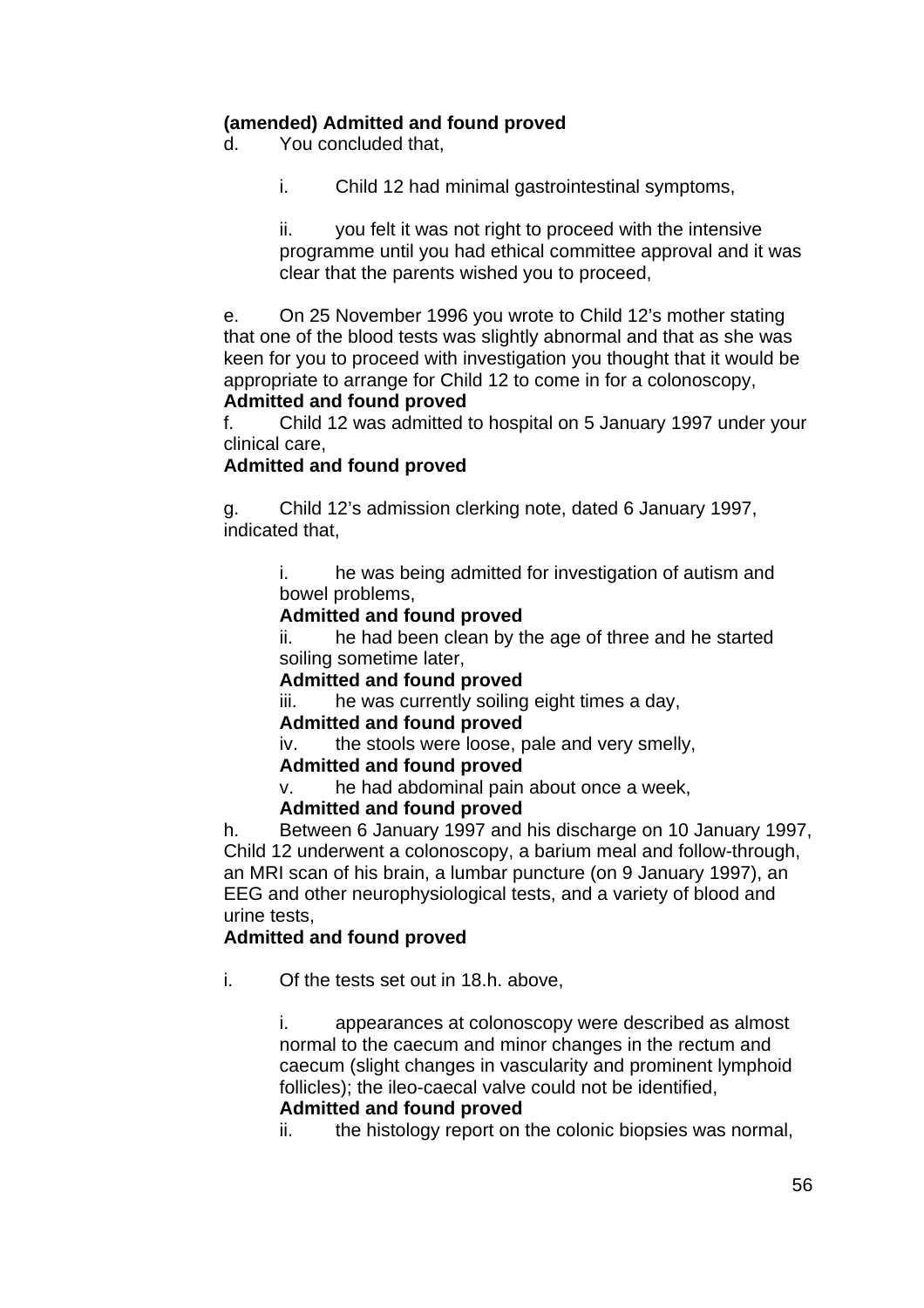iii. the barium meal and follow-through demonstrated lymphonodular hyperplasia of the terminal ileum, **Admitted and found proved**

iv. the results from the lumbar puncture were normal, **Admitted and found proved**

v. the inflammatory indices in the blood were normal, **Admitted and found proved**

j. On 9 January 1997 Dr Harvey visited Child 12 on the ward but he was unable to undertake a neurological examination because Child 12 was asleep,

## **Admitted and found proved**

k. On 10 January 1997 Child 12 was interviewed by Dr Berelowitz who concluded that Child 12 had language delay, possible Attention Deficit Disorder and possible features of Asperger's Syndrome,

## **Admitted and found proved**

l. On 22 January 1997 a Discharge Summary was sent by Dr Casson to Dr Stuart stating that it was conceivable that many of Child 12's problems were associated with a degree of constipation and therefore treatment with paraffin was recommended,

#### **Admitted and found proved**

m. On 25 April 1997 you wrote to Dr Stuart stating that you had found evidence of lymphoid nodular hyperplasia and non-specific colitis in Child 12 and recommending that he be treated with anti-inflammatory therapy, namely olsalazine,

#### **Admitted and found proved**

n. On 30 May 1997 Child 12 attended the outpatient clinic where he underwent an abdominal x-ray which demonstrated marked faecal loading. He was reviewed by Dr Casson who, following discussion with you, wrote to Dr Stuart reiterating that Child 12 should be treated with olsalazine and that treatment for his constipation should be withheld; **Admitted and found proved, up to "olsalazine"**

'19. a. You subjected Child 12 to a programme of investigations as part of the research study referred to at paragraphs 2.b. and 2.c. above,

b. The research study was carried out on Child 12 without the approval of the Ethics Committee in that he did not qualify for the research study as he failed to meet the inclusion criteria set out at,

- i. paragraph 2.c.i. above,
- ii. paragraph 2.c.ii. above,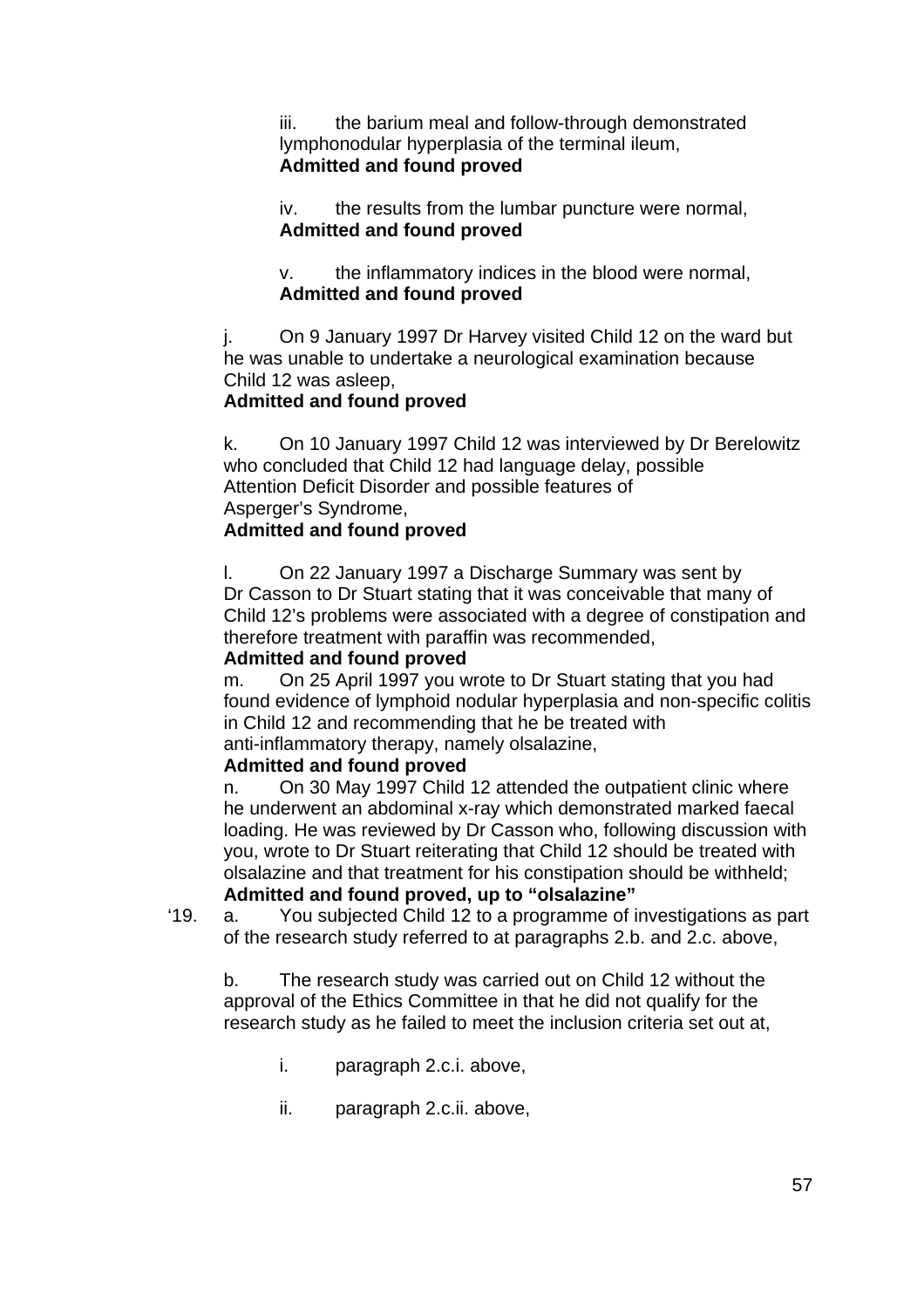c. Contrary to the conditions of ethical approval for Project 172-96 you failed to ensure that a copy of the consent form and information sheet was included in Child 12's clinical notes,

- d. You caused Child 12 to undergo a,
	- i. colonoscopy,
	- ii. barium meal and follow-through,

which was not clinically indicated,

e. You caused Child 12 to undergo a lumbar puncture,

i. without ensuring that he was first assessed by a clinician with the requisite neurological or psychiatric expertise to determine whether such an investigation was clinically indicated,

ii. which was not clinically indicated,

f. Your actions as set out at paragraphs 19.d. and 19.e. were contrary to your representations to the Ethics Committee that the investigations were clinically indicated,

g. By reason of the matters referred to at paragraphs 19.b., 19.c., 19.d., 19.e. and 19.f. you failed to comply with your duties to the Ethics Committee as a named Responsible Consultant as set out at paragraph 3.g. above,

h. You failed to record in Child 12's medical records your reasons for concluding that Child 12 had evidence of non-specific colitis, and consequently prescribing treatment, when the clinical histology report had indicated no abnormalities and no active inflammation,

i. Although Child 12 was suffering from constipation you advised that treatment with laxatives be withheld,

j. Your conduct as set out above was contrary to the clinical interests of Child 12;

#### **Child 8**

'20. a. On 3 October 1996 Child 8's General Practitioner, Dr Jelley, wrote to Dr Wakefield,

> i. referring Child 8 to his investigation programme into the possible effects of vaccine damage and her ongoing GI tract symptoms,

**Admitted and found proved up to "programme"**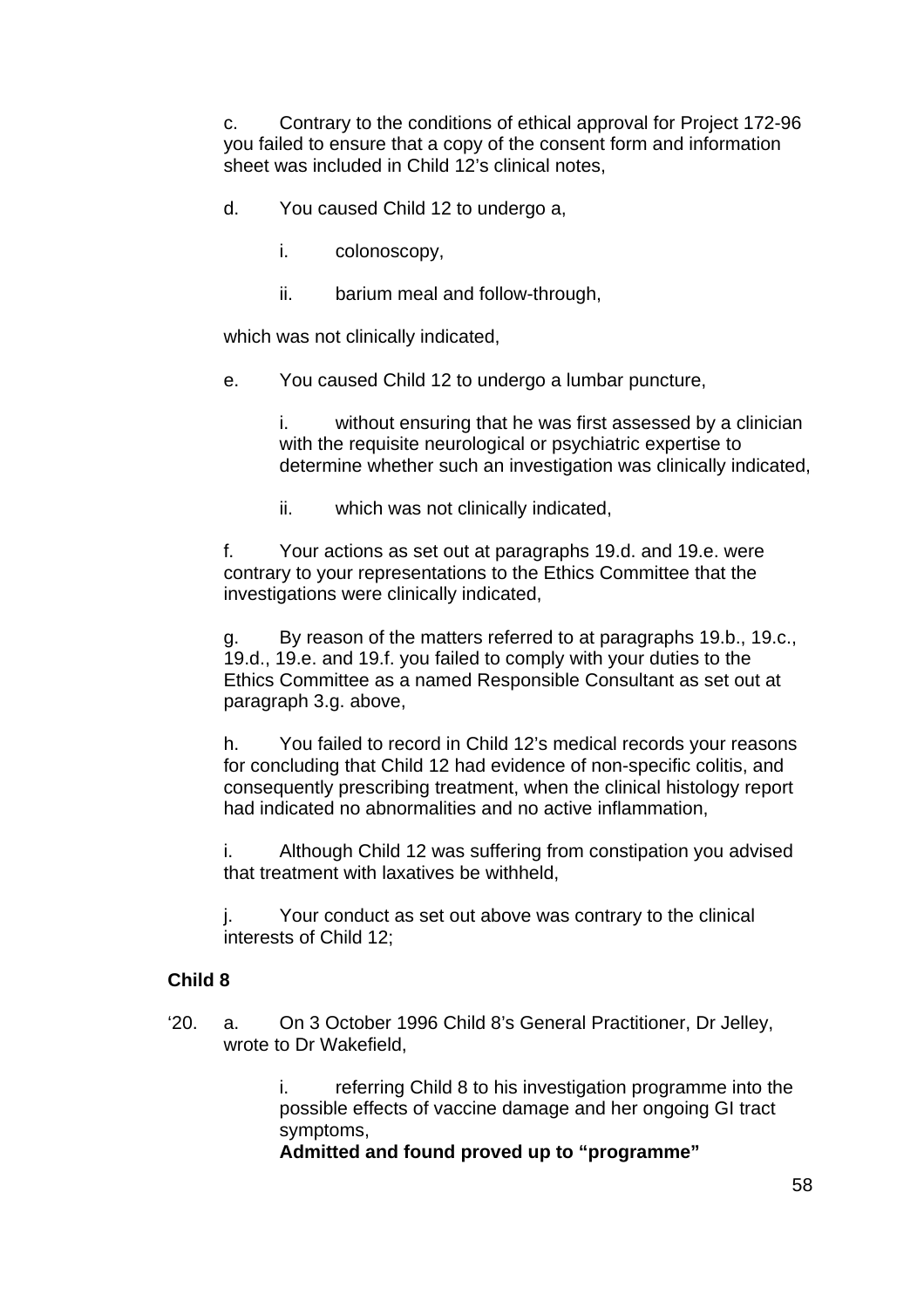ii. reiterating that there had been significant concerns about Child 8's development prior to her MMR vaccination but that she supported Child 8's mother's request for further information,

b. On 9 October 1996 Dr Wakefield wrote to you saying he had requested a letter of referral to you and confirming the referral, **Admitted and found proved**

c. On 3 December 1996 you wrote to Child 8's mother indicating that you had heard that she would like the investigations to go ahead and that you had arranged for Child 8's admission for colonoscopy and other investigations during the week,

#### **Admitted and found proved**

d. Child 8 was admitted to hospital on 19 January 1997 under your clinical care,

#### **Admitted and found proved to 'January 1997'**

e. Child 8's admission clerking note indicated that she had had a diarrhoeal illness and febrile convulsions leading to an admission to hospital about 2 weeks after her MMR vaccination, and subsequent diarrhoea which continued for more than one year with 5-6 loose stools a day until her mother tried Evening Primrose Oil in November and her diarrhoea got better,

#### **Admitted and found proved**

f. Between 19 January 1997 and her discharge on or about 25 January 1997 Child 8 underwent a colonoscopy, a barium meal and follow-through, an MRI scan of her brain, a variety of blood and urine tests and an interview with Dr Berelowitz,

## **Admitted and found proved**

g. Of the tests set out in 20.f. above,

i. appearances at colonoscopy were described as normal except for mild increase in lymph node tissue in the terminal ileum,

#### **Admitted and found proved**

ii. the histology report concluded that there was minimal inflammatory change possibly the result of operative artefact, **Admitted and found proved**

iii. barium meal and follow-through appeared normal, **Admitted and found proved**

iv. all inflammatory indices were normal, **Admitted and found proved**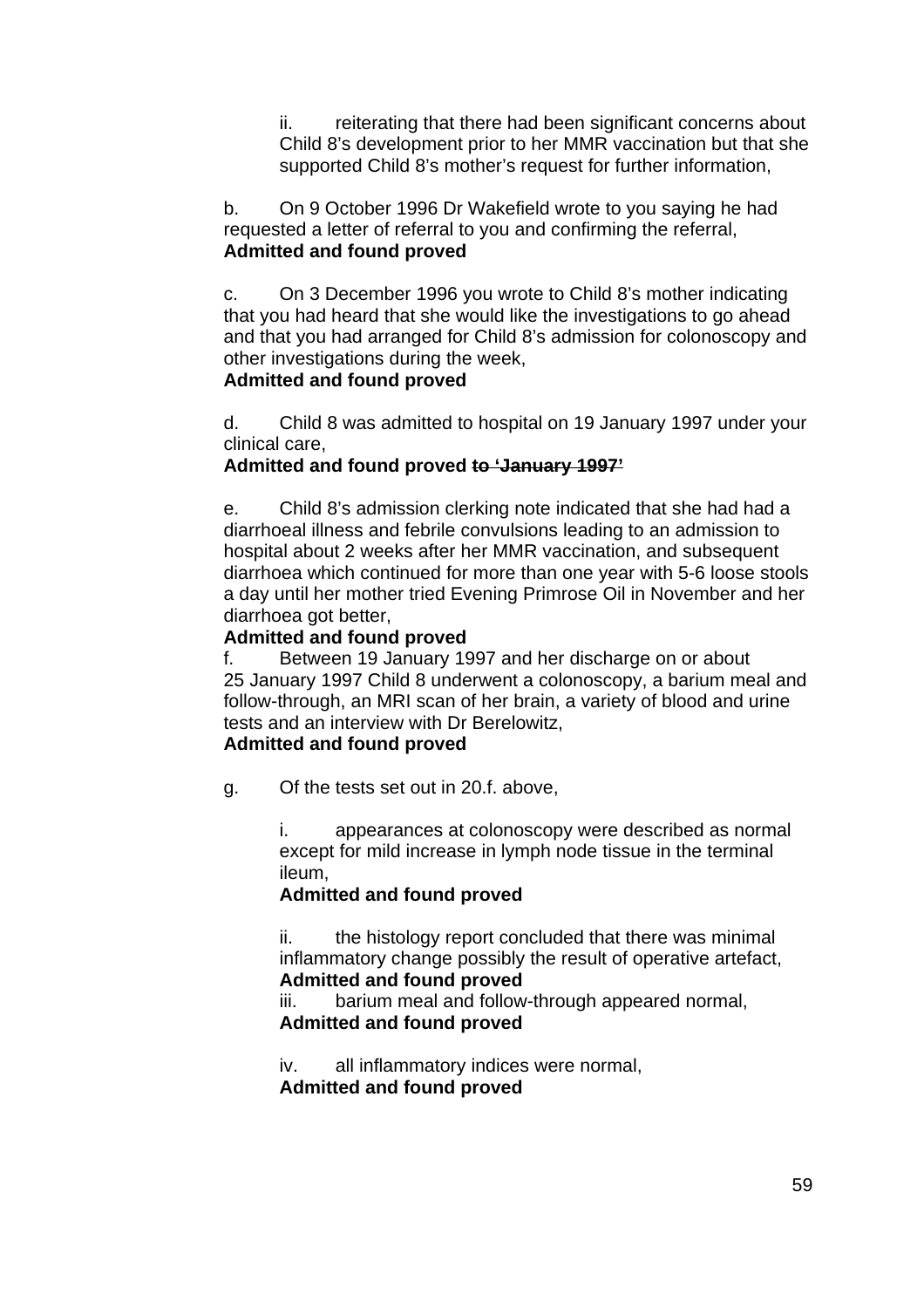v. Dr Berelowitz informed you that he wondered if she had post vaccination encephalitis and he did not think autistic spectrum diagnosis was merited, **Admitted and found proved**

h. On 27 November 1997 Dr Casson wrote a Discharge Summary to Dr Jelley detailing the results of the investigations and stating that they were not indicative of marked ongoing inflammation,

# **Admitted and found proved**

i. On 15 January 1998 Dr Wakefield wrote to you indicating that Child 8's mother had contacted him to say that Child 8's gastrointestinal symptoms were particularly severe and suggesting she was an ideal candidate for mesalazine,

# **Admitted and found proved**

j. On 14 April 1998 you wrote to Dr Jelley suggesting that Child 8 should have a therapeutic trial of anti-inflammatory therapy, namely Pentasa (a mesalazine preparation containing 5-ASA); **Admitted and found proved**

'21. a. You subjected Child 8 to a programme of investigations as part of the research study referred to at paragraphs 2.b. and 2.c. above,

b. The research study was carried out on Child 8 without the approval of the Ethics Committee in that she did not qualify for the research study as she failed to meet the inclusion criteria set out at,

- i. paragraph 2.c.i. above,
- ii. paragraph 2.c.ii. above,

c. Contrary to the conditions of ethical approval for Project 172-96 you failed to ensure that a copy of the consent form and information sheet was included in Child 8's clinical notes,

- d. You caused Child 8 to undergo a,
	- i. colonoscopy,
	- ii. barium meal and follow-through,

which was not clinically indicated,

e. Your actions as set out at paragraph 21.d. were contrary to your representations to the Ethics Committee that the investigations were clinically indicated,

f. By reason of the matters referred to at paragraphs 21.b., 21.c., 21.d. and 21.e. you failed to comply with your duties to the Ethics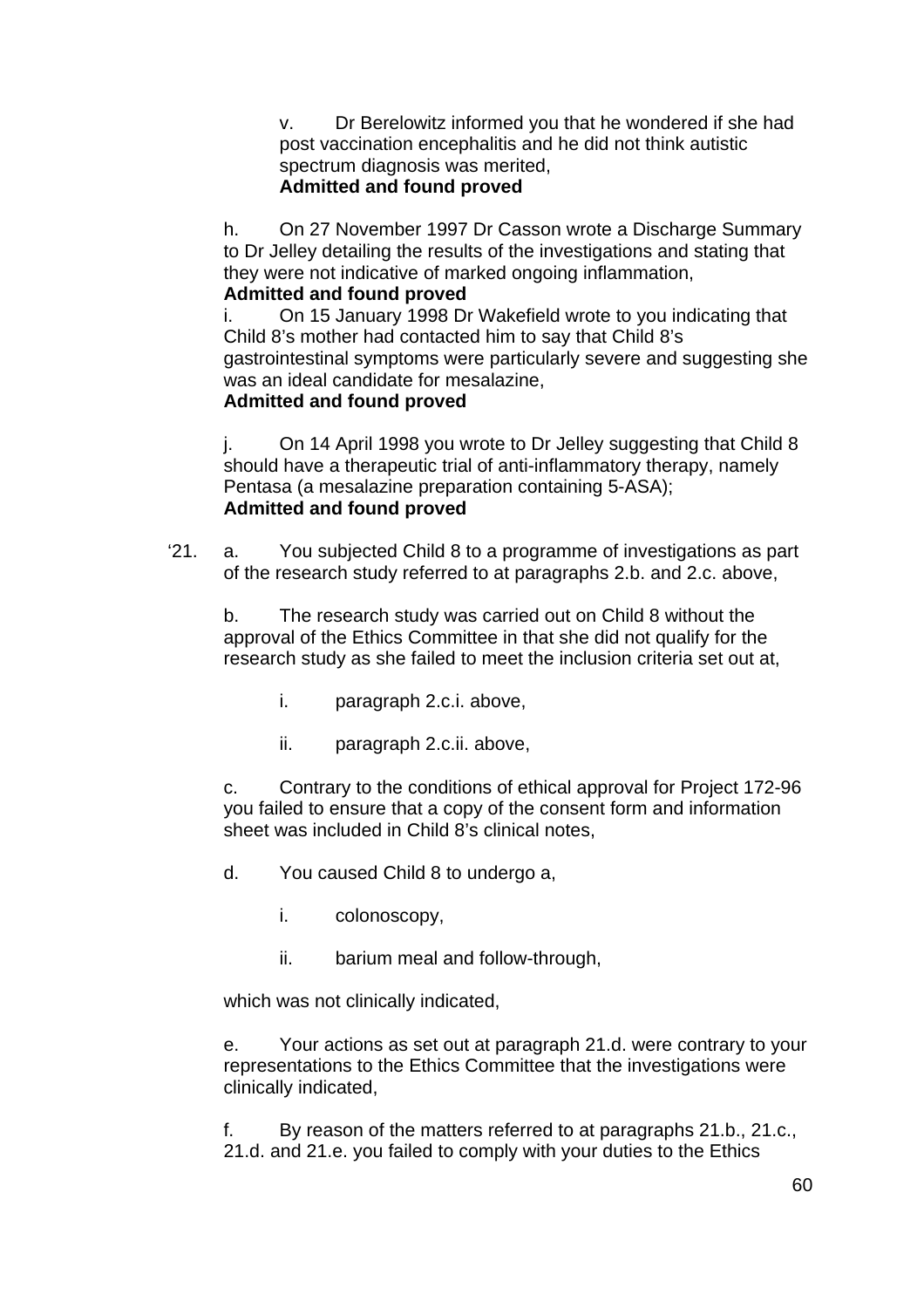Committee as a named Responsible Consultant as set out at paragraph 3.g. above,

g. You did not assess Child 8's symptoms or cause them to be assessed by a senior member of the paediatric gastroenterology team prior to admitting her to hospital,

h. You failed to carry out markers of inflammation on Child 8 to assess the need for colonoscopy,

i. You prescribed anti-inflammatory therapy to Child 8 without recording in her medical records your reasons for such therapy when the clinical histology report did not indicate a need for it,

j. Your conduct as set out above was contrary to the clinical interests of Child 8;

# **Child 7**

'22. a. On or about 5 December 1996 Child 7's General Practitioner, Dr Nalletamby, wrote to you referring Child 7 and stating that he,

> i. probably did not have autism but he did have convulsions which Dr Nalletamby believed might make him eligible for your study,

#### **Admitted and found proved**

ii. suffered from bowel problems similar to his brother [Child 6] who you had recently investigated,

#### **Admitted and found proved**

b. On 15 January 1997 Child 7 attended an outpatient consultation with you during which you elicited a history of intermittent episodes of passage of blood associated with constipation and alternating diarrhoea with mucous. You did not undertake an abdominal x-ray to confirm whether or not constipation was the primary cause of Child 7's symptoms,

#### **Admitted and found proved**

c. Thereafter you wrote to Dr Nalletamby advising that it would be appropriate for Child 7 to be investigated by colonoscopy,

#### **Admitted and found proved**

d. Child 7 was admitted to hospital on 26 January 1997 under your clinical care,

## **Admitted and found proved**

e. Child 7's admission clerking note recorded that,

i. he had been admitted for colonoscopy and investigations as part of the Disintegrative Disorder/Colitis study, **Admitted and found proved**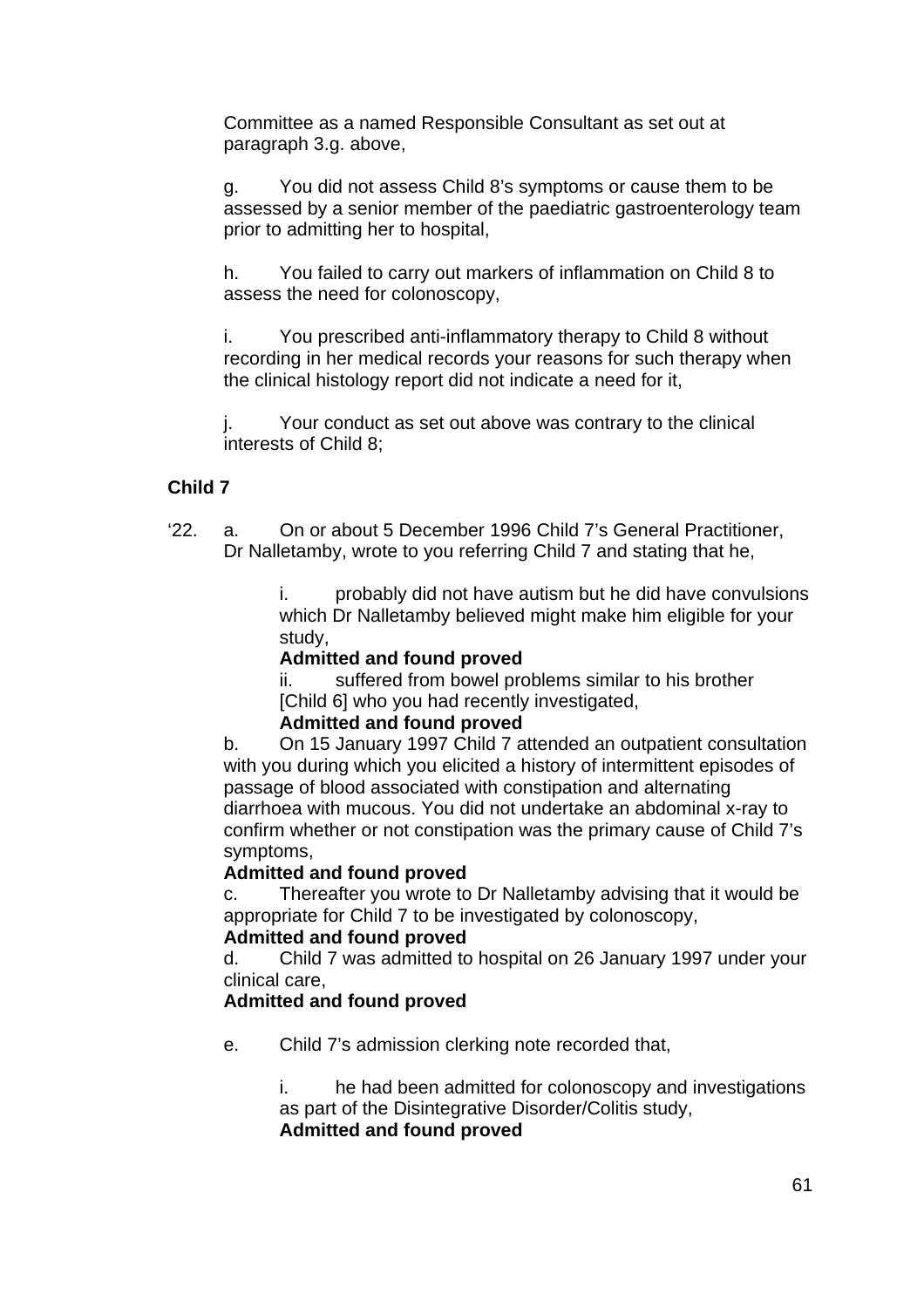ii. he had a history of severe constipation with blood and mucous alternating with diarrhoea without blood,

# **Admitted and found proved**

f. Between 26 January 1997 and his discharge on 1 February 1997 Child 7 underwent a colonoscopy, a barium meal and follow-through, an MRI scan of the brain, a lumbar puncture, an EEG and other neurophysiological investigations, blood and urine tests, **Admitted and found proved**

#### g. Of the tests set out at 22.f. above, **Admitted and found proved**

i. colonoscopy was reported as showing slight evidence of vascular abnormality in the rectum and sigmoid but otherwise essentially normal. The terminal ileum demonstrated a marked degree of lymphonodular hyperplasia, **Admitted and found proved**

ii. the histology report was normal, **Admitted and found proved**

iii. on barium meal and follow-through the small bowel appeared normal and small filling defects were seen in the terminal ileum consistent with lymphoid nodular hyperplasia, **Admitted and found proved**

iv. the inflammatory indices in the blood demonstrated minor abnormalities,

# **Admitted and found proved with the exception of the word "minor".**

h. On 16 April 1997 Child 7 attended an outpatient consultation with you following which you wrote to Dr Nalletamby advising that Child 7 had lymphoid nodular hyperplasia but no evidence of inflammation in his distal bowel *although he continued to have symptoms, which were chiefly behavioural.* You prescribed antiinflammatory therapy, namely olsalazine;

# **(amended) Admitted and found proved**

'23. a. You subjected Child 7 to a programme of investigations as part of the research study referred to at paragraphs 2.b. and 2.c. above,

b. The research study was carried out on Child 7 without the approval of the Ethics Committee in that he did not qualify for the research study as he failed to meet the inclusion criteria set out at,

- i. paragraph 2.c.i. above,
- ii. paragraph 2.c.ii. above,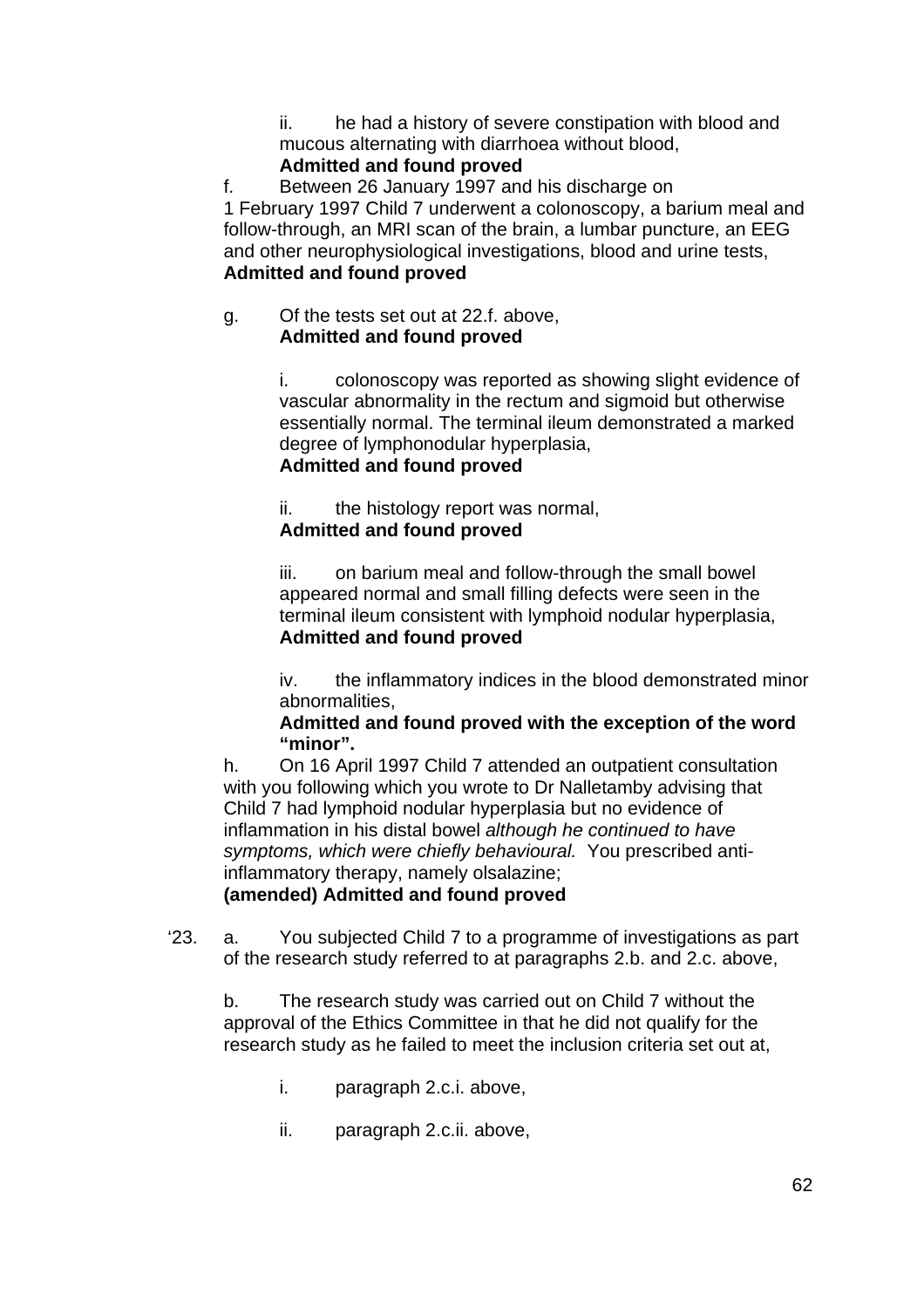c. Contrary to the conditions of ethical approval for Project 172-96 you failed to ensure that a copy of the consent form and information sheet was included in Child 7's clinical notes,

d. By reason of the matters referred to at paragraphs 23.b. and 23.c. you failed to comply with your duties to the Ethics Committee as a named Responsible Consultant as set out at paragraph 3.g. above,

e. You failed to carry out an abdominal x-ray on Child 7 in order to assess the need for colonoscopy before that procedure was carried out,

f. You prescribed anti-inflammatory agents to Child 7 when there was no clinical indication to do so,

g. Your conduct as set out above was contrary to the clinical interests of Child 7;

## **Child 10**

'24. a. On 14 October 1996 Child 10's General Practitioner, Dr Hopkins, wrote to you referring Child 10 and stating that, **Admitted and found proved**

> i. he had a history of loss of acquired skills which appeared to follow a measles-type illness,

#### **Admitted and found proved**

ii. he had previously been given the MMR and his measles antibody was significantly raised,

# **Admitted and found proved**

iii. no actual diagnosis had been given for his condition but the most recent report referred to severe speech and language disorder with some autistic features,

#### **Admitted and found proved**

b. Dr Hopkins' referral letter made no reference to gastrointestinal symptoms,

#### **Admitted and found proved**

c. Prior to his referral to you there are no notes suggesting any significant history of gastrointestinal symptoms in Child 10's medical records,

#### **Admitted and found proved**

d. On 8 November 1996 Child 10 attended an outpatient consultation with you. You elicited a history of intermittent episodes of watery diarrhoea and episodes of screaming when Child 10 clutched his abdomen, which could have been related to abdominal pain. You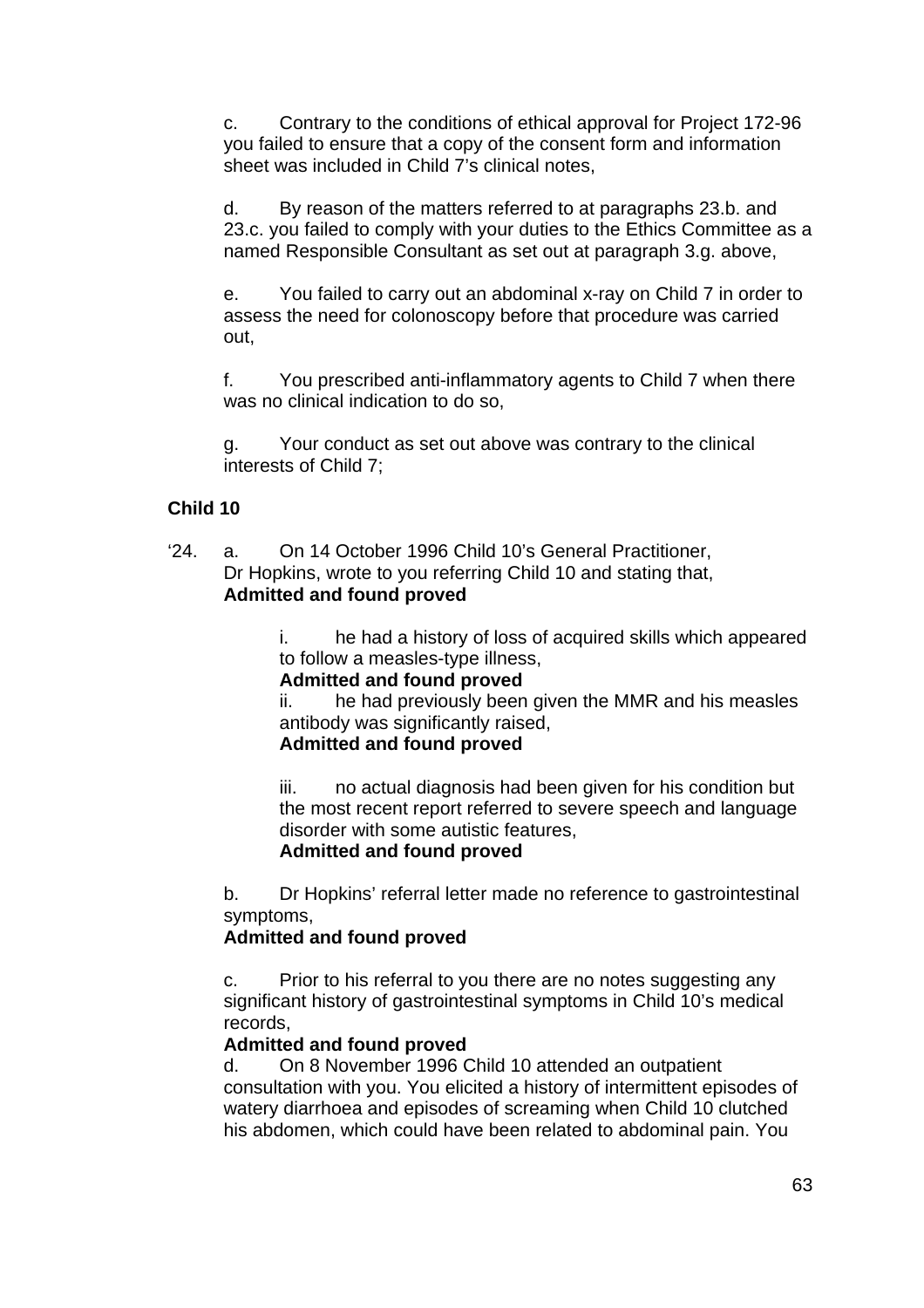did not undertake any blood tests to check Child 10's inflammatory markers,

# **Admitted and found proved**

e. Child 10 was admitted to hospital on 16 February 1997 under your clinical care,

## **Admitted and found proved to 'February 1997'**

f. Child 10's admission clerking note recorded,

i. that he had been admitted for investigation of disintegrative disorder/measles/IBD, **Admitted and found proved**

ii. a history of Child 10 pulling his knees up, clutching his abdomen and screaming but that his symptoms seemed to improve when dairy products were removed from his diet, **Admitted and found proved**

iii. that he had variable bowel habit with occasionally watery and occasionally dry stools; he occasionally had to strain at stool; there was no blood or mucous,

## **Admitted and found proved**

g. Between 16 February 1997 and his discharge on 19 February 1997 Child 10 underwent a colonoscopy, a lumbar puncture (on 17 February 1997), and a variety of blood and urine tests, **Admitted and found proved**

h. Of the tests set out in 24.g. above, **Admitted and found proved**

> i. the results from the lumbar puncture were normal, **Admitted and found proved**

ii. inflammatory indices in the blood were normal, **Admitted and found proved**

i. On 18 February 1997 Dr Berelowitz saw Child 10's father and concluded that Child 10 did not meet the criteria for either autism or disintegrative disorder and the most likely diagnosis was an encephalitic episode;

# **Admitted and found proved**

'25. a. You subjected Child 10 to a programme of investigations designed to further the research study referred to at paragraphs 2.b. and 2.c. above,

b. The research study was carried out on Child 10 without the approval of the Ethics Committee in that he did not qualify for the research study as he failed to meet the inclusion criteria set out at,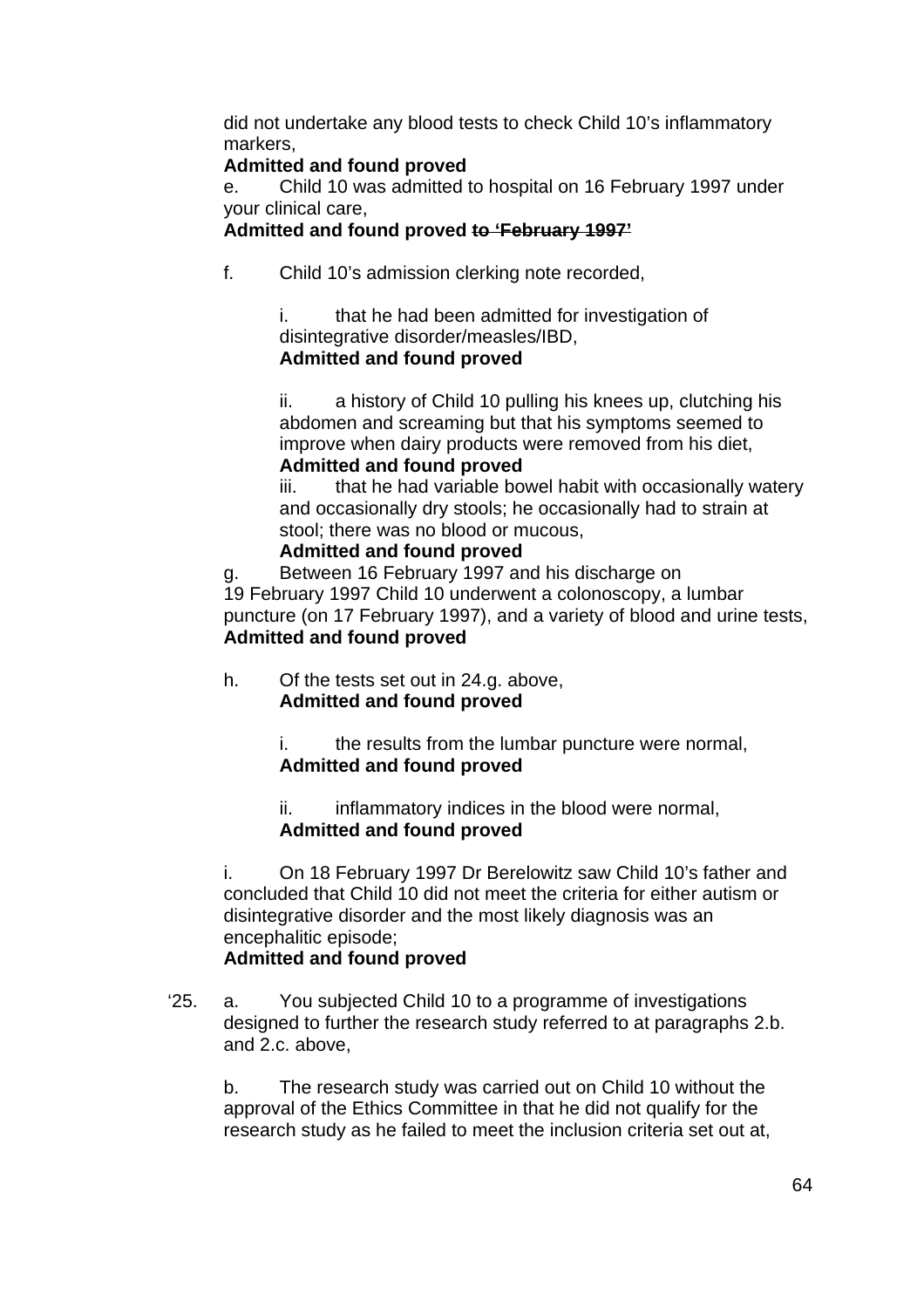- i. paragraph 2.c.i. above,
- ii. paragraph 2.c.ii. above,

c. Contrary to the conditions of ethical approval for Project 172-96 you failed to ensure that a copy of the consent form and information sheet was included in Child 10's clinical notes,

d. You caused Child 10 to undergo a colonoscopy which was not clinically indicated,

e. You caused Child 10 to undergo a lumbar puncture,

i. without ensuring that he was first assessed by a clinician with the requisite neurological or psychiatric expertise to determine whether such an investigation was clinically indicated,

ii. which was not clinically indicated,

f. Your actions as set out at paragraphs 25.d. and 25.e. were contrary to your representations to the Ethics Committee that the investigations were clinically indicated,

g. By reason of the matters referred to at paragraphs 25.b., 25.c., 25.d., 25.e. and 25.f. you failed to comply with your duties to the Ethics Committee as a named Responsible Consultant as set out at paragraph 3.g. above,

h. You failed to carry out markers of inflammation on Child 10 to assess the need for colonoscopy,

i. Your conduct as set out above was contrary to the clinical interests of Child 10;

#### **Transfer Factor**

'26. a. In or about December 1997 you started Child 10 on a substance called Transfer Factor,

b. On 2 February 1998 Dr Wakefield submitted an application to the Ethics Committee,

i. seeking approval for a trial entitled "*A preliminary openlabel study of the effect of oral measles virus-specific dialyzable lymphocyte extract transfer factor (DLE-TFmv) in children with autistic enteropathy*",

**Admitted and found proved**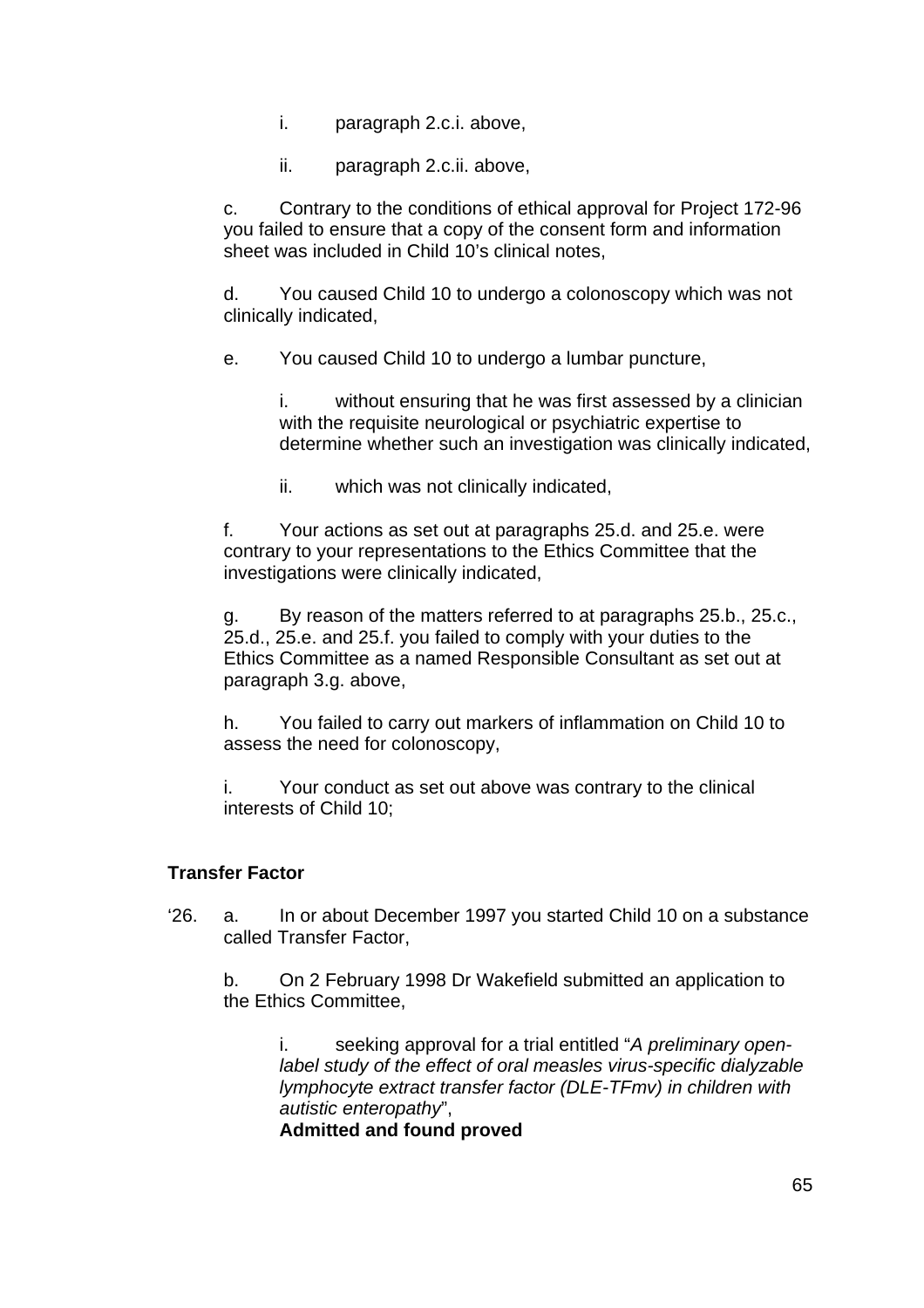ii. naming you as one of the Principal Clinical Investigators and Dr Wakefield as Principal Scientific Investigator,

# **Admitted and found proved**

c. The application referred to at paragraph 26.b. above was allocated reference 22-98 ("Project 22-98"),

#### **Admitted and found proved**

d. Between July and November 1998 you and Dr Wakefield undertook research into the safety of Transfer Factor, which you submitted to the Ethics Committee,

## **Admitted and found proved**

e. On 18 December 1998 the Ethics Committee wrote to you stating that Project 22-98 had been approved at a meeting on 16 December 1998;

# **Admitted and found proved**

- '27. a. You inappropriately caused Child 10 to be administered Transfer Factor,
	- i. for experimental reasons,

ii. prior to obtaining information as to the safety of prescribing Transfer Factor to children,

iii. prior to obtaining ethical approval for a clinical trial of Transfer Factor,

iv. without,

a. recording the fact of or dose of the prescription in Child 10's medical records,

b. informing Child 10's General Practitioner that Child 10 had been prescribed it,

c. recording in Child 10's medical records the fact and nature of any discussion as to the risks and benefits of the prescription with Child 10's parents,

- b. Your actions as set out above were,
	- i. irresponsible,
	- ii. contrary to the clinical interests of Child 10;

# **The Lancet Paper**

'28. a. The investigations on the children whose individual circumstances are set out above were subsequently written up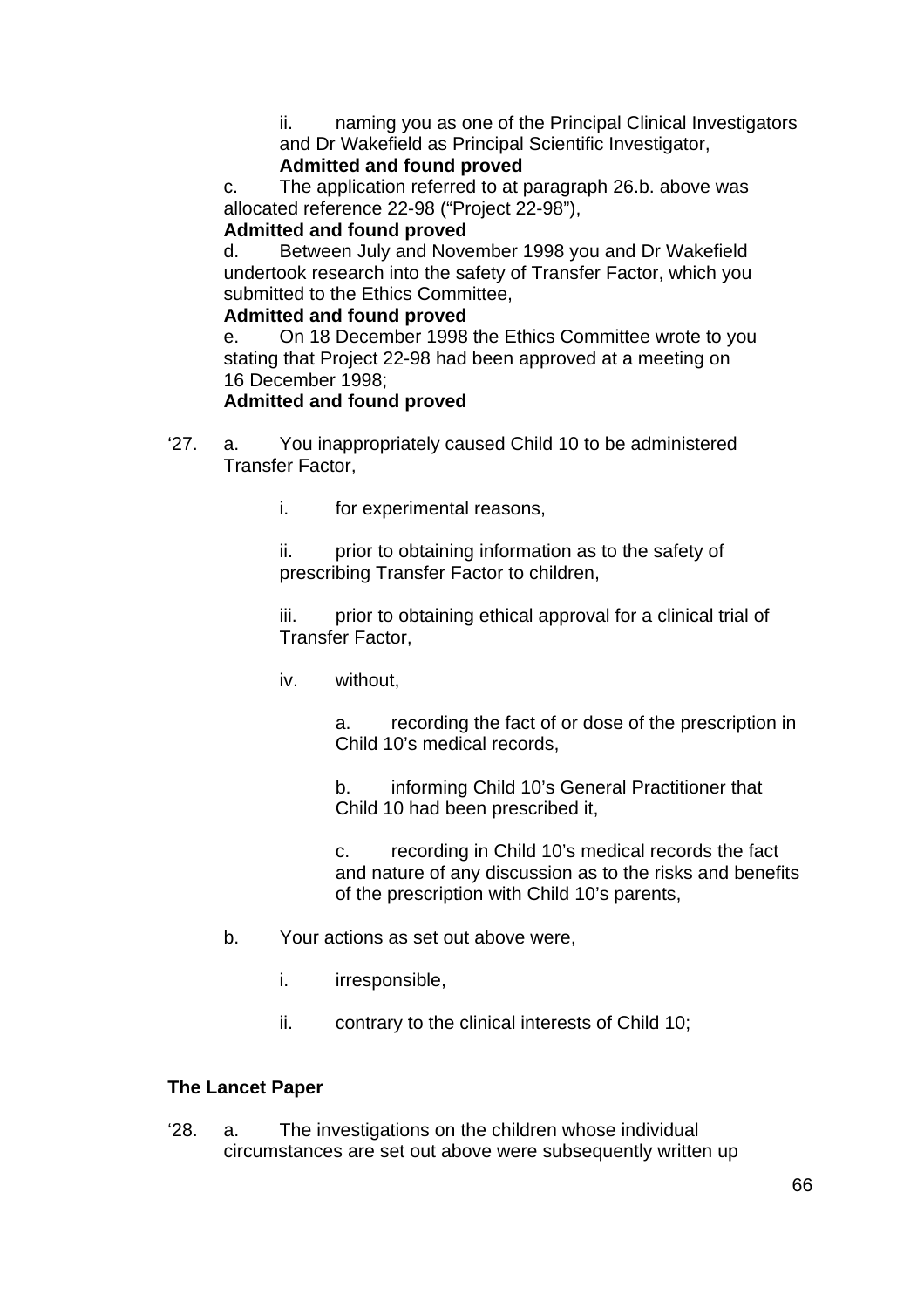anonymised by numbers in a scientific paper entitled *"Ileal lymphoidnodular hyperplasia, non-specific colitis and pervasive developmental disorder in children*" which was published in the Lancet journal vol.351 dated 28 February 1998 ("The Lancet paper"),

## **Admitted and found proved**

b. The number of each Child herein corresponds with the number of that Child in the Lancet paper and Child 11 in the Lancet paper was a private patient from the USA;

# **Admitted and found proved**

'29. a. The Lancet paper purported to identify associated gastrointestinal disease and developmental regression in a group of previously normal children which was generally associated in time with possible environmental triggers which were identified by their parents in eight cases with the Child's MMR vaccination,

## **Admitted and found proved**

b. You knew or ought to have known that your reporting in the Lancet paper of a temporal link between the syndrome you described and the MMR vaccination,

- i. had major public health implications,
- ii. would attract intense public and media interest,

c. In the circumstances set out at paragraph 29.b. above, and as one of the senior authors of the Lancet paper, you,

i. knew or ought to have known the importance of accurately and honestly describing the patient population,

ii. had a duty to ensure that the factual information in the paper and provided by you in response to queries about it was true and accurate;

- '30. a. You failed to state in the Lancet paper that the children whose referral and histories you described were part of a research study the purpose of which was to investigate a postulated new syndrome comprising gastrointestinal symptoms and disintegrative disorder following vaccination,
	- b. Your conduct as set out at paragraph 30.a. was,
		- i. dishonest,
		- ii. irresponsible,

iii. resulted in a misleading description of the patient population in the Lancet paper;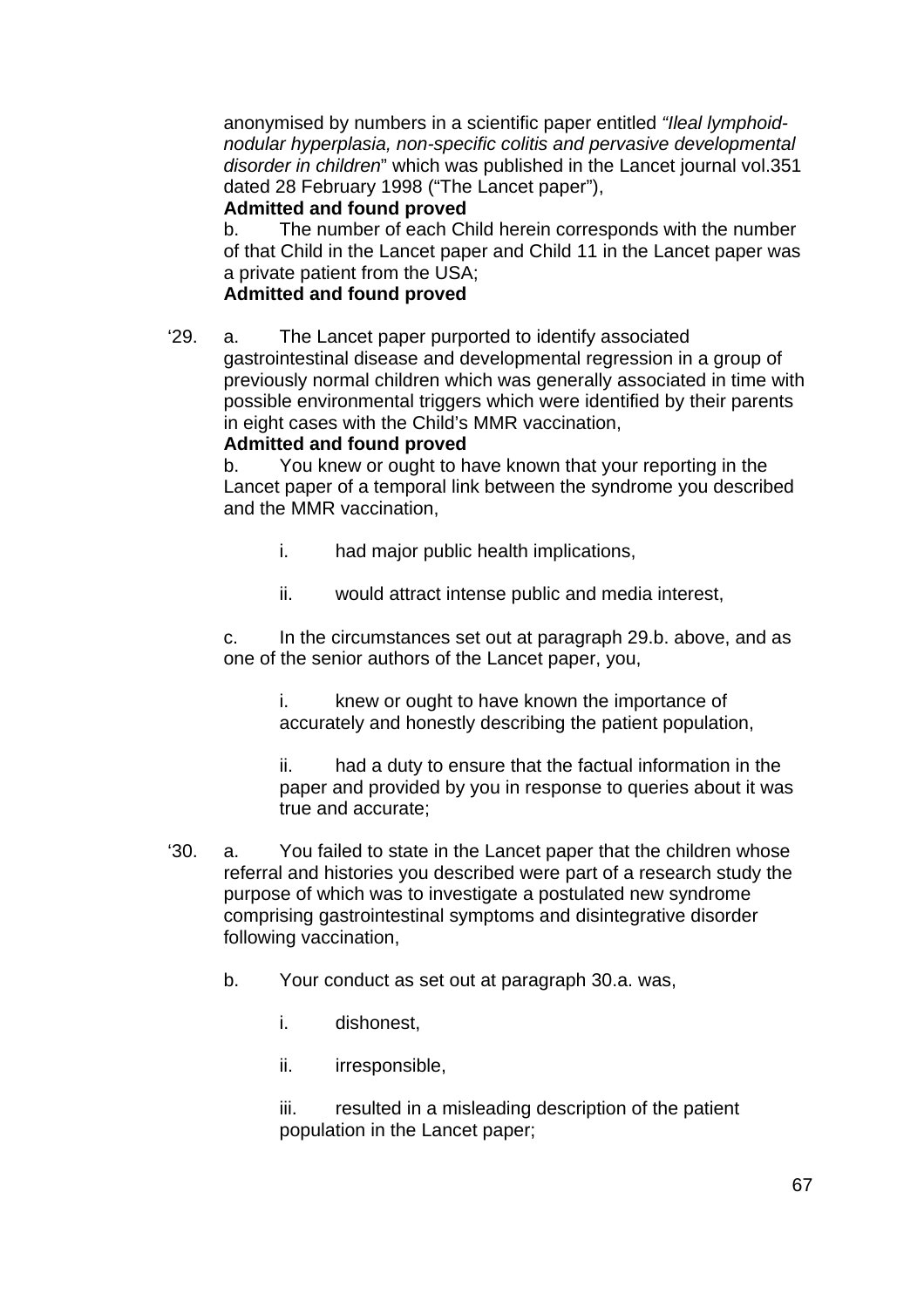'31. a. The Lancet paper stated that the children who were the subject of the paper were "*consecutively referred to the department of paediatric gastroenterology with a history of a pervasive developmental disorder with loss of acquired skills and intestinal symptoms (diarrhoea, abdominal pain, bloating and food intolerance)*" and subsequently described them as a "*self-referred*" group,

#### **Admitted and found proved**

b. You knew or ought to have known that such a description implied,

> i. a routine referral to the gastroenterology department in relation to symptoms which included gastrointestinal symptoms,

ii. a routine process in which the investigators had played no active part;

- '32. a. Contrary to paragraph 31.b.i., the referrals of,
	- i. Child 1 as set out at paragraphs 6.a. and 6.b.,
	- ii. Child 9 as set out at paragraphs 14.a. to 14.c.,
	- iii. Child 5 as set out at paragraphs 16.a. to 16.b.,
	- iv. Child 10 as set out at paragraphs 24.a. and 24.b.,

did not constitute routine referrals to the gastroenterology department in relation to intestinal symptoms as the referring doctors referring the children for investigation of the role played by the measles vaccination or the MMR vaccination into their developmental disorders and did not report any history of gastrointestinal symptoms,

- b. Contrary to paragraph 31.b.ii., the referrals of,
	- i. Child 2, as set out at paragraph 4.e.,
	- ii. Child 9, as set out at paragraph 14.a.,

involved your express invitation for the Child to be seen by you,

c. The description of the referral process in the Lancet paper was therefore,

- i. irresponsible,
- ii. misleading,

iii. contrary to your duty to ensure that the information in the paper was accurate;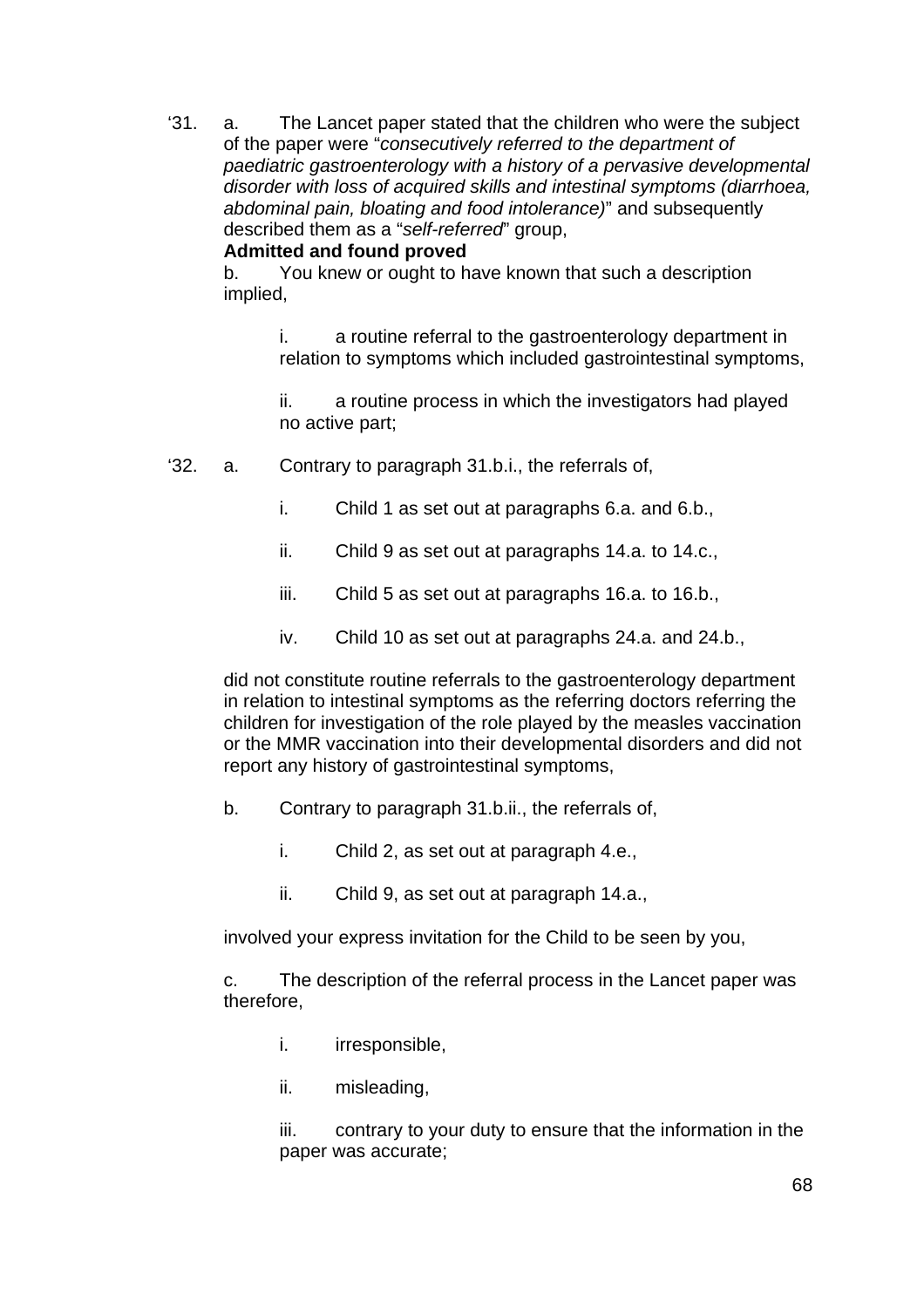'33. a. In a response by you, published in the Lancet vol. 363, dated 6 March 2004, to a statement by the editors of the Lancet you stated, **Admitted and found proved**

> i. that no children were invited to participate in the study which was the subject of the Lancet paper,

**Admitted and found proved**

ii. that to the best of your recollection you did not invite any children to participate in the study which was the subject of the Lancet paper,

## **Admitted and found proved**

b. In the circumstances set out in paragraph 32.b., these statements were,

- i. dishonest,
- ii. irresponsible,

iii. contrary to your duty to ensure that the information provided by you was accurate;

'34. a. The Lancet paper stated that the investigations reported in it were approved by the Ethical Practices Committee of the Royal Free Hospital NHS Trust,

## **Admitted and found proved with the exception of the word "the" before "investigations"**

b. In fact, you did not have ethical approval for the investigations in the circumstances set out in paragraphs 2. to 25. above,

c. The statement you made in the Lancet paper with regard to ethical approval was therefore,

- i. dishonest,
- ii. irresponsible,

iii. contrary to your duty to ensure that the information in the paper was accurate;

#### **Child JS**

'35. a. On 29 April 1996, following contact between Child JS' mother and Mr Wakefield, Child JS' Consultant Community Paediatrician, Dr Mills, wrote a letter to Dr Wakefield which was copied to you. Dr Mills stated that,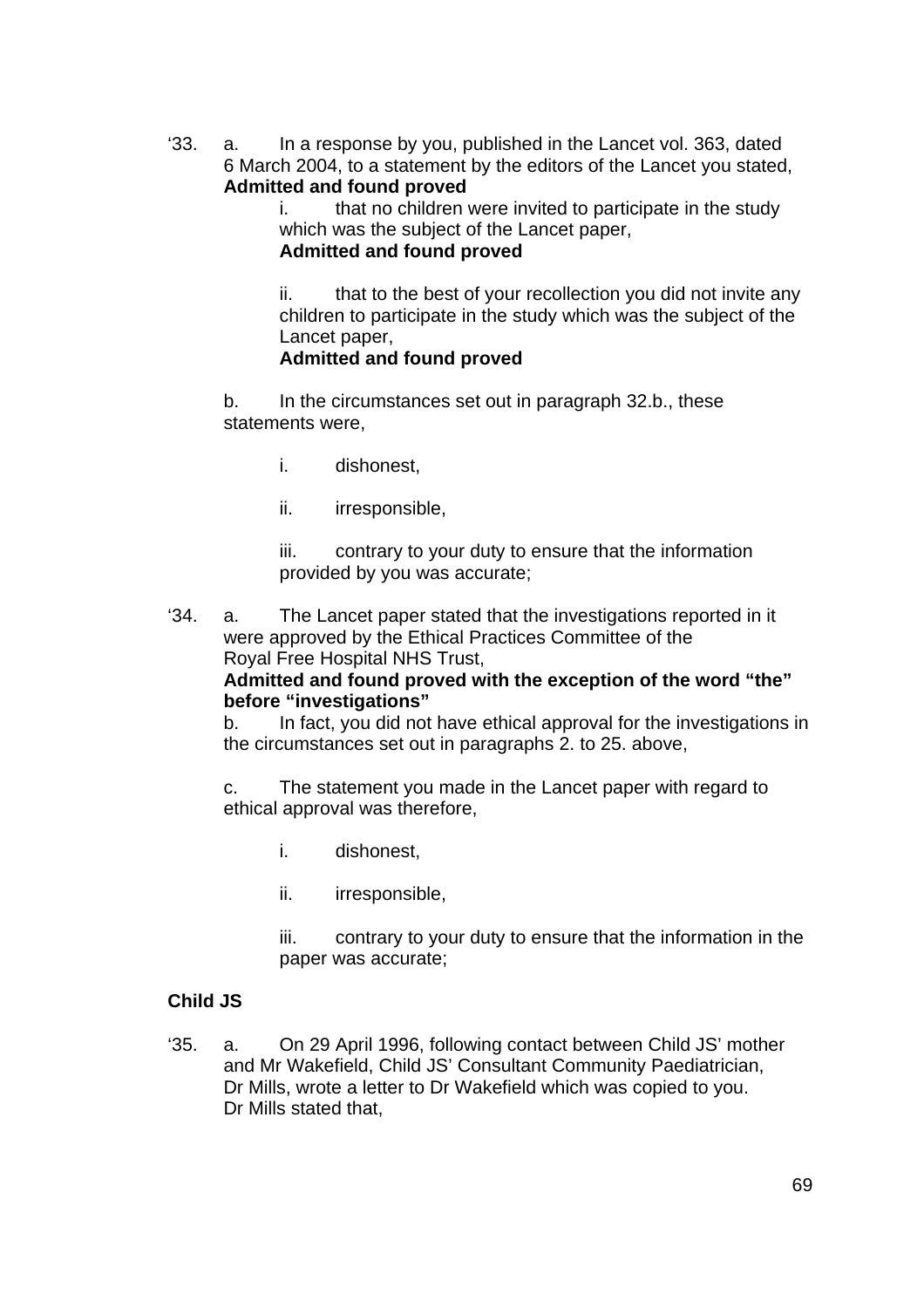i. Dr Wakefield had suggested to Child JS' mother that a referral to you may be appropriate and she had contacted Dr Mills asking if he would make the referral,

#### **Admitted and found proved**

ii. Child JS had had mild diarrhoea which had not really been a clinical problem,

## **Admitted and found proved**

iii. there had been no problems with Child JS' growth or weight gain,

#### **Admitted and found proved**

b. Prior to Dr Mills' letter Child JS had been diagnosed with atypical autism in February 1995,

## **Admitted and found proved**

c. On 6 November 1996 Dr Wakefield wrote to you stating that he, **Admitted and found proved**

i. wanted Child JS to be included in your study if you considered him suitable,

#### **Admitted and found proved**

ii. would be grateful if you would arrange to see Child JS as an outpatient to assess him for possible investigation in your trial,

#### **Admitted and found proved**

d. On 7 November 1996 you wrote to Dr Mills stating that, **Admitted and found proved**

> i. through Dr Wakefield you had been looking at a group of children with autistic symptoms related to the MMR vaccine and had found that a significant number had gastrointestinal symptoms,

# **Admitted and found proved**

ii. when gastrointestinal symptoms had been present you had so far found endoscopic abnormalities in all five children you had investigated,

# **Admitted and found proved**

iii. you would be happy to see Child JS' parents and indicate what investigations might be appropriate and then get Dr Mills' advice as to the right way to proceed, **Admitted and found proved**

e. On 15 November 1996 Dr Mills wrote to you stating that as Child JS' main Consultant he did not think that your research programme was appropriate for Child JS at that time, although *this may change and* Child JS' family may disagree with his views, **(amended) Admitted and found proved** 

f. On 22 November 1996 you wrote to Dr Mills stating that you quite understood him feeling that it may not be appropriate for you to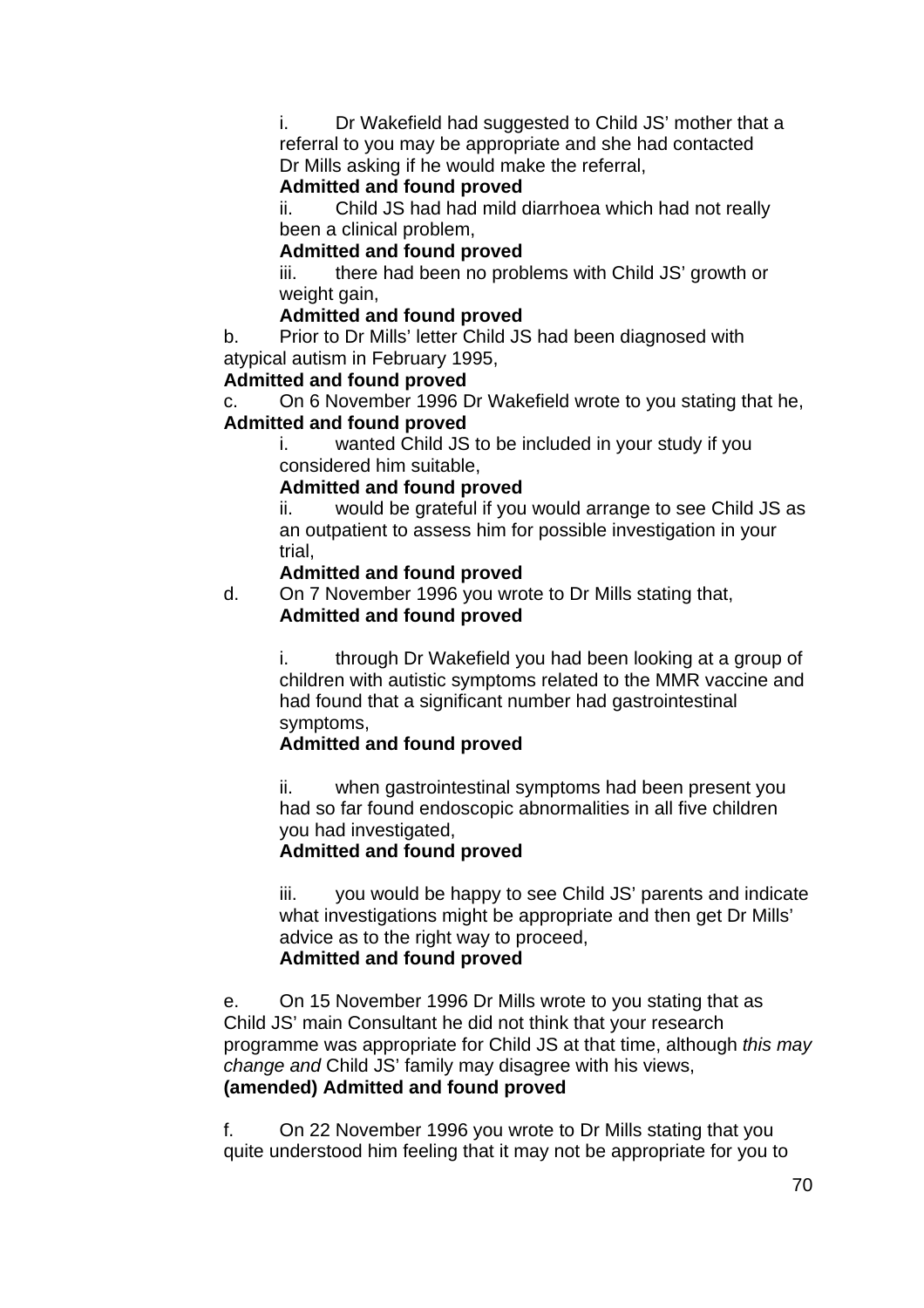see Child JS at that time, although you would be happy to hear from him again should the position change,

## **Admitted and found proved**

g. On 16 April 1997, following a conversation you had had with Dr Wakefield, he wrote to you,

## **Admitted and found proved**

i. asking you to re-consider Child JS for admission and investigation,

## **Admitted and found proved**

ii. stating that Child JS' behaviour had deteriorated, **Admitted and found proved**

iii. stating that Child JS' mother was keen for Child JS to be investigated at your earliest convenience,

## **Admitted and found proved**

h. On 23 April 1997 you wrote to Dr Mills enclosing a copy of your research protocol and stating that you would be grateful if Dr Mills would reconsider the issue of Child JS' referral to you,

**Admitted and found proved with exception of the word "research"** 

## i. On 12 May 1997 Dr Mills wrote to you, **Admitted and found proved**

i. asking for details as to how your detailed gastroenterological investigations had helped children like Child JS who had a minimum of gastroenterological symptoms, **Admitted and found proved**

ii. stating that he had a responsibility to ensure that Child JS had appropriate investigations, **Admitted and found proved**

iii. indicating his concern about your contacts with Child JS' family,

# **Admitted and found proved**

j. On 29 May 1997 you replied to Dr Mills stating that you were reacting to pressure from Child JS' parents,

k. On 5 July 1997 Child JS' mother wrote to Mr Wakefield asking if he could refer Child JS for investigation and that letter was passed on to you,

# **Admitted and found proved**

l. On 30 July 1997, following you writing to Child JS' mother, Child JS attended an outpatient consultation with you and you noted that he,

# **Admitted and found proved**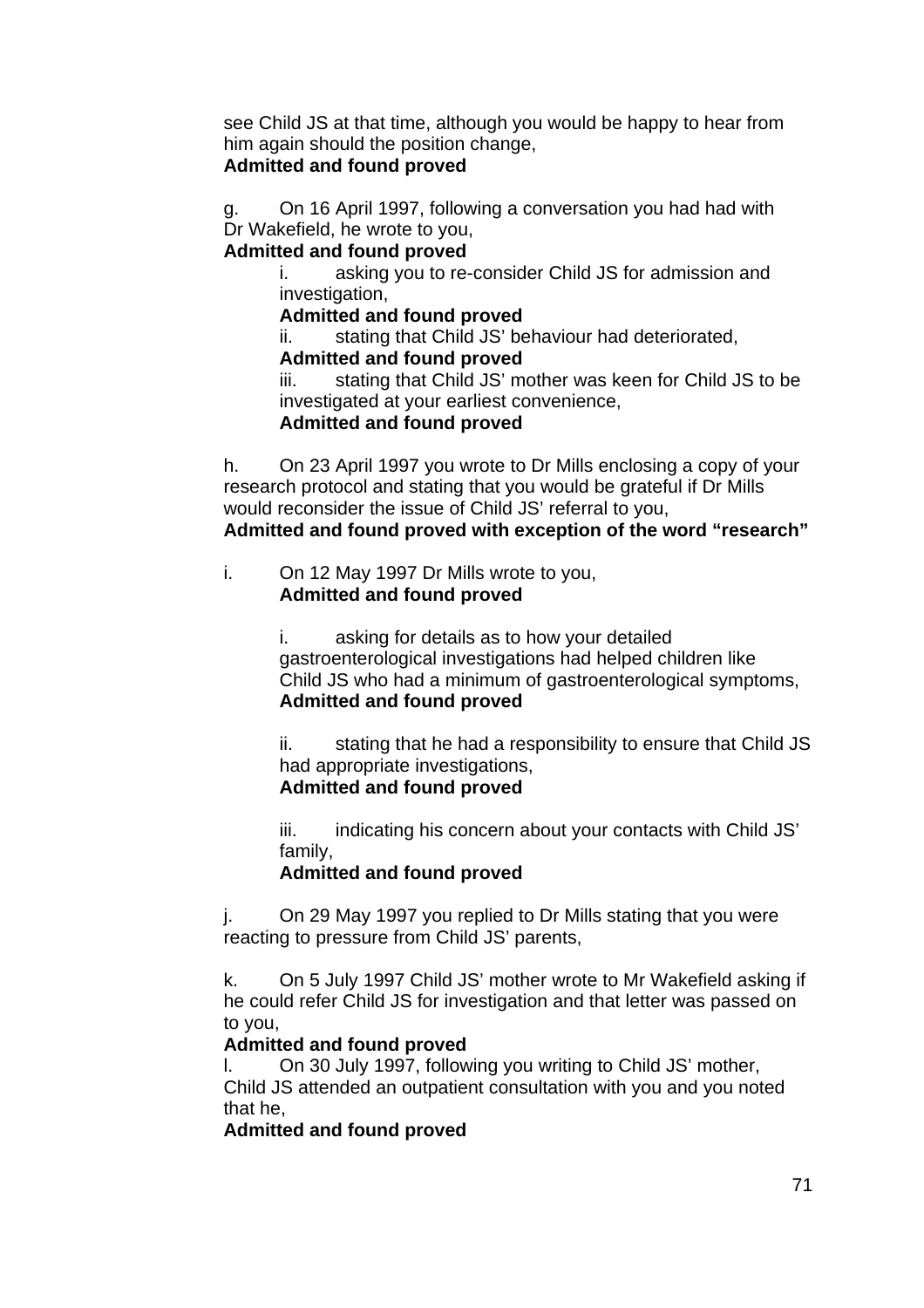i. had episodes of diarrhoea from about the age of two years, however his stools were much better now and only occasionally loose,

#### **Admitted and found proved**

ii. normally passed two large stools per day and currently his episodes of diarrhoea were quite infrequent,

#### **Admitted and found proved**

iii. sometimes had pain on defecation,

#### **Admitted and found proved**

iv. had never passed blood but at the age of four years there was some anal pathology which apparently was diagnosed as piles from which he subsequently settled,

#### **Admitted and found proved**

v. was very well nourished,

#### **Admitted and found proved**

m. On 31 July 1997 you wrote to Child JS' General Practitioner, Dr Shore, and to Dr Mills enclosing copies of your research protocol and stating that,

i. Child JS was within the autistic spectrum and he currently had some rather minor gastrointestinal symptoms, **Admitted and found proved** 

ii. there was considerable parental concern about the role of MMR,

#### **Admitted and found proved**

iii. Child JS would be suitable to have investigation by colonoscopy and other investigation under the protocol, **Admitted and found proved**

n. On 12 November 1997 Child JS was admitted as an inpatient under your clinical care,

**Admitted and found proved to the word 'in-patient'**

o. A colonoscopy was carried out on Child JS under general anaesthetic on 14 November 1997, **Admitted and found proved**

p. Between 12 November 1997 and his discharge on 14 November 1997 Child JS also underwent blood tests which demonstrated normal inflammatory indices; **Admitted and found proved**

#### '36. a. You subjected Child JS to a colonoscopy,

i. in reaction to parental pressure,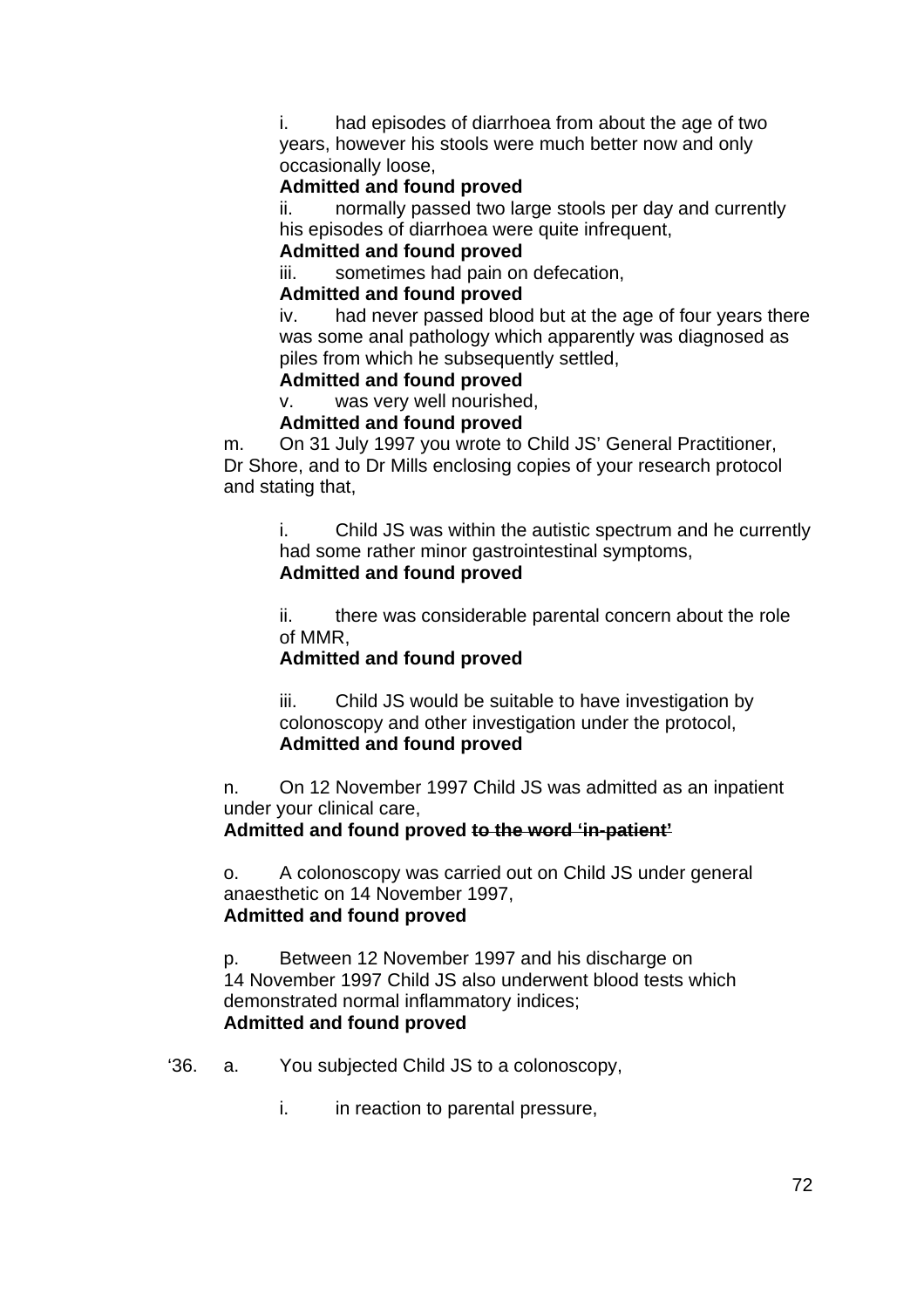ii. without any proper consideration to your duty to treat him in accordance with his best interests,

iii. for the purposes of yours and Dr Wakefield's research into a purported association between gastrointestinal symptoms, autistic symptoms and the MMR vaccine,

iv. without first carrying out markers of inflammation on Child JS to assess the need for colonoscopy,

v. which was not clinically indicated,

b. Your conduct as set out above was contrary to the clinical interests of Child JS;'

"And that in relation to the facts alleged you have been guilty of serious professional misconduct."

## **C. Professor Simon Harry MURCH**

The Panel will inquire into the following allegation against Simon Harry Murch, MB BS 1980 Lond; MRCS Eng LRCP Lond 1980 SR:

"That, being registered under the Medical Act 1983,

- '1. At all material times you were a, **Admitted and found proved**
	- a. UK registered medical practitioner, **Admitted and found proved**
	- b. Senior Lecturer in Paediatric Gastroenterology employed by the Royal Free Hospital School of Medicine with an honorary consultant contract with the Royal Free Hampstead NHS Trust; **Admitted and found proved**

## **Research and Ethics Committee Approval**

'2. On or about 16 September 1996 an application was submitted to the Ethical Practices Sub-Committee of the Royal Free Hampstead NHS Trust ("the Ethics Committee"),

**Admitted and found proved**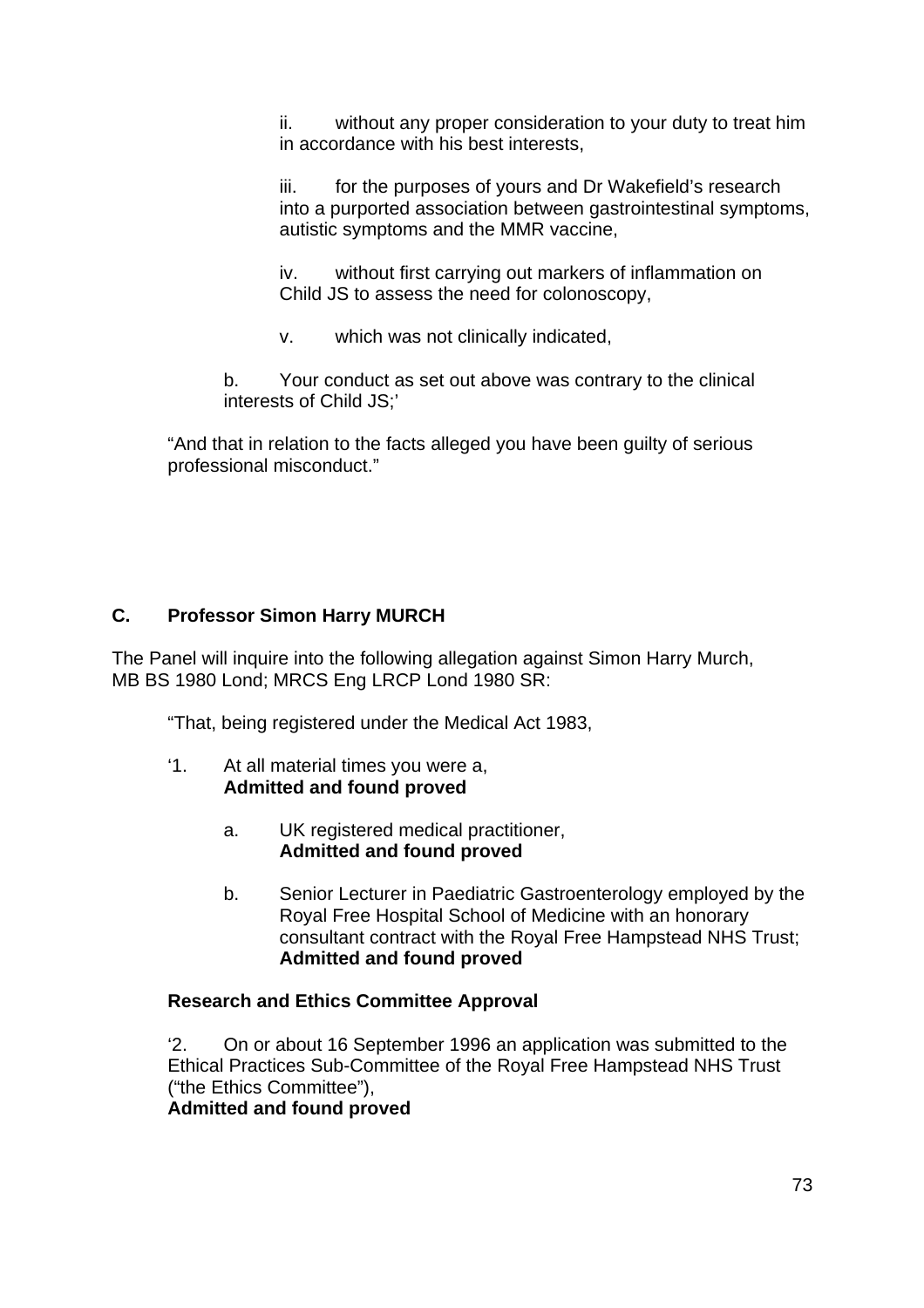a. Naming you, Professor Walker-Smith and Mr Wakefield as the responsible consultants,

## **Admitted and found proved**

b. Seeking approval for a research study involving 25 children entitled "A new paediatric syndrome: enteritis and disintegrative disorder following measles/rubella vaccination",

c. Describing a study which entailed a programme of investigations, including invasive gastrointestinal and neurological tests, to be carried out on children who had,

> i. been vaccinated with the measles or measles/rubella vaccine, and

ii. disintegrative disorder, and

iii. symptoms and signs of intestinal disease or dysfunction namely pain, bloating, alternating constipation and diarrhoea, steatorrhoea and failure to thrive,

d. Indicating that all the procedures you proposed to undertake were part of normal patient care and clinically indicated, **Admitted and found proved**

e. Attaching an explanation of the proposed scientific and clinical study, a timetable of investigations, a handout of information for parents and a sample consent form; **Admitted and found proved**

'3. a. The application referred to at paragraph 2. above was allocated reference 172-96 ("Project 172-96"), **Admitted and found proved**

b. The Chairman of the Ethics Committee, on behalf of the Committee, raised with Professor Walker-Smith and Mr Wakefield concerns as to the intensive regime that children who took part in the study would have to undergo,

c. In a letter dated 11 November 1996, and copied to you, Professor Walker-Smith informed the Chairman of the Ethics Committee that the children would have the investigations even if there were no trial and five had already been investigated on a clinical need basis,

## **Admitted and found proved**

d. On the basis of the information provided in the application documentation and in the letter of 11 November 1996, the Ethics Committee granted ethical approval for Project 172-96 on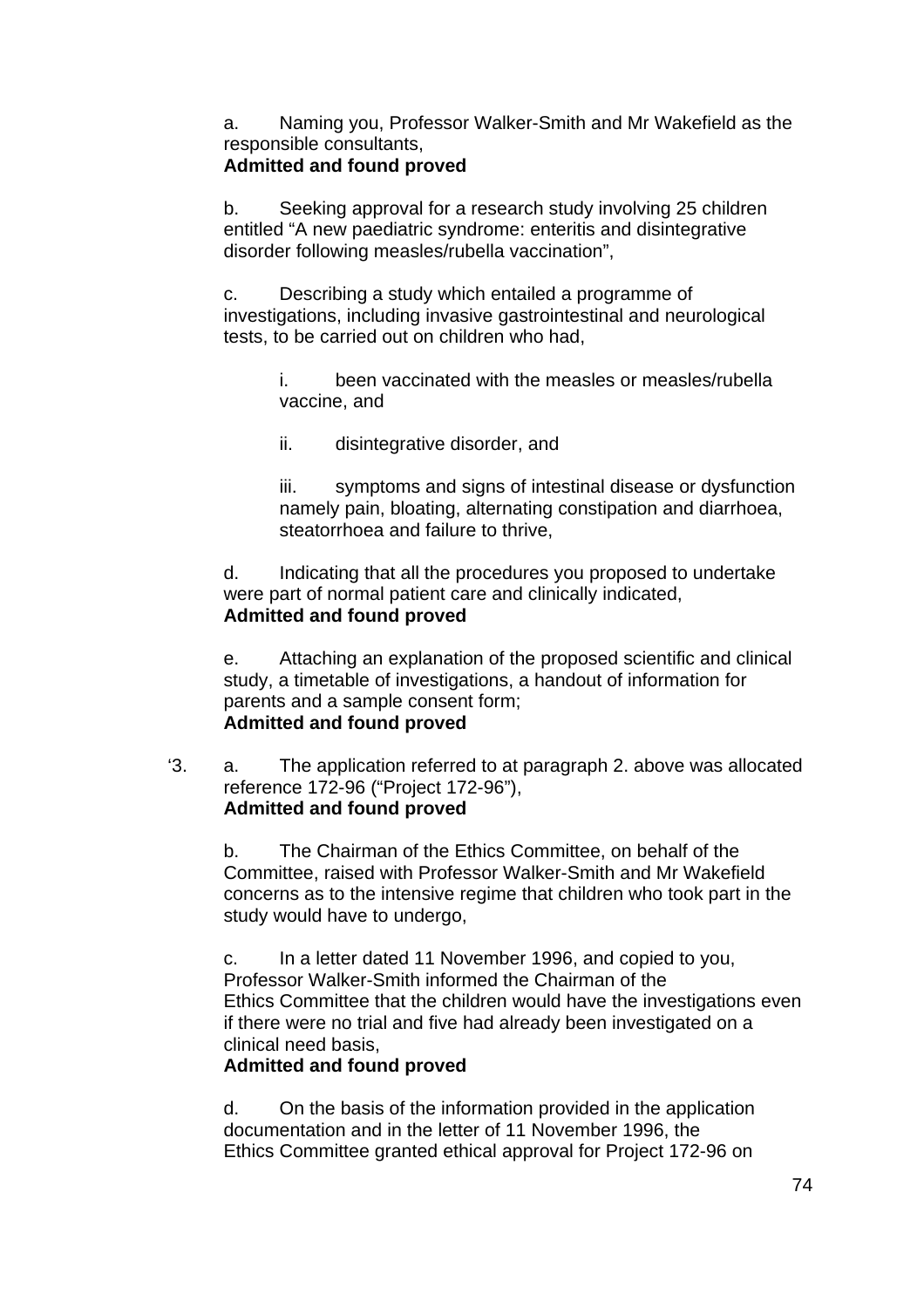18 December 1996 subject to conditions, as set out in a letter dated 7 January 1997, including,

i. only patients enrolled after 18 December 1996 would be considered to be in the trial,

### **Admitted and found proved**

ii. the Ethics Committee was to be informed of and approve any proposed amendments to your initial application which had a bearing on the treatment or investigation of patients or volunteers,

### **Admitted and found proved**

iii. a copy of the consent form and the information sheet was to be lodged in the clinical notes of each patient,

## **Admitted and found proved**

e. In a letter dated 9 January 1997 Professor Walker-Smith confirmed acceptance of these conditions,

#### **Admitted and found proved**

f. Between 16 September 1996 and 15 July 1998 no further applications were made to the Ethics Committee for approval in connection with Project 172-96 nor was the Committee informed of any amendments to your initial application, save as a set out in Dr Wakefield's letter to the Chairman of the Ethics Committee dated 3 February 1997.

#### **Admitted and found proved**

g. As a named Responsible Consultant you had a duty to ensure that,

i. the information in support of your application to the Ethics Committee was true and accurate,

ii. only children who met the stated inclusion criteria for the research study were admitted to the study,

iii. you were aware of and complied with the conditions attached by the Ethics Committee to any approval given,

iv. the children whom you admitted under the protocol were treated in accordance with the terms of the approval given by the Ethics Committee;

## **Child 2**

'4. a. On 2 September 1996 you carried out a colonoscopy on Child 2, **Admitted and found proved** 

b. The colonoscopy was one investigation in a programme of investigations carried out on Child 2 for research purposes,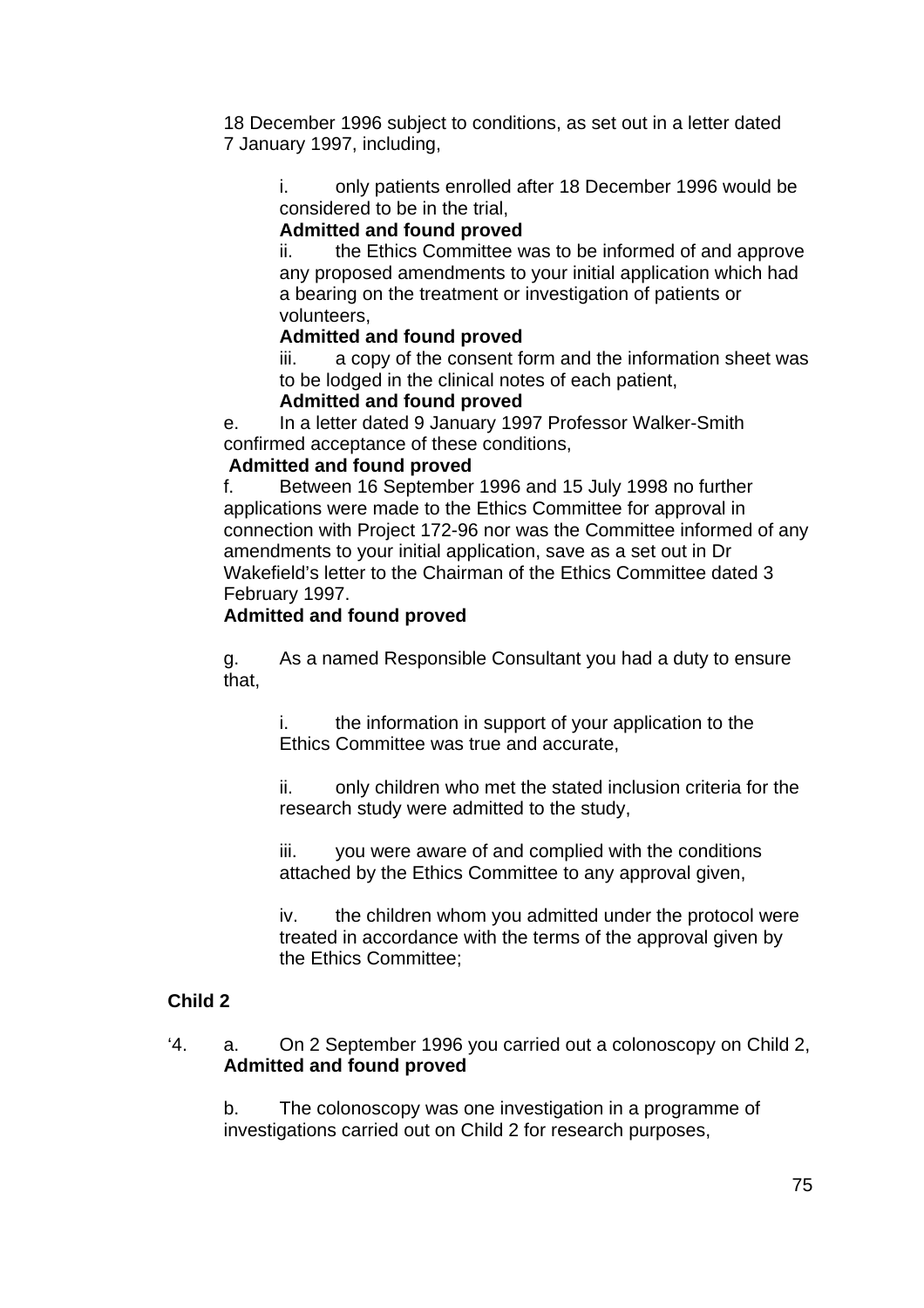c. As the Consultant carrying out the colonoscopy procedure you had a responsibility to ensure that it was clinically indicated by reference to Child 2's clinical history and presenting symptoms, as recorded in his medical records and set out below,

i. on 21 June 1996 Child 2, who had been diagnosed as suffering from autistic spectrum disorder, attended an outpatient consultation with Professor Walker-Smith who, **Admitted and found proved**

> a. had seen Child 2 previously at St Bartholomew's Hospital in August 1995 when he concluded that there was no evidence of Crohn's disease or chronic inflammatory bowel disease,

#### **Admitted and found proved**

b. on this occasion noted that Child 2 was on an exclusion diet and developed diarrhoea when he had certain foods,

#### **Admitted and found proved**

c. arranged for Child 2 to undergo blood tests which subsequently demonstrated that the indices of inflammation were normal,

**Admitted and found proved to the words 'blood tests'**

ii. Child 2 was admitted to the Royal Free Hospital on or about 1 September 1996 under Professor Walker-Smith's clinical care,

**Admitted but found proved only to the words 'September 1996'**

iii. Child 2's admission clerking note recorded that he had,

a. been admitted for investigation of the possible association between gastrointestinal disease/autism/measles, **Admitted and found proved**

b. a history of intermittent diarrhoea and abdominal pain,

#### **Admitted and found proved with exception of the word 'intermittent'**

c. been started on an exclusion diet which seemed to have improved his abdominal pain,

**Admitted and found proved**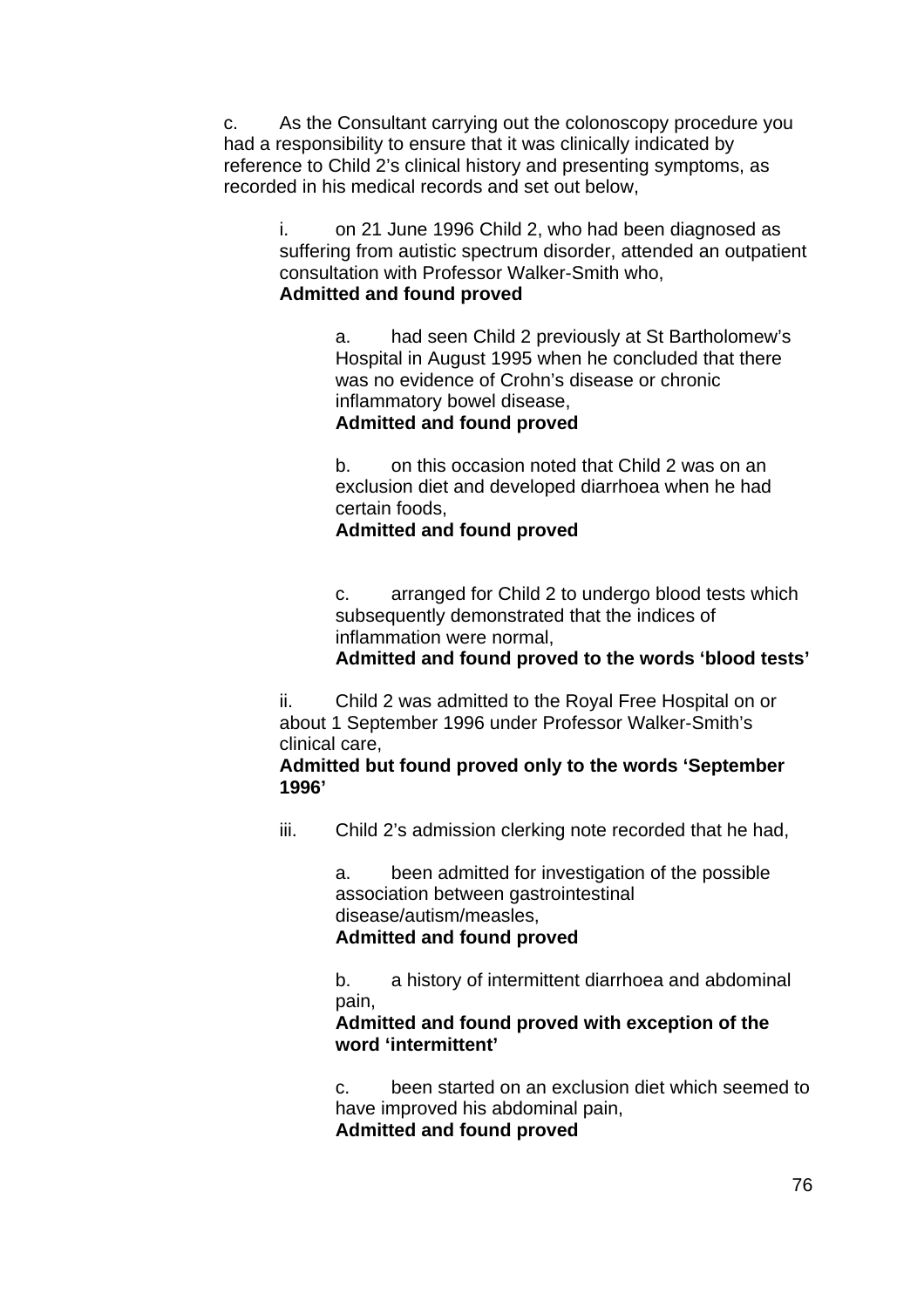d. Between 1 September 1996 and his discharge on 9 September 1996, in addition to the colonoscopy referred to at 4.a. above, Child 2 also underwent a barium meal and follow-through, an MRI scan of his brain, a lumbar puncture, a Schilling test, an EEG and other neurophysiological investigations, and a variety of blood and urine tests;

### **Admitted and found proved**

'5. a. Child 2 underwent the programme of investigations for research purposes without there being Ethics Committee approval for such research,

b. The programme of investigations carried out on Child 2 was part of the research study referred to at paragraphs 2.b. and 2.c. above,

c. The research study was carried out on Child 2 without the approval of the Ethics Committee in that it was not research covered by any Ethics Committee application other than that for Project 172-96 and,

i. contrary to the conditions of approval for Project 172-96 Child 2 had been enrolled into the research study before 18 December 1996,

ii. he did not qualify for the research study as he failed to meet the inclusion criteria set out at paragraph 2.c.i. above,

d. Contrary to the conditions of ethical approval for Project 172-96 you subsequently failed to ensure that a copy of the consent form and information sheet was included in Child 2's clinical notes,

e. You carried out a colonoscopy on Child 2 which was not clinically indicated,

f. Your actions as set out at paragraph 5.e. were contrary to your representations to the Ethics Committee that the procedures were clinically indicated,

g. By reason of the matters referred to at paragraphs 5.c., 5.d., 5.e. and 5.f. you failed to comply with your duties to the Ethics Committee as a named Responsible Consultant as set out at paragraph 3.g. above,

h. Your conduct as set out above was contrary to the clinical interests of Child 2;

#### **Child 1**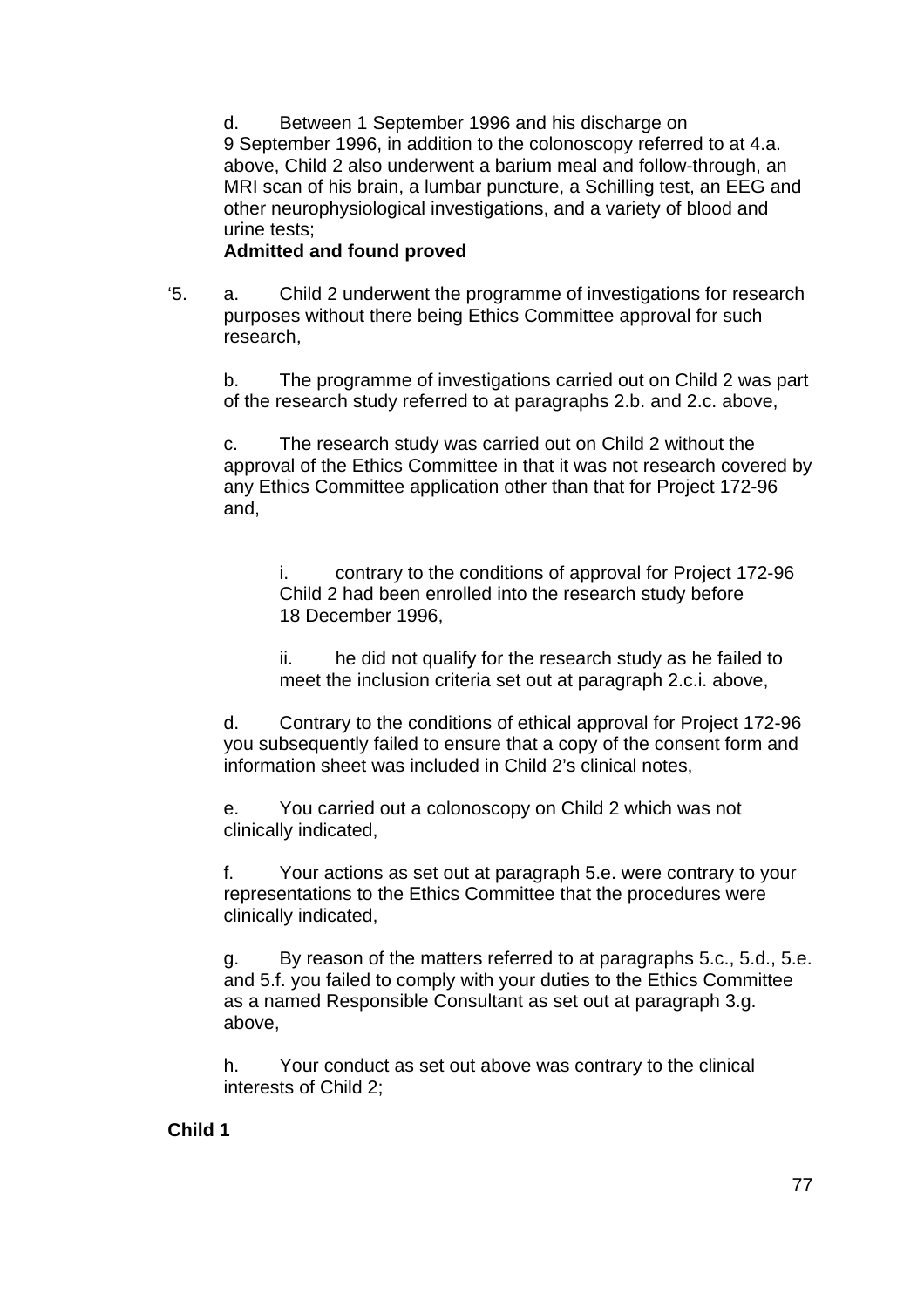'6. a. On 22 July 1996 you attempted to carry out a colonoscopy on Child 1 which failed due to gross faecal loading, **Admitted and found proved**

b. Child 1 underwent a clearance of his bowel and on 25 July 1996 you carried out a colonoscopy on Child 1 during which the caecum was reached although accumulated faecal material made it impossible to go further; no abnormality was noted,

### **Admitted and found proved**

c. The attempted colonoscopy, and subsequent colonoscopy, was one investigation in a programme of investigations carried out on Child 1 for research purposes,

d. As the Consultant carrying out the colonoscopy procedure you had a responsibility to ensure that it was clinically indicated by reference to Child 1's clinical history and presenting symptoms, as recorded in his medical records and set out below,

i. on 17 May 1996 Child 1's General Practitioner referred Child 1 to Professor Walker-Smith indicating that Child 1 had been diagnosed as autistic and that his parents' concern was that his MMR vaccination might be responsible for his autism, **Admitted and found proved**

ii. on 19 June 1996 Professor Walker-Smith saw Child 1 in his outpatient clinic and noted Child 1 had undigested food in his stools, with blood occasionally in his stools, **Admitted and found proved**

### iii. on 21 June 1996 Professor Walker-Smith wrote to Dr Barrow indicating that, **Admitted and found proved**

a. he had arranged for routine blood tests to be done, **Admitted and found proved**

b. Child 1's diarrhoea had features of Toddlers diarrhoea,

## **Admitted and found proved**

c. he would see Child 1 in three months' time, **Admitted and found proved**

d. if Child 1's mother then felt it appropriate he would consider performing endoscopy and further assessments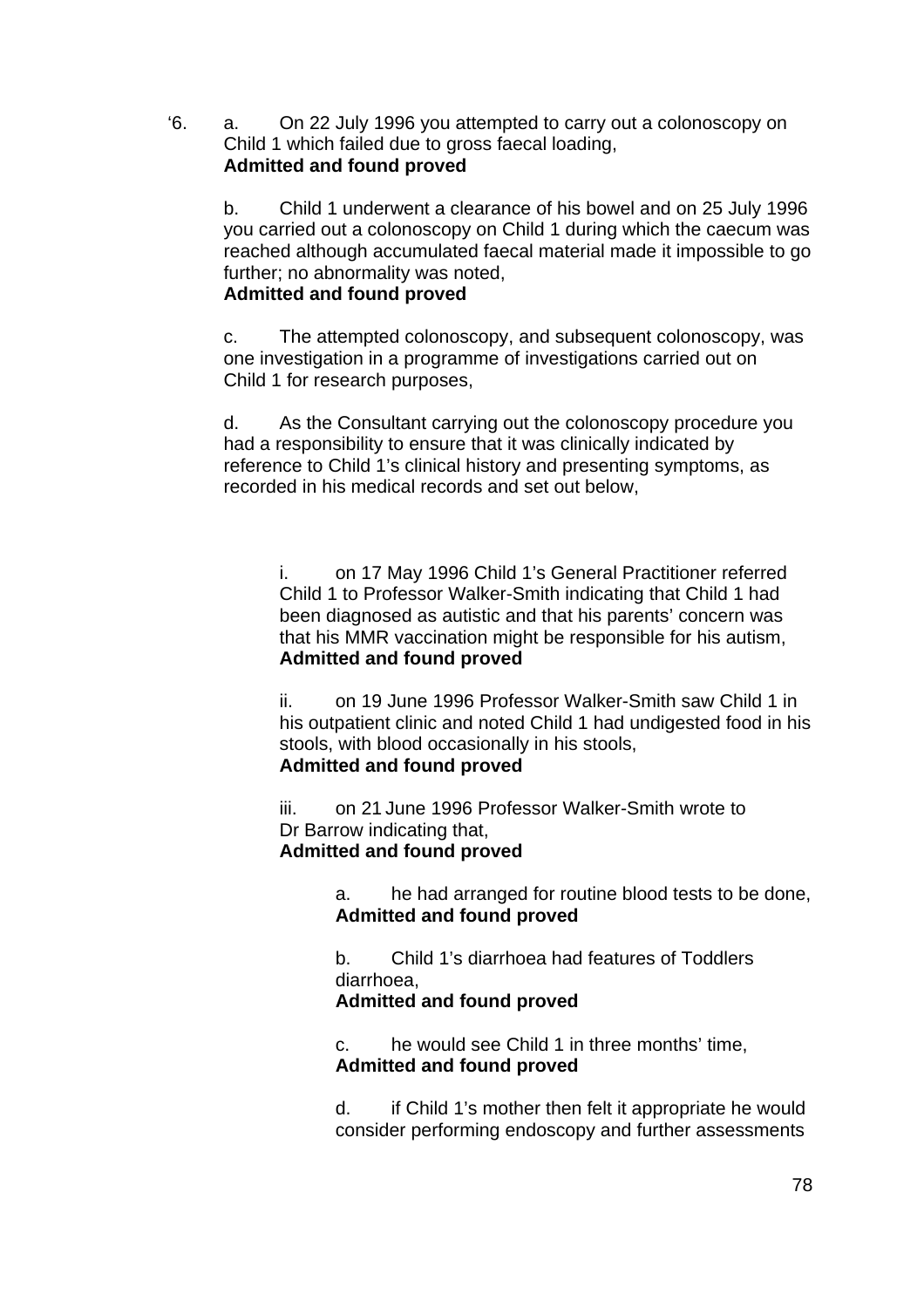of his autism to explore the link with measles immunisation,

iv. on or about 25 June 1996 Child 1's blood test results showed normal inflammatory indices,

### **Admitted and found proved**

v. on 21 July 1996 Child 1 was admitted to hospital under Professor Walker-Smith's clinical care,

**Admitted but found proved only to the word 'hospital'**

vi. Child 1's admission clerking note recorded that he, **Admitted and found proved**

> a. had been referred for work-up of the possible relationship between autism/measles/IBD, **Admitted and found proved**

b. had a history of watery diarrhoea, without blood or mucous, and undigested food, **Admitted and found proved**

c. now had no bowel control, no blood, possibly occasional mucous; the stools were not offensive but occasionally pale,

e. Between 21 July 1996 and his discharge on 26 July 1996, in addition to the attempted colonoscopy and colonoscopy referred to at 6.a. and 6.b. above, Child 1 also underwent an MRI scan of his brain, an EEG and a variety of blood and urine tests, **Admitted and found proved**

f. On 23 October 1996 Child 1 was re-admitted as an inpatient under Professor Walker-Smith's clinical care and between 23 October 1996 and his discharge on 25 October 1996, Child 1 underwent a barium meal and follow-through and a lumbar puncture; **Admitted and found proved**

'7. a. Child 1 underwent the programme of investigations for research purposes without there being Ethics Committee approval for such research,

b. The programme of investigations carried out on Child 1 was part of the research study referred to at paragraphs 2.b. and 2.c. above,

c. The research study was carried out on Child 1 without the approval of the Ethics Committee in that it was not research covered by any Ethics Committee application other than that for Project 172-96 and,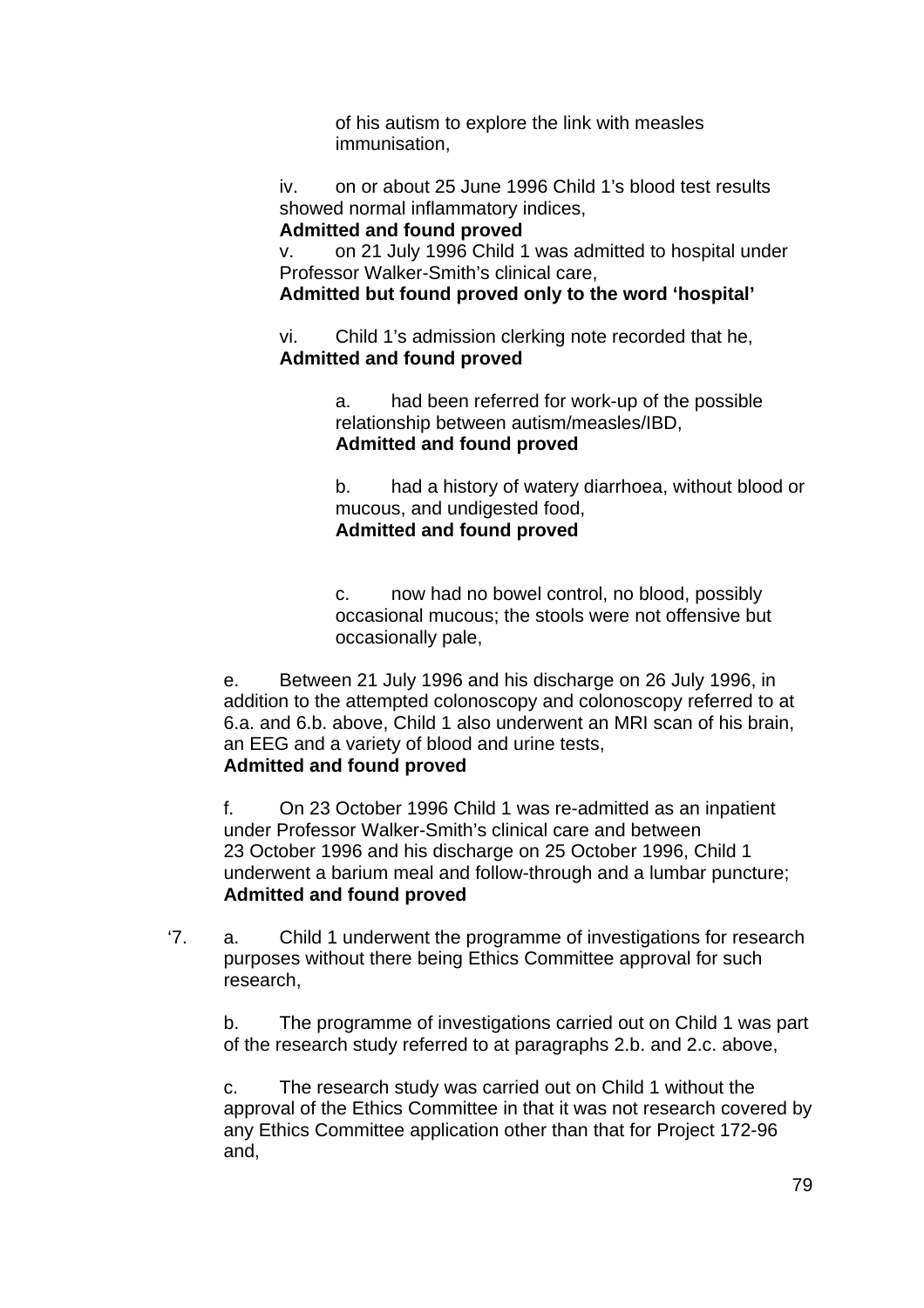i. contrary to the conditions of approval for Project 172-96 Child 1 had been enrolled into the research study before 18 December 1996,

ii. he did not qualify for the research study as he failed to meet the inclusion criteria set out at paragraph 2.c.i. above,

iii. he did not qualify for the research study as he failed to meet the inclusion criteria set out at paragraph 2.c.ii. above.

d. Contrary to the conditions of ethical approval for Project 172-96 you subsequently failed to ensure that a copy of the consent form and information sheet was included in Child 1's clinical notes,

e. You attempted to carry out a colonoscopy on Child 1 when such an investigation was not clinically indicated,

f. You carried out a colonoscopy on Child 1 although,

i. the first attempt at colonoscopy suggested that his loose stools were more consistent with overflow secondary to constipation than with diarrhoea,

ii. such investigation was not clinically indicated,

g. Your actions as set out at paragraphs 7.e. and 7.f. were contrary to your representations to the Ethics Committee that the procedures were clinically indicated,

h. By reason of the matters referred to at paragraphs 7.c., 7.d., 7.e., 7.f. and 7.g. you failed to comply with your duties to the Ethics Committee as a named Responsible Consultant as set out at paragraph 3.g. above,

i. Your conduct as set out above was contrary to the clinical interests of Child 1;

## **Child 3**

'8. Child 3 underwent a programme of investigations for research purposes in the circumstances set out below,

a. On 19 February 1996 Child 3's General Practitioner referred Child 3 to Professor Walker-Smith indicating that Child 3 had behavioural problems of an autistic nature, severe constipation and learning difficulties all associated by his parents with his MMR vaccination,

#### **Admitted and found proved**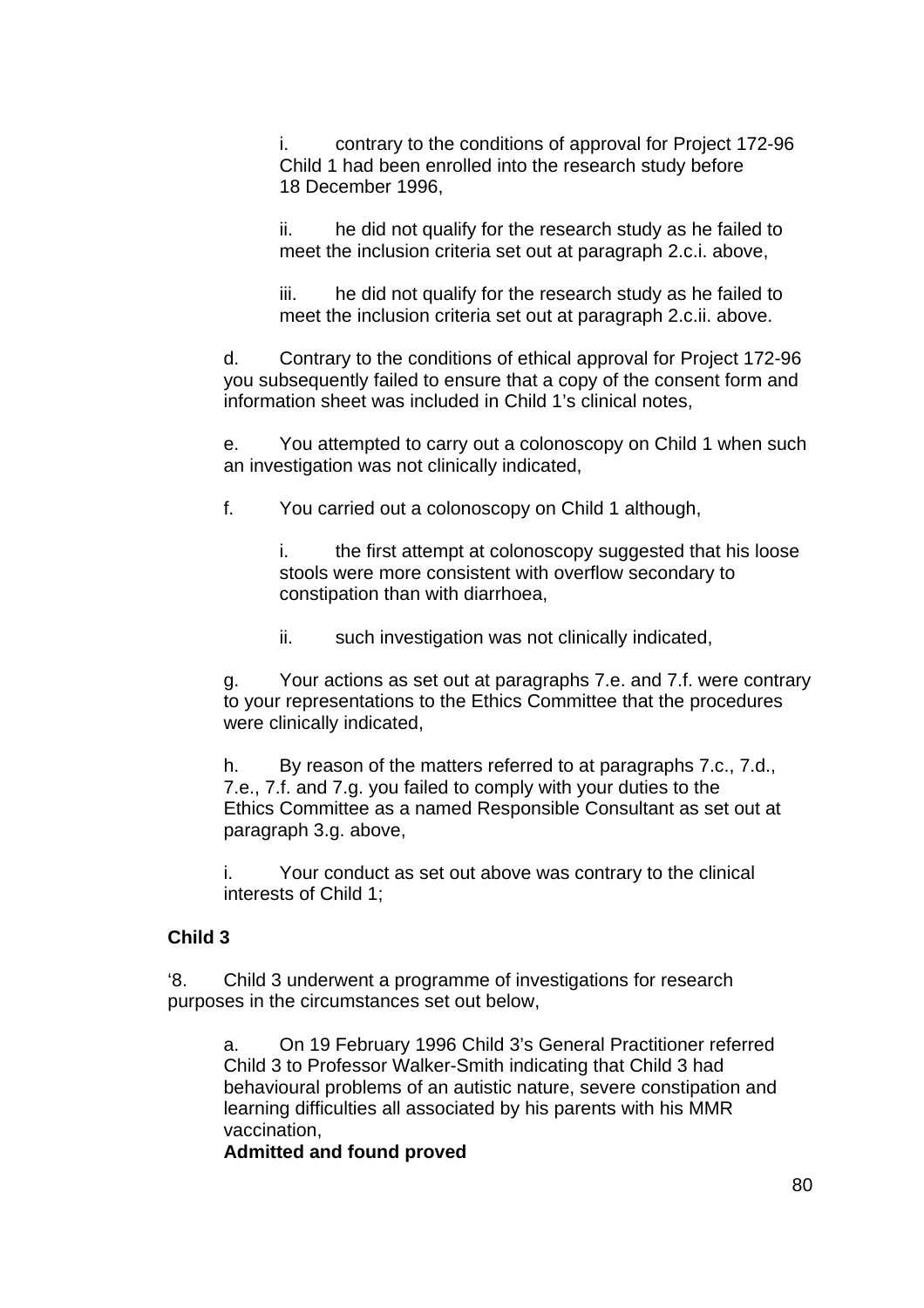b. Child 3 was admitted to hospital on or about 8 September 1996 under Professor Walker-Smith's clinical care, **Admitted but found proved only to the words 'September 1996'**

c. Between 8 September 1996 and his discharge on 13 September 1996, Child 3 underwent a colonoscopy, a barium meal and follow-through, an MRI scan of his brain, a lumbar puncture, an EEG and a variety of blood and urine tests;

#### **Admitted and found proved**

'9. a. Child 3 underwent the programme of investigations for research purposes without there being Ethics Committee approval for such research,

b. The programme of investigations carried out on Child 3 was part of the research study referred to at paragraphs 2.b. and 2.c. above,

c. The research study was carried out on Child 3 without the approval of the Ethics Committee in that it was not research covered by any Ethics Committee application other than that for Project 172-96 and,

i. contrary to the conditions of approval for Project 172-96 Child 3 had been enrolled into the research study before 18 December 1996,

ii. he did not qualify for the research study as he failed to meet the inclusion criteria set out at paragraph 2.c.i. above,

iii. he did not qualify for the research study as he failed to meet the inclusion criteria set out at paragraph 2.c.ii. above,

d. Contrary to the conditions of ethical approval for Project 172-96 you subsequently failed to ensure that a copy of the consent form and information sheet was included in Child 3's clinical notes,

e. By reason of the matters referred to at paragraphs 9.c. and 9.d. you failed to comply with your duties to the Ethics Committee as a named Responsible Consultant as set out at paragraph 3.g. above;

## **Child 4**

'10. a. On 30 September 1996 you carried out a colonoscopy on Child 4, **Admitted and found proved** 

b. The colonoscopy was one investigation in a programme of investigations carried out on Child 4 for research purposes,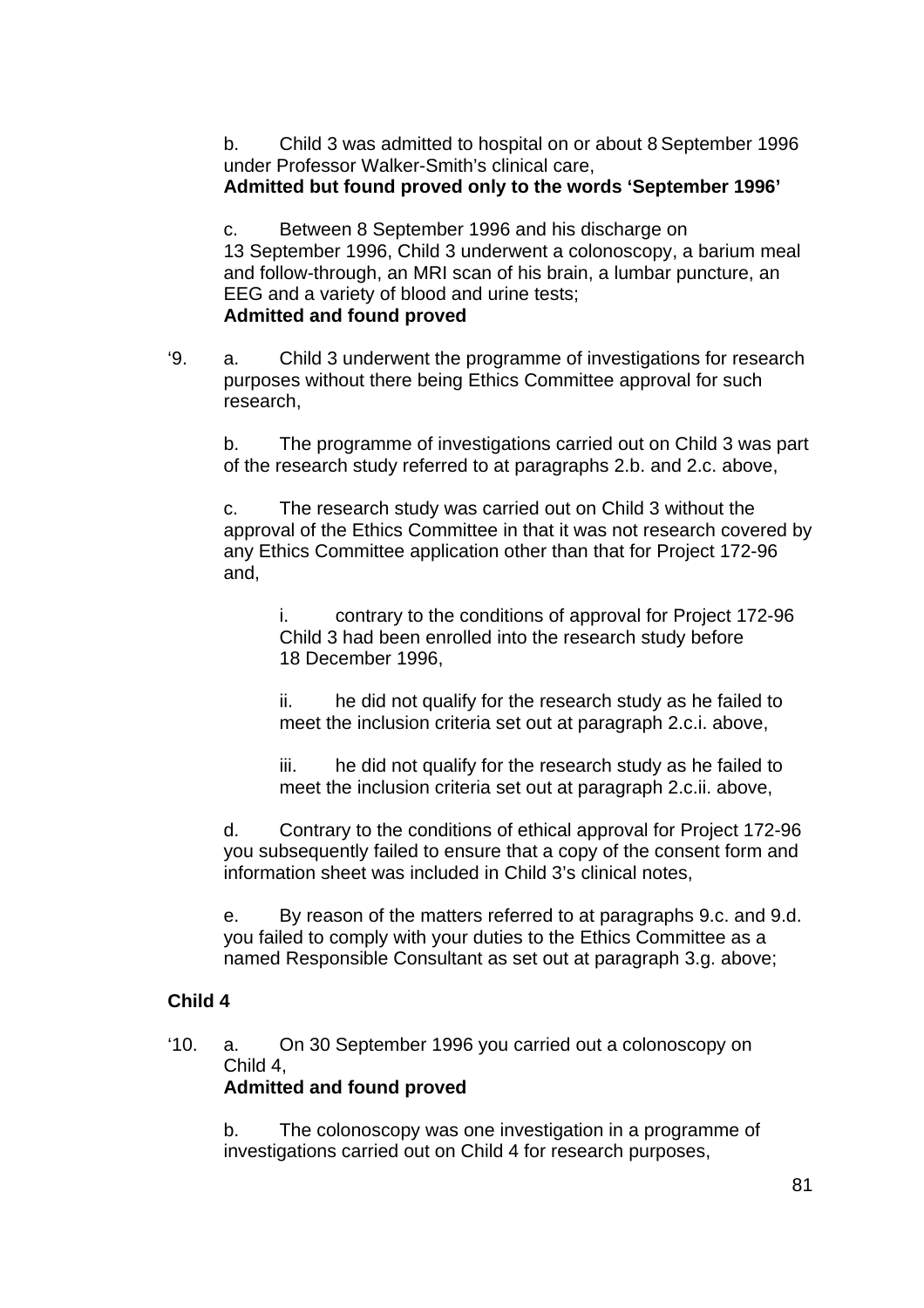c. As the Consultant carrying out the colonoscopy procedure you had a responsibility to ensure that it was clinically indicated by reference to Child 4's clinical history and presenting symptoms, as recorded in his medical records and set out below,

i. on 1 July 1996 Child 4's General Practitioner referred Child 4 for assessment regarding his possible autism and his bowel problems, which consisted of a history of intermittent diarrhoea and at least 2 episodes of gastrointestinal infection, **Admitted and found proved**

ii. on 29 September 1996 Child 4 was admitted to hospital under Professor Walker-Smith's clinical care, **Admitted but found proved only to the word 'hospital'**

iii. Child 4's admission clerking note, **Admitted and found proved**

> a. stated that he had been "*admitted for study of disintegrative disorder/colitis/MMR*", **Admitted and found proved**

b. indicated with respect to his diarrhoea, that he was presently well most of the time, that if he got exacerbation it seemed to be related to new foods, that his bowels opened once or twice a day, normal, no straining, abdominal pain resolved, **Admitted and found proved**

d. Between 29 September 1996 and his discharge on 4 October 1996, in addition to the colonoscopy referred to at 10.a. above, Child 4 underwent an attempt at barium meal and follow-through, an MRI scan of his brain, an EEG, other clinical neurophysiological investigations, and a variety of blood and urine tests;

## **Admitted and found proved**

'11. a. Child 4 underwent the programme of investigations for research purposes without there being Ethics Committee approval for such research,

b. The programme of investigations carried out on Child 4 was part of the research study referred to at paragraphs 2.b. and 2.c. above,

c. The research study was carried out on Child 4 without the approval of the Ethics Committee in that it was not research covered by any Ethics Committee application other than that for Project 172-96 and,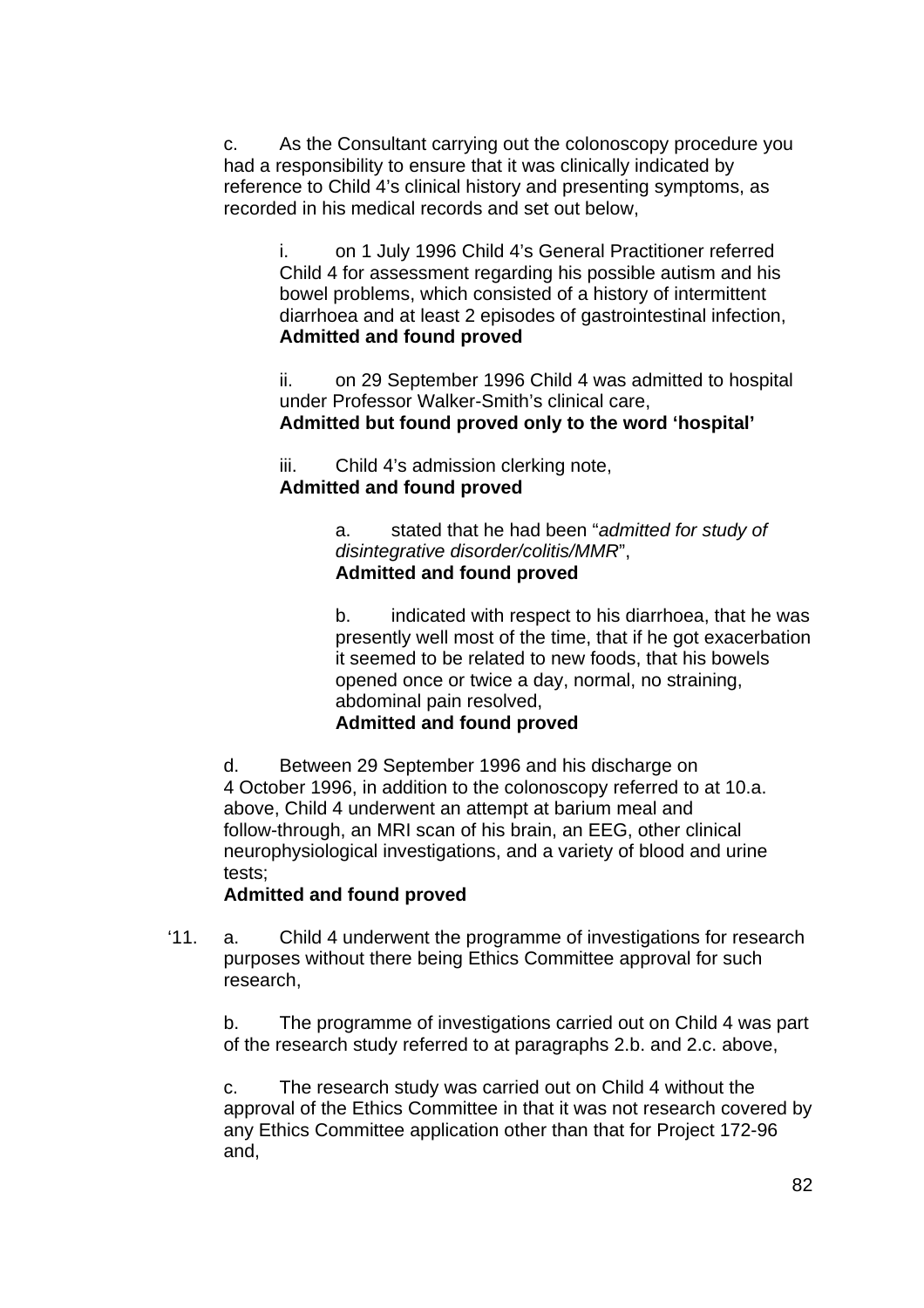i. contrary to the conditions of approval for Project 172-96 Child 4 had been enrolled into the research study before 18 December 1996,

ii. he did not qualify for the research study as he failed to meet the inclusion criteria set out at paragraph 2.c.ii. above,

d. Contrary to the conditions of ethical approval for Project 172-96 you subsequently failed to ensure that a copy of the consent form and information sheet was included in Child 4's clinical notes,

e. You carried out a colonoscopy on Child 4 which was not clinically indicated,

f. Your actions as set out at paragraph 11.e. were contrary to your representations to the Ethics Committee that the procedures were clinically indicated,

g. By reason of the matters referred to at paragraphs 11.c., 11.d., 11.e. and 11.f. you failed to comply with your duties to the Ethics Committee as a named Responsible Consultant as set out at paragraph 3.g. above,

h. Your conduct as set out above was contrary to the clinical interests of Child 4;

#### **Child 6**

'12. Child 6 underwent a programme of investigations for research purposes in the circumstances set out below,

a. On 9 August 1996 Child 6's General Practitioner referred Child 6 stating that he had autism syndrome, and also bowel disorder, and that Child 6's mother was interested in entering him into the trial, **Admitted and found proved**

b. On 2 October 1996 Child 6 attended an outpatient consultation with Professor Walker-Smith following which Professor Walker-Smith wrote to the General Practitioner advising that Child 6 was to come in for a colonoscopy and to enter the programme of investigation of Children with autistic problems,

#### **Admitted and found proved**

c. Child 6 was admitted to hospital on or about 27 October 1996 under Professor Walker-Smith's clinical care, **Admitted but found proved only to the words 'October 1996'**

d. Between his admission and his discharge on or about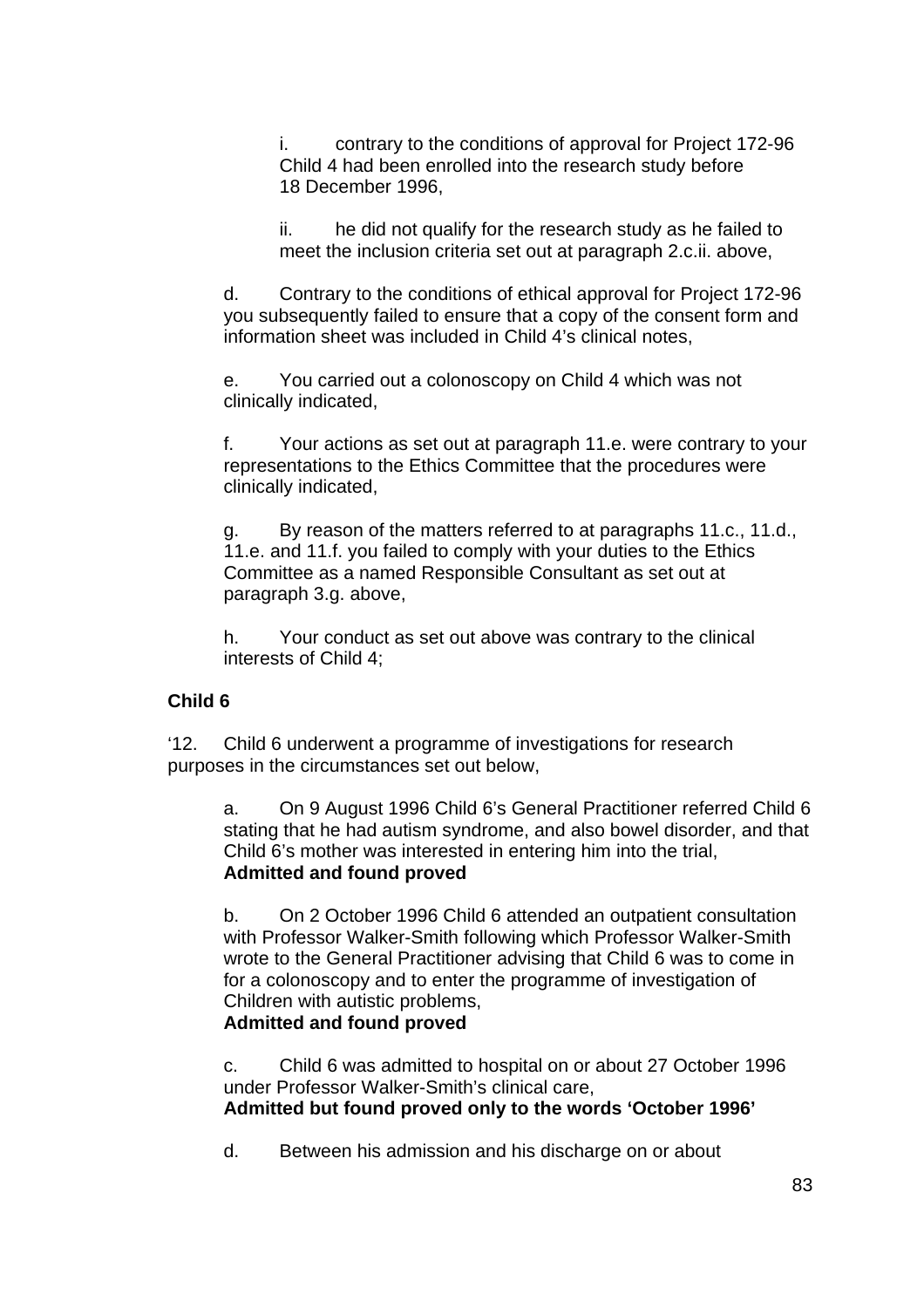1 November 1996 Child 6 underwent a colonoscopy, an MRI scan of his brain, a lumbar puncture, an EEG and other neurophysiological investigations:

### **Admitted and found proved**

e. On or about 1 November 1996 Child 6 was seen by Dr Berelowitz who concluded that the most likely diagnosis was Asperger's Syndrome.

### **Admitted and found proved**

'13. a. Child 6 underwent the programme of investigations for research purposes without there being Ethics Committee approval for such research,

b. The programme of investigations carried out on Child 6 was part of the research study referred to at paragraphs 2.b. and 2.c. above,

c. The research study was carried out on Child 6 without the approval of the Ethics Committee in that it was not research covered by any Ethics Committee application other than that for Project 172-96 and,

i. contrary to the conditions of approval for Project 172-96 Child 6 had been enrolled into the research study before 18 December 1996,

ii. he did not qualify for the research study as he failed to meet the inclusion criteria set out at paragraph 2.c.i. above,

iii. he did not qualify for the research study as he failed to meet the inclusion criteria set out in paragraph 2(c) (ii) above,

d. By reason of the matters referred to at paragraph 13.c. you failed to comply with your duties to the Ethics Committee as a named Responsible Consultant as set out at paragraph 3.g. above;

## **Child 9**

'14. Child 9 underwent a programme of investigations for research purposes in the circumstances set out below,

a. Following correspondence between Professor Walker-Smith and Child 9's Consultant Paediatrician during September 1996, Child 9 was referred for investigation under the research protocol, **Admitted and found proved to the word 'investigation'**

b. Prior to his referral Child 9's developmental delay had been provisionally attributed to a form of autism,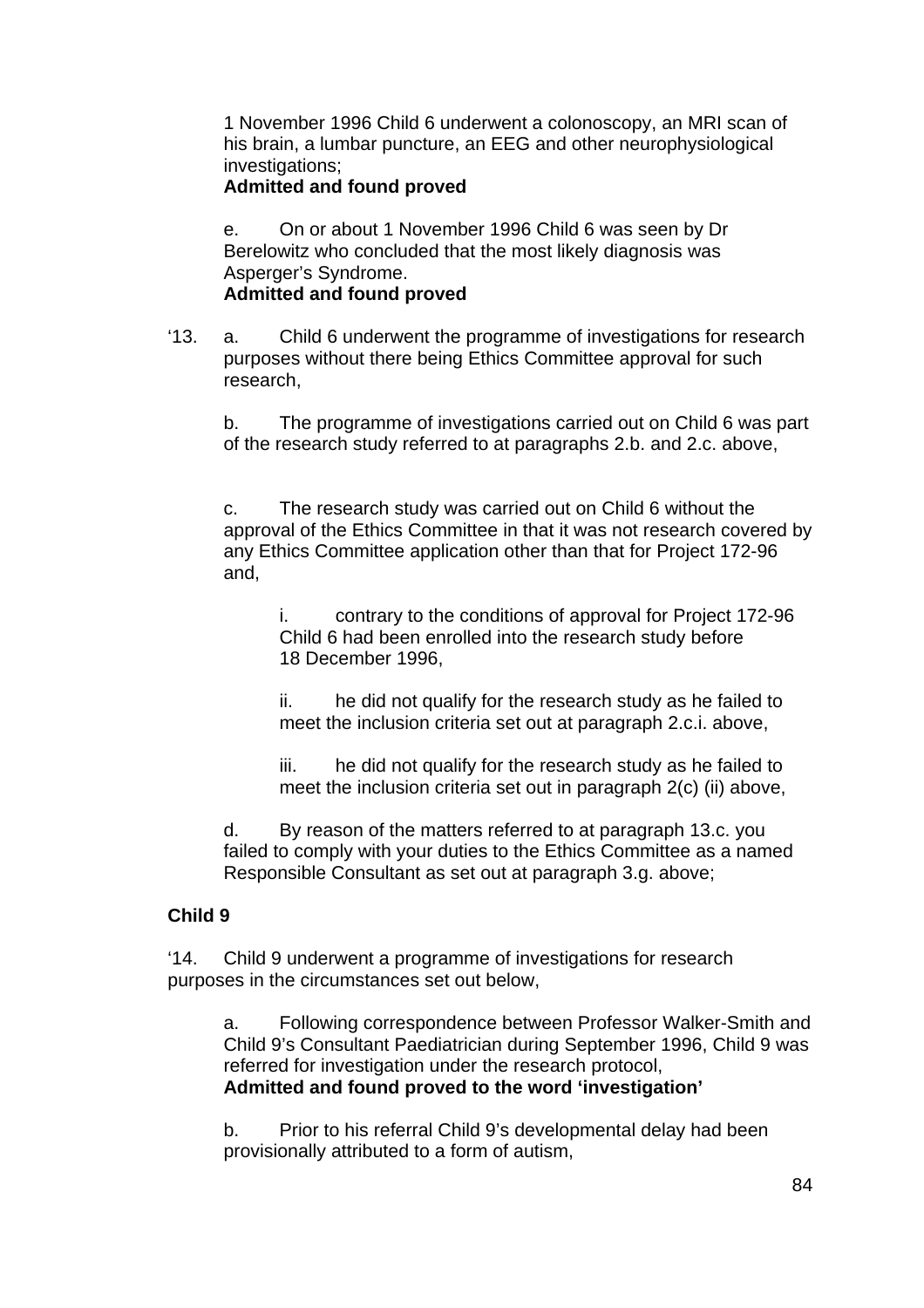# **Admitted and found proved**

c. Child 9 was admitted to hospital on 17 November 1996 under Professor Walker-Smith's clinical care,

**Admitted but found proved only to the words 'November 1996'**

d. Between 17 November 1996 and his discharge on

22 November 1996, Child 9 underwent a colonoscopy, a barium meal and follow-through, and blood and urine tests,

# **Admitted and found proved**

e. On 9 December 1996 Child 9 was readmitted and underwent an MRI scan of his brain, an EEG and a lumbar puncture; **Admitted and found proved**

'15. a. Child 9 underwent the programme of investigations for research purposes without there being Ethics Committee approval for such research,

b. The programme of investigations carried out on Child 9 was part of the research study referred to at paragraphs 2.b. and 2.c. above,

c. The research study was carried out on Child 9 without the approval of the Ethics Committee in that it was not research covered by any Ethics Committee application other than that for Project 172-96 and,

i. contrary to the conditions of approval for Project 172-96 Child 9 had been enrolled into the research study before 18 December 1996,

ii. he did not qualify for the research study as he failed to meet the inclusion criteria set out at paragraph 2.c.i. above,

iii. he did not qualify for the research study as he failed to meet the inclusion criteria set out at paragraph 2.c.ii. above,

d. Contrary to the conditions of ethical approval for Project 172-96 you subsequently failed to ensure that a copy of the consent form and information sheet was included in Child 9's clinical notes,

e. By reason of the matters referred to at paragraphs 15.c. and 15.d. you failed to comply with your duties to the Ethics Committee as a named Responsible Consultant as set out at paragraph 3.g. above;

# **Child 5**

'16. a. On 2 December 1996 you carried out a colonoscopy on Child 5, **Admitted and found proved**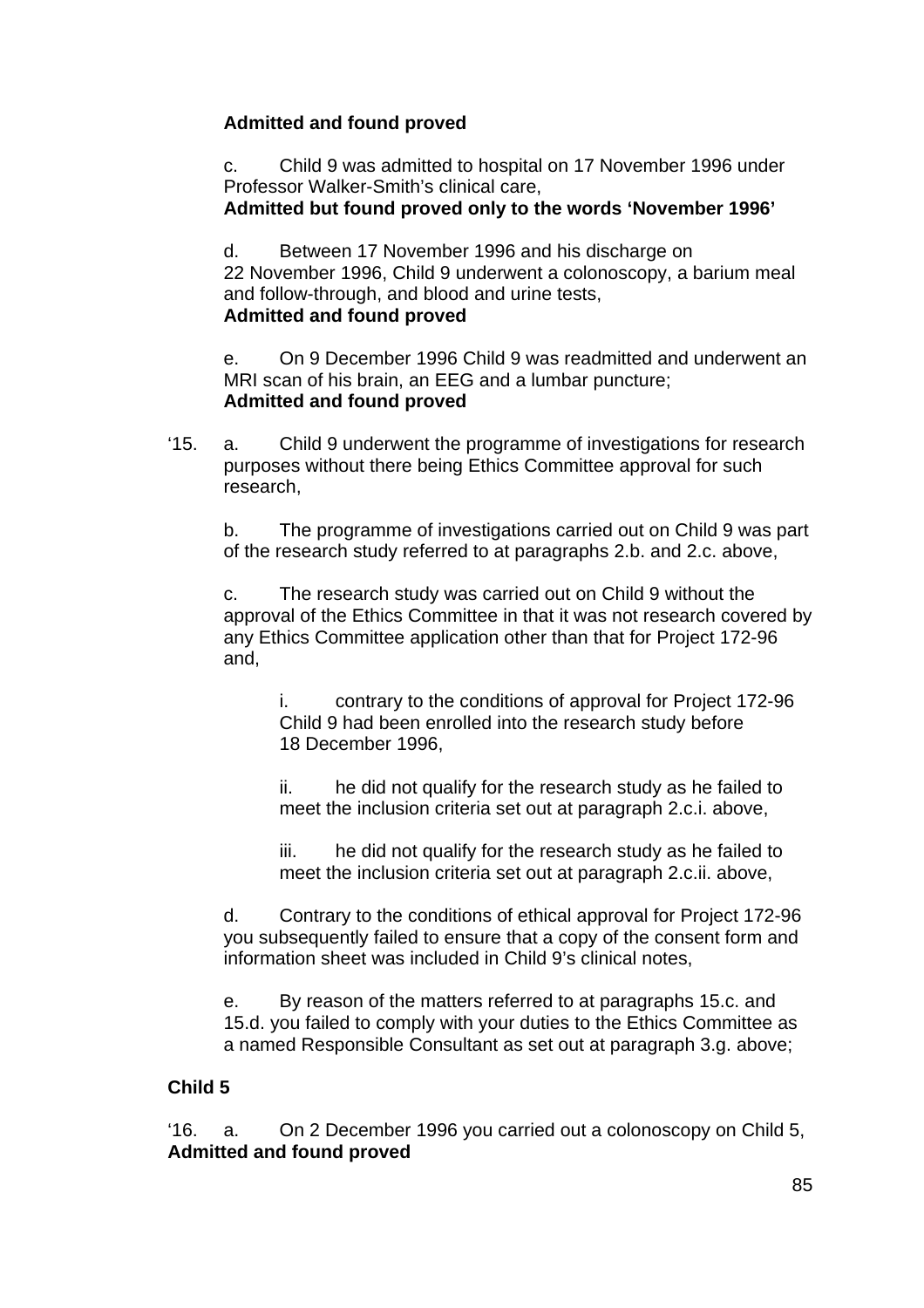b. The colonoscopy was one investigation in a programme of investigations carried out on Child 5 for research purposes,

c. As the Consultant carrying out the colonoscopy procedure you had a responsibility to ensure that it was clinically indicated by reference to Child 5's clinical history and presenting symptoms, as recorded in his medical records and set out below,

i. on 1 October 1996 Child 5's General Practitioner referred Child 5 to Professor Walker-Smith in relation to the study into the association between autism and Childhood bowel problems, **Admitted and found proved**

ii. the referral letter gave details of Child 5's developmental delay with classical features of autism but made no reference to any gastrointestinal symptoms,

#### **Admitted and found proved**

iii. on 8 November 1996 Child 5 attended an outpatient consultation with Professor Walker-Smith, who elicited a history of episodes of diarrhoea once a month and episodes of abdominal pain. No blood tests were undertaken to check Child 5's inflammatory markers,

### **Admitted (with the observation that the history as described is incomplete) and found proved**

iv. Child 5 was admitted to hospital on or about 1 December 1996 under Professor Walker-Smith's clinical care and his admission clerking note indicated that he had intermittent diarrhoea and abdominal pain but there was no blood or mucus in his stool, **Amended to read: '** Child 5 was admitted to hospital on or about 1 December 1996 under Professor Walker-Smith's clinical care and his clinical note indicated that he had intermittent diarrhoea and abdominal pain but there was no blood or mucus in his stool',

**Admitted as amended and found proved save for the words 'Professor Walker-Smith's clinical care'** 

d. Between 1 December 1996 and his discharge on 6 December 1996, in addition to the colonoscopy referred to at 16.a. above, Child 5 underwent a barium meal and follow-through, an MRI scan of his brain, a lumbar puncture (although no results were obtained)**,** an EEG and a variety of blood and urine tests,

### **Admitted and found proved with exception of the words 'lumbar puncture (although no results were obtained)'**

e. On 3 December 1996 Child 5 was seen by Dr Berelowitz, Consultant Paediatric Psychiatrist, who concluded that the likely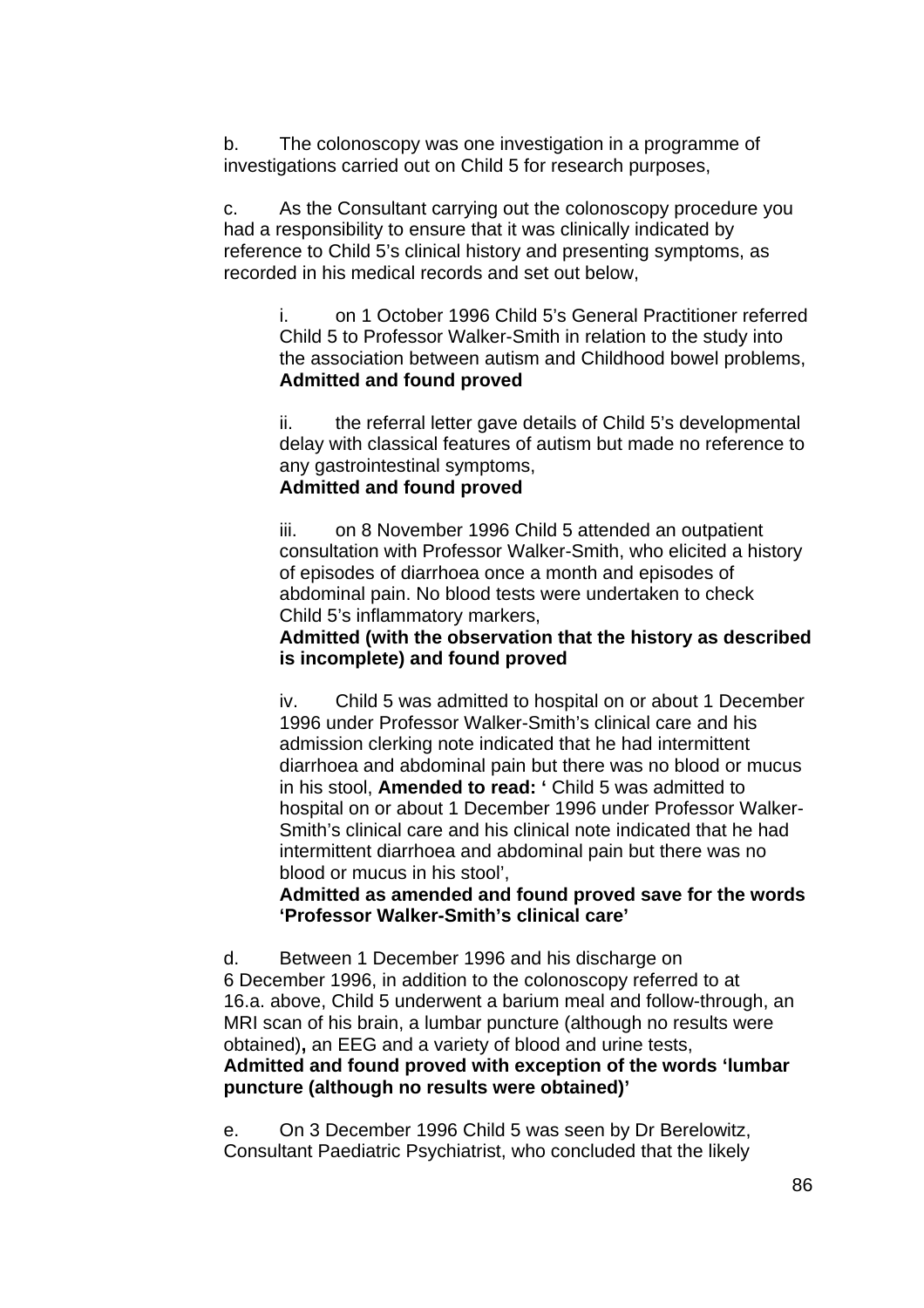diagnosis was a developmental disorder, such as autism, but that chromosomal studies needed to be done, **Admitted and found proved**

f. On 15 January 1997 Child 5 was readmitted and underwent a repeat barium meal and follow-through, because of a previous suspected stricture, and a repeat lumbar puncture; **Admitted and found proved with exception of the word 'repeat'**

'17. a. Child 5 underwent the programme of investigations for research purposes without there being Ethics Committee approval for such research,

b. The programme of investigations carried out on Child 5 was part of the research study referred to at paragraphs 2.b. and 2.c. above,

c. The research study was carried out on Child 5 without the approval of the Ethics Committee in that it was not research covered by any Ethics Committee application other than that for Project 172-96 and,

i. contrary to the conditions of approval for Project 172-96 Child 5 had been enrolled into the research study before 18 December 1996,

ii. he did not qualify for the research study as he failed to meet the inclusion criteria set out at paragraph 2.c.i. above,

iii. he did not qualify for the research study as he failed to meet the inclusion criteria set out at paragraph 2.c.ii. above,

d. Contrary to the conditions of ethical approval for Project 172-96 you subsequently failed to ensure that a copy of the consent form and information sheet was included in Child 5's clinical notes,

e. You carried out a colonoscopy on Child 5 which was not clinically indicated,

f. Your actions as set out at paragraph 17.e. were contrary to your representations to the Ethics Committee that the procedures were clinically indicated,

g. By reason of the matters referred to at paragraphs 17.c., 17.d., 17.e. and 17.f. you failed to comply with your duties to the Ethics Committee as a named Responsible Consultant as set out at paragraph 3.g. above,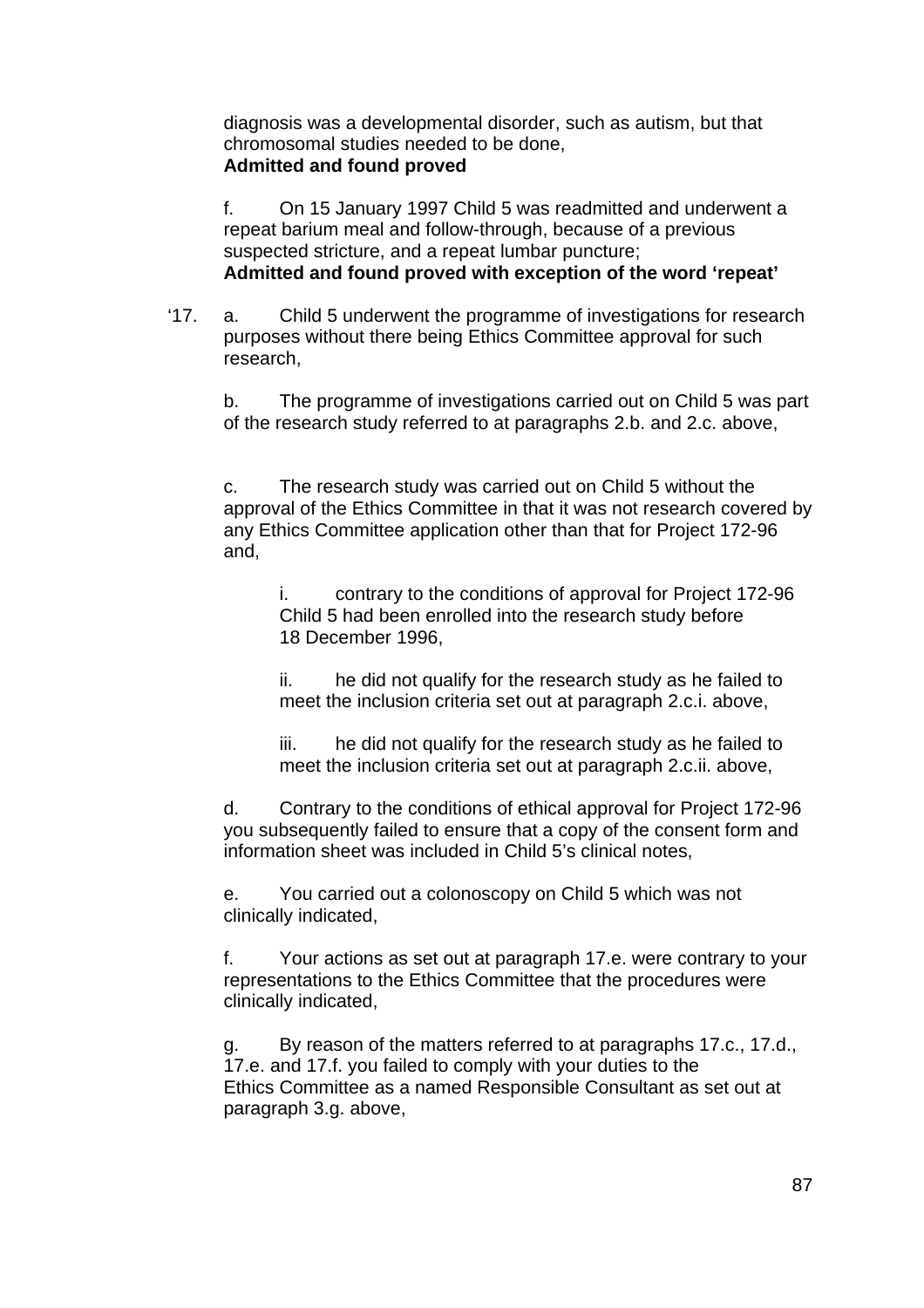h. Your conduct as set out above was contrary to the clinical interests of Child 5;

## **Child 12**

'18. a. On 6 January 1997 you carried out a colonoscopy on Child 12, **Admitted and found proved** 

b. The colonoscopy was one investigation in a programme of investigations carried out on Child 12 for research purposes,

c. As the Consultant carrying out the colonoscopy procedure you had a responsibility to ensure that it was clinically indicated by reference to Child 12's clinical history and presenting symptoms, as recorded in his medical records and set out below,

i. on 23 September 1996 Child 12's General Practitioner referred Child 12 to Professor Walker-Smith stating that Child 12,

### **Admitted and found proved**

a. had had bowel problems for sometime but he did not present to her surgery until March 1996, when his mother attended to discuss his soiling habit, and at that time his abdomen was normal with an empty rectum, **Admitted and found proved**

b. might well have Asperger's Syndrome, **Admitted and found proved**

ii. Professor Walker-Smith saw Child 12 in his outpatient clinic on 18 October 1996 when he elicited a history of Child 12 soiling, not having diarrhoea and having variable abdominal pain,

## **Admitted and found proved**

iii. Child 12 underwent a blood test on 18 October 1996 which demonstrated that the indices of inflammation were normal save for a marginally raised C-reactive protein, **Admitted and found proved**

iv. Professor Walker-Smith concluded and recorded that, **Admitted and found proved**

a. Child 12 had minimal gastrointestinal symptoms, **Admitted and found proved**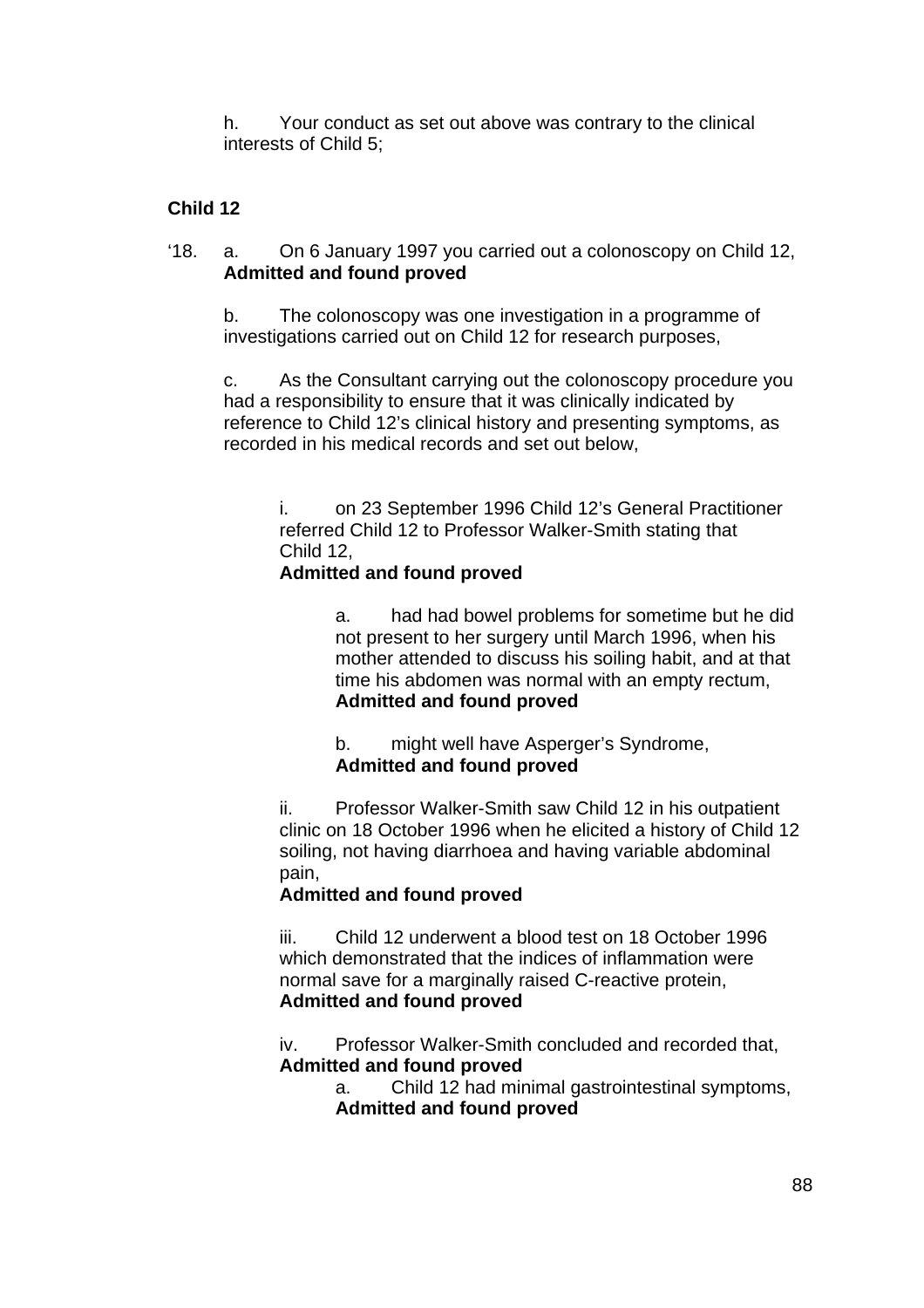b. he felt it was not right to proceed with the intensive programme until Ethical Committee approval had been obtained and it was clear that the parents wished to proceed,

#### **Admitted and found proved**

v. on 25 November 1996 Professor Walker-Smith wrote to Child 12's mother stating that one of the blood tests was slightly abnormal and, as she was keen to proceed, he would admit Child 12 for a colonoscopy,

#### **Admitted and found proved**

vi. Child 12 was admitted to hospital on 5 January 1997 under Professor Walker-Smith's clinical care, **Admitted but found proved only to the words 'January 1997'**

vii. Child 12's admission clerking note, dated 6 January 1997, indicated that, **Admitted and found proved**

> a. he was being admitted for investigation of autism and bowel problems,

### **Admitted and found proved**

b. he had been clean by the age of three and he started soiling sometime later, **Admitted and found proved**

c. he was currently soiling eight times a day, **Admitted and found proved**

d. the stools were loose, pale and very smelly, **Admitted and found proved**

e. he had abdominal pain about once a week, **Admitted and found proved**

d. Between 6 January 1997 and his discharge on 10 January 1997, in addition to the colonoscopy referred to at 18.a. above, Child 12 underwent a barium meal and follow-through, an MRI scan of his brain, a lumbar puncture, an EEG and other neurophysiological tests, and a variety of blood and urine tests,

### **Admitted and found proved**

e. On 10 January 1997 Child 12 was interviewed by Dr Berelowitz who concluded that Child 12 had language delay, possible Attention Deficit Disorder and possible features of Asperger's Syndrome;

**Admitted and found proved**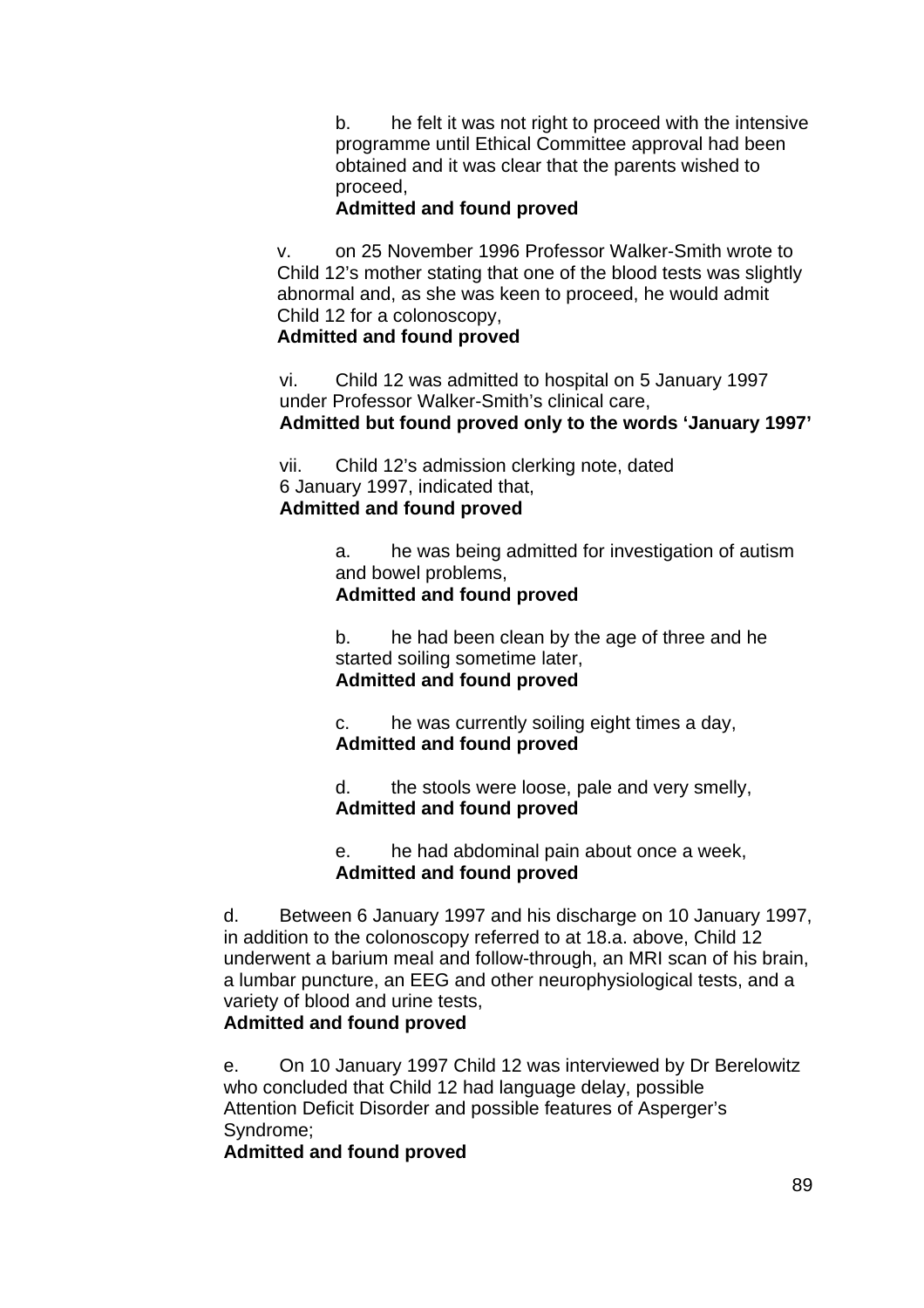'19. a. Child 12 underwent the programme of investigations as part of the research study referred to at paragraphs 2.b. and 2.c. above,

b. The research study was carried out on Child 12 without the approval of the Ethics Committee in that he did not qualify for the research study as he failed to meet the inclusion criteria set out at,

- i. paragraph 2.c.i. above,
- ii. paragraph 2.c.ii. above,

c. Contrary to the conditions of ethical approval for Project 172-96 you failed to ensure that a copy of the consent form and information sheet was included in Child 12's clinical notes,

d. You carried out a colonoscopy on Child 12 which was not clinically indicated,

e. Your actions as set out at paragraph 19.d. were contrary to your representations to the Ethics Committee that the procedures were clinically indicated,

f. By reason of the matters referred to at paragraphs 19.b., 19.c., 19.d. and 19.e. you failed to comply with your duties to the Ethics Committee as a named Responsible Consultant as set out at paragraph 3.g. above,

g. Your conduct as set out above was contrary to the clinical interests of Child 12;

## **Child 8**

'20. Child 8 underwent a programme of investigations for research purposes in the circumstances set out below,

a. On 3 October 1996 Child 8's General Practitioner referred Child 8 to the investigation programme into the possible effects of vaccine damage and her ongoing GI tract symptoms, **Admitted and found proved**

b. Child 8 was admitted to hospital on 19 January 1997 under Professor Walker-Smith's clinical care, **Admitted and found proved**

c. Between 19 January 1997 and her discharge on or about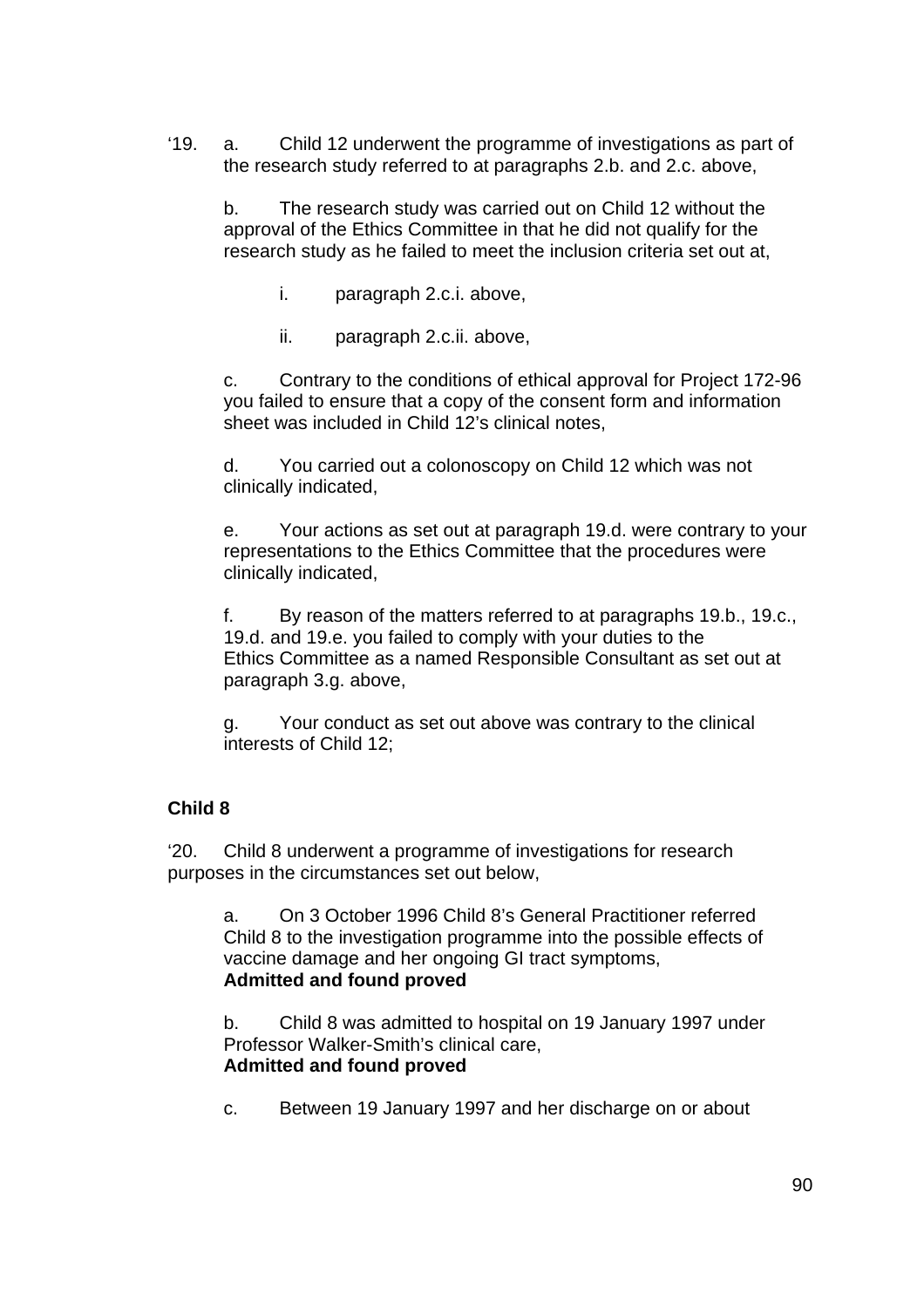25 January 1997 Child 8 underwent a colonoscopy, a barium meal and follow-through, an MRI scan of her brain, a variety of blood and urine tests and an interview with Dr Berelowitz, **Admitted and found proved**

d. Dr Berelowitz concluded that Child 8 may have post vaccination encephalitis and that an autistic spectrum diagnosis was not merited; **Admitted and found proved**

'21. a. Child 8 underwent the programme of investigations as part of the research study referred to at paragraphs 2.b. and 2.c. above,

b. The research study was carried out on Child 8 without the approval of the Ethics Committee in that she did not qualify for the research study as she failed to meet the inclusion criteria set out at

i. paragraph 2.c.i. above,

ii. paragraph 2.c.ii. above,

c. Contrary to the conditions of ethical approval for Project 172-96 you failed to ensure that a copy of the consent form and information sheet was included in Child 8's clinical notes,

d. By reason of the matters referred to at paragraph 21.b. and 21.c. you failed to comply with your duties to the Ethics Committee as a named Responsible Consultant as set out at paragraph 3.g. above;

## **Child 7**

'22. Child 7 underwent a programme of investigations for research purposes in the circumstances set out below,

a. On or about 5 December 1996 Child 7's General Practitioner referred Child 7 to Professor Walker-Smith stating that Child 7, **Admitted and found proved** 

> i. probably did not have autism but he did have convulsions which the General Practitioner believed might make him eligible for the study,

**Admitted (with the observation that this is an incomplete account of the circumstances) and found proved** 

ii. suffered from bowel problems similar to his brother [Child 6] who had recently been investigated, **Admitted and found proved**

b. Child 7 was admitted to hospital on 26 January 1997 under Professor Walker-Smith's clinical care,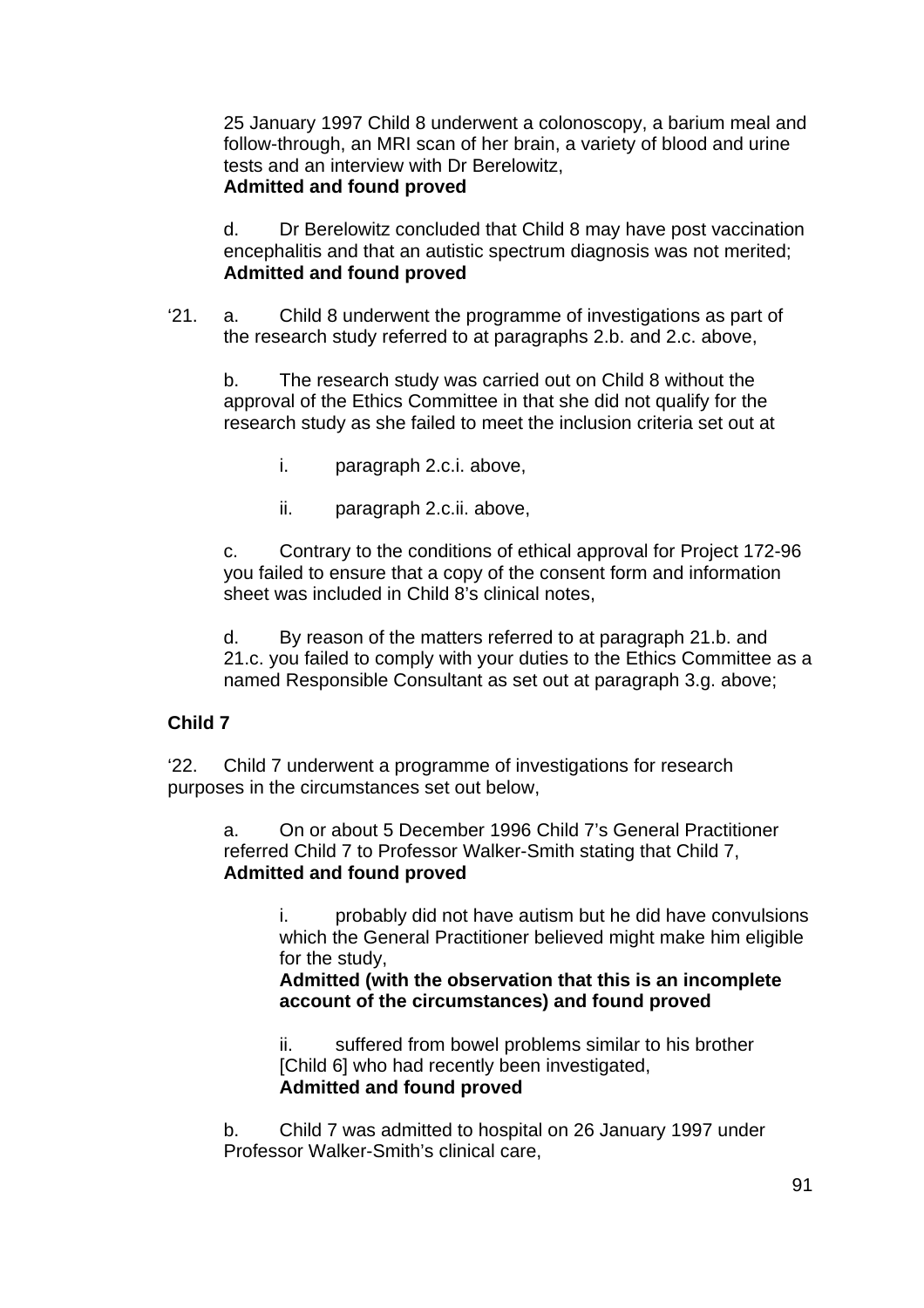# **Admitted but found proved only to the words 'January 1997'**

c. Child 7's admission clerking note recorded that he had been admitted for colonoscopy and investigations as part of the Disintegrative Disorder/Colitis study, **Admitted and found proved**

d. Between 26 January 1997 and his discharge on 1 February 1997 Child 7 underwent a colonoscopy, a barium meal and follow-through, an MRI scan of the brain, a lumbar puncture, an EEG and other neurophysiological investigations, blood and urine tests; **Admitted and found proved**

'23. a. Child 7 underwent the programme of investigations as part of the research study referred to at paragraphs 2.b. and 2.c. above,

b. The research study was carried out on Child 7 without the approval of the Ethics Committee in that he did not qualify for the research study as he failed to meet the inclusion criteria set out at,

- i. paragraph 2.c.i. above,
- ii. paragraph 2.c.ii. above,

c. Contrary to the conditions of ethical approval for Project 172-96 you failed to ensure that a copy of the consent form and information sheet was included in Child 7's clinical notes,

d. By reason of the matters referred to at paragraphs 23.b. and 23.c. you failed to comply with your duties to the Ethics Committee as a named Responsible Consultant as set out at paragraph 3.g. above;

## **Child 10**

'24. a. On 17 February 1997 you carried out a colonoscopy on Child 10, **Admitted and found proved** 

b. The colonoscopy was one investigation in a programme of investigations carried out on Child 10 for research purposes,

c. As the Consultant carrying out the colonoscopy procedure you had a responsibility to ensure that it was clinically indicated by reference to Child 10's clinical history and presenting symptoms, as recorded in his medical records and set out below,

i. on 14 October 1996 Child 10's General Practitioner referred Child 10 to Professor Walker-Smith stating that, **Admitted and found proved**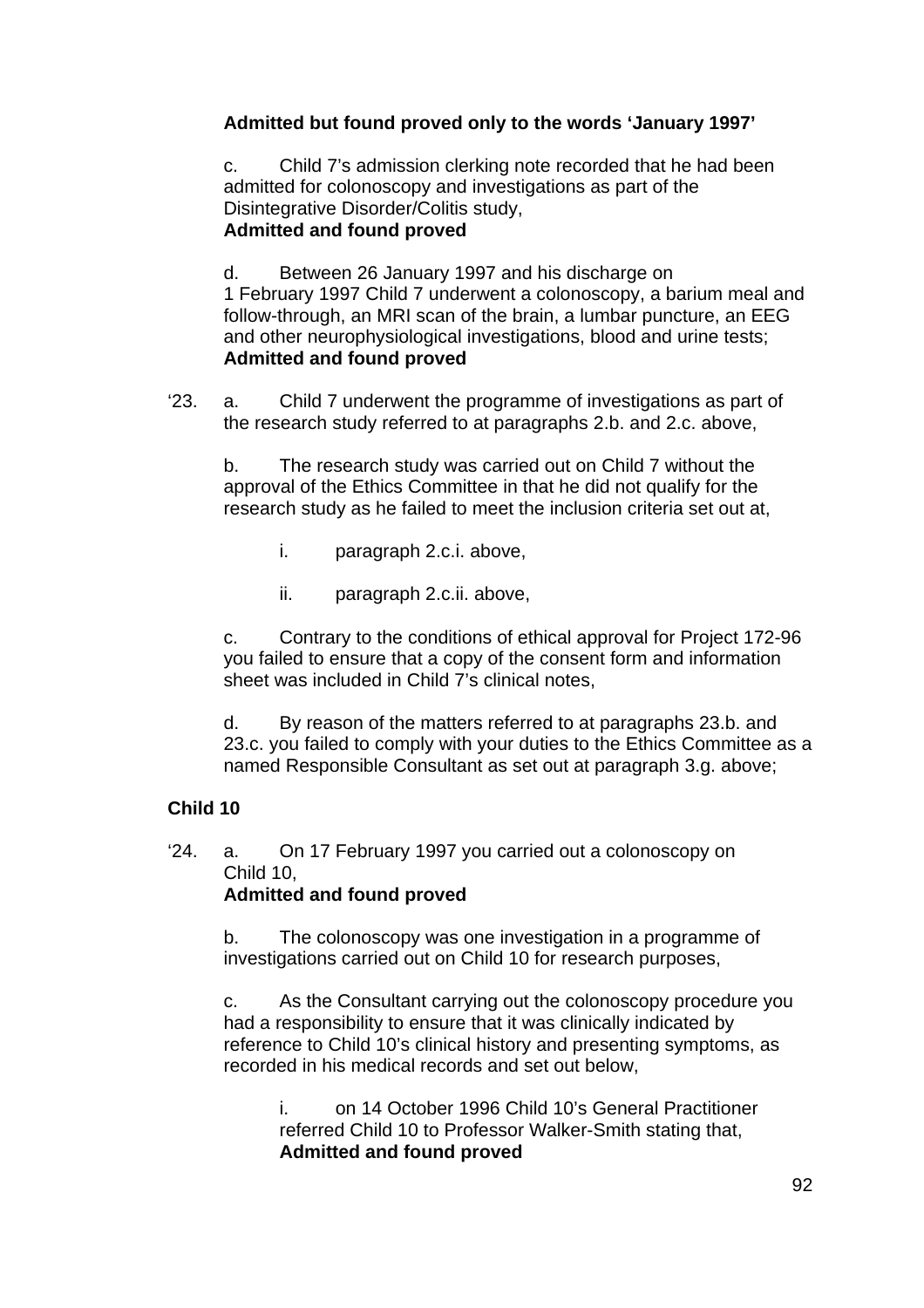a. Child 10 had a history of loss of acquired skills which appeared to follow a measles-type illness, **Admitted and found proved**

b. no actual diagnosis had been given for his condition but the most recent report referred to severe speech and language disorder with some autistic features,

#### **Admitted and found proved**

ii. the referral letter made no reference to gastrointestinal symptoms,

#### **Admitted and found proved**

**1997'**

iii. Professor Walker-Smith saw Child 10 in his outpatient clinic on 8 November 1996 when he elicited a history of intermittent episodes of watery diarrhoea and episodes of screaming when Child 10 clutched his abdomen, which he thought could have been related to abdominal pain. No blood tests were undertaken to check Child 10's inflammatory markers,

#### **Admitted (with the observation that this is an incomplete account) and found proved**

iv. Child 10 was admitted to hospital on 16 February 1997 under Professor Walker-Smith's clinical care, **Admitted but found proved only to the words 'February** 

v. Child 10's admission clerking note recorded, **Admitted and found proved**

> a. that he had been admitted for investigation of disintegrative disorder/measles/IBD, **Admitted and found proved**

b. a history of Child 10 pulling his knees up, clutching his abdomen and screaming but that his symptoms seemed to improve when dairy products were removed from his diet,

#### **Admitted and found proved**

c. that he had variable bowel habit with occasionally watery and occasionally dry stools; he occasionally had to strain at stool; there was no blood or mucous, **Admitted and found proved**

d. Between 16 February 1997 and his discharge on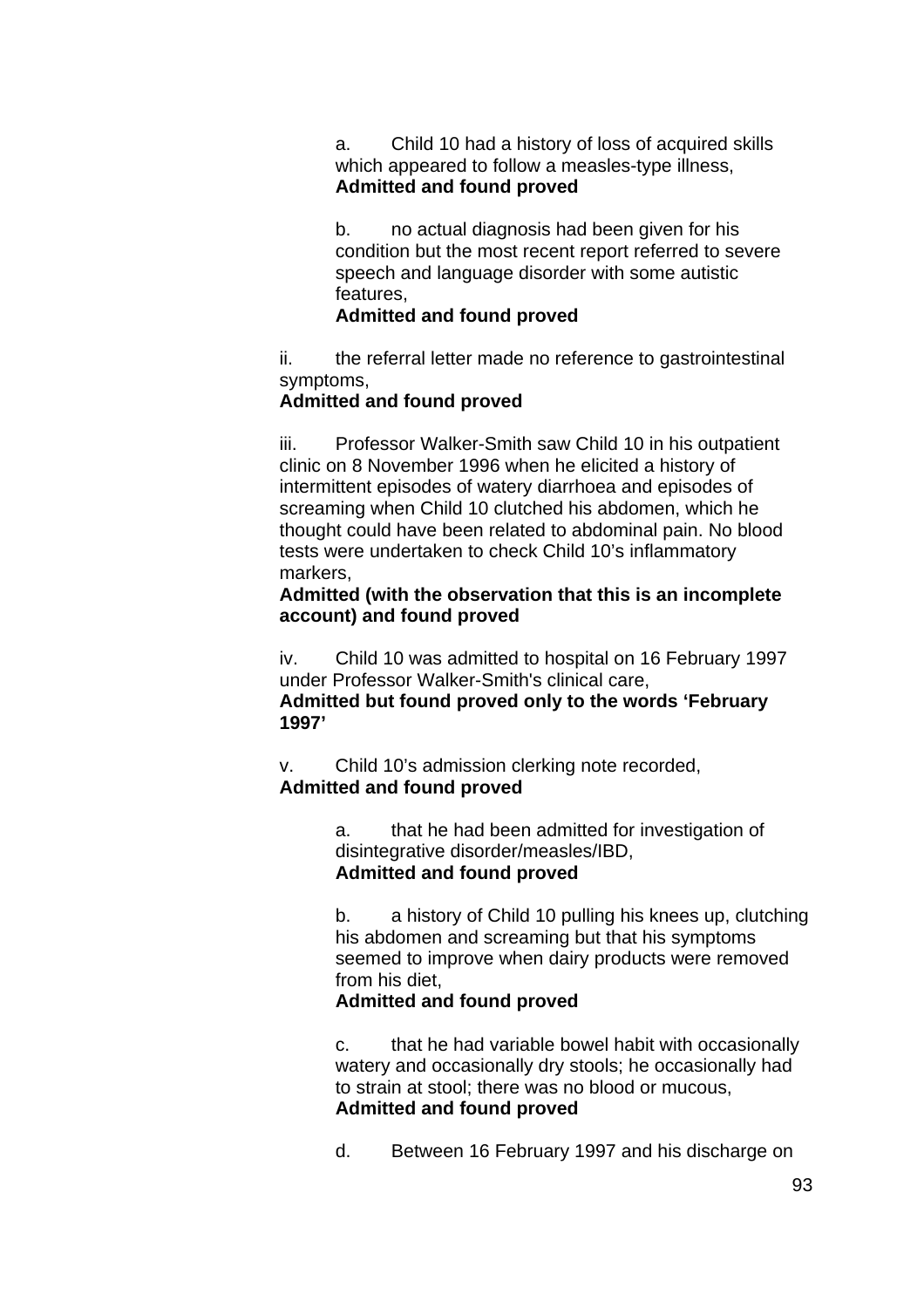19 February 1997, in addition to the colonoscopy referred to at 24.a. above, Child 10 underwent a lumbar puncture and a variety of blood and urine tests, **Admitted and found proved**

e. On 18 February 1997 Dr Berelowitz saw Child 10's father and concluded that Child 10 did not meet the criteria for either autism or disintegrative disorder and the most likely diagnosis was an encephalitic episode; **Admitted and found proved** 

'25. a. Child 10 underwent the programme of investigations as part of the research study referred to at paragraphs 2.b. and 2.c. above,

b. The research study was carried out on Child 10 without the approval of the Ethics Committee in that he did not qualify for the research study as he failed to meet the inclusion criteria set out at,

- i. paragraph 2.c.i. above,
- ii. paragraph 2.c.ii. above,

c. Contrary to the conditions of ethical approval for Project 172-96 you failed to ensure that a copy of the consent form and information sheet was included in Child 10's clinical notes,

d. You carried out a colonoscopy on Child 10 which was not clinically indicated,

e. Your actions as set out at paragraph 25.d. were contrary to your representations to the Ethics Committee that the procedures were clinically indicated,

f. By reason of the matters referred to at paragraphs 25.b., 25.c., 25.d. and 25.e. you failed to comply with your duties to the Ethics Committee as a named Responsible Consultant as set out at paragraph 3.g. above,

g. Your conduct as set out above was contrary to the clinical interests of Child 10;

#### **The Lancet Paper**

'26. a. The investigations on the children whose individual circumstances are set out above were subsequently written up anonymised by numbers in a scientific paper entitled *"Ileal lymphoidnodular hyperplasia, non-specific colitis and pervasive developmental disorder in children*" which was published in the Lancet journal vol.351 dated 28 February 1998 ("The Lancet paper"),